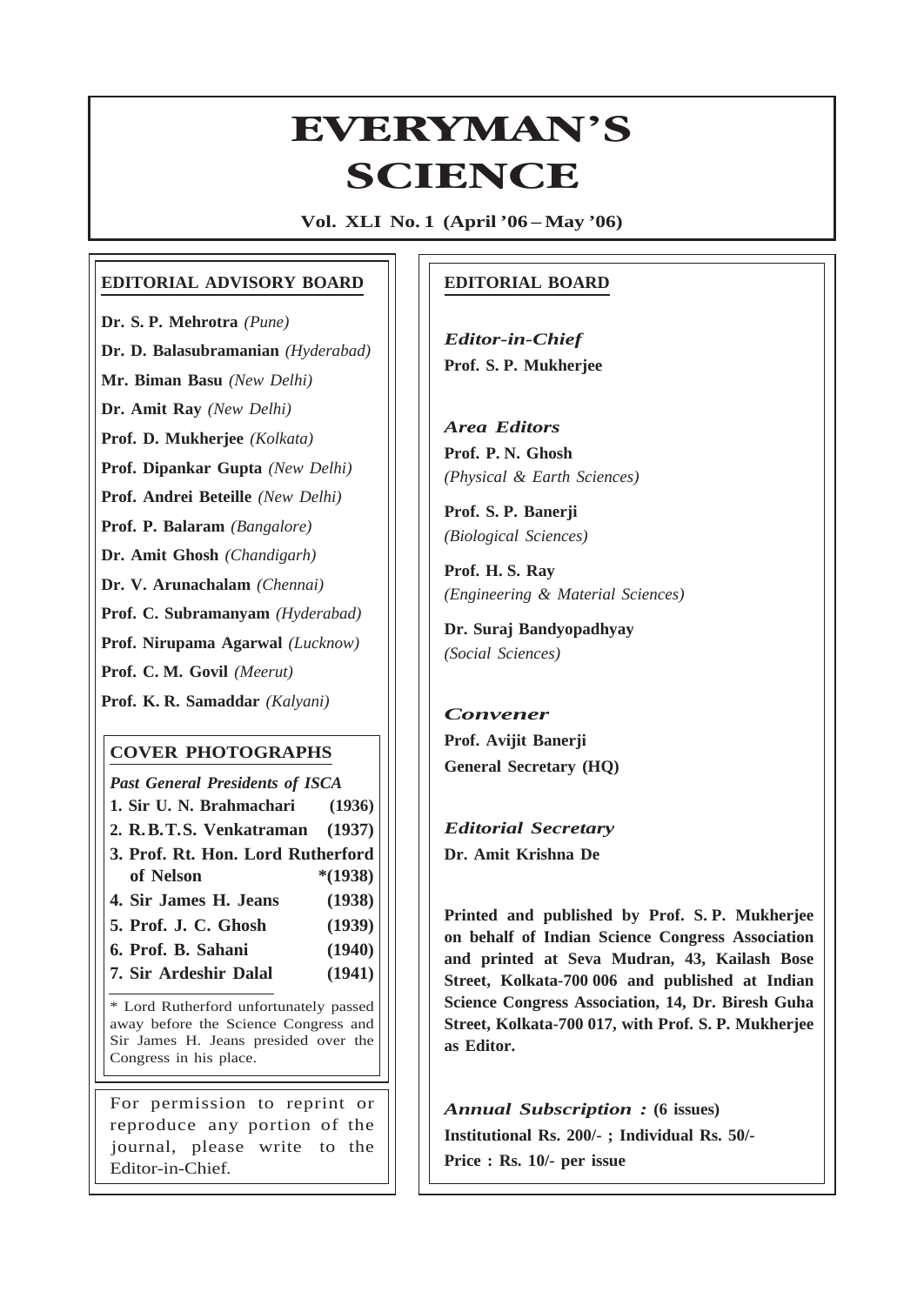# CONTENTS

**Everyman's Science VOL. XLI NO. 1, April '06 —May '06**

| <b>EDITORIAL:</b>                                         | 3  |
|-----------------------------------------------------------|----|
| <b>ARTICLES:</b>                                          |    |
| <b>Presidential Address: The Role of Science in the</b>   |    |
| <b>Recent Progress of Medicine</b>                        |    |
| Sir U.N. Brahmachari                                      | 5  |
|                                                           |    |
| <b>Demystifying Dyslexia</b>                              |    |
| Paromita Ghosh                                            | 37 |
| Physico-Chemical Nature of Drug-Nucleic Acid Binding      |    |
| S. N. Upadhyay                                            | 41 |
|                                                           |    |
| <b>Terminator Technology: An Ecological Disaster</b>      |    |
| B.L. Jagetiya, M.J. Kaur, Tina Choudhary, Pankaj Purohit, |    |
| Khushbu Bhatt and Neelam Acharya                          | 47 |
|                                                           |    |
| <b>Present Scenario of Ultrasonic Applications</b>        |    |
| Kailash and K.M. Raju                                     | 52 |
|                                                           |    |
| <b>Twinning and Twins</b>                                 |    |
| A. B. Das Chaudhuri                                       | 59 |
| SOMETHING TO THINK ABOUT                                  |    |
| Storing Excess CO <sub>2</sub> Underground                |    |
| Prof. H.S. Ray                                            | 65 |
|                                                           |    |
| ANSWERS TO "DO YOU KNOW"?                                 | 66 |
| <b>SHORT COMMUNICATION</b>                                |    |
|                                                           |    |
| <b>High Speed Knockout in the Brain</b>                   |    |
| D. Balasubramanian                                        | 67 |
| <b>KNOW THY INSTITUTIONS</b>                              | 70 |
| <b>CONFERENCES / MEETINGS / SYMPOSIA / SEMINARS</b>       | 73 |
| <b>S &amp; T ACROSS THE WORLD</b>                         | 74 |
|                                                           |    |
|                                                           |    |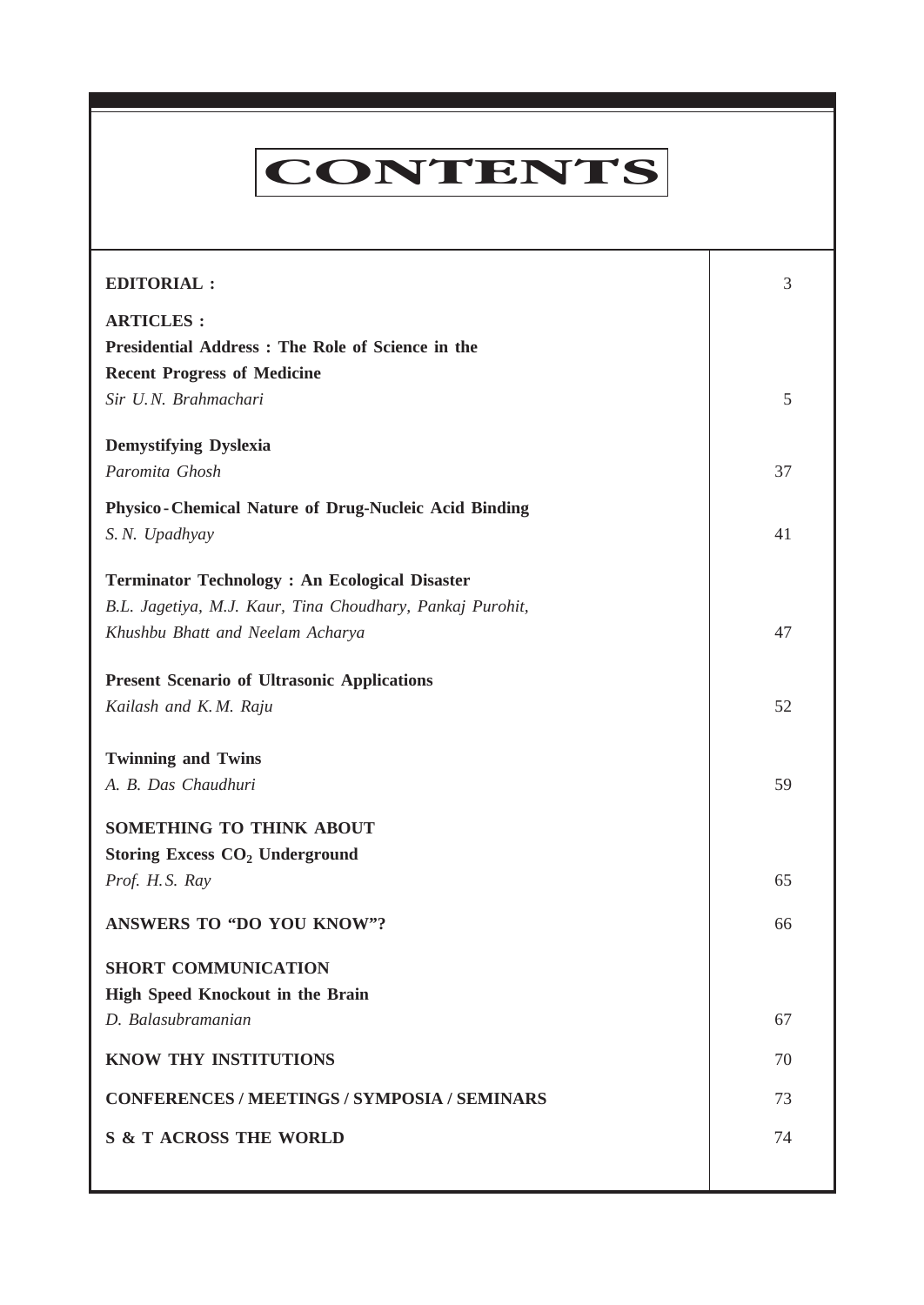#### **EDITORIAL**

#### **SAFETY, HEALTH AND ENVIRONMENT AT WORK-PLACES**

Productivity of a person working in the premises of any organization–manufacturing or service– depends on the design, maintenance and modification (from time to time) of the workplace. This is true for all levels of workers and for all types of work, though the dependence could vary in nature and extent from one category of workers to another, and from one type of work to a second. Since modifications involve some design considerations and maintenance has to take into account the design, work-place design assumes a very important role in determining productivity– something that we all want to optimize.

Work-place (in relation to productivity) includes the place used by a worker individually as well as the over-all situation in which the entire organization works. Work-place has to be comprehended in terms of physical as also psychographic (human) features. Physical features include considerations of adequacy (of space), cleanliness, safety, noise level, illumination and ventilation, and the like besides access to safe water and pure air. Psychographic features relate to the nature and extent of interactions among workers, peer relations and relations between superiors and sub-ordinates, and more importantly stress caused by the work as also the policy of the organization affecting working life. Incidentally, safety is an umbrella term and has to be viewed against various types of exposure to unhealthy, dangerous or difficult situations faced by individual workers e.g. radiation hazards or chemical hazards as well as situations which affect workers in a particular area or in the whole organization, like fire hazards. In fact, agricultural workers handling poisonous chemicals like pesticides or insectides or even using chemically polluted water are exposed to serious health hazards.

Given that Industry and Agriculture have to exist and have to adopt advances in technologies including those which are associated with risks and noting that workers in other places also are vulnerable, attempts are being made to minimize the deleterious effects of unsafe, unhealthy and environmentally poor work place. Safety, Health and Environment at work-places have to be understood in terms of indentifiable and measurable parameters ; permissible upper or lower limits for each such parameters have to be developed, and action has to be taken by organizations to ensure conformity to such standards. Apart from attempts to conform to prescribed limits for individual parameters, usually fraught with findings of noncompliance occasionally, organizations should develop and maintain systems to ensure safety, health and friendly environment at work-places. And as is true for other systems, systems required to ensure these drivers of producitivity should be based on four components, viz. organization, processes, procedures and resources.

Among the important standards which address these and related issues, the most well known is the Environment Management System standard ISO 14001 and the British standard BS 8800, released in 1996, relating to occupational health and safety management system. However, unlike the international standard ISO 14001, the British standard does provide guidance in the matter and is not a standard against which certification for compliance can be issued, helping the organization to identify its weaknesses which could be acted upon. Several Certification bodies came up since then to develop an widely accepted protocol, viz. OHSAS 18001 which allows auditing and certification. In fact, the International Labour Organisation deplored as late as December 1998 the absence of an international standard in the matter, noting that OHSAS is not an international standard and lacks the edge of an ISO specification.

A meaningful and effective implementation of any standard or protocol in this area calls for commitment on the part of top management. Fortunately, with a grwoing consciousness all around, top management has been held responsible whenever standards are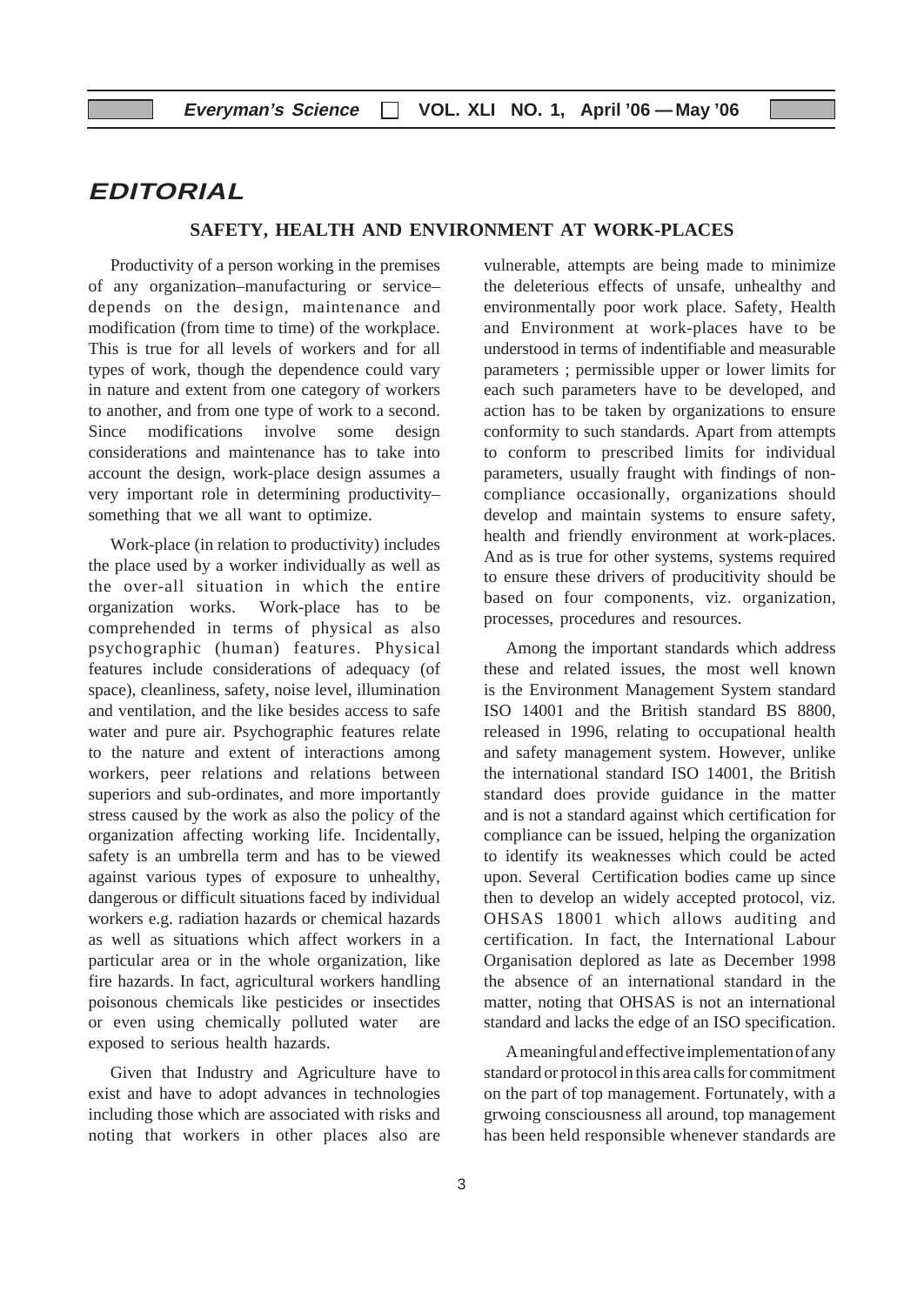violated, particularly when such violations cause casualties in some recognizable form or the other. In fact, the number of cases where top management has been booked for such violations in legal disputes has become quite noticeable in some industrially advanced countries. Of course, it is very true that people consciousness at all levels is a key factor in maintaining a safe, healthy and environment-friendly work-place. Beyond consciousness, training of people in using and operating safety devices, in observing needs of personal hygiene, in maintaining cleanliness, in meeting emergency situations, etc. are quite important.

Coming back to work-place design, besides taking full advantage of ergonomic principles, we have to understand and implement a few actions scientifically and take recourse to some calculations (statistical in nature) in order to reduce risks and review situations. Thus, we have to (1) analyse tasks to be carried out by a worker ; (2) identify hazards associated with materials to be handled or accessed or accepted, processes to be carried out, procedures to be followed, checks to be exercised, (3) calculate risks for different types of hazards and take actions based on these. Risk is usually computed in terms of a risk priority number (RP), more or less on the lines of a Failure Mode and Effect Analysis (FMEA), based on three inputs, viz. frequency of occurrence, severity of occurrence and impact or consequence. More often than notand thanks God for that-adequate data do not exist to allow an easy computation of risk. This is why sophisticated statistical techniques for evaluation of very small probabilities have to be used in a scientific determination of risk.

Human aspects of safety, health and environment are gradually gaining momentum and attention is being paid to such matters as problems of lone or solitary workers, physically or mentally challenged workers, segregated workers, and so on. Studies on human behaviour in emergency situations and on alertness to avoid hazards etc. are being recognized as important inputs in our efforts to ensure safety, health and good environment to all our workers. Emphasis is also being

placed on emergency preparedness and on drills and mock exercises like firefighting.

All this is in relation to work-places in the organized sector, being overseen by a number of regulatory bodies. A lot remains to be done to improve the situation in the relatively ignored unorganized sectors of manufacturing or service. Of particular concern are the unhealthy environment in which children and adolescents work or are forced to work, and even handle hazardous materials and processes, with little provisions to take care of associated risks. Large numbers of male and female children and adolescents are involved in the Match and Fireworks Industry in Sivakasi, Bidi Industry in Vellore and Murshidabad, Diamond-cutting Industry in Surat, Glass Industry in Ferozabad, Pottery Industry in Khurja, Lock Industry in Aligarh and Carpet Industry in various parts of U. P. In most of these cases, whatever we are going to discuss here are just not heard or are just not taken into any serious concern.

It will be not merely desirable but also imperative for us to raise matters relating to safety, health and environment in different types of enterprise with reference to their specific features and not just issues that are common to all and mostly known to all and, may be, mostly taken care of, or mostly ignored. We have to think of responsibilities and obligations of different stakeholders–people who work, people who design and maintain work-places, people who decide on investments in health and safety, people who are meant to act as watchdogs, people who handle emergencies and disasters, and people who design and develop methods and practices to improve work-places. A segmented approach rarely yields the desired results and it may be a good idea to form a forum of representatives from the different stakeholder groups, equip the same with some wherewithals and charge it with some specific responsibilities.

#### *Prof. S. P. Mukherjee*

*No one gossips about other people's secret virtue — Bertrand Russell*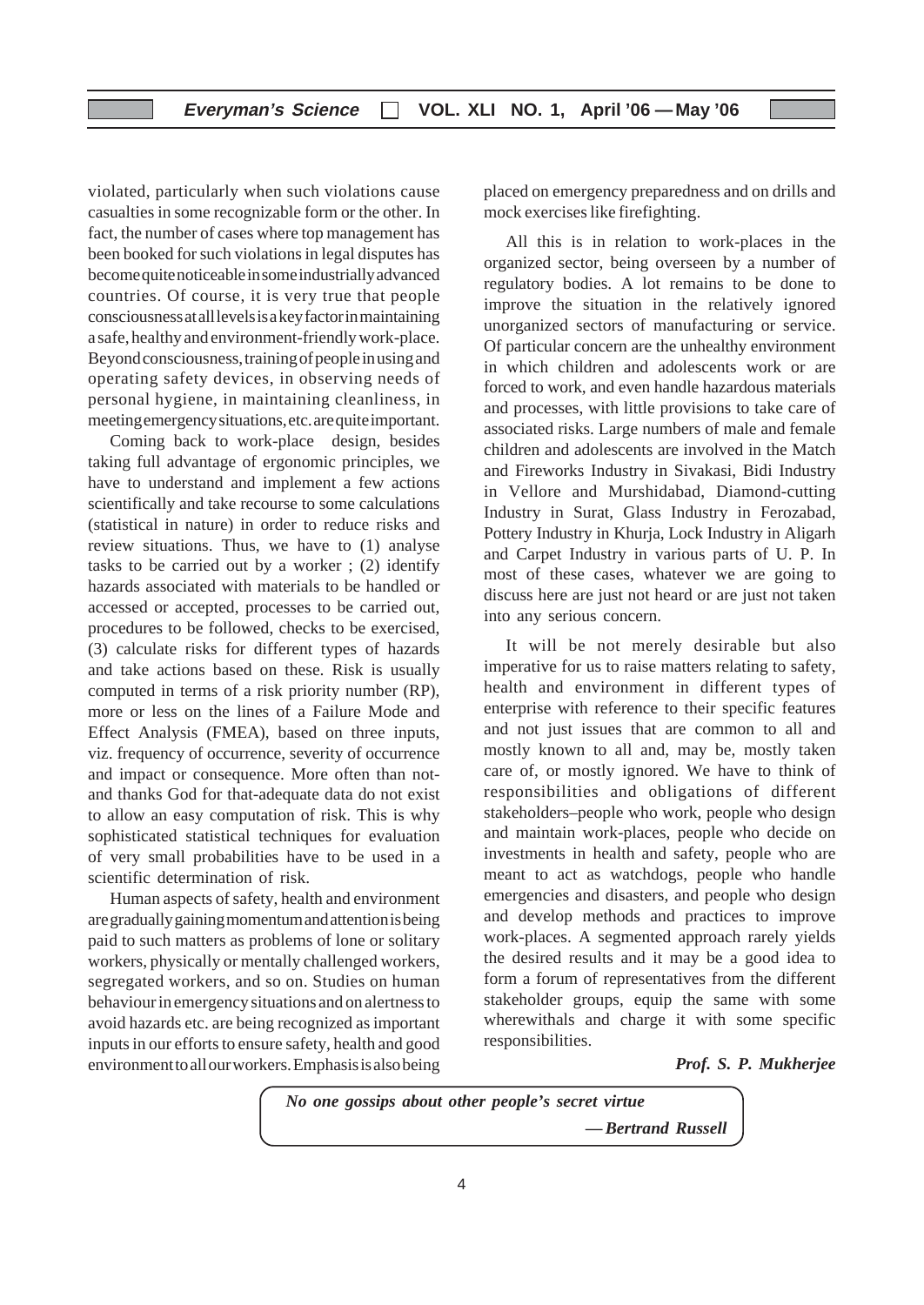#### **PRESIDENTIAL ADDRESS**

#### **THE ROLE OF SCIENCE IN THE RECENT PROGRESS OF MEDICINE**

\* SIR U.N. BRAHMACHARI, KT., M.A., M.D., PH.D., F.S.M.F., F.A.S.B., F.N.I.

Your Highness, Ladies and Gentlemen,

We happily meet this year at Indore in the famous land of Malava, watered by the beautiful Sipra–. Not far from here are the sites of the sacred cities of Mahismati, Ujjayiani and Dhara, whose names conjure up glorious visions of the past. The town of Maheswar is connected with the hallowed memory of the saintly Ahalya<sup>g</sup> Ba<sub>1</sub>, an illustrious ruler of the Indore State, whose piety and generosity are even today a household word throughout India. Ujjayiani was a famous seat of learning in the olden times.

In the fitness of things the Indian Science Congress has been invited to hold one of its sessions in this historic place, thanks to the hospitality of its most enlightened ruler, His Highness Maharajadhiraj Raj Rajeshwar Sawai Shree Yeshwant Rao Holkar Bahadur, Maharaja of Indore. In the annals of Indian history, the Holkars hold an honoured place for their achievements in the fields of arms and of peace.

Under the able guidance of His Highness, the city of Indore now ranks amongst the great industrial and highly cultured cities of India. It is an important educational centre with an excellent plant research institute, many high schools and colleges, an excellent institution for the training of the sons of Chiefs and a medical school, and with palaces and beautiful gardens. Indore must feel proud that His Highness has recently introduced so many reforms in his State, has given her a magnificent aerodrome with a splendid landing ground, and has inaugurated many beneficial schemes, such as, geological and mining surveys, vocational education and development of new industries and encouragement of industrial research. Within a few miles of the city are the great waterworks of Badarkha with the largest syphon system in the world which, I understand, is an extraordinary feat of engineering skill. By the generosity of His Highness and the cooperation of his officers, hosts and guests have met today under a happy augury of success and we have every reason to congratulate ourselves on his gracious hospitality and kindness.

In rising to address you at this annual meeting of your Congress, I feel I am hardly worthy to occupy an office which is associated with the names of those with whom I cannot compete in greatness. A few years ago, Lord Rutherford stated at a meeting of medical men that the hopes of the world rested upon their successes and ever-growing usefulness. Aviation, wireless and television have now been accomplished, but one thing still left to wish for, Lord Rutherford very truly remarked, was long life and health, and it was the medical profession with whom it lay to give that guerdon to humanity. For "Happiness lies, first of all, in health".

"O blessed health! thou art above all gold and treasure

...... He that has thee has little more to wish for and he that is so wretched as to want thee, wants everything with thee."

<sup>\*</sup> General President, Twenty-third Indian Science Congress, held during 31st January to 5th February, 1936 at Indore.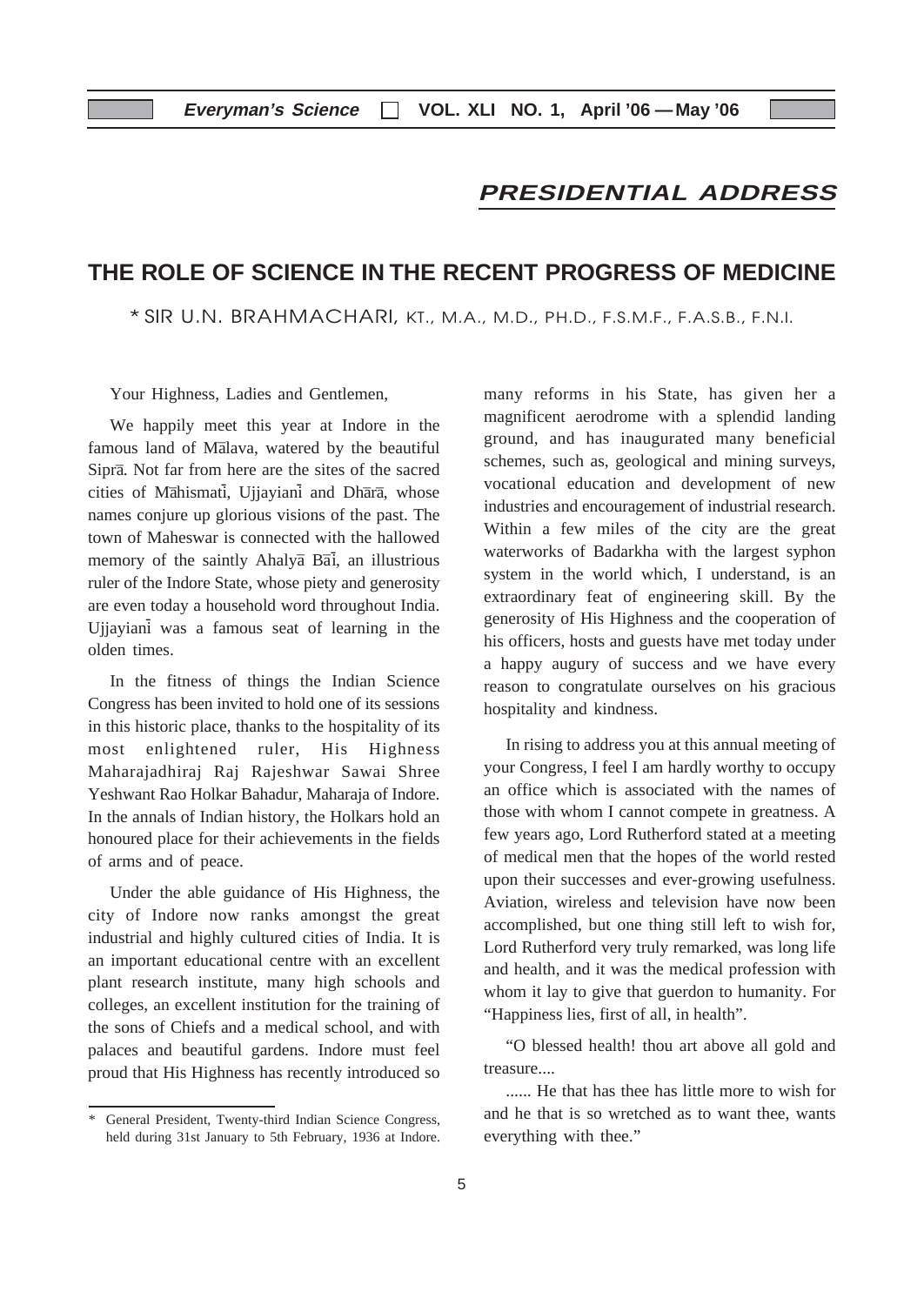Standing here today as your president, I think I should show no partiality towards Science of Medicine by choosing it for my address because I happen to be a medical man. As it is customary in the annual meetings of scientific societies for the president to refer to the recent advances in Science and as the progress as well as the future achievements of Medicine, which is concerned with the preservation and restoration of normal acitivity of living matter in the human machine, depends to a great extent upon the help that she has had and may yet get from the Sciences that you profess, you would perhaps expect me, as far as practicable within the time at my disposal and as far as lies in my power, to give a review of the important contributions made by some of your Sciences in recent times towards the advancement of Medicine. I shall take cognizance of our recent knowledge of some aspects of living matter, as Medicine is intimately connected with life, and I shall refer to some recent facts revealed by your Sciences which may apparently have no particular relation to Medicine in the present day, but may be of medical interest in the futures.

The future happiness of mankind depends on the solution of the problems of life. These problems are much more complicated than those of Physics and Chemistry, and still more is this the case with the Science of Medicine, which deals with the pathological aspects of living matter. I shall probably be able to say nothing that is new, but presentation, from a different viewpoint, of things already heard may perhaps be profitable.

#### **BIOCHEMISTRY**

I shall begin by saying a few words about our present day conception of dietetics and nutrition.

As a matter of the most vital concern in nationbuilding, the problem of nutrition demands very careful consideration by statesmen and scientists alike, more so due to the fact, as has been recently observed, that a great part of the world's population is not consuming the necessary food stuff. An eminent Swiss authority predicts the decay of civilization unless there is a fundamental revision of the people's diet.

#### **Dietetics and Nutrition—Vitamins**

It has been stated that the function of nutrition is probably the centre of Medicine from a medical point of view, and that the proper dietary of man is a most important subject for the maintenance of health and prevention of disease. As has been observed by Hopkins, during the whole history the needs of nutrition and the kind and amount of food geographically available have played a great part in determining the destinies of races. It has been stated "tell me what you eat and I shall tell you what you are." "Man's place in future history will depend in no small degree on the food he eats." Nutrition is one the essential functions of life and its value cannot be too much emphasized.

Up to 20 years ago, the reign of calories was supreme in the field of nutrition, and it was held that if the proper amount of energy required for maintaining nutritional equilibrium could be worked out in terms of calories, then the last word would be said about the problem of nutrition. But it has now come to be recognized that certain substances that had eluded detection in the past, are indispensable in our dietary for the normal activity of the tissue cells and the prevention of certain diseased conditions. Further the study of the problem of nutrition has increased in recent times from the quantitative to the qualitative standpoint, especially with respect to the proteins.

Though it was long known that diseases like beri-beri were due to deficiency in the food of certain substances of unknown chemical nature, it was Hopkins who made in 1912 the monumental discovery of the value of the "accessory food factors", or the "vitamines" as they were termed by Casimir Funk, in the maintenance of normal functional activity and growth. The progress of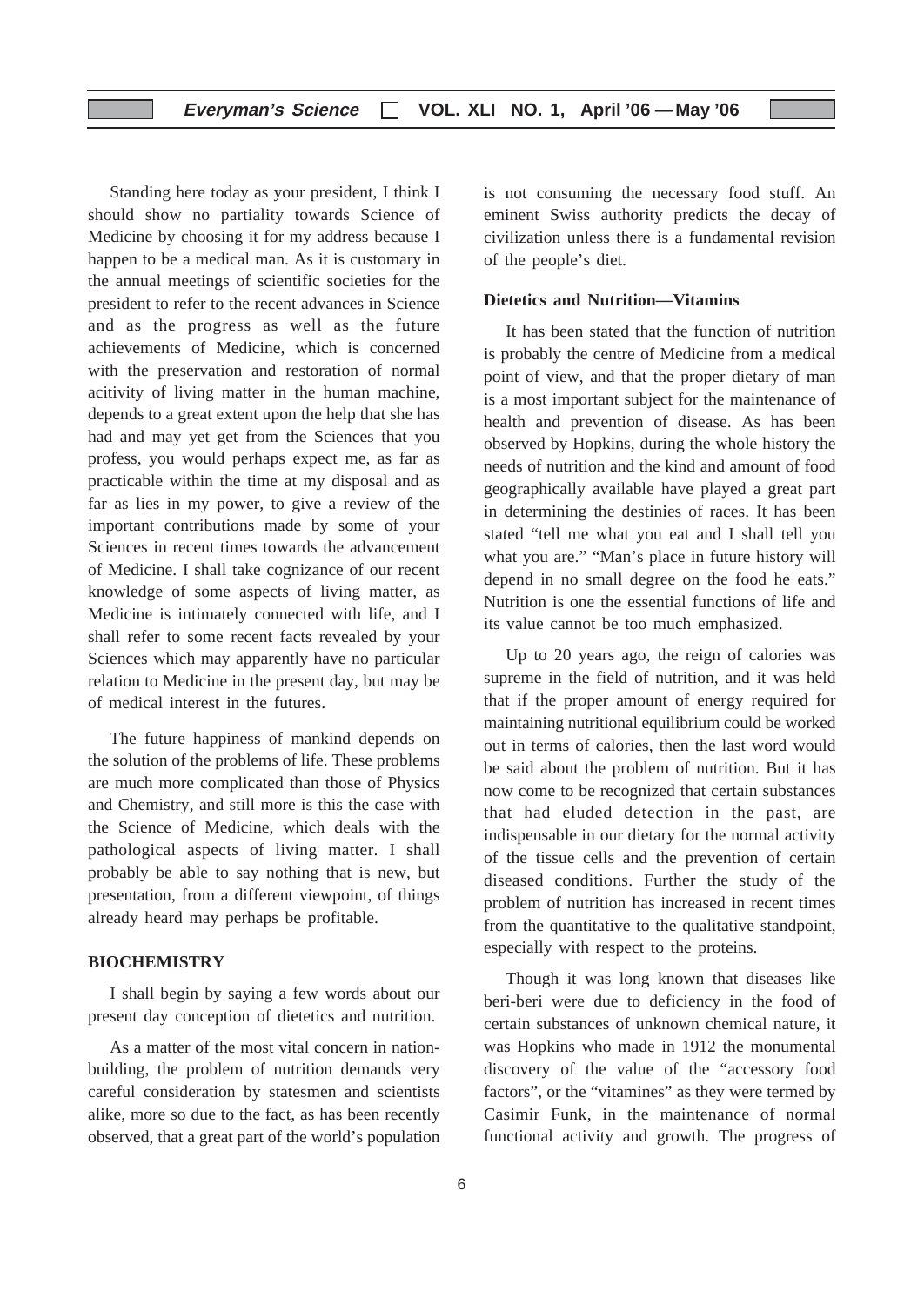research upon the nature, distribution and functions of vitamins has been very intense in recent days. To attempt to summarize all that is known about them is beyond the limits of my lecture. The discovery of vitamins has led to the relief of a considerable amount of suffering and disablement that is particularly true in regard to rickets. Many of them are simple chemical substances and it is possible that each of them possesses a strict specificity in its action, though lack of more than one vitamin may be responsible for the causation of the complex phenomena manifested by disease.

The function of vitamins and the pathological lesions due to their deficiency are known to those among you, who are biochemists or who belong to the medical profession. I shall not discuss them here.

It is possible that the lack of vitamins does not play such an important part in the causation of disease as has been claimed by some observers and that the symptoms following a deficiency of certain vitamins may be attributed to a disturbance in the gastro-intestinal canal. It is realized today that the processes of digestion are much more complex than was hitherto thought. The secretion of the intrinsic factor is but a case in point. It is now known that vitamin  $B_1$  deficiency is the cause of lack of appetite and defective movements in the elimentary canal. It requires but little imagination to conceive that these effects must have some fundamental cause and that they could lead to a number of abnormal sequelæ, such as, defective absorption, stasis and toxæmia, to mention a few.

#### **Requirements of Proteins, Carbohydrates and Fats in A Dietary**

The minimum amount of protein required for the dietary of man has been a matter of dispute for a long time. Originally found by Voit at 119 gms, it was afterwards raised by Atwater to 125 and subsequently lowered by Chittenden to 60. Sherman quotes it at about 44.4. It has now been recognized that the quest for a protein minimum is really an

illusion, as it depends not on the quantity but on the kind of protein supplied. The work of Hopkins on the essential amino acids in connection with nutrition has come into prominence in the present day. As has been pointed out by him, the food proteins which can be used with the greatest economy in the body are those which contain all the amino acids in such relative proportions as will correspond most nearly with their proportion in the living tissues of the consumer. These are the proteins of so-called high biological value, constituting the first class proteins. It has been observed that the average consumption of Cambridge undergraduates, those in training being excepted, is about 80 gms of protein.

#### **The Problem of Perfect Diet**

There are many problems that await fuller investigation by physiologists and biochemists in future before the perfect diet can be proclaimed. A food in order to be effective, must be ingested by a body both physically and psychically sound. It is possible to be well-nourished on the simplest of dietaries. Who can say for certain what is the optimum protein diet or the optimum intake of fat? What about the food of the Eskimos, the human carnivores of the world, who live for long periods on purely animal food? Hindhede has emphasized the superiority of the high fat, low protein diet of the Danish farmers over the high protein, low fat diet of the neighbouring Finlanders. But is this applicable to all mankind? There has been much talk about the energy value of different foods expressed in calories. But, as Cathcart has said, are not these merely convenient units of measurement? How are we to explain the deleterious effects of "very high" cereal dietary and how are they corrected by "protective" foods, such as milk and leafy vegetables? Do the cereals contain any toxins, which are neutralized by a proportional quantity of the protective food? What definite information is available as to the body needs of the different kinds of vitamins? A further question is the problem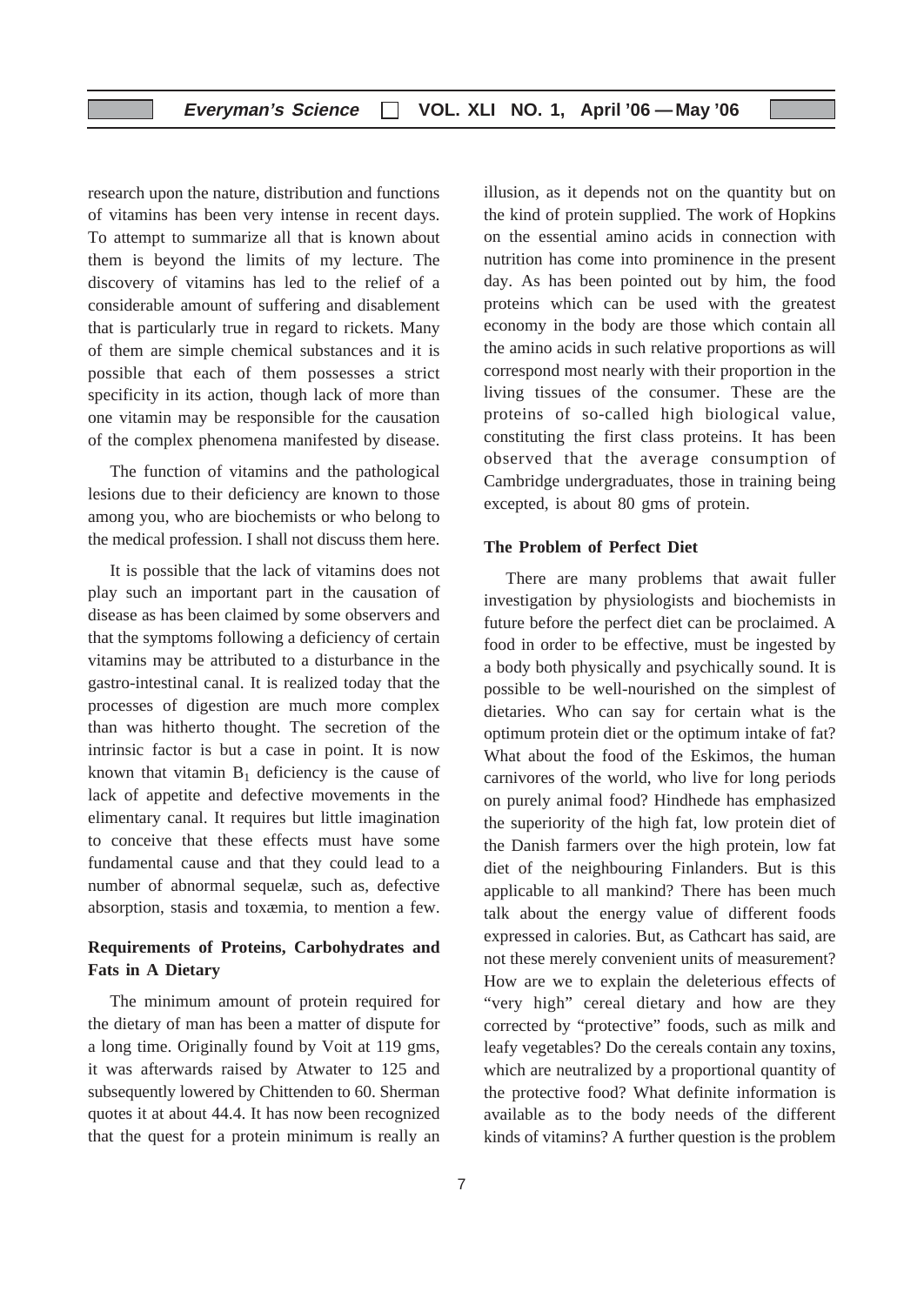of hypervitaminosis, as also the actual part played by vitamins, and any difference which may arise from taking synthetic or natural vitamins.

Nearly 90 years ago, Chevers taught that the dietary of the Hindus with a very moderate quantity of animal food was the fittest for a tropical climate. Thus he wrote, "It is certain, that the law-givers, who prescribed for the people of India a diet consisting mainly of vegetables and water, the lighter kinds of animal food, such as fish, pigeons and goat's flesh, being only occasionally introduced in moderate quantities, judged almost as physiologically as they could have done, had they studied at the feet of Liebig and Prout". Similarly in a discussion on the dietary of man, the meatless diet of some of the finest soldiers of His Majesty's Indian Army who fought in the last great world war was highly extolled. This is an interesting subject for research in the quest of minimum animal protein required for human consumption and the future may show that it may be influenced by climatic conditions. Recent researches of Berg tend to show that factors which determine the minimum quantity of protein necessary to preserve nitrogenous equilibrium, such as, the particular protein the subject is accustomed to taking and the ratio of inorganic based to inorganic acids available to or formed in the body of the subject.

This brings me to the question of animal versus vegetable protein. Investigators of the present-day hold that, in general, proteins of animal origin are superior to the vegetable proteins for the purposes of nutrition and that the testimony of human vegetarians is useless in determining the amount of animal protein requirement of man, because they were probably not vegetarians during the first part of their lives.

Are there first class fats? At present we know little about the nutritional value of different fats, but some work goes to show that certain fatty acids of the linoleinic series may be essential. It has been stated that the synthetic fat intarvin may be used by fasting persons of normal health without the development of acidosis. Do not these adumbrate the possibility of the existence of first class fats? Further work is also necessary to determine if there are essential carbohydrates.

#### **Mineral Constituents of Diet**

In recent years there has been an advance in our knowledge of the importance of inorganic substances, especially minerals in our dietary. Many of these such as calcium and phosphorus are required for structural purposes and their deficiency gives rise to structural diseases. There are others which are required to be present in minute quantities in our dietary and which are perhaps concerned with the stimulation of the active processes in the tissues. These are copper, manganese and perhaps yet other undiscovered elements. Their deficiency is regarded to be responsible for certain forms of anæmia, though very recently this view has been doubted by some observers. The possibility of the existence of undiscovered mineral deficiency in disease is for the future to reveal, and may I suggest that certain obscure diseases of India, such as, infantile biliary cirrhosis of children may be investigated from this point of view.

Complicated are the inter-relations of the vitamins, the hormones and the mineral constituents of the tissues in the prevention of certain diseases. For instance, bio-chemistry has shown that a supply of iron, copper, vitamin C and thyroxin are the essential factors in the formation of erythrocytes and hæmoglobin, in addition to an active bone marrow. Deficiency of any of these may give rise to certain types of anæmia. A generous supply of calcium and phosphorus together with a liberal supply of vitamin D is essential for the perfect development of the bones and teeth of the child.

#### **Prolongation of Life and Rate of Growth**

It recent times, studies in nutrition have been concerned chiefly with the maintenance of normal health and production of a rapid rate of growth. It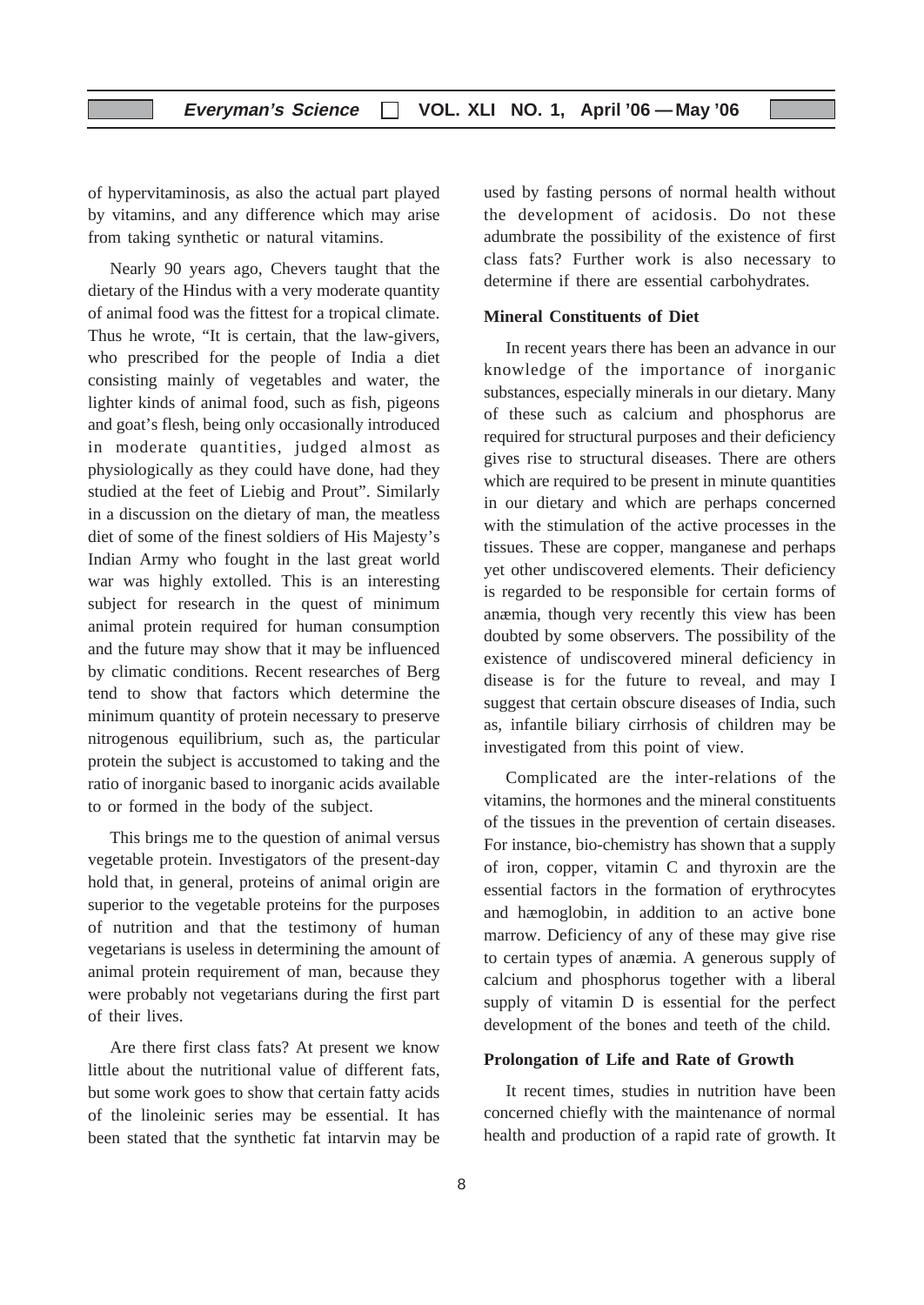has however been observed still more recently that prolongation of life associated with a retarded rate of growth has been noted in many divergent forms, such as, rats and brook trout and that animals kept on a restricted food intake for long periods outlived by a wide margin those that were allowed to eat full from the time of weaning. The inverse relationship of the rate of growth and the time of onset of senility is also apparent from other investigations. Evans has noted that animals injected chronically with preparations containing growth hormone of the hypophysis show evidence of premature senility. On the other hand, Lee and Schaffer have shown that administration of the pituitary growth hormone results in retention of juvenile chemical characteristics by the tissues. Other clues for the study of these problems are furnished by the facts that thymus extracts greatly increase the rate of growth and maturity while pineal extract seems to retard growth. Wetzel in his work on "Motion of Growth" has shown that excessive rate of growth during infancy and childhood is associated with excess of wasteful heat production and that this may have grave consequences. It is apparent that some of the current tenets in the field of nutrition require reconsideration in an effort to determine the optimal rate of growth for each period in life.

It seems, however, that the preponderance of evidence indicates that the increased growth achieved by well-considered improvement in the diet is accompanied by general physiological betterment and definite improvement of the species. By intelligent improvement of nutrition of experimental albino rats through successive generations there has been developed a new species of these animals.

#### **Environment and Improved Nutrition**

In the present day, physiologists realize that a diet which appears to be adequate is not invariably the optimum diet. Better environment and improved nutrition will improve hereditary character and bring mankind to a higher level of physical development. Newer knowledge of nutrition may lead to the development of a larger stature, greater vigour, increased longevity and a higher level of cultural attainment (McLester).

#### **Indian and Indo-Javanese Dietary**

In a recent investigation into the diet of the Indo-Javanese in the Dutch Indies, it has been observed that on a diet which appeared hardly adequate from a European point of view the people of the country lived in a fairly good health, though their weight was of a somewhat low standard. The subject requires further investigation to determine what would constitute a proper dietary for the Javanese.

Coming to the Indian dietary, in recent times some interesting work has been done with the balanced diets for Indians by Tilak and his assistants. The dietary worked out by them is the inclusion with the staple food grains in common use by the people of India, of soya-beans, dried skimmed milk, rice polishing, fresh groundnut cake and preparation of sprouted seeds. Such dietaries, if confirmed, may help in solving the problem facing large masses of people in India, i.e., how to obtain a reasonably good diet for 5 to 7 rupees a month. Aykroyd has found that diets which in paper at least, adequately fulfil human requirements can be bought in Madras for about Rs. 4/- per month. "Cheap balanced diets" of this nature must, of course, be subjected to the test of practice.

Perhaps millions of the people of India, especially among the poorer classes, suffer from various degrees of malnutrition which leads to lessened power of resistance to infection. McCarrison's work in this field is well-known. Sanitation and nutrition must go hand in hand in all countries especially in India, where so many diseases-epidemic and endemic-prevail.

#### **Gastro-enterology**

Alimentary auto-intoxications, allergic conditions from imperfect metabolism, and auto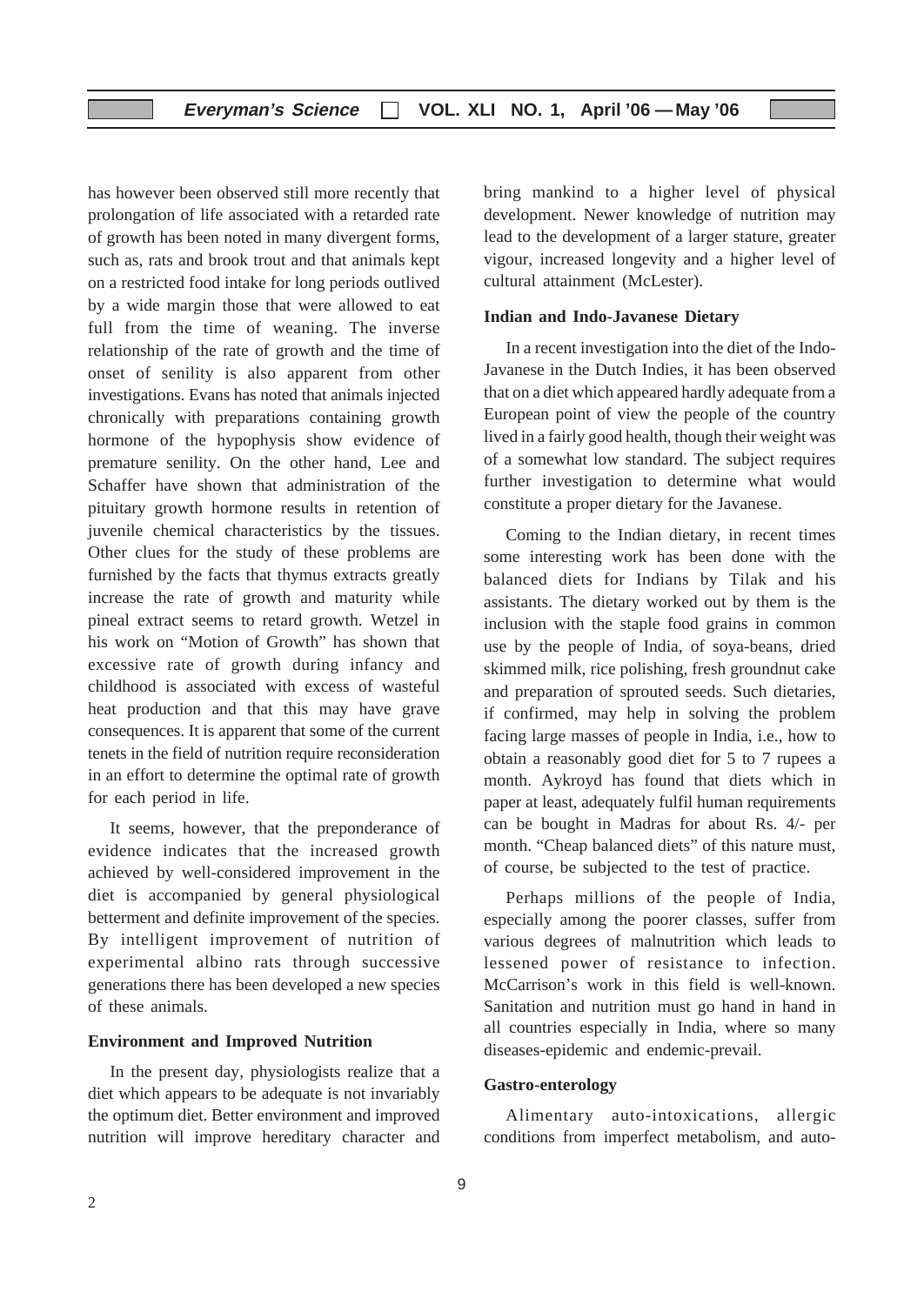infections from the alimentary tract play an important part in Medicine and the gastroenterologists are claiming today that the Science and practice of nutrition is becoming an independent and complete speciality, which is to be identified with theirs. Perhaps the Science of Nutrition, including the problems of the dietary of the people of a country, will, one day, form part of the department of preventive medicine of the State, as it has already begun to be in certain countries.

#### **Dietary in Diabetes**

In India where diabetes is common, the proper dietary of the disease is an important subject, and I shall very briefly refer to it. Since the epochmaking discovery of insulin in the treatment of diabetes, the pendulum is swinging from the fat diet of Newburgh and Marsh to "high" and "higher" carbohydrate diet of Sansum and others. Recently, it has been observed that administration of carbohydrate stimulates the production of an unknown insulin kinase, the insulin acting as a substrate in the metabolism of sugar (Himsworth). On the other hand, large amounts of fat may inhibit the action of insulin. On this view a "high" or "higher" carbohydrate diet for diabetes aided by insulin finds a rational support and it is possible that, by the adoption of such a diet, the life of a diabetic may be more prolonged and death rate from diabetes more reduced than what has been achieved in the present-day, in spite of the introduction of insulin.

#### **Hyper-vitaminosis, Hyperhormonism, Antihormones**

In speaking of vitamins in connection with maintenance of nutrition, one cannot help making a brief reference to a condition discovered in recent times and known as hyper-vitaminosis. This consists of a series of toxic symptoms following the administration of excessive doses of certain vitamins such as A or D. It may be incidentally mentioned here that excessive production of the internal secretions of the ductless glands in the

system, and administration of an excessive amount of the same may also give rise to toxic symptoms. The condition may be described as *hyperhormonism*. Further it is possible that inhibitory principles may be produced as a response on the part of various hormones, and that the clinician in his endeavour to correct a hypo-glandular state may actually add to the gravity of the condition by causing an overproduction of inhibitory principles, as a result of too persistent treatment with hormones (Collip). In diseases due to the deficiency of hormones, their artificial administration must therefore be intermittent and regulated according to the needs of the patient, just as they are normally manufactured and distributed according to the needs of the body in health. Whether inhibitory principles may be produced by excessive use of vitamins I cannot say.

#### **Biological Catalysts**

Before I leave this portion of my address, may I make a passing remark about the biological catalysts. The catalysts of a living cell are the enzymic structures which promote reactions within the cells and determine their direction. Perhaps in the maintenance of the normal reaction within the living cells, the vitamins, the hormones and the minute mineral constituents play an important part. The action of medicines and diseased products upon the permeability of the cells and upon the action of enzymes within them must be an important field for research and may be of great value in Medicine for the study of chemotheraphy and immunology.

#### **PHYSIOLOGY**

No one can doubt that physiology has had a great influence upon the whole field of Medicine in recent times.

Recent researches have thrown light on the mechanism of the fundamental reflex reaction for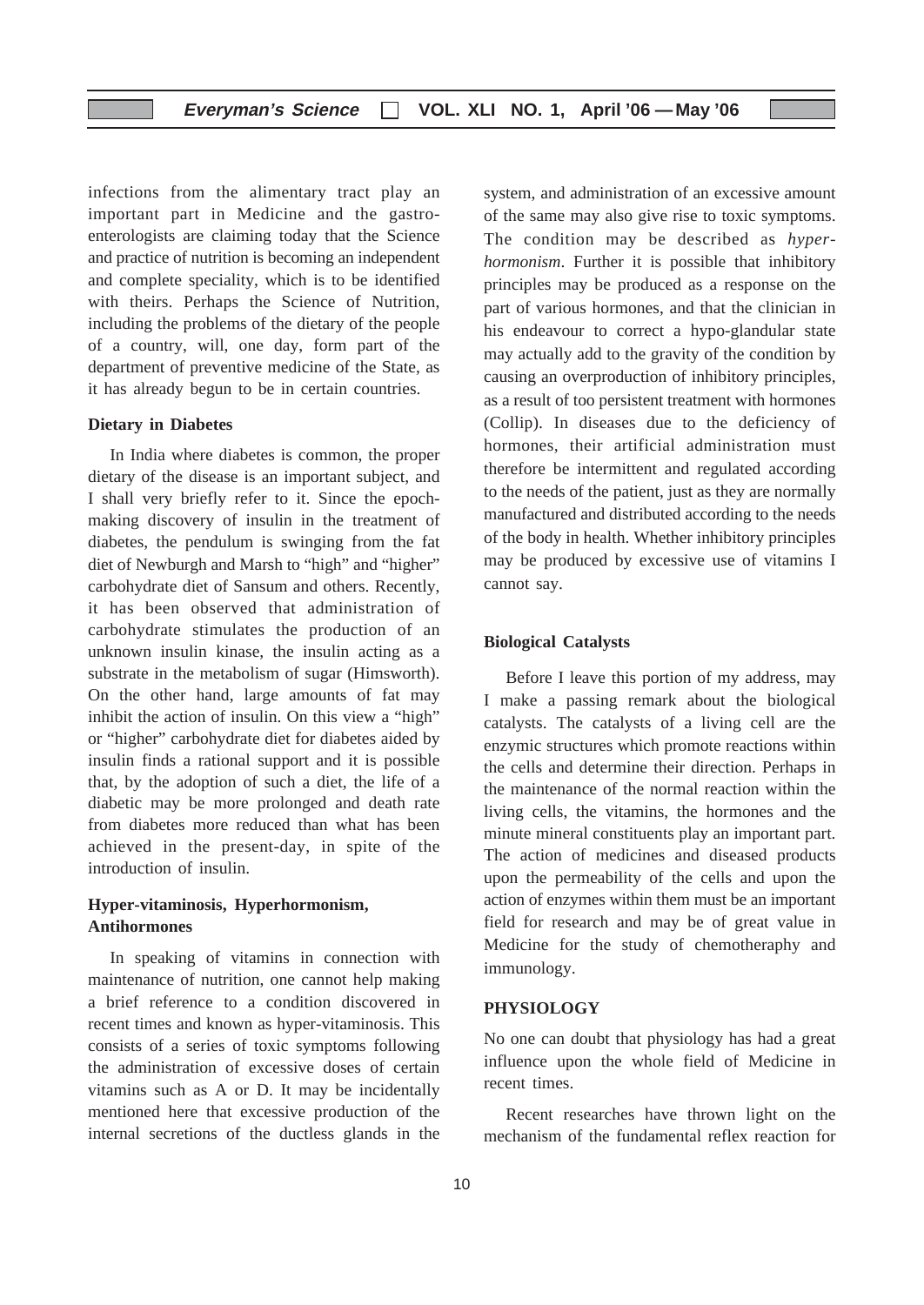the protection of the animals and have shown how with the evolution of an anti-gravity mechanism and of extended movement, the brain stem has become evolved to take over this increased responsibility. Magnus has analyzed the various nervous stimuli from the periphery which are concerned in this very delicately coordinated mechanism. The new data have completely revolutionized our conception of the nervous stem, and signs and symptoms of disease which hitherto could not be properly understood have now become capable of analysis.

In more recent years Sherrington and his school have worked more exactly on the relation of the nervous system to responses produced when it is active. These fundamental studies will no doubt throw much light on the changes so often observed in disease. His researches have shown that the centripetal impulses do not pass straight through the spinal cord, but at certain stations in the cord they are transferred into an enduring excitatory state which may in turn set up fresh impulses yielding the reflex discharges.

Adrian's researches have also added greatly to our knowledge regarding the exact nature of the impulses which pass along nerves in different conditions. With a most admirable technique he has studied nerve impulse and its origin with highly profitable results. He has come to the conclusion that change of potential may be of fundamental importance in the activity of nerve cells. He has shown that damaged nerve fibres set up impulses at very high frequencies and these perhaps play a part in sensation of pain, though sometimes impulses in the smaller, slowly conducting nerve fibres may also be concerned in the physical mechanism of pain. He has been able to observe the activity of a single nerve cell and has shown that human voluntary contractions are regulated in exactly the same way.

In Russia Pavlov and his school have elaborated the reflex reactions of the higher parts of the nervous system. Their results are capable of considerable application to many of the higher human activities.

A. V. Hill has studied the nerve impulses with exquisitely sensitive apparatus from the point of view of thermal phenomena accompanying it and it is becoming clear that the nerve impulse consists of a transmitted physico-chemical event, the whole cycle of event comprising activity and recovery in the nerve being supported by the energy derived from metabolic oxidative processes, associated with the cycle.

Further it is possible to conceive "the nervous impulse as a succession of transformation of chemical into electrical energy, and conversely these transformations being necessary by the structure of the fibres."

Haldane and his pupils have continued their well-known work regarding the control of respiration. Carbon dioxide, formerly looked upon as a product of excretion, to be got rid of as soon as possible, has been shown by them to be an essential stimulus to respiration. This discovery has been of immense value in modern anæsthesia. Further it has been shown by Yandell Henderson of Yale University that carbon dioxide is also essential for the tone of the blood vessels. Dale and Evans have shown that carbon dioxide is essential for the activity of the vasomotor centre, just as it is responsible for the activity of the respiratory centres. Barcroft has shown the principles by which oxygen is transported by the blood. As a result of the work of Haldane, Barcroft and their co-workers, it is now possible to deal with respiratory distress and failure by more scientific methods than what was possible in former days.

Areas such as the cerebral and pulmonary vessles which were once thought to have a poor vasomotor supply have now been found to be much better supplied than had hitherto been imagined.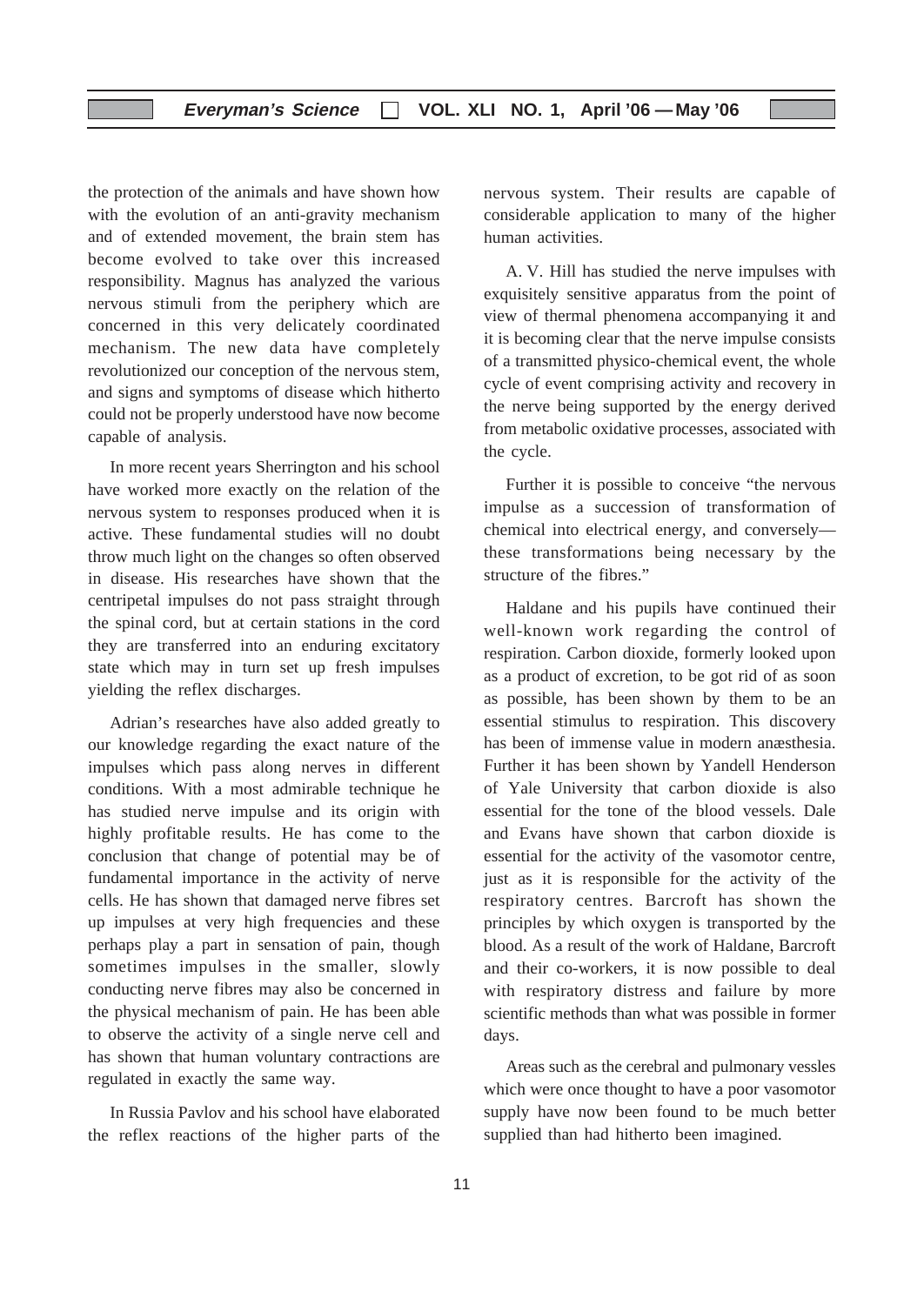With regard to the heart, the earlier studies of cardiac distrubances by Mackenzie have played an important part in advancing our knowledge regarding the physiology of the heart, and the work of Starling and of Lewis has placed much of it on a strict experimental basis in more recent times. A new interpretation of the electro-cardiogram in disease has been recently evolved.

The discovery of the function of the carotid sinus by Hering and its study by Heymans have been of great value to physiology and to pharmacology as well. By the recognition of the activity of this sinus and its possible variations one can now explain many of the differences in response which hitherto have been a great draw back in experimental work. In the nerve connection of this sinus and the effect of pressure on it lies, according to some observers, the explanation of sudden death under gas anæsthesia.

One of the most important new facts discovered in recent years regarding digestion is the relationship of the proper functioning of the stomach to the production of blood, and the subsequent application of this to the treatment of pernicious anæmia. This work had its origin in the physiological studies of Whipple on the normal regeneration of blood after hæmorrhage and administration of liver. Following the same line of research Minot and Murphy found that administration of fresh liver had a remarkable curative effect on pernicous anæmia. This led to the recent liver therapeutics for treatment of the disease.

The researches of Castle, however, connected the etiology of pernicious anæmia with defective gastric secretions. Recent experiments of Meulengracht have shown that pernicious anæmia in human beings may be due to atrophy and inactivity of that part of the stomach which comprises the pyloric gland region and may be said to have localized the seat of origin of pernicious anæmia in human beings. Thus stomach preparations for the treatment of pernicious anæmia may with advantage be producible from the pyloric gland region.

From a physiological point of view, these experiments give the pyloric glands a function. As we know, it has hitherto been difficult to ascribe such a function to the pyloric glands and the special pyloric gland cells. Now it seems possible that the pyloric glands are the seat of special secretory function and secrete the substance Castle's "intrinsic factor" that is essential to the blood and the nervous system.

These experiments open up the theoretical possibility that under certain circumstances pernicious anæmia may be due to an isolated atrophy or inactivity of the pyloric gland organ without a simultaneous atrophy or inactivity of the fundus gland organ, i.e., without simultaneous apepsia or achlor-hydria ("dissociated achylia") although judging from present clinical experience this possibility does not appear to be of much practical importance.

It has been shown by Loewi that the vagus nerve inhibits or checks the activity of the heart by the liberation of a chemical substance which directly influences the myocardium. This is a find of great importance, as there is increasing evidence that the activity of all nerves may take place through the agency of similar chemical substances. Cannon and co-workers believe that they are capable of appearing in two forms of combination, one producing only the augmentor and the other only the inhibitory effects of sympathetic nerves.

Extensive investigation as to the nature of the process by which nerve impulses influence the effectors has been carried out by Dale and it seems fairly established that all different messages eventually produce the desired effect by the liberation of either acetycholine or of a substance like adrenalin. Dale distinguishes such nerve fibres as "cholinergic" or "adrenergic" according to the nature of the active substance liberated. The preganglionic fibres of the autonomic system, the motor nerves, and the post-ganglionic fibres of the parasympathetic belong to the 'cholinergic' category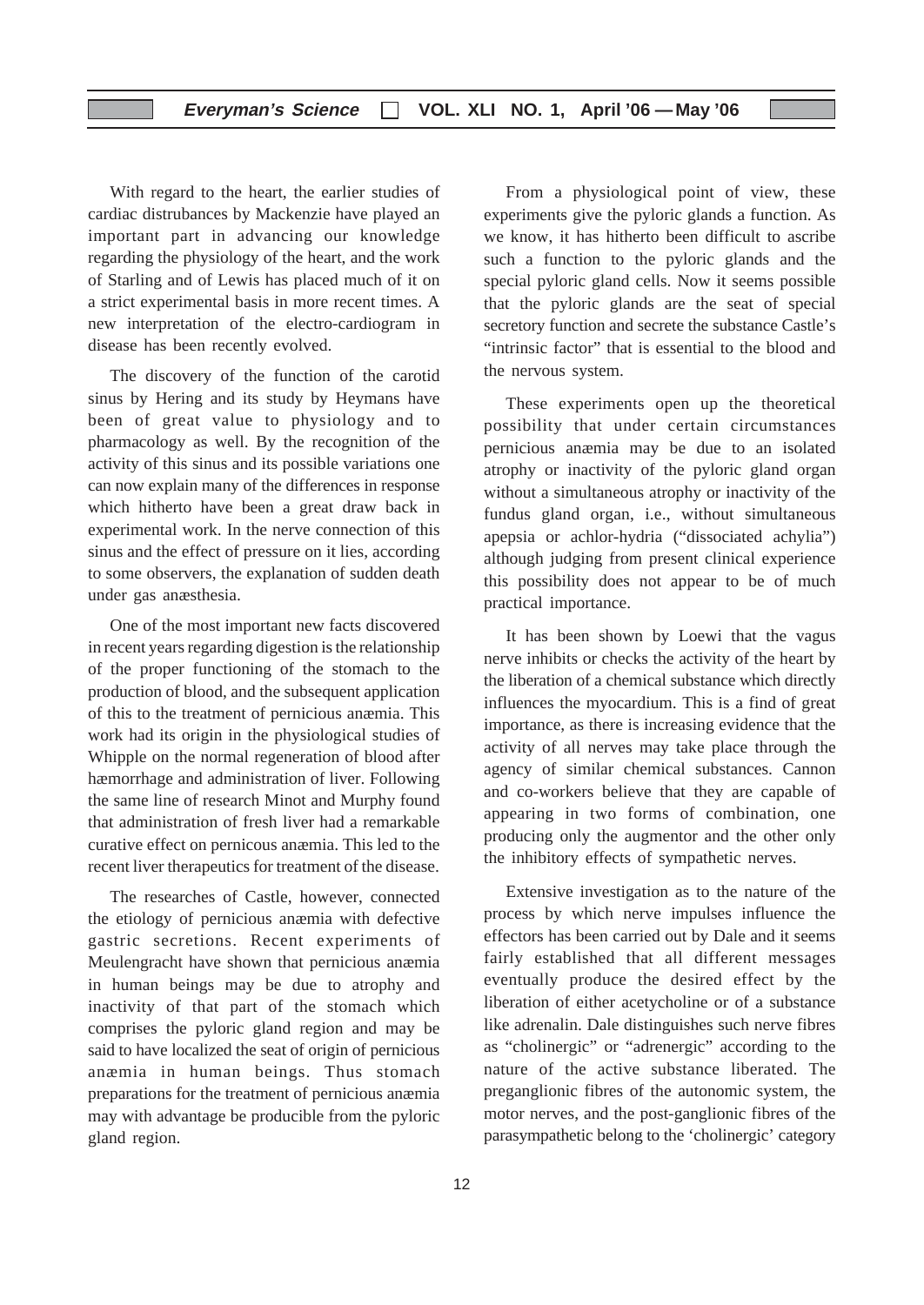while the post-ganglionic fibres of the sympathetic usually fall under the "adrenergic" group. It has been pointed out by him that Langley and Anderson's evidence, long available, as to the kinds of peripheral different fibres which can replace one another in regeneration, can be expressed by the statement, that cholinergic fibres can replace cholinergic fibres, but that nerve fibres of different chemical functions cannot replace one another. This discovery has no doubt an important evidence on our new conception of the mode action of "neuromimetic" drugs.

Certain recent experimental studies tend to show that living tissues may be the seat of radiation able to produce effects at a distance, and that certain activities in one cell of a tissue may influence activities in a neighbouring cell and that chemical reaction may be accompanied by radiations, and events in one cell may thus influence other cells without material transmission.

#### **The Endocrine Glands, the Glands of Destiny, the Pituitary**

It has been held that the ductless glands are the "glands of our destiny" and that "these potent overlords of our bodies are dictators of our minds and personalities". It may be possible that the future may reveal that genius, intelligence, beauty, character, morality, and other human characteristics are dependent upon diverse combinations of the secretions of these bodies, just as their deficiency or excess may give rise to disease.

Insulin has completely changed the prospect of the treatment of diabetes. The discovery that parathyroid extract mobilizes the calcium of the bones has revolutionized the treatment of disease due to calcium derangment. Our knowledge of the interaction of endocrines has increased in recent times. I would just mention a remarkable fact that, as shown by Houssay and co-workers, there is no glycosuria when both the pituitary and the pancreas are removed, and further that the injection of extract of the anterior pituitary is followed by the appearance of glycosuria.

May I end this portion of my address by making a little more reference to the pituitary, which seems to have a multiplicity of functions. It may be regarded as the headquarters for the hormones or the chemical messengers which control most of the other endocrine glands and thereby probably almost every cell of the body. The Chemistry of the pituitary is by no means closed and it may be that the most important discoveries in the pituitary chapter have yet to be written. It has been held that "the integration of the endocrine system is based on the influence of the diencephalon upon the anterior pituitary, which through complex hormones acts on the other endocrine glands, stimulating or inhibiting the production of simpler hormones in them. These hormones are closely related chemically to other substances concerned in normal activities such as, the growth of the embryo, the growth of bone and calcium metabolism, as well as abnormal activities such as malignant growths." Further, "in general we can see a division of labour between nervous and hormonal events, and accordingly between the respective regulators, the central nervous system, and the anerior pituitary lobe. The central nervous system regulates principally the specific, acute functions ; therefore it also influences those neurogenic endocrine organs, the adrenal medulla and the posterior pituitary lobe, the hormones of which cause acute changes. The regulator of the non-neurogenic hormonal system, the anterior pituitatry lobe, regulates mainly the development and state, and partly also the secretion, of the remaining endocrine organs, the hormones of which bring about longer lasting changes of the conditions of many other organs" (Loewi).

In studying the developmental history of the remarkable endocrine gland, the pituitary, one finds that by the seventh week of embryonic life, as the base of the skull is being laid down between the roof of the pharynx and the floor of the fore-brain,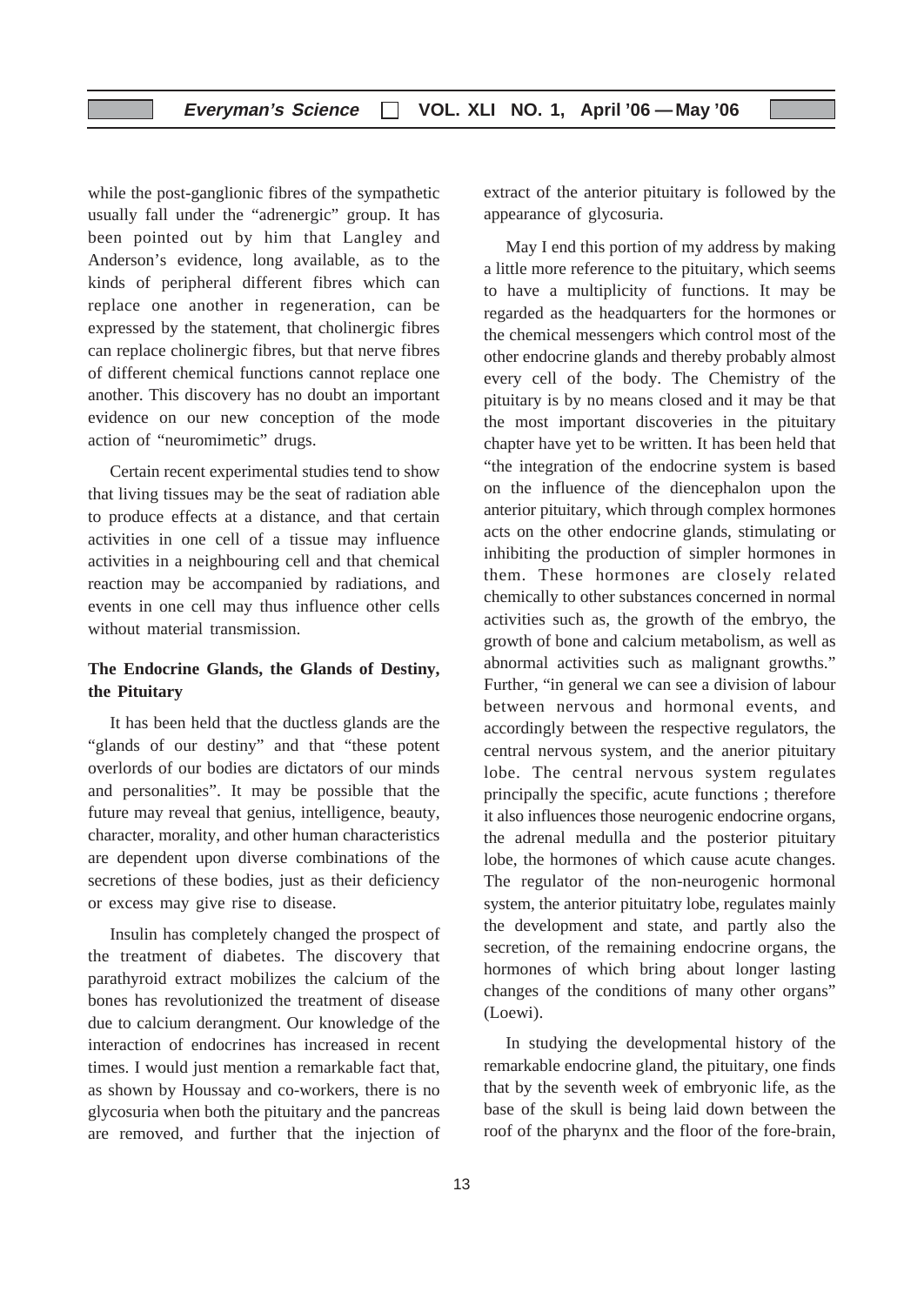the stalk of the Rathke's pouch which forms the anterior and intermediate lobes of the pitutitary body is drawn out and lies at the posterior border of the nasal septum. Usually some fragments of the pituitary stalk persist in the mucous membrane of the roof of the nasopharynx. Cases have been observed in which the whole pituitary body lies in the posterior part of the nasal septum. By the ninth week the stalk usually disappears, but occasionally a canal in the body of the sphenoid bone of the adult—the craniopharyngeal canal—marks the site of the embryonic stalk. Herring, very recently, has referred to the functions attributed by the ancients to the pituitary. We may make here a reference to the remarkable claims made by the ancient *Yogis* of India who practised what is known as *Khechari Mudra*. They elongated the tongue slowly by practice and manipulation aided by cutting its fraenum, if necessary, and carefully introduced it into the nasopharynx. The *Yogis* claimed to have developed remarkable powers of their body and mind in this way. Did they conceive that the tongue mechanically stimulated the secretion of the glandular structures in the nasopharynx (pituitary?) which might be subsequently absorbed into the system, in the same way as adrenalin is absorbed when put under the tongue, and interact with the secretion of other endocrine glands? Will some future investigator test the validity of the above claims?

#### **Tissue Culture**

May I now say a very few words about tissue culture.

"Tissues cultivated *in vitro* show two types of growth, which are sometimes termed "somatic" and "uncontrolled" respectively."

"In somatic growth, which is usually seen best in cultures of early embryonic tissues, the explanted fragment behaves to some extent as if it were still part of the body. It may increase in size by any or all of the three methods observed *in vivo,* viz., by the multiplication of cells, by the enlargement of cells and by the formation of intercellular material, and if removed from an embryo at an early stage of development often continues to differentiate during cultivation. For example, undifferentiated skeletogenous mesoderm will form cartilage and bone *in vitro,* explants of the undifferentiated retina give rise to nerve cells and rods and cones, and in cultures of the early mesonephros typical kidney tubules may develop."

"The second type of growth—uncontrolled growth, is perhaps more characteristic of tissues cultivated *in vitro*. Its main features are the progressive simplification of the original histological structure of the explant correlated with a diffuse outgrowth of the cells multiplication only. Even in uncontrolled growth, however, cells never wholly depart from their original type, and epithelial and connective tissue cells remain distinguishable as such even after prolonged cultivation." (Fell and Willmer).

The Carrel strain of fibroblasts is the oldest set of cultures in existence, but there is evidence that certain types of epithelium and various forms of malignant tissue can also be made to live and multiply indefinitely *in vitro*. These results suggest that at least some types of vertebrate cells may be potentially immortal, just as certain types of protozoa or the flat worm may be kept indefinitely alive. It has been climed by Wells and co-writers that "if Dr. Strangeways had lived in the time of Julius Caesar and set a series of sub-cultures growing from a scrap of him, fragments of that eminent personage might, for all we know to the contrary, be loving now".

The recent invention in the Rockefeller Institute for Medical Research jointly by Carrel and Lindbergh, of a "Life Chamber", a sort of artificial body of "heart, lungs and bloodstream", has enabled scientists for the first time to keep the organs alive, functioning and even growing for a long period outside the body. The method of Carrel-Lindbergh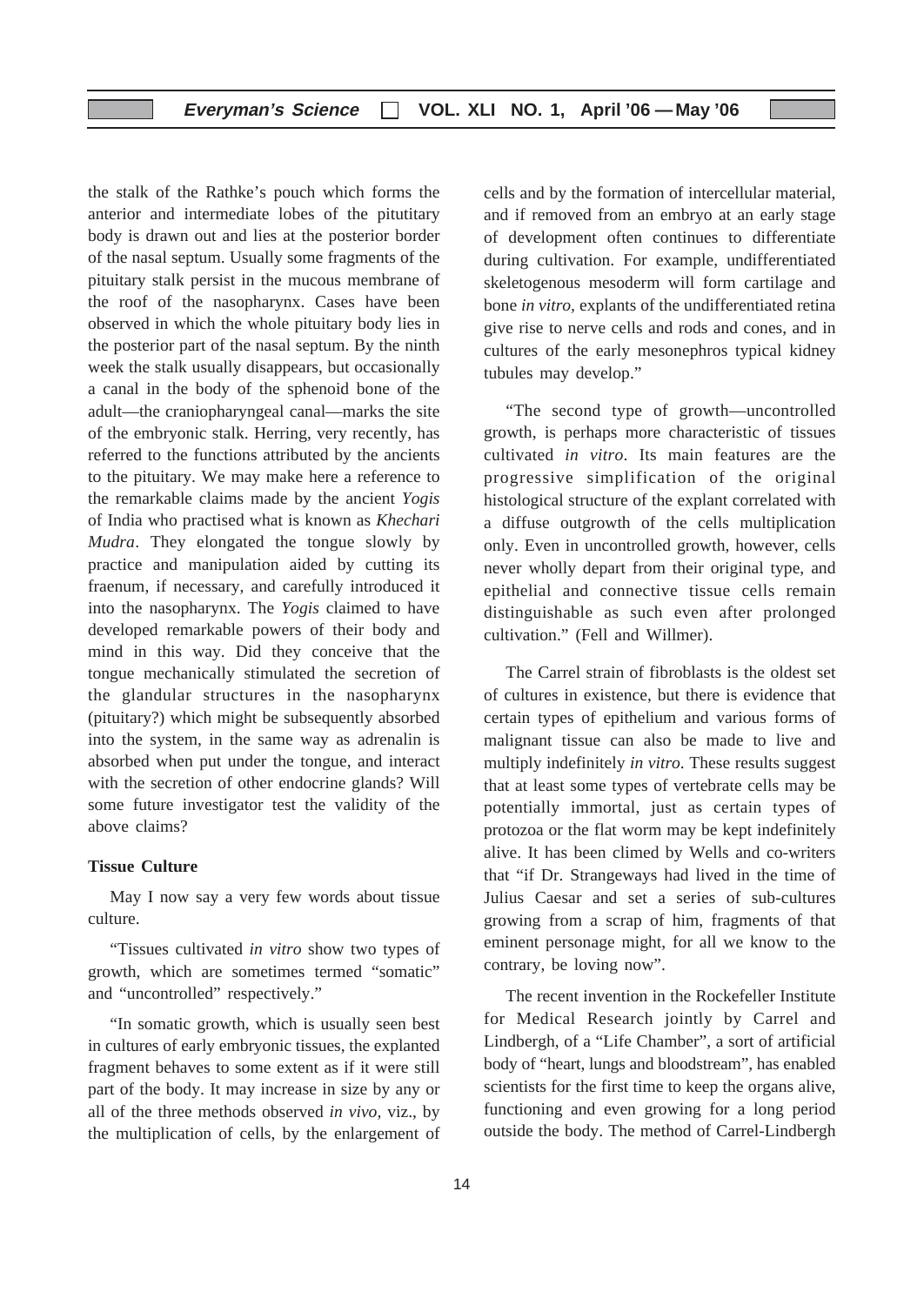consists of the transplantation of an organ or of any part of the body into a sterile chamber and its artificial feeding with a nutrient fluid through the arteries. In this way the thyroids and ovaries of animals have been artificially cultured, and made to grow. The perfusion fluid consists of protein hydrolytic products, hæmin, cystein, insulin, thyroxin, glutathione, vitamins A and C, blood serum and other substances according to the necessities of the particular organ to be perfused. There is no doubt that tissue culture is likely to be of immense importance in the study of the human body and in the preventive and curative treatment of diseases.

I have briefly outlined how the Sciences of Biochemistry and Physiology have been laid under contribution in the recent progress of Medicine. There are, no doubt, various other facts worthy of note in their application of Medicine, but I have refrained from mentioning them for want of space and time.

It is pleasing to know that many of the investigators whose names I have just mentioned have been Nobel laureates for researches in the subject group of Physiology and Medicine.

#### **Genetics**

I hope it will not be regarded as transgression of the ambit of my subject if I pay a passing tribute to the recent activities in the field of genetics.

The account of Mendel's epoch-making experiments in his cloister garden, on the crossing of varieties of the common pea, somehow or other sank into oblivion for thirty-five years. But such was the potentiality of his work that, when rediscovered, it not only laid the foundation but also gave a new impetus to the study of the Science of heredity. In recent times Mendel's theory of what called by him *factors* (now known as *genes*) has received confirmation in the hands of Morgan and others. Their physical existence in the chromosomes has been proved and it is now known

that the chromosomes are indeed the bearers of the hereditary units and that to their very reliable mechanism we owe the regular behaviour of the inheritance of chracteristics from parents to children. Heredity is really a most remarkable phenomenon. The production generation after generation, of offspring identical in all but minor peculiarities with their parents is indeed one of the great mysteries of life, and it is by the orderly division of the chromosomes and their contained genes life can be maintained. It is becoming more and more established that "the general laws laid down by Mendel have as wide a validity for genetics as have Dalton's for Chemistry".

The practical outcome of the application of the principles of genetics as demonstrated by the magnificent work in research laboratories such as those at Cambridge, Edinburgh, Aberystwyth, and Aberdeen, has been of immense value in improving crops and live-stock. The boundless possibilities in heredity revealed by the Science of genetics have placed great power in the hands of breeders of plants and animals and they can now tell with approximate accuracy what to expect from matings. This knowledge has revolutionized breeding in all directions, and resulted in the production of bigger and better plants and animals used for food, clothing or pleasure. In the course of time man may be able to replace the natural selection of more fertile mediocrity and the artificial sterility of the highgrade parents by human selection and the artificial fertility of high-grade parents. Sooner or later the frequency of the latter would increase in geometrical progression and control and guide the qualities of mankind in any way it desires for the good of man. The future trend of creative evolution, including man's own destiny, depends on his response to the new knowledge and on his intelligent application of genetical discoveries, in the near as well as distant future (Hurst). Genetics aided by better environments may also be able to prevent the transmission of hereditary weakness and hereditary diseases, some of which are sex-linked. In this way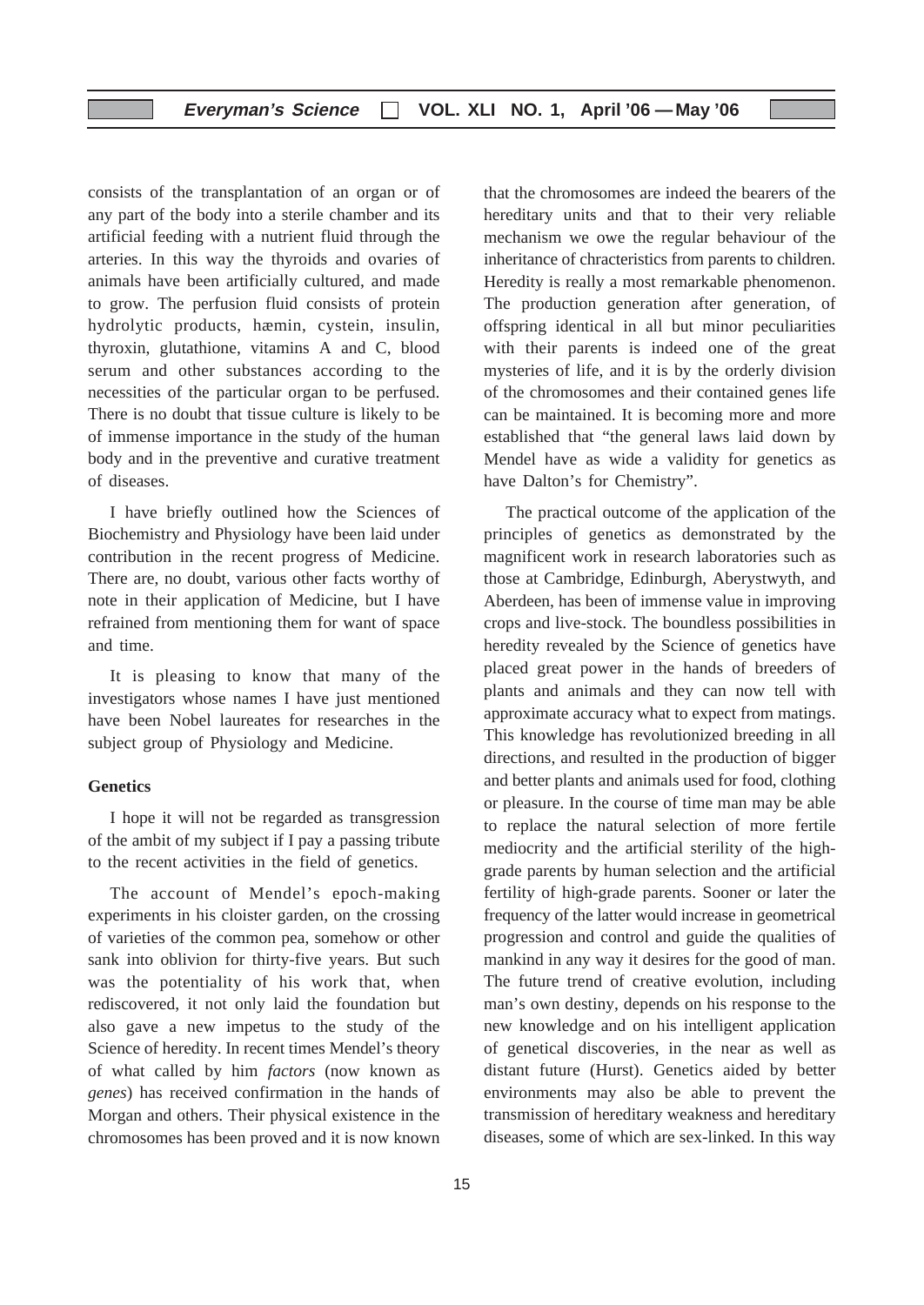it may lead to the production of better type of men, free from diseases of the mind and body that are propagated from father or mother to their children and thus the difficult task of medicine for averting or curing hereditary diseases or diathesis will be reduced to a minimum.

#### **CHEMISTRY**

It has been recently remarked by Lord Moyniham that perhaps in the relation of Physics and Chemistry to Medicine, we stand on the very threshold. Let us see what advances have been made at this threshold in recent times.

I begin with the recent contributions in therapeutics due to the application of Chemistry. If I were to attempt to enumerate the various compounds that are brought every day to notice of the medical profession in recent times, as hypnotics, anæsthetics, analgesics, antipyretics, antiseptics, or for other threapeutic purposes, then their number will be legion and my task may be impossible. I shall therefore refer briefly to a very few principle therapeutic chemicals of recent times.

How complicated is the mechanism of chemotherapy is shown by the fact that a slight alteration in the constitution of a compound may bring about a complete change in its physiological properties. This is well-exemplified in the preparation of the various amino-quinoline derivates for antimalarial purposes. A slight change in the constitution of these compounds leads to a complete disappearance of these properties. 6-aminoquinoline and 8-amino-quinoline have no action no paramoecia in strength of 1:4000. The introduction of OH into 8-amino-quinoline and quinoline-8 glycine-amide raises their toxic action on paramoecia to a remarkable degree and the methylation of 6-oxy-8-amino-quinoline by replacement of H of OH by  $CH<sub>3</sub>$  reduces its action on paramoecia to nil (Brahmachari and co-workers). Diethylmonosulphone is without hypnotic action, while both dimethylsulphonediethylmethane and

the isomeric diethylsulphonedimethylmethane (sulphonal) are strongly hypnotic.

#### **Anæsthetics and Hypnotics**

Amongst the more interesting synthetic drugs introduced in recent times are those recommended for producing anæthesia, when given by injection, preliminary to and partly replacing the use of volatile anæsthetics.

Though it may be held that inhalation anæsthesia seems to hold its own which is, to a great extent, due to the development of the gas and oxygen method, yet attempts are being made to introduce, in recent times, other synthetic compounds which may be used for anæsthesia.

The new basal anæsthetics include tribromoethyl alcohol (avertin), urethanes and some of the newer substituted barbituric acids. Most of them are sodium compounds, such as soneryl sodium, amytalsodium, evipan sodium, pernocton, and nembutal. Among the general anæsthetics that have been introduced in recent times may be mentioned evipan sodium, and cyclopropane and di-vinyl ether.

To one coming from Calcutta, the history of anæsthetics has a peculiar interest, because Waldie, who was one of the pioneers of chemical research in India and who lived in Calcutta, was associated with the discovery of the anæsthetic properties of chloroform in 1844. To his memory there is a tablet in the rooms of the Asiatic Society of Bengal. To all of you, the same must also be of great interest because the first Chloroform Commission was held in India.

There is no doubt that general anæsthetics have been conducive to the advance of all branches of Medicine. "The medical sciences, physiology, pharmacology, pathology and bacteriology would have remained inaccurate and incomplete handmaidens of Medicine, had it not been made possible by the aid of anæsthesia to critically examine, corroborate or disprove the claims, hypotheses and tenets of workers of all types." (Standar)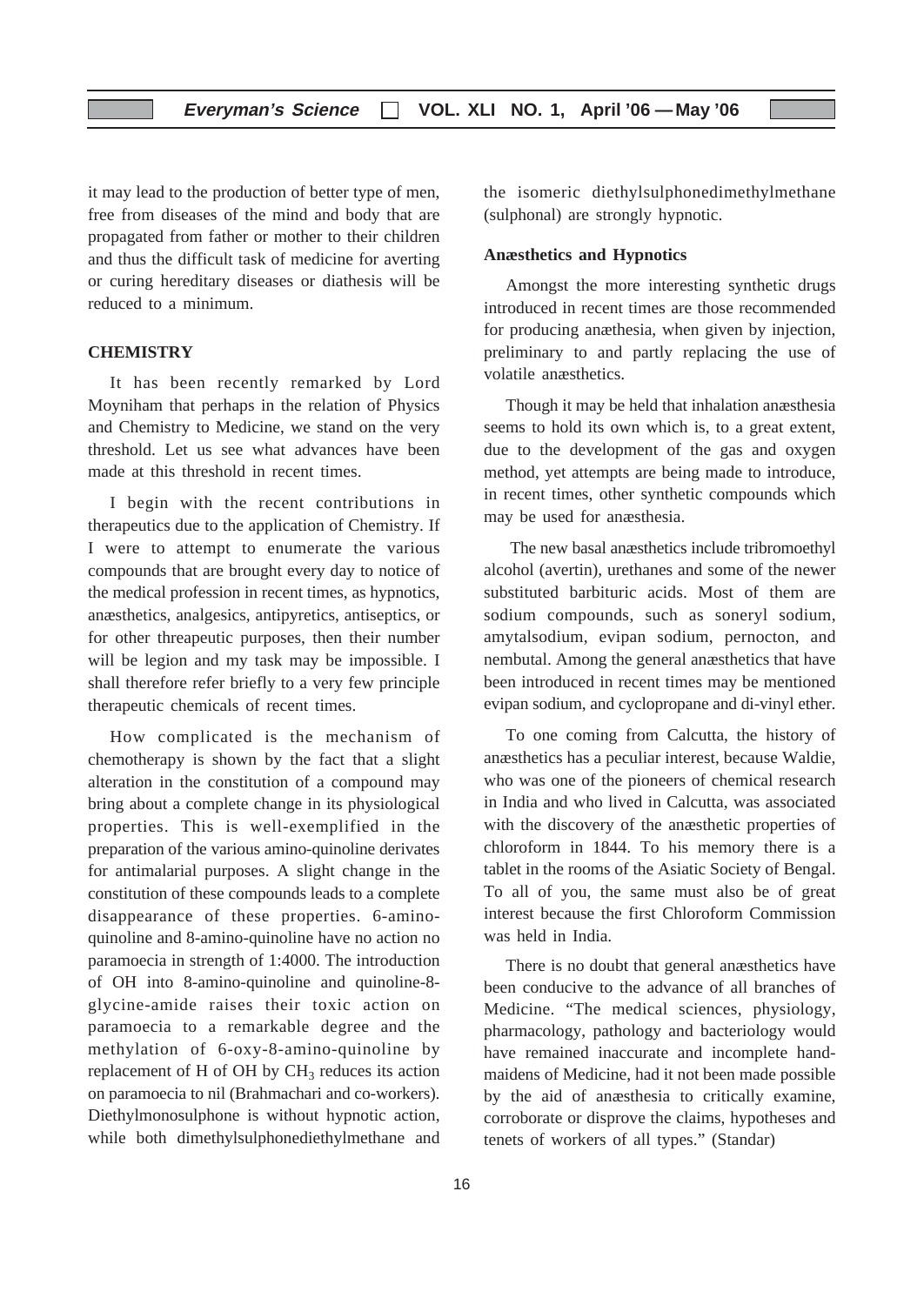Synthetic chemistry has produced numerous local anæsthetics better than cocaine. A new era has been opened to the operating surgeon. His visitations on the most delicate parts are performed, not only without agonizing screams he has been accustomed to hear, but sometimes with a state of perfect insensibility, and occasionally even with the expression of pleasure on the part of the patient. Who could have imagined that drawing the knife over the delicate skin of the face might produce a sensation of unmixed delight! That the turning and twisting of instruments in the most sensitive bladder might be accompanied by a beautiful dream! (Warren.)

We are steadily approaching the solution of a perfect analgesia for labour.

In recent times, much work has been done in the quest of a suitable hypnotic. The demand for a good hypnotic has grown more and more intense of late, because due to the stress and strain of modern life, many ask for an ideal draught or a tablet or a pill which would quickly put them in possession of "tried nature's sweet restorer, balmy sleep". From the hypnotics of olden times to recent ones, the chemist has travelled a long way, and he is still moving further and further in the search for better hypnotics.

The chief advances in our knowledge of hypnotic drugs in recent times have been

1. the discovery of many new derivatives of the barbituric acid series ;

2. the introduction of a number of drugs other than alkaloids for purposes of basal anæsthesia.

The barbituric acid derivatives are perhaps the most commonly used hypnotics at the present day. Other recent hypnotics not derived from barbituric acid include avertin.

An ideal hypnotic should be free from any toxic effects, should be quickly excreted and should give a quiet natural sleep of normal duration in a short time. Such a hypnotic has yet to come. Further the same hypnotic is not suitable for all types of cases and sometimes methods other than hypnotics are suitable for individual persons for relief of sleeplessness.

May I now refer to the hypnotic properties of the extracts from the root of *Rauwalfia Serpentina*. As early as March 1912 the speaker read a note on its alkaloidal principles and therapeutic properties in a meeting of the Asiatic Society of Bengal. The extracts have marked hypnotic properties and are specially indicated in certain forms of insanity. Since the above paper was read, much work has been done on the Chemistry of the drug and many alkaloids have been extracted from the roots. Its hypnotic properties may be due to these alkaloids.

I now pass on to certain aspects of Chemistry in its application to a few protozoal diseases as revealed by recent researches.

#### **Organic Arsenicals**

The best known of trivalent organic arsenicals is salvarsan, for which the non-proprietary name arsphenamine is in common use in the British Empire and the United States. The drug is now generally used in the form of one of its two principal derivatives. The first of these is neoarsphenamine, the second is sulph-arsphenamine. The first pentavalent organic arsenical used in the treatment of trypanosomiasis was atoxyl. An important derivative of atoxyl is tryparasmide. It has been found very successful in the treatment of trypanosomiasis. Other new therapeutic organic arsenicals include stovarsol, etharsanol, proparsanol and carbarsone.

#### **Symmetrical Ureas**

The first and best known of the symmetrical urea group of trypanocidal drugs is Bayer 205 or germanin. In 1924 Fourneau and collaborators described the production of a symmetrical urea, which is now obtainable in France under the name Fourneau 309 (moranyl) and is identical with Bayer 205.

#### **Quinoline and Acridine Antimalarial Derivatives**

Schulemann and his colleagues succeeded in increasing the antimalarial properties of methylene blue by replacing its short side chains by a longer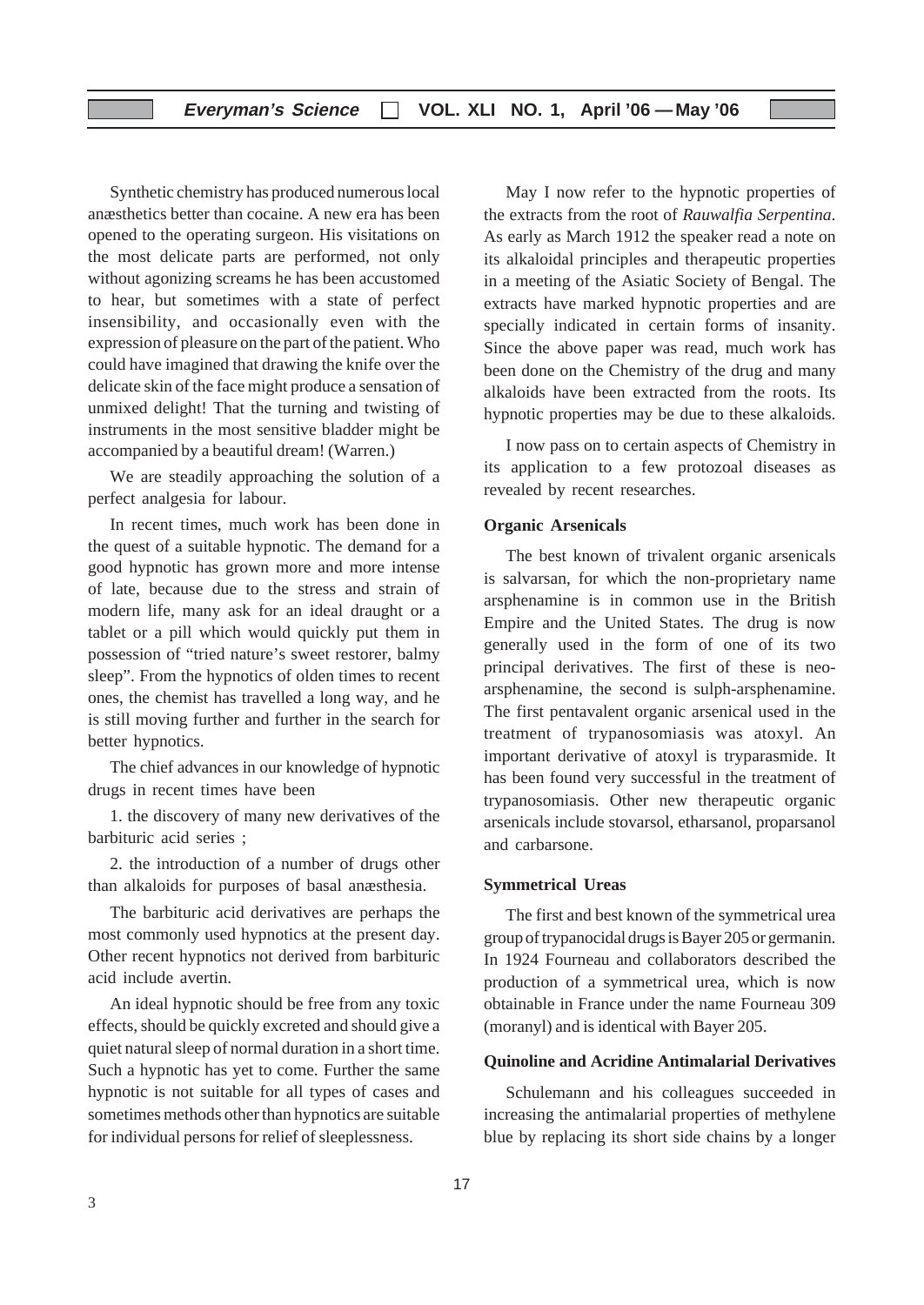chain. Investigation subsequently conducted with the quinoline nucleus led to the discovery of beprochin afterwards named plasmochine or plasmoquine. Similar experiments were made later with other heterocyclic nuclei including acridine and this led finally to the discovery of atebrin. These compounds are of great therapeutic value in certain forms of malaria. In Calcutta a number of amino-quinoline compounds are being synthesized under the speaker's direction and their antimalarial properties tested. Some of them have already been reported to have a marked action upon paramecia.

#### **Leishmanocidal Organic Antimonials**

One of the most terrible of tropical diseases, so far as certain parts of India are concerned, is Kala-Azar. Antimony, which was once banned to such an extent that the graduates in medicine of the University of Heidelberg had to swear never to use it, has now been found to be its specific. By the introduction of organic antimonials in its treatment, the mortality of this disease has been reduced from 99% to about 1 or 2% in uncomplicated cases. The terrible nature of this disease in its epidemic form when it ravaged Bengal in the Seventies was well described by a contemporary writer as follows— "The devastation of the epidemic has a very sad tale to tell. Countries that once smiled with peace, health and prosperity, have been turned into hotbeds of disease, misery and death. Villages that once rang with the cheerful merry tone of healthful infants, now resound with loud wailings and lamentations. Huts, which offered too little space for their occupants are left without a tenant. The skulls of human beings now strew the fields at every few yard's distance. The fell disease has mocked every human effort, and absorbed in its powerful grasp, day by day and inch by inch, every blessed spot which once used to be prized for its salubrity" (Roy).

It was doubtless a very great advance in the treatment of the disease from massive doses of quinine to tartar emetic which was the first antimony

compound introduced by Rogers into India for the treatment of Kala-Azar. Soon after the introduction of the latter, the speaker conceived the idea of using sodium antimonyl tartrate (Plimmer's salt) and tartar emetic was soon replaced by this compound.

The next step in the treatment of the disease was the introduction by the speaker of the intravenous administration of metallic antimony in a state of fine subdivision, which was attended with remarkable benefit. It was observed that when injected intravenously the particles of antimony are picked up by the same cells in the spleen as those that harbour the parasites of Kala-Azar, that the two contending agents thus come in closest contact with each other in these tissue cells, and that the fight ends most remarkably in the complete destruction of the parasites in the speediest way.

The next further advance in the treatment of Kala-Azar was the introduction of certain organic compounds of antimony and the use of these compounds in Kala-Azar infection has been the subject of the speaker's research for many years, and in 1920 some of them were prepared for the first time in India in the Calcutta Campbell Hospital.

Early in 1921, the speaker discovered an urea antimony compound for the treatment of Kala-Azar. Its introduction and his other researches on antimonial compounds opened up a new vista in the treatment of the disease in India by means of therapeutic organic antimonials, just as the discovery of salvarsan led to the introduction of organic arsenicals in the treatment of spirochætal diseases. This urea compound was named "urea stibamine".

I shall not detain you here with the romance of urea stibamine, however interesting it may be. But I recall with joy the memorable night in the Calcutta Campbell Hospital at Sealdah when after a very hard day's work at about 10 P.M. in a little room with a smoky dimly burning kerosine lamp, the speaker found that the experiments in the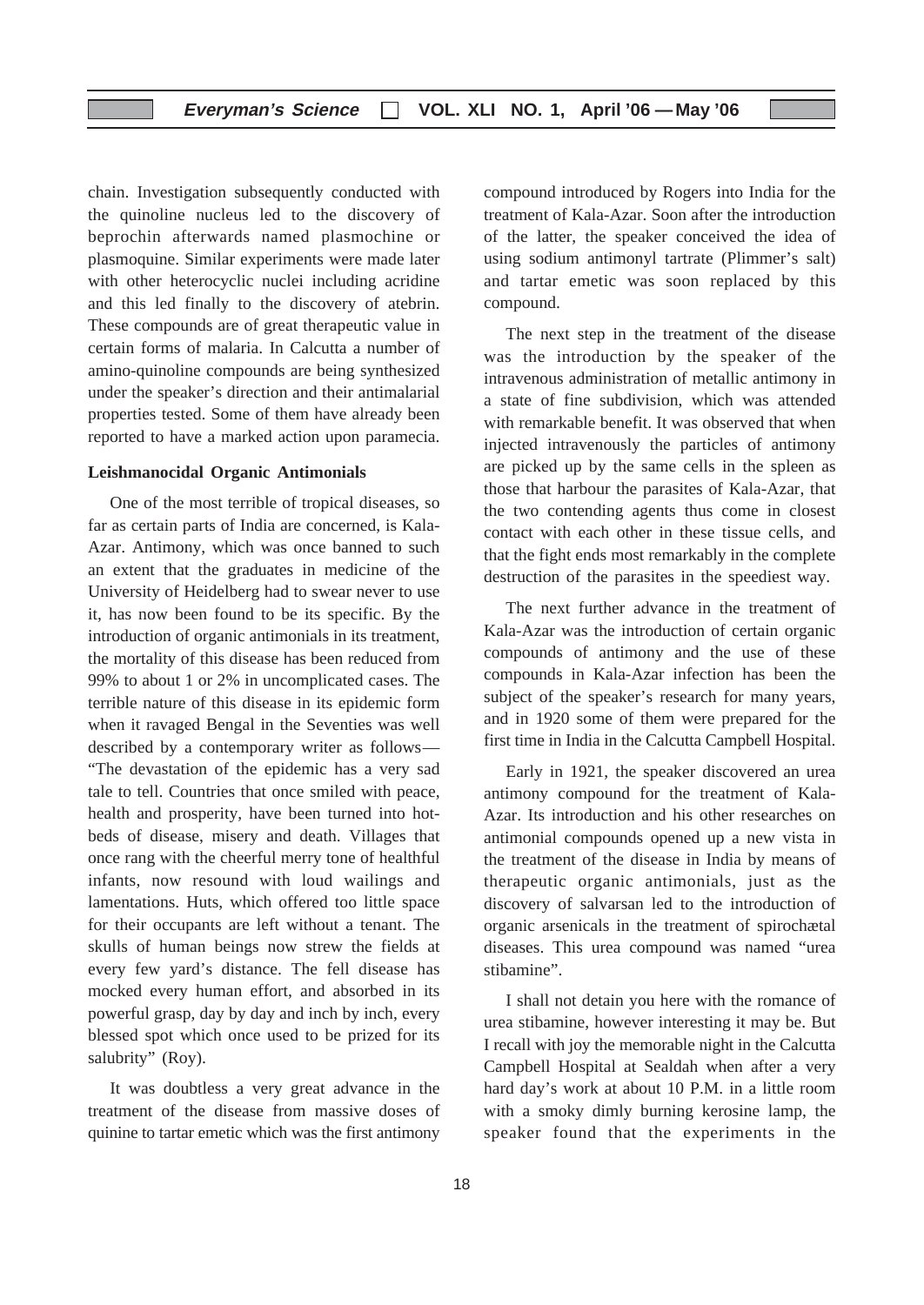preparation of this compound were up to his expectation. The room still remains, but the signs of a laboratory in it have completely disappeared.

The first series of cases treated with this compound were published early in 1922. Soon after this, most remarkable results were obtained with it by Shortt in Shillong to whom the compound was sent for trial. The value of this compound was quickly recognized. It was introduced, soon after a preliminary experimental trial, by the Government of Assam for the treatment and prophylaxis of Kala-Azar.

Today urea stibamine stands pre-eminent in the treatment of Kala-Azar in India and as a powerful prophylactic against the disease, and it is a matter of supreme statisfaction that this treatment has been the means of saving the lives of a vast population of suffering humanity.

The following remarks from the Annual Public Health Report of the Province of Assam for the year 1933 dated 23rd July, 1934, are worth quoting "It has to be borne in mind that, when no specific remedy was known for this disease, that 98 persons at least out of every 100 were doomed to certain death within a comparatively short space of time. Since 1923, when reliable figures for the disease first became available to the end of the year under report, no less than 328,591 persons have been brought under treatment. It is no exaggeration to say that approximately 3.25 lacs of valuable lives have been saved to the Province".

Further advances have still to be made in the treatment of infections with leishmania donovani, as there are antimony resistant cases, though fortunately few, and the treatment of that ugly skin infection which was first described by the speaker as a post-Kala-Azar condition and known as dermal leishmanoid is frequently unsatisfactory. Cases of this condition may be a menace to a community, as a possible reservoir of the parasite of Kala-Azar.

#### **Chemical Structure and Physiological Properties**

Dealing with the relationship between chemical

structure and physiological properties one meets with a remarkable series of compounds in recent times having a common nucleus but possessing varied physiological properties. I mean the compounds having the ceondensed benezene ring system or phenanthrene, as well as, the reduced phenanthrene plus a fourth five-membered carbon ring or cholane. The cholane nucleus is found in bile acids, cholesterol and other sterolas.

A structure of the cholane type is also found in the sex hormones which are responsible for the secondary sex characters of animals. These hormones are coestron, luteosterone and the male testicular hormone or androsterone. They have close structural relationships with each other and with bile acids and cholesterol which probably contain their biological precursors.

The male sex hormone or androsterone has been artificially prepared. Friedmann has pointed out that the aromatic ring, corresponding to ring A of oestrin is not necessary for the development of the oestrogenetic effect as the benzene nucleus can be replaced by the furane ring, fural-pyruvic acid being even more active than benzal-pyruvic acid. Recent experiments suggest the possibility of getting oestrogenetic activity in ring-free compounds by arranging the carbon atoms 13, 14, 8, 9 of oestrin in a suitable way.

Synthetic hydrocarbons containing the phenanthrene nucleus, such as dibenzanthracene, are found to possess carcinogenic properties. The cancer-producing action of certain tars is due to the presence of a hydrocarbon allied to dibenzanthracene. It has been synthesized and the powerful carcinigenic action of the pure substance has been confirmed. It is perhaps, the most potent carcinogenic substance so far discovered.

The aglucones, that is, the non-sugar parts of digitoxin, strophanthin and several other closely related substances are allied to the sterols as they embody structures of four carbon rings. Bufotoxin has a constitution closely allied to those of the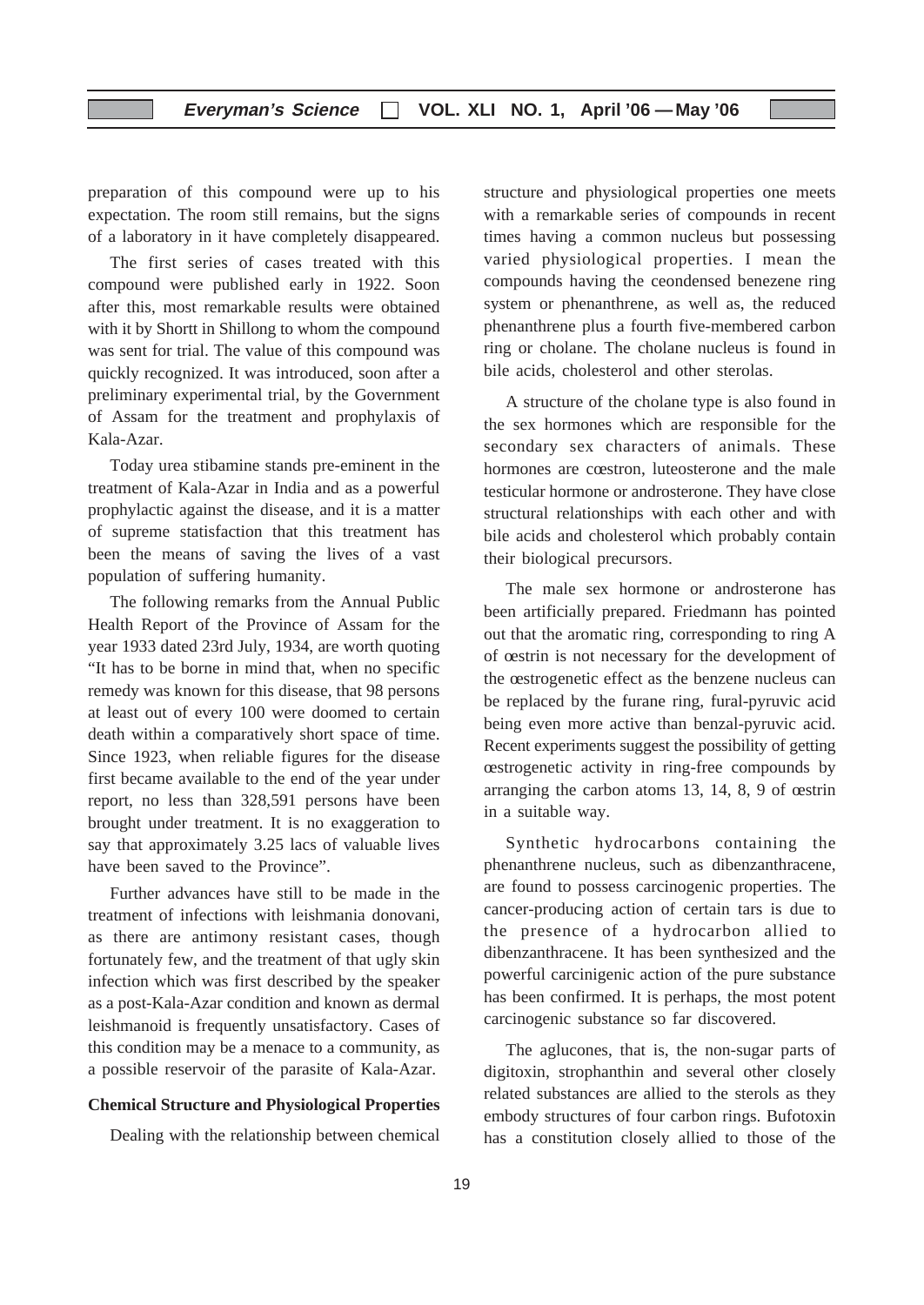cardiac aglucones and possesses a characteristic action on the heart similar to that of digitalis preparations. The phenanthrene nucleus is present in some of the most powerful alkaloids, such as morphine and codeine of the opium group, and the corydalis alkaloids and in colchicine.

All hormones of the secondary types contain benzene rings. In some cases the ring is a simple one as in thyroxin, pituitrin and adrenalin. In others it is a complicated one, the condensed phenanthrene ring. The Needhams and Waddington have observed the most remarkable phenomena that the chemical organizer or, as they call it, the evocator which determines certain developments of the embryo, belongs to the same group.

#### **Chemistry of Vitamins and Hormones**

X-ray work on vitamin  $B_1$ ,  $B_4$  and C has been carried out in recent times and the structural formula of C as *l*-ascorbic acid has been established by a close collaboration of crystal analysis with the ordinary chemical methods.

The structure of carotene and vitamin A has also been established by X-ray analysis, as consisting of *cis-*polyene chain which is presumably the chain of polymerized rubber.

Vitamin  $B_1$  possesses two ring systems, one glyoxaline or pyrimidine and the other a pyrrole containing a substituted sulpur. It is not allied to flavins. Vitamin  $B_1$  possesses antiberriberi properties. The crystalline specimens of Jansen and Donath are according to most recent observations, the pure vitamin itself with the admixture only of a small and variable amount of inactivated vitamin.

Vitamin  $B_2$  is a complex, containing flavin and another factor, the absence of the latter and not of flavin being considered responsible for the symptoms of pellagra in rats. The flavin factor exerts a growth-promoting action. A substance identical with lacto-falvin of milk which is allied to vitamin  $B_2$  has been isolated and synthesized. Examining the oxidation—reduction properties of flavin-cleavage products, Kuhn and Moruzzi were able to sum up the relationship of the flavin group by saying that the parent substance was a reductant; that combined with a ring system which contains a substituted amino group it produced a colour; that the addition of a carbohydrate side chain yielded a vitamin; and that the further addition of a protein group resulted in an enzyme (the yellow respiration ferment of Warburg).

Vitamin C is closely related to simpler carbohydrated and sugars. It is a keto-hexonic lactone.

Vitamin D can be artificially prepared from irradiation by ultraviolet rays. It has been isolated from irradiated ergosterol in a crystalline and apparently pure form, the crystalline compound being known as calciferol. The production of vitamin D by the irradiation of the sterols of the skin by ultraviolet rays of the sun is a most interesting chapter in the history of Medicine, reconciling, as it does, the dispute whether rickets is due to a deficiency in the diet or want of proper sunlight.

Rapid progress is being made today in the isolation of hormones in a chemically pure condition. The hormone thyroxine, the active principle of thyroid gland, the iodine-containing amino acid has been synthesized by Harington and his collaborator Barger from tyrosine from which it is probably formed in the animal body. Kendall of the Mayo Research Institute has succeeded in preparing what appears to be the hormone of the suprarenal cortex, which may be beneficial in the treatment of Addison's disease. Ephedrine and pseudo-ephedrine are alkaloids isolated from species of ephedra and are chemically allied to adrenalin. Physiologically epherdrine and adrenalin hehave similarly in many respects. Epinine, a synthetic compound, possesses, in a marked degree, the pharmacological action of adrenalin.

#### **The Specific Carbohydrates**

The discovery of type specific carhohydrates is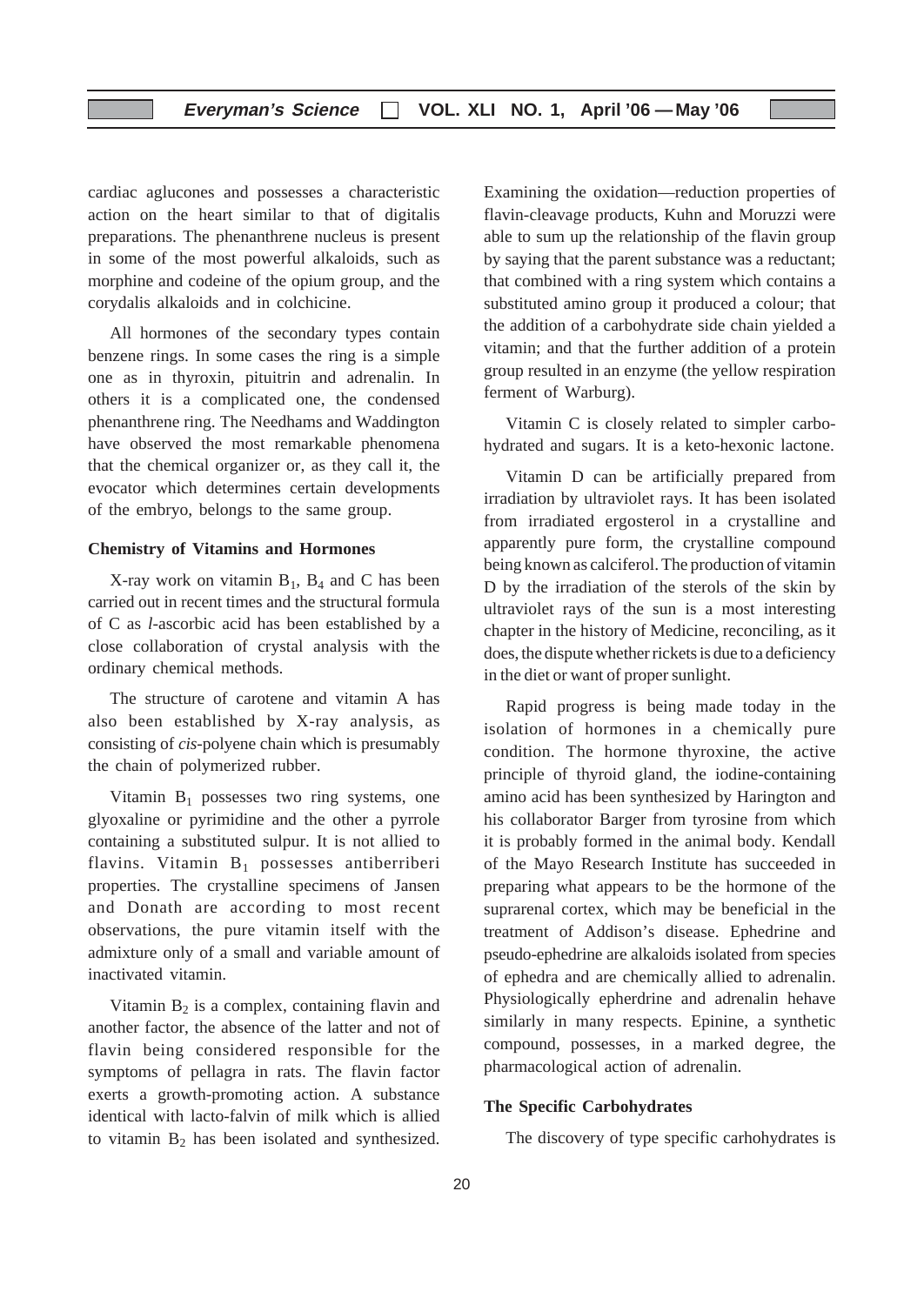among the most remarkable triumphs of Chemistry in recent times. It has been observed that a derivative of gun arabic possesses properties resembling those of the specific polysaccharides of one of the types of pneumococcus serum. The value of polysaccharides possessing immunological functions, and the knowledge of their composition, properties and structure must be of great value in medicine. The polysaccharides of the cholera becilli and of *B. dysenterioe* (Shiga) have been investigated.

#### **Isotopes and Heavy Water in Relation of Life**

Vernadsky has put forward a hypothesis that the living organisms possess a selective power between isotopes of an element. Among the plants, Loring and Bruce have shown that in the potassium of potatoes isotope of atomic weight 41 predominates while in ordinary potassium the chief isotope is of atomic weight 39. In the case of man the future may reveal that isotopes of elements play in important part in the maintenance of health and that they may vary in disease.

Barnes has suggested that the polymerized molecules of water are of primary importance in physiological processes. The discovery of the hydrogen isotope (deuterium) of mass 2 and the isolation of quantities of "heavy water", containing this isotope have opened a new field in the physiology of water. Gortner considers that the water in the Medusa is as much "alive" as are the proteins, the fats, the lipids, or the carbohydrates. The water relations and different molecular forms of water in the living organism lie at the foundation of problems concerning both health and disease. It has been held by him and others that in lyophilic hydrosols and hydrogels the water may exist in two states, i.e., in the state of free water which is characteristics of water in bulk and in the state of bound water which is characteristic of the lyophilic system, and that the equilibrium between free and bound water is undoubtedly of major importance in vital phenomena. Two hypotheses have been

21

presented as to the possible nature of bound water.

1. An oriented adsorption of the water dipoles at the interface, and

2. an oriented adsorption of hydrogen and hydroxyl ions.

The effects of the substitution of the deuterium form of hydrogen in place of ordinary hydrogen and of the isotopes of other elements into organic molecules may have in the future an important application in Biochemistry and Medicine.

I have referred only to a very few achievements in Medicine due to the application of Chemistry in recent times. The advance has been so very great that even in snake venom has been found a therapeutic application for the relief of the terrible pain of inoperable cancer or as a systematic hæmostatic in uncontrollable haemorrhage. The sex hormones are having therapeutic applications, and the pregnant mare's urine has been found useful in pituitary cachexia with disturbance of circulatory regulation and on the metabolism of carbohydrate and fat. Ovarian extracts have been used in the treatment of hemophilia.

The relaion between chemical constitution of compounds and their varied physiological and therapeutic properties, though at present consisting mostly of jumble of empirical facts may one day lead to generalization of vast importance. Therapeutics is moving today from merely qualitative to quantitative foundations. Some of you may live to see that remarkable results may be attained by Chemistry in the treatment of disease like tuberculosis or cancer for which chemical therapeutics has at present day only a limited application in gold or selenium and lead respectively. It may be mentioned in passing the interesting results obtained in Berlin by Fischer on cancerous rats. By keeping these animals in pure oxygen, under a pressure of 1.5 kg. per sq. cm. for 24 hours, he observed that the tumour exploded literally outside of the body, tearing the skin, and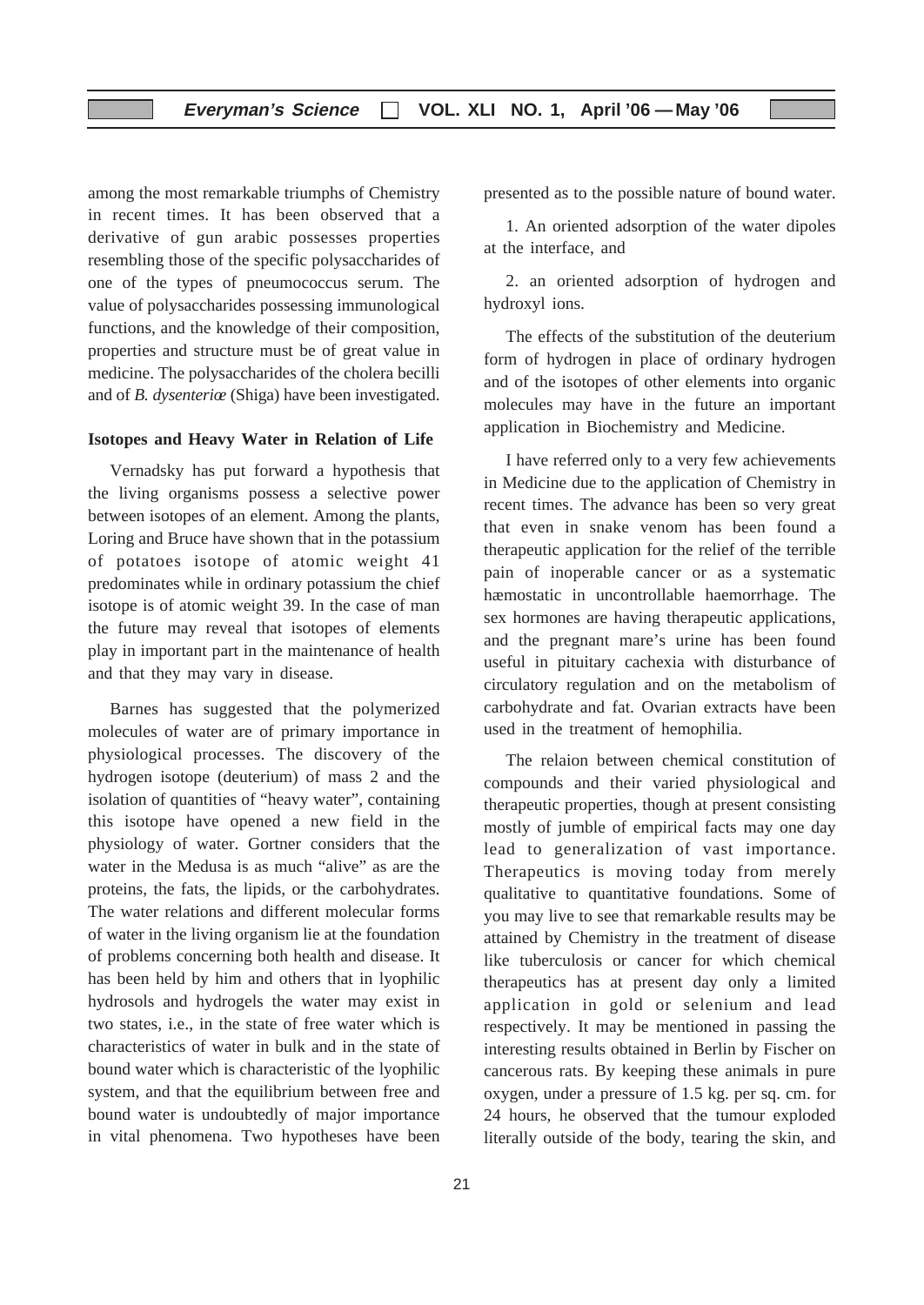was finally eliminated as sloughing tissue. Crystalline insulin free from impurities is now available. Mandelic acid, phenyl hydroxy-acetic acid and its sodium salt are very recently coming into use in the treatment of *B. coli* infection of the urinary tract, the principle of treatment being based on the fact that a ketogenic diet leads to the production of b-hydroxybutyric acid which is the effective agent in the urine of patients treated with a ketogenic diet and which is allied to mandelic acid. Newer treatment of epilepsy, of myasthenia gravis and of agranulocytic angina are coming in the field due to the triumphs of Chemistry. You may see the synthesis of other newer vitamins and internal secretions as well as extracts from different organs of the body synthesized or isolated in a pure state and used in medicine for the treatment of disease. We look forward to the day when endocrine preparations will be available for oral administration and the dread of the needle averted.

#### **PHYSICS**

I now pass on to the contribution of Physics to Medical Science. Its application is partly for the purpose of diagnosis of diseases and partly for their treatment. Further, Physics is slowly evolving conception of living matter by X-ray analysis, by improved methods of microscopy and by the advancing knowledge of the constitution of matter.

It is not my intention to give here an account of the various apparatus that Physics has made available for the diagnosis and treatment of disease as such an attempt will be merely cataloguing. I shall only refer here to some of them that have been of striking value in Medicine or that may prove useful in the study of the structure of organic matter.

#### **The Electro-cardiograph**

The Electro-cardiograph is a valuable apparatus for studuing certain diseases of the heart. A portable apparatus which can be taken to the patient's house and which is constructed on the principle of the string galvanometer is now available. Another portable Electro-cardiograph based on the principle of the valve amplifier is also available. By means of a special Electro-cardiograph outfit, simultaneous records of a heart may be obtained in the wards of a hospital for purposes of research showing (1) heart sounds, (2) electro-cardiagram, and (3) carotid pulse by means of Hill's wire sphygmograph. An apparatus consisting of a Stethograph combined with an Electro-cardiograph may prove a valuable aid in cardiology.

The Electro-cardiograph has shown that tracings taken of patients dying of various maladies can demonstrate that for some time after clinical death some cardiac activity cloud be registered the duration varying from six to twenty minutes. These observations show that in cases in which there is cardiac standstill during anesthesia or in the new born, resuscitation may be effected by timely cardiac injection or needle puncture. There may be other conditions that may be discovered in future in which the same may be possible.

It may just be mentioned here that a convenient new method of assay of vitamin  $B_1$ , based on electro-cardiographic measurements, has been recently described.

#### **An Electro-encephalograph of the Future**

One of the most recent advances in Biophysics is the discovery of some electrical phenomena in the human brain, which were origianlly studied by Berger and subsequently by Adrian and Matthews, the letter observers using the Matthews' Oscillograph constructed on the principle of a valve amplifier. The electrical changes consist of a rhythmic oscillation of potential with a frequency of about 10 per second appearing when the person experimented upon lies quietly with eyes closed and dis-appearing when his attention is fully occupied. Non-visual activities which demand the entire attention, e.g., mental arithmetic, as well as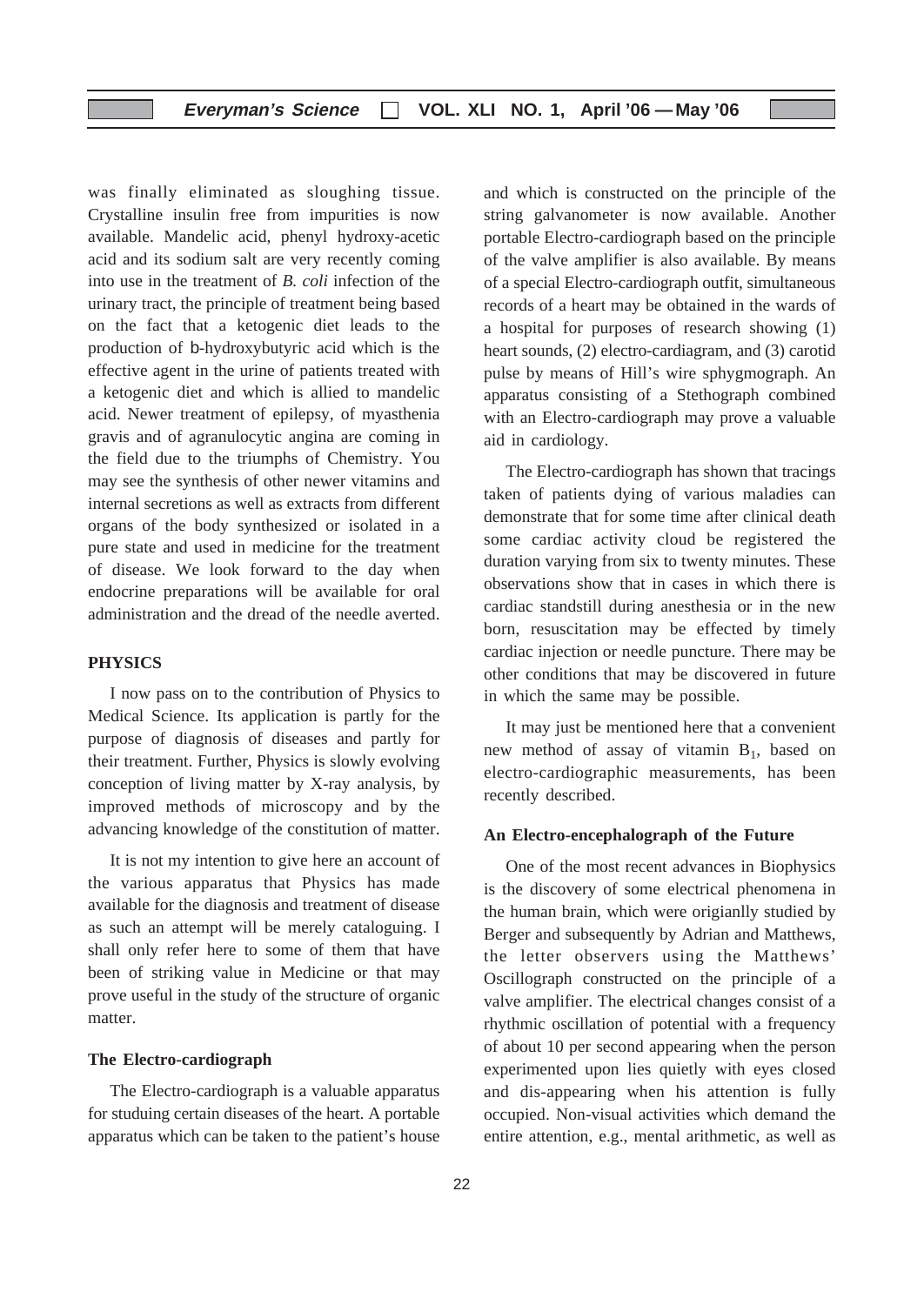sensory stimuli demanding the same, abolish the waves.

Berger considers that this "Berger rhythm" represents the normal activity of every part of the cortex of the brain while the experiments of Adrian and Matthews point to the conclusion that they arise from the activity of cortical cells in some parts of the optical lobe connected with vision.

I consider that future researches in this line may be as important in studying, as pointed out by Hopkins, the functions of the brain as the electrical changes in the heart are in studying cardiac diseases. An electro-encephalograph may then be a valuable apparatus in Medicine and may be useful for the study of the diseases of the central nervous system or of the mind, such as, anxiety neurosis or psychosis as the Electro-cardiograph has been in studying the diseases of the heart. Further work in this direction in the hands of Adrain and his coworkers is awaited with keen interest.

#### **Ultraviolet Ultra-microscopy**

One of the latest developments in microscopy is the use of ultraviolet light with dark ground illumination.

Barnard's technique and apparatus have made photography with ultraviolet light as certain and reliable as ordinary photomicrography. His microscope has already revealed the structure of some of the viruses and inclusion bodies. We are beginning to learn that there is no clear line of demarcation between the ultra-microscopic viruses and the visible bacteria. I hope that further advances in ultra-microscopy with shorter waves, aided with improved methods of fine adjustment and electrical equipment for producing the spark source, will in future reveal the nature of the bacteriophage, and that of the smaller viruses which is not possible at the present-day without the aid of biological tests. Differential centrifugalization, graded ultrafiltration, the recently developed methods of electron diffraction and micro-dissection may be helpful in this direction.

Thanks to the recent advances in the ultramicroscope the nature of the filterable viruses as a biological problem has assumed a new aspect in recent days. The view that viruses are small microorganisms similar to ordinary bacteria is being daily confirmed. There is reason to believe that the size of the smallest virus which behaves like living organisms approaches that of the largest organic molecule. Until recently little evidence was available to suggest the existence of what may be termed saprophytic viruses except that of River and Tillett who demonstrated in 1923 the presence in the testicles of rabbits of a virus that is not normally pathogenic. Barnard has however demonstrated by means of refined examination of the deposits, which sometimes occur in medium containing horse or rabbit serum, the presence of minute bodies, which in size, shape as well as general optical properties are in no way different from undoubted pathogenic viruses. These bodies increase in number and are seen to be in process of fission. They have been cultivated to the fourth sub-culture. This demonstrates the existence of viruses which are saprophytic in habit, and tends more and more to lend support to the theory that viruses are living organisms. The recent annuouncement made by Stanley of the Rockefeller institute however complicates our conception of viruses. He has reported the separation, from the juice of Turkish tobacco plants infected with the mosaic disease, of a crystalline protein that has the properties similar to tobacco-mosaic virus. It is too early to speculate on the eventual significance of this fundamental controbution, with regard to its relation to virus diseases in animals or to other virus infections of plants.

There is experimental evidence in recent times that the casual agent of acute rheumatism is probably a virus.

It is not my intention to continue further remarks on ultraviolet ultra-microscopy but I can foresee that aided by X-ray analysis it will reveal in future more and more new facts about the viruses and the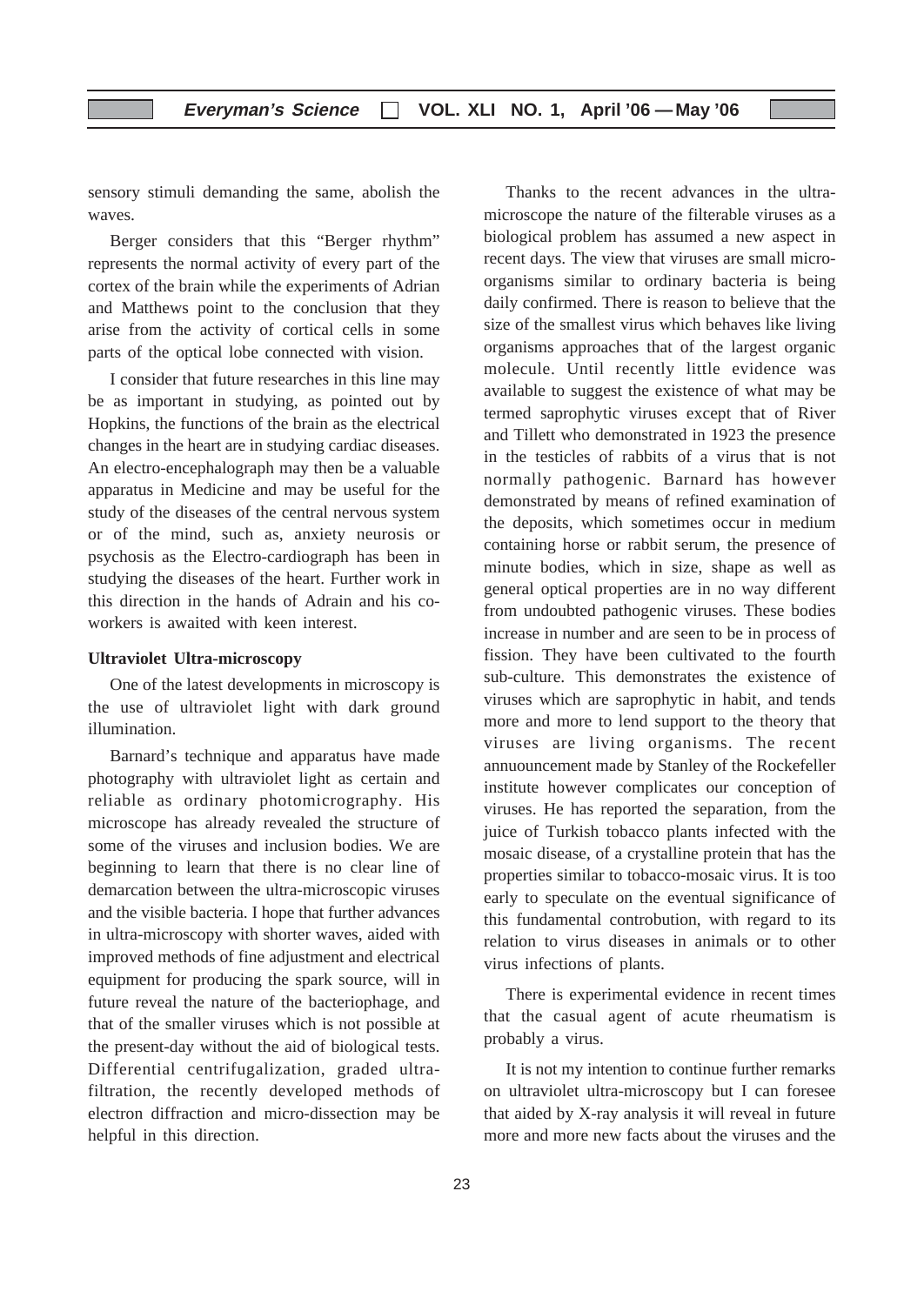bacteriophage than what is known in the presentday and that the doubt very recently expressed by some observers whether the viruses will ever be seen will cease. The association of viruses with the specific micro-orgnisms in bacterial diseases may in future be found to be more common than is imagined at the present-day.

#### **Infrared Photography**

Photomicrography with infrared light makes it possible to investigate, with transmitted light, many objects which are black or very dark brown in colour, and which consequently absorb very strongly both white light and for the most part also ultraviolet light. The infra-red rays enable one to photograph the veins of the skin or the diseased condition of its deeper layers or of the iris under an opaque cornea.

#### **The Micropolychromar—Optical Staining of Colourless Objects**

In studying under the microscope colourless obejcts, medical, zoological or botanical, we meet with difficulties, beacuse as a rule they exhibit little optical contrast and are barely visible. The usual procedure of chemically staining such objects is tedious and kills them unless they are stained with vital stains. They micropolychromar opens up a new avenue for scientific investigation of such colourless objects. It provides a means of "staining" them not chemically but optically. This optical staining has the effect of showing up the object brightly illuminated in one colour on a differently coloured background. The objects are not merely differentiated from the background by virtue of their relative brightness but even when the background is as bright as the object, the object and background appear in contrasting colours. By means of this optical contrast staining, the fine structures are revealed with remarkable distinctness, the apparatus combining in one image the advantages of both dark field and bright field illumination. The value of such an apparatus in studying the structures of living cells and tissues paricularly chromosome structrue may be great.

#### **Ultropak**

One of the recent advances in microscopy is due, to a great extent, to changes which have taken place in methods of producing the appropriate type of illumination. Of special importance is the arrangement for polarized light recently evolved for the Ultropak. This arrangement eliminates completely the glare and haze which arises from direct reflection, so that the inner structure of the object may be observed in every detail and with a remarkable degree of distinctness, the image of the object may be observed in every detail and with a remarkable degree of distinctness, the image of the object being formed only from diffused depolarized light reflected from its structure. It is a useful aid for the up-to-date worker engaged in microscopical research in general Biology, Zoology, Parasitology and in Experimental Medicine, in which the observation of living organisms under high microscopic magnification is involved.

#### **X-ray Crystal Analysis—Its Aid to Organic and Biochemisty**

But evidently the microscope has its limitations. Sir William Bragg's application of X-rays has led to the discovery of the proper structure of matter which is beyond the limits of the microscope. Until quite recently, the majority of the tissues, such as the hair and skin, were believed to be noncrystalline, but recent investigations by means of X-rays and Crystal Physics have shown this belief to be incorrect and it has even been held that entirely non-crystalline materials are very difficult if not impossible to find. Minute regularities which are beyond the range of the microscope can now be detected by means of the X-rays.

Speaking of the crystal structure, of the solid state, as revealed by X-rays, Sir William Bragg has stated that all the investigations of the solid bodies of every form aim at finding out the connection between their properties on the one hand and composition and arhcitecture on the other. While some of these properties are directly dependent on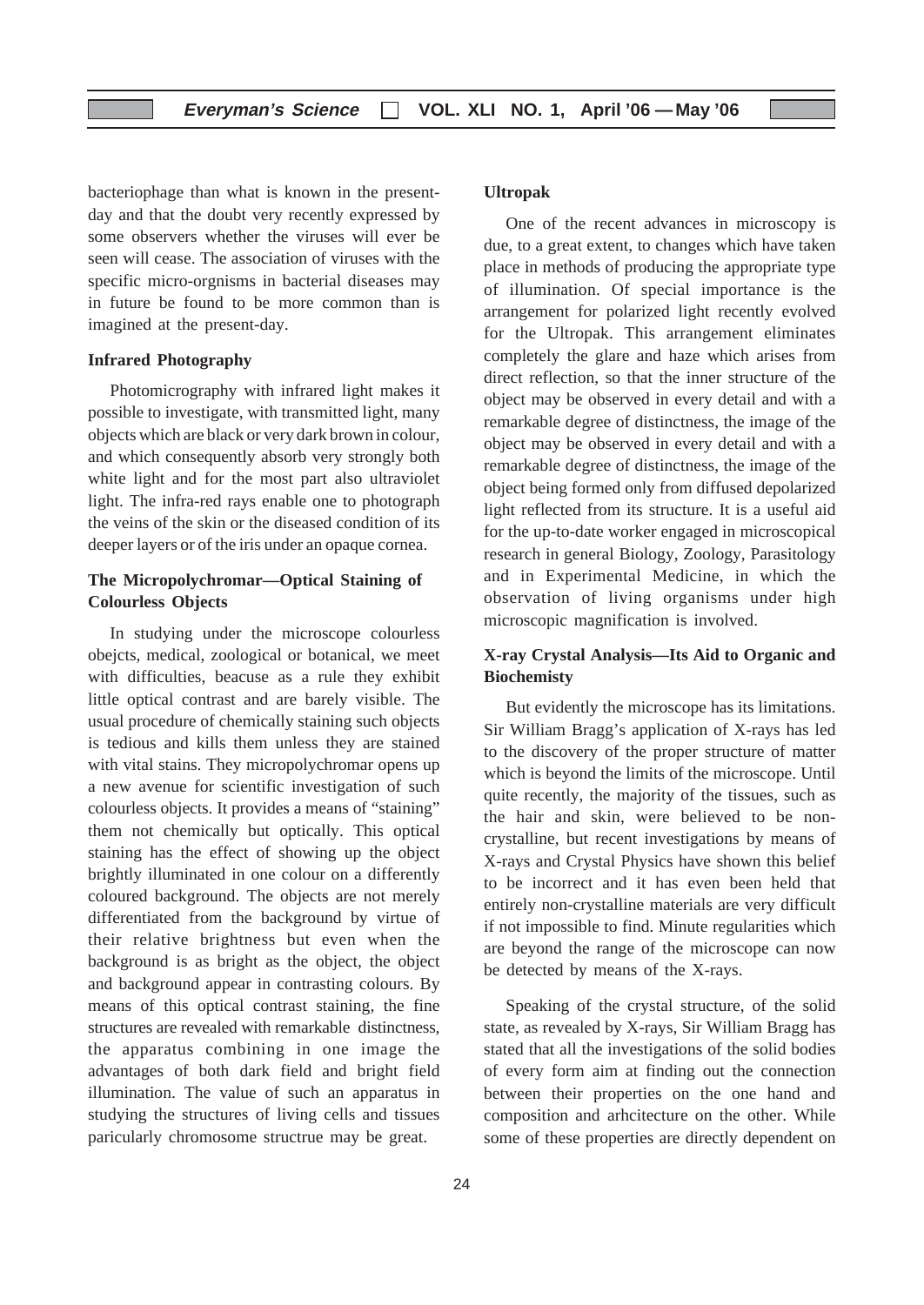the atoms of the unit cell in the crystal, there are others which depend on atomic relations which are not fully developed within the cell. The action of the atomic forces in groups of hundreds or thousands or tens of thousands of atoms must be considered before we can understand these other properties of the solid state. It is within a region of dimension covering groups like these and somewhere in the scale of sizes there perhaps enters, as Sir William Bragg says, the breath of life to control these atomic compositions which enter into living organism. It has been stated that "in structures produced by organisms, forces are active in their formation which are not present in solutions when ordinary crystals are deposited. The presence of these additional forces in living protoplasm prevents a clean-cut regularity in arrangement of the molecules; that is, it introduces irregular arrangement of the molecules, or a degree of amorphousness. If this is the case, then the determination of the space group for a given organized substance will have little value" (Sponsler). But it is possible that further improvements in X-rays analysis may prove one day useful in considering the activities which occur in the protoplasmic matrix of organisms, and of structures which are produced through vital process. They may enable us to look into the mysterious protein molecule without destroying it and to discover whether diminution of the abovementioned forces in any tissue in disease or their cessation in death may be accompanied by a change of the amorphousness of the aggregates of the molecules to some more or less characteristic crystallite or crystalline state.

X-ray methos of analysis may be applied one day in the study of the cancer cell and it is hoped that its application may increase our knowledge of cell construction and cell growth, which helped by our future knowledge of the colloidal state in living cells may one day strengthen out power in combating the dreadful scourge of malignant disease. The changes that take place in the tissues in cancer and other

25

pathogenic conditions have been studied by this method By Clark and co-workers.

The animal fibres are built of stringy protein molecules, which are made of strings of groups of atoms. The length of these groups which are marked by joints at regular distances is always the same but their breadth varies and therefore a protein chain is more irregular than a cellulose chain. The protein chains can be made up in many different ways. The difference between species of animals may be due to changes in the order of the groups in protein chains contained in their body. If due to an accident or disease the order of the groups in a protein chain in the dividing chromosomes of a fertilized ovum was upset, the basic pattern for part of the tissues of the embryo would be changed, and as the tissues would subsequently grow according to the new pattern, the final structure would have a new patter and different properties. The shuffling of the order of the unit group of protein chains may be a fundamental agency in the process of evolution, normal or abnormal. It is difficult to determine the order of the unit groups in a protein chain by the methods of Organic Chemisty. But X-ray analysis may make the problem easier in future. A comparative study of the order of these groups in the proteins of animals is now becoming possible and may one day enable one to investigate the internal structrue of the organs more minutely than what is possible at the present day. There is no doubt that X-ray analysis has opened up a new way for the study of living matter.

Electron diffraction gives information similar to that given by X-rays but with the important difference that a much smaller thickness of material is effective in producting the diffraction pattern. Layers with a thickness of about  $10^{-6}$  cm containing ten molecular layers or thereabouts have been used and the effective thickness can be made smaller still by using slow-speed electrons. Another modern branch of Physics is being developed which may be of practical application in Crystal Physics, namely the technique of molecular rays. These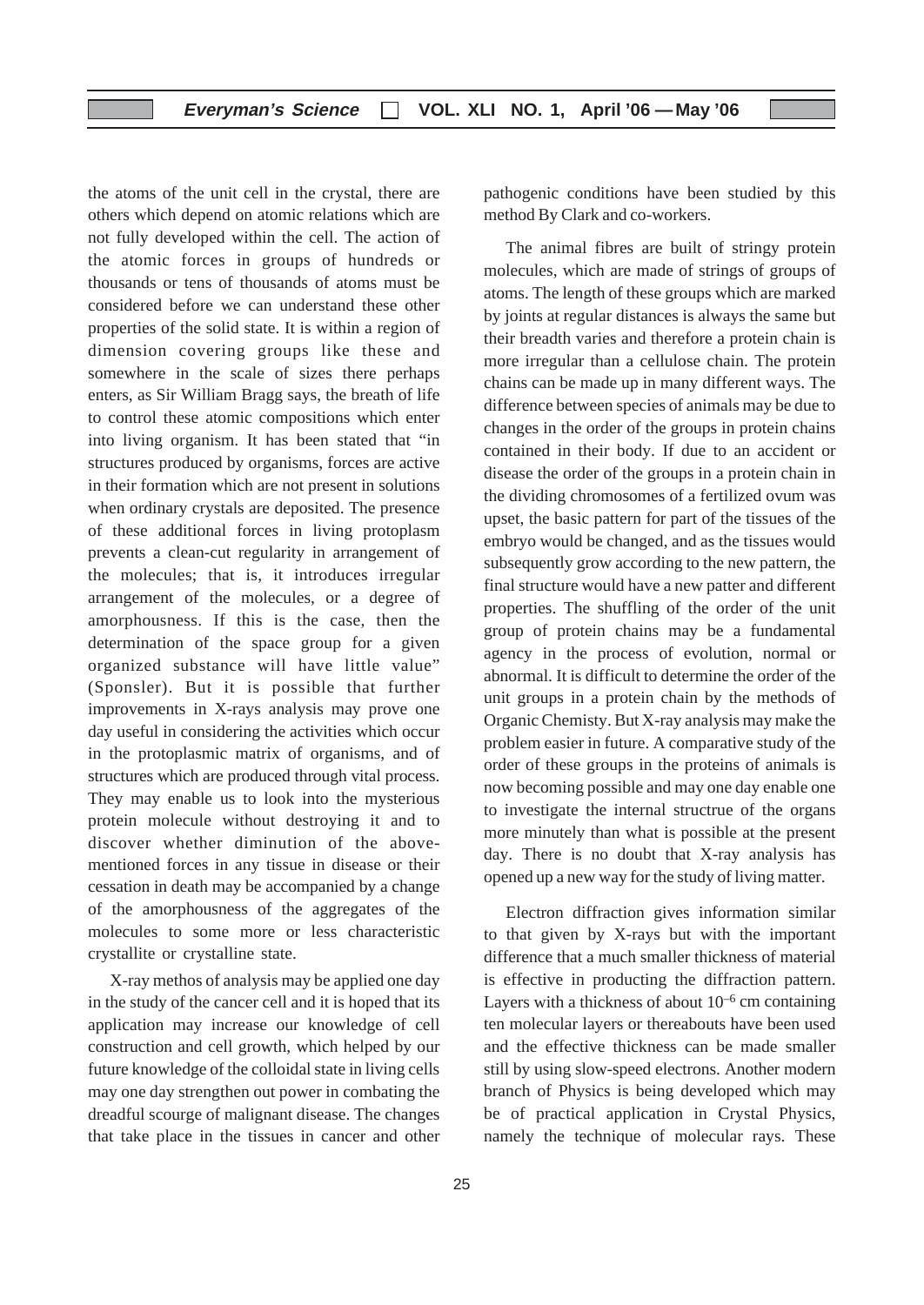have up to the present been used chiefly for studying the properties of atoms or molecules of substances which can be obtained in the vaporized state, such as the metals, the common gases, a few inorganic salts, and some organic liquids. Such a technique or that of electron diffraction may one day find application in medical as well as in textile research. The processes of absorption of drugs and dyes in the treatment of disease as also of antibodies as well as many other facts in immunity might in future be studied by these techniques.

#### **Spectrograph**

In recent years a new field has been opened up by the spectrograph in the domain of chemical analysis, both qualitative and quantitative. It has now become possible to apply spectrum analysis to biological problems, among which are to be counted all the questions arising in theoretical and practical medicine regarding the metabolism of the heavy metals and its significance for the organism, whether healthy or diseased or the treatment of disease by the administration of heavy metals (Gerlach and Gerlach).

Until recently the only metallic elements considered as playing an important part in animal and vegetable life were sodium, calcium, phosphorus and iron and, to a less degree, potassium and magnesium and to these may be added silicon. The powerful influence sometimes exerted on life by very small quantities of elements, such as, copper, arsenic, mercury, iodine and boron, etc., as revealed by recent knowledge has led to an increasing need for improved and accurate methods of analysis for detecting and estimating minute quantities of elements. Results obtained by the flame method of spectrographic analysis are applicable for the purpose.

As an example of the application of the spectrograph to mdeicine, 0.1 c.c. of blood may be taken from a patient suffering from severe anæmia every 10 or 12 days to study the effect of treatment.

The blood is rolled up in small places of ashless filter paper and spectrographed on a plate and thereby changes in the various constituents of the blood, such as potassium, magnesium, calcium, iron and copper may be readily followed.

It has been shown by this method that human hair and finger nails contain minute quantities of copper and silver, varying in quantities with the age of the people. By its means the routine determination of the vitamins may be studied. The study of absorption spectrum bands given by the different vitamins has helped in the work for the determination of the chemical nature, the concentration and assay of vitamins. Similar methods of hæmoglobinometry are now available. Spectrum analysis has become of great importance in pathological as well as forensic medicine for detecting traces of metals in human organs. It has been recently employed for styding the nature and the constitution of the amino acids of the protein molecule as well as for their quantative analysis.

#### **Ultracentrifuge**

Studies on the size and structrue of the molecules of proteins, as well as upon the molecular weights of certain enzymes, carried out with the aid of Svedberg's ultracentrifuge, constitute a new and promising application of Physics to medical research and valuable work has been done with it in connection with blood pigments and serum proteins. It may be helpful in the study of immunology and the physical chemistry blood.

#### **Opthalmo-eikonometer**

The Opthalmo-eikonometer has been developed for measuring the size and shape of ocular images and has opened up a new field in Ophthalmology, Psychology, and Neurology. It consists of the study of image size variation in binocular vision.

A technique has been developed, "by means of which the brains of mammals can be stimulated at accurately defined points and a correlation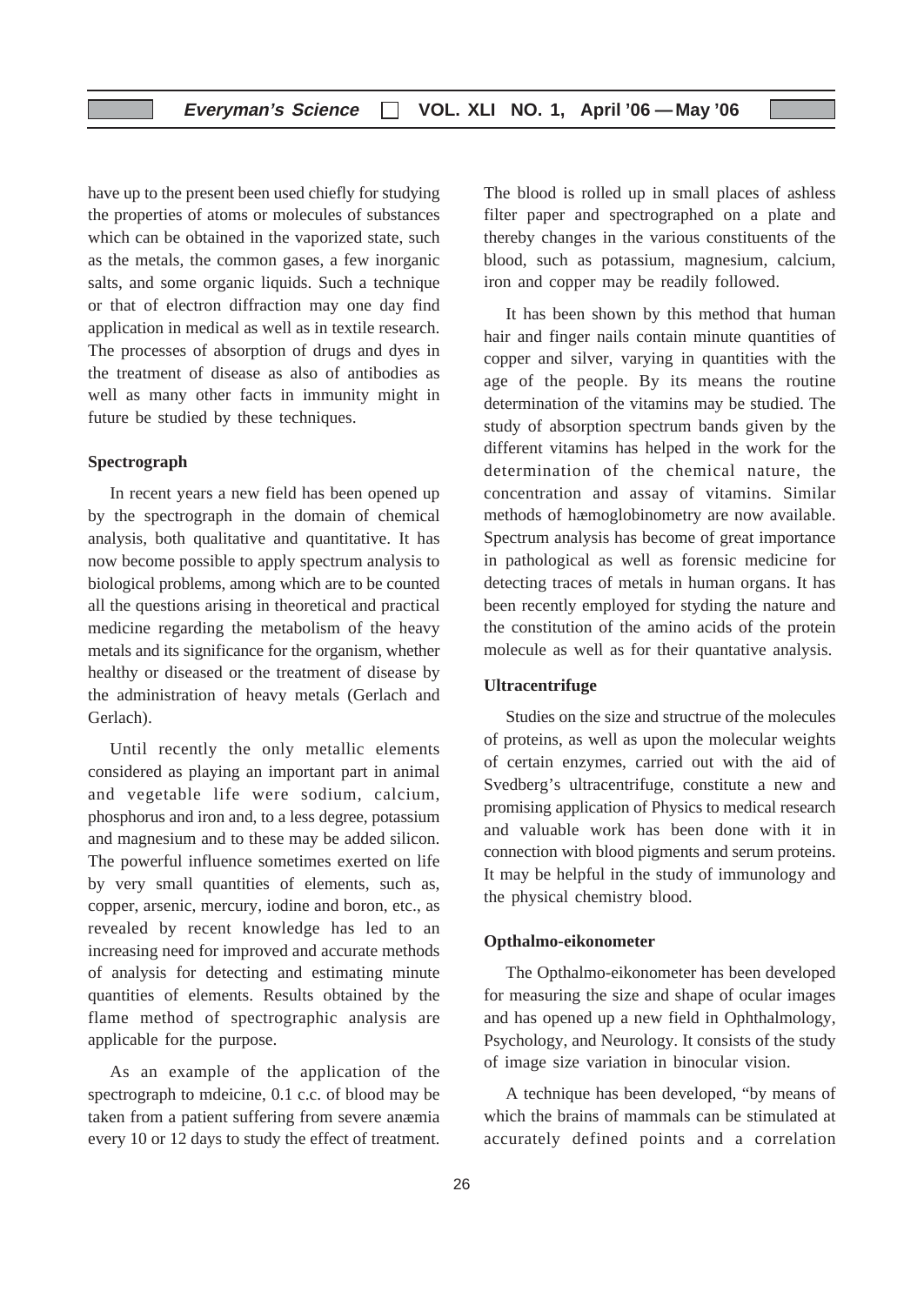established between the locus of stimulus and physiological function". Interesting possibilities lie in the determination of the influence of certain part of the brain over some of the organs of internal secretion and over the function of the gastrointestinal tract, the kidneys, etc.

A method has been recently evolved which permits observation of the form and behaviour of living cells providing a valuable means for studying nervous control of the circulation and the nature of nerve destruction and regeneration.

#### **Micro-manipulator and Micro-dissection**

Operative work on the living cells has long been the aim of investigators in cytology and in experimental embryology. By micro-dissection and injection the physical structure of protoplasm has been determined by Chambers and others. Until recently the results obtained by the micro-dissection method related to the viscosity, the differentiation of cortex and interior, the nature of the surface film, the nature of chromatic and achromatic structures in dividing nuclei, internal and surface changes influencing cell division, protoplasmic changes accompanying fertilization, and the effect on the protoplasm of the injection of certain substances.

One of the most important applications of microinjection methods for the study of cell physiology is the role of electrolytes in the maintenance of protoplasmic structure and function. K and Na are far more toxic when applied externally then when injected, the order of toxicity for the immersion experiments being K, Na, Ca, Mg. CaCl $_2$  is considered to have the most marked toxic effect on the internal protoplasm  $MgCl<sub>2</sub>$  is considerably more toxic to it than either KCl or NaCl. From the above and similar experiments, it is presumed that the maintenance of the colloidal state of living protoplasm depends upon the presence of definitely proportional amounts of different electrolytes. The relative amount of different types of salt present must be in such proportins that the solidifying action of the one is balanced by the dispersive

action of the other, K is said to be a labiliser while Ca is a stabilizer. Ca is essential for the formation and maintenance of the protoplasmic membrane.

The determination of the hydrogen ion concentration of protoplasm has been considerably developed in recent years by micrurgical technique. Both colorimetric and potentiometric methods are possible for the determination of the pH of protoplasm by the use of micro-electrodes. By means of this technique it is found that the living protoplasm of widely different types of cells has, under normal conditions, a remarkably constant pH value. The technique has also rendered possible the study of the oxidation—reduction potential of protoplasm.

The recent investigations in micro-dissection of human polymorphonuclear neutrophiles show no marked divergence from Chamber's excellent description of the physical structure of cells in general. It would seem, however, that the cell membrane, in this case, is more rarely a naked surface film than he ascribes to most cells. The cytoplasm is more liquid than that of the monocyte and clasmatocyte.

Observation by micro-injection method on plant nuclei show evidence of an elementary structrue together with a fluid sap in the resting nucleus and supports the view that, in plant cell at least, a persistent framework exists which might account for the genetic coutinuity of the chromosomes.

#### **Radiology**

X-ray diagnosis has improved in the present day to an almost spectacular extent; and radiation therepy has now established its claim to an important place in the treatment of malignant disease.

One of the recent advances in diagnostic radiology is undoubtedly the introduction of cholecystography by Graham and Cole. The radiologist can now visualize the biliary tract and the gall-bladder by means of tetraiodophenolphthalein; by the injection of air he can outline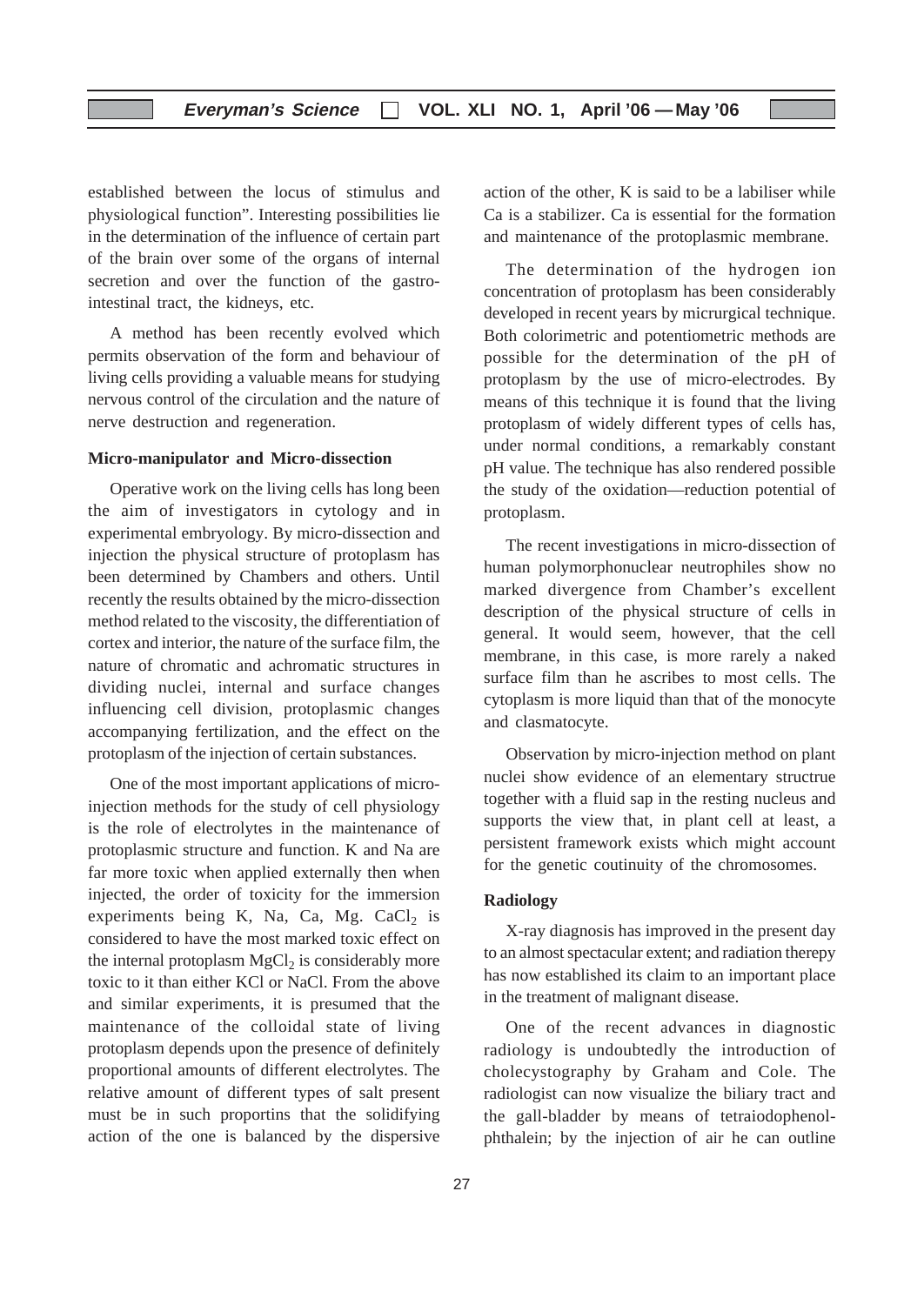organs in the abdominal cavity and the sinuses of the brain. By the use of organic compounds of iodine he can make visible the lungs, the air passages, the interior of the uterus, the spinal canal, the pelvis of the kidney and the urinary tract, and, by the use of a radioactive substance called thorotrast, the tissue of the reticuloendothelial system including the spleen and the liver. Cerebral angiograms may also be taken by means of this substance for the prupose of localizing brain tumours. Modern fluorescent screen enables digestive movements, heart beats or lung movements to be watched or cinematographed. Placenta prævia has also been brought within the possibilities of radiological diagnosis.

Perthes has found that the intensity of radiation falling upon a surface perpendicularly is inversely proportional to the square of the distance of the surface from the focal point of the target of the tube. The cumulative effects of Roentgen rays were also studied by him, as also the fact that harder X-rays produce a longer *latent period.* He observed that X-rays as ordinarily used are composed of mixed rays and filters were first introduced by him to cut off softer rays.

By the standardization of physical and biological doses and the proper intervention of filters the dangers of radiation therapy have been greatly reduced in recent times. Today with the improved technique and modern equipment we can safely work with rays of much higher intensity than before without the slightest danger to man, mind and machine.

X-ray and radium therapy is bidding fair to displace the knife in the treatment of certain forms of cancer. The response of tumours to radiation demands wide study, each type of tumour having a different response, both clinically and histologically. By contrasting the sensitivity of growth with that of skin—in both cases using the minimum lethal does as the standard—it has been possible to place tumours in different groups—radio-sensitive tumours, epitheliomata, adenocarcinomata and radio-resistant tumours.

Views on radiation treatment have changed today and the single massive does of X-radiation, advocated in former days, is now replaced by a series of smaller doses spread over a period of time. The real problem of malignant disease lies in the treatment of glandular metastases. For deeper lesions and gland areas we turn either to

1. X-rays which, excited by very high and everincreasing voltages, tend to approach g-rays in quality, or to

2. large quantities of radium placed at distances remote from the skin with the object of obtaining the large depth dases possible with X-rays.

The growing belief in the efficacy of "teleradium" is indicated by the rapidly increasing number of large radium units being set up in the world. It is to be hoped that with advances in the technique to teleradium and deep X-rays, better results may be obtained in future in the treatment of cancer.

With improvement in apparatus and technique it has now been possible to distinguish radiologically the softer tissues of the body form each other and the extent of invasion of new growths in them.

Though the explanation of chemical, physiological and morphological changes in normal and pathological tissues on irradiation is very scanty in the present state of our knowledge, yet there is a promising beginning as will be seen in recent developments on the subject, especially in great laboratories in America, such as, the Mayo Clinic, Rockefeller Institute and the foremost medical schools. Special radiosensitiveness of cells has received emphasis in the hands of Desjardins and others.

I may just say a word about the application of X-rays to genetics. The origin of the new genes by mutation has been shown to be speeded up at least two hundred times by X-rays.

#### **Radium and Artificial Radioactivity**

Lawrence of the University of California has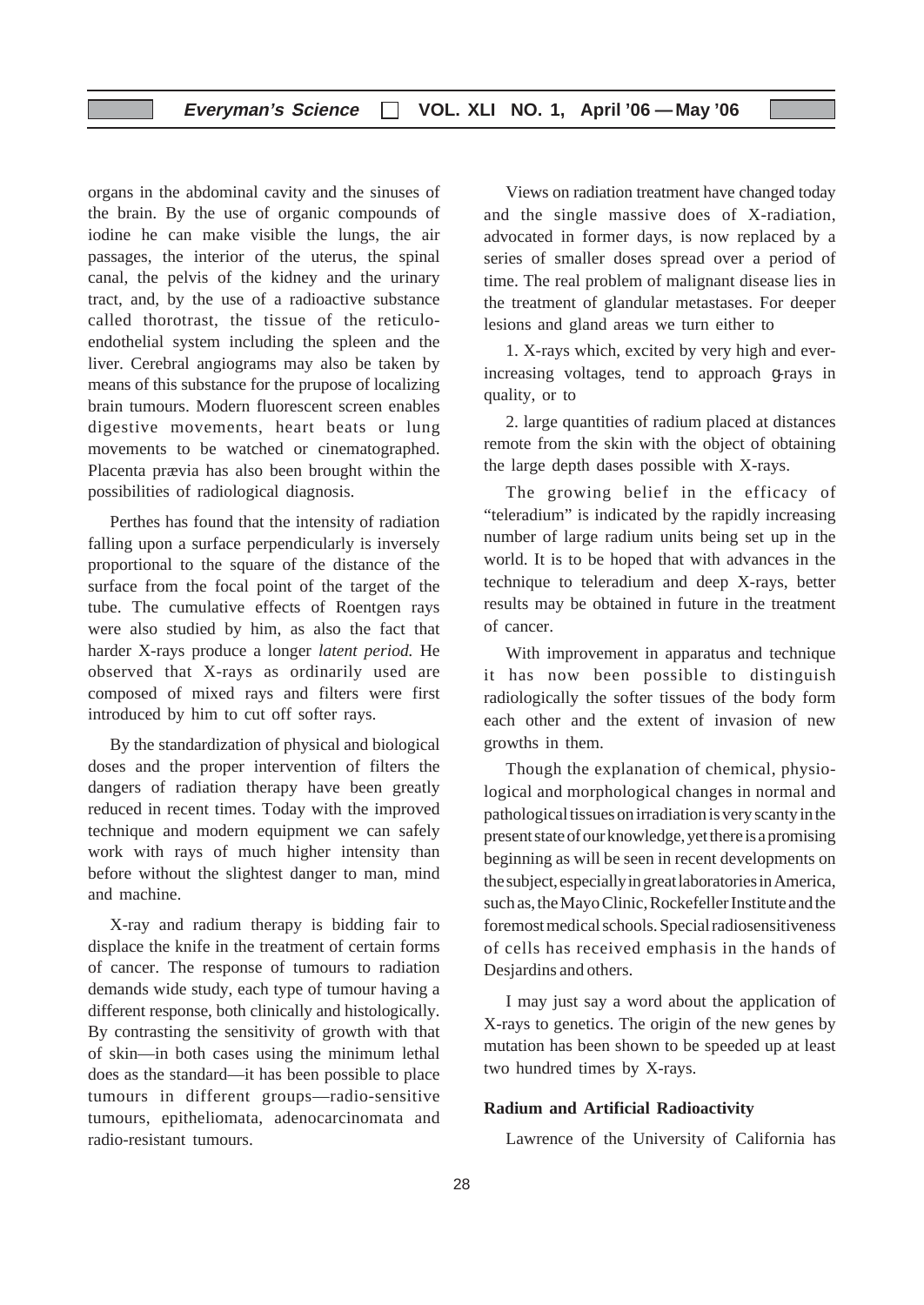succeeded in producing a radioactive form of sodium from common salt, having remarkable properties. This will enable sodium to be introduced safely into the animal system, and is likely to be of great value in medicine, He has announced that it would soon be possible to produce cheap radium for commercial purpose and it has been claimed that the discovery of artificial radioactivity in elements, otherwise inactive, will be of greater importance in medicine than the discovery of natural radioactivity. Proto-actinium may have valuable therapeutic properties. The new artificially produced radioactive elements may before long replace the costly radium for therapeutic purposes and for the study of many biological processes.

#### **Light Therapy and Electro-therapy**

I have already mentioned the uses of the ultraviolet and infrared rays photography as an aid to Medicine. They have also had therapeutic applications in modern times. It is generally considered by many authoritative observers that ultraviolet and infrared rays modify each others' effects on the living organism, according to their several proportions in combined relations.

Short-wave and ultra-short wave therapy is one of the latest branches of physical therapy. It is not my intention to give an account of the various branches of electro-magnetic wave therapy. I shall only very briefly refer to short-wave and ultrashort wave therapy.

The better results claimed for the very powerful short-wave instruments may be partly explained by the greater capacity effects obtained in the tissue as the wave-length decreases.

It has been inferred that the more delicate the structure, either of cells or micro-organisms, the greater would be the disruptive action of short-and ultra-short electromagnetic vibrations.

Though some observers hold that there is very slight or even total absence of appreciation of heat during the administration of a short-wave treatment

which may be followed by most satisfactory results, yet many attribute the whole action of ultra-short waves to the heat action. They state that experiments which have been carried out *in vivo* and *in vitro* show that they have no specific action on bacteria or tissue-cells and they have observed that bacteria soaked on to a piece of gauze, placed under the skin of animals and exposed to ultra-short waves and undamaged with lethal dose of ultra-short waves, and there is no change in fragility, sedimentation rate, and bactericidal power of the blood following exposure *in vitro*. They conclude that the action of ultra-short waves appears to be coagulative necrosis and extreme vaso-dilatation, which is similar to the action of diathermy highfrequency current of about 300 metres.

Whatever may be the exact mechanism by which short-wave or ultra-shorts waves show their therapeutic effects, there is no doubt that the advent of short-wave therapy opens up a field of treatment of great possibilities hitherto totally unexplored. It has been held by some that the outstanding difference between long-wave diathermy and shortwave therapy is the peculiar effectiveness of the ultra-short wave in infections and in conditions of suppuration, where diathermy is definitely dangerous, that this quality belongs only to the ultra-short waves of from 6 to 3 meters and that between 15 and 30 meters there is only heat effect.

I shall not detain you by discussing the principles of diathermy or the various forms of light therapy as they are beyond the limits of my thesis. It may be said in brief that the rays of different wavelengths and frequencies have come into modern practice for the treatment of many diseases with excellent results.

I hope that advances in photo-dynamic sensitization may in future lead to the discovery of therapeutic substances which will be activated by the short infra-red, luminous, red, and orange rays and act as sensitizers in the presence of bloodserum.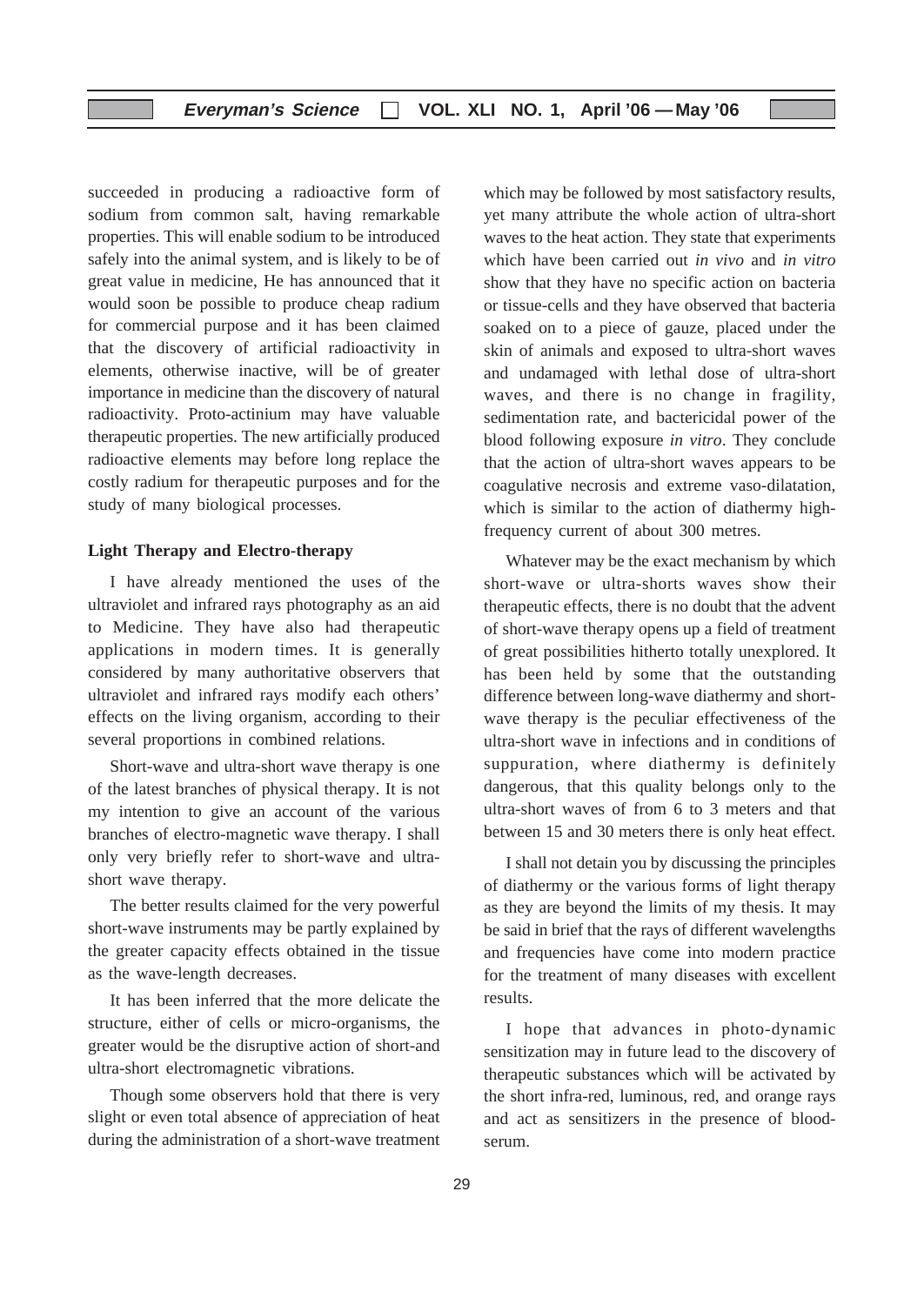When we survey the immense development in the use of light waves, visible, ultraviolet, X-rays, and others in the investigation of structures and the treatment of disease, with their future potentialities, it may be said without conceit—truly we are beginning to see through a glass less darkly.

#### **Bragg-Paul Pulsator—Artificial Respiration**

Among the many useful apparatus which Physics has placed at the disposal of Medicine in recent times for therapeutic purposes, I would like to mention here as an example, one devised for prolonged artificial respiration. There has been of late an increased scientific interest in artificial respiration methods. The one mentioned here has been designed by Bragg and Paul and is known as Bragg-Paul Pulsator. It shows the triumph of a artificial apparatus in maintaining one of the most vital functions of the body, i.e., respiration, which it is unable to perform due to a physical disability. There are some conditions, arising both from accident and disease, in which long-continued and regular artificial respiration is required. Bragg-Paul Pulsator consists of a pulsator which rhythmically inflates an air-bag encircling the bony thorax of the patient below the armpits to a definite air pressure as indicated by a manometer. Although the lengthy need of an artificial respiration apparatus is rare, still it must prove very satisfactory in cases where its use is indicated. In one case a patient had artificial respiration on this principle for over two years with satisfactory results.

#### **GEOLOGY**

The Geologist has discovered numerous spas and springs which refresh and renovate the human system today. The schemes of drainage and irrigation, and of water supply in general, that are bound up fundamentally with the health of mankind, the public health departments of civilized countries all the world over, look forward to the aid of the geologist. It is perhaps known to you that in one section of a town in an English county, the effects of calcium deficiency among most of the children were traced by the geologist to the poor-in-calcium drinking water of the clay zone area of the town. In the investigation of silicosis, a disease prevalent chiefly among miners, we find the physician working hand in hand with the geologist who has been charged with the identification of the minute particles of mineral matter that find their way into the lungs of the miner. The application of the geologist's methods has led to the detection of china clay and talc in adulterated food products. In the investigations of the dust problems in big cities, the aid of the geologist is indicated. Endemic goiter has been traced to iodine deficiency in drinking water. Excess of iron may give rise to an endemic disease, the "so-called mottled enamel" in man and some animals in certain places, such as Algiers, Tunis and others.

#### **PSYCHOLOGY**

Mental disease, before the advent of Psychology in Medicine, was a *terra incognita*. Recent reasearches in psychology have thrown a flood of light on the domain of Psychiatry. The significance of a mental approach to the problems of psychology had long been misunderstood, but today not only we have a better understanding of mental diseases by means of the psychological method but also we get extremely encouraging results in the treatment of such disorders and psycho-therapeutics has found a place in the armamentarium of the medical men.

I do not know whether one would agree that the services of Freud to knowledge have been as great as those of Darwin, and whether Freud's extension of the idea of sex will stand the test of time, but there is no doubt that one of the greatest contributions to medical psychology in recent times is the concept of the dynamic unconscious. To trace the genesis of mental disorders one has to dive deep into unconscious region of the mind. That the mind has an unconscious component was not at first accepted by physicians trained in the orthodox school.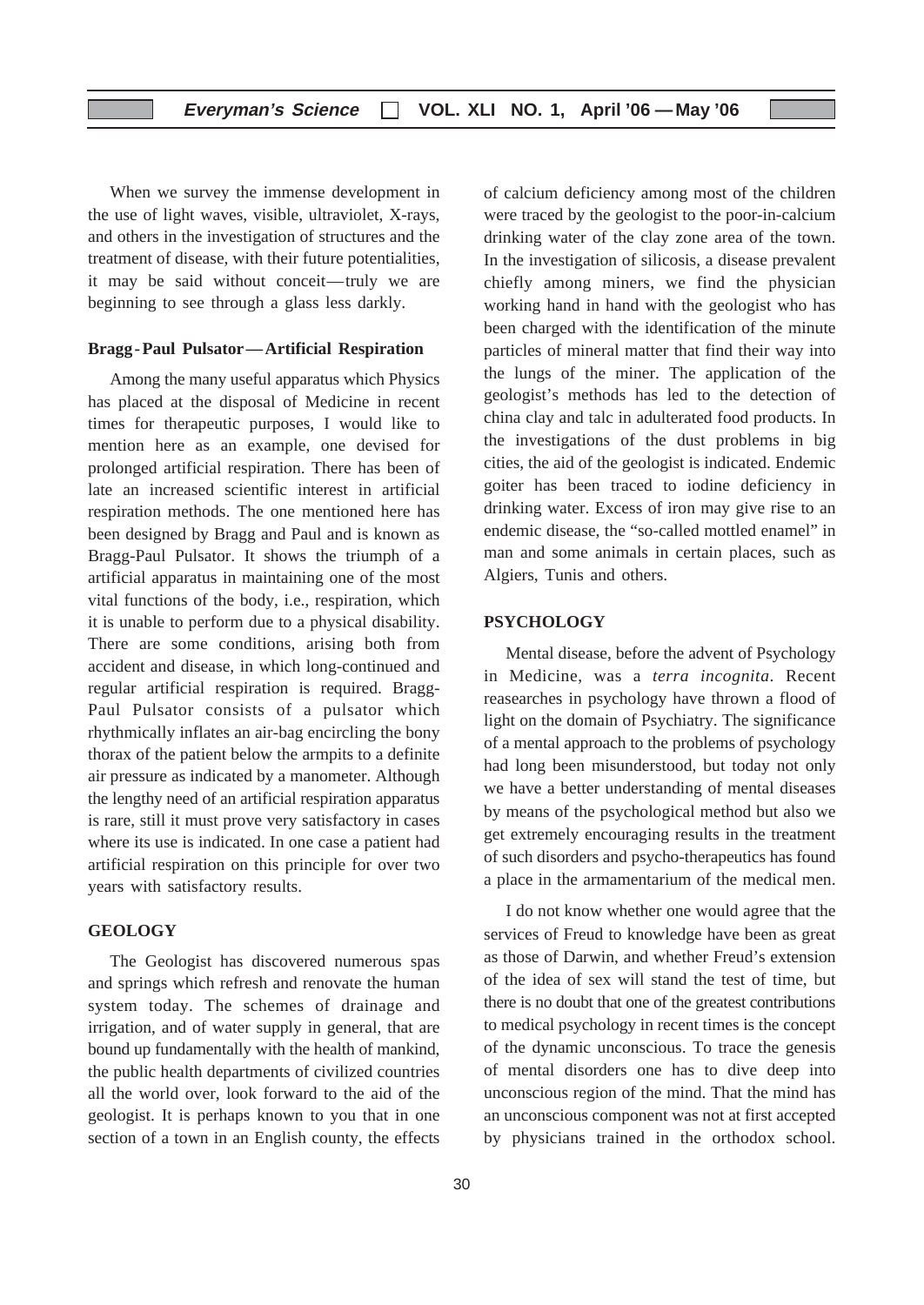Awareness is not an essential characteristic of mental process. Significant changes may go on in the mind without our being conscious of them. It is in this unconscious region that the roots of mental disorder lie.

It has been recognized that the explanation of many fully conscious occurences —which had previoulsy been left unexplained as simply coming "out of the blue"—might be found in this dimmer region. It was from this region of the mind Lady Macbeth uttered "Here is the smell of the blood still; all the perfumes of Arabia will not sweeten this little hand".

Attention has now been concentrated upon what might be described as the border region between the psychical and the physical. In fact, some of the psychologists—the behaviourists—might be said to have gone over the border-line altogether and merged the psychical in the physical, but those medical men who have come back again to their own special domain via psychology of this kind, have been disposed to view the physical from the psychological point of view. Today a firm alliance has been concluded between Medicine and Psychology, and medical men have more and more fully recognized the necessity of studying the mental history of their patients. Much work was been done in the study of the unconscious in many institutions., notably, the Nancy School. The aftermath of the great war was seen in many cases of nervous debility which are treated in famous clinics e.g. of Hadfield and others. The power of the instincts and the inhibition of the latent forces, of their release, as well as the phenomena of fatigue, have been thoroughly studied to the great advantage of medical practice and efficiency. Modern psychologist and medical men are paying more and more attention to the aspect of psychological investigation of the bodymind known as sublimation of instincts and emotions. Many medical men at the present-day devote themselves as specialists to the practice of psychotherapy.

It may be that the theories of genetic inheritance perhaps apply partially at least to mental characters. It is important, as Dawson has stated, that the latter should be distinguished and the manner of their inheritance traced out. Much work is being done in recent times for diagnosing and measuring unitary mental traits with the view of satisfactorily studying the genetic basis of mental traits. In this respect the cooperation of the medical man, the psychologist and others is imperative.

To some psychologists there is nothing more noticeable in recent years than the *rapprochement* between Medicine and Psychology due to a fundamental cause. They hold that partly this fundamental cause is that the ultimate character of reality is mental, and that the days of scientific materialism are gone which ruled over advancing thought in the last quarter of the nineteenth century, under the leadership of Huxley, Spencer and those who thought with them. The attempts to explain all phenomena in terms of matter, which were in vogue half a century ago, have been considered to be unsatisfactory by those who hold that mind is no longer to be either ignored or compelled to wait in the ante-chamber assigned to non-descript characters called epiphenomena.

The effect of this has been seen amongst medical men and has made them more disposed to admit a close association between mind and matter. It is recognised by them that mental factors are amongst the most important, and that these may be treated with a considerable prospect of success.

In the present-day, it is all to the good that man should be treated as a unity of body and mind, instead of being handed over as it were to rival practitioners—to medical men on the one hand, and to the psychologists on the other. Therefore the alliance between Medicine and Psychology is to be welcomed. It is fitting that medical men.

'Should study passion; how else cure mankind. 'Who come for help in passionate extremes.'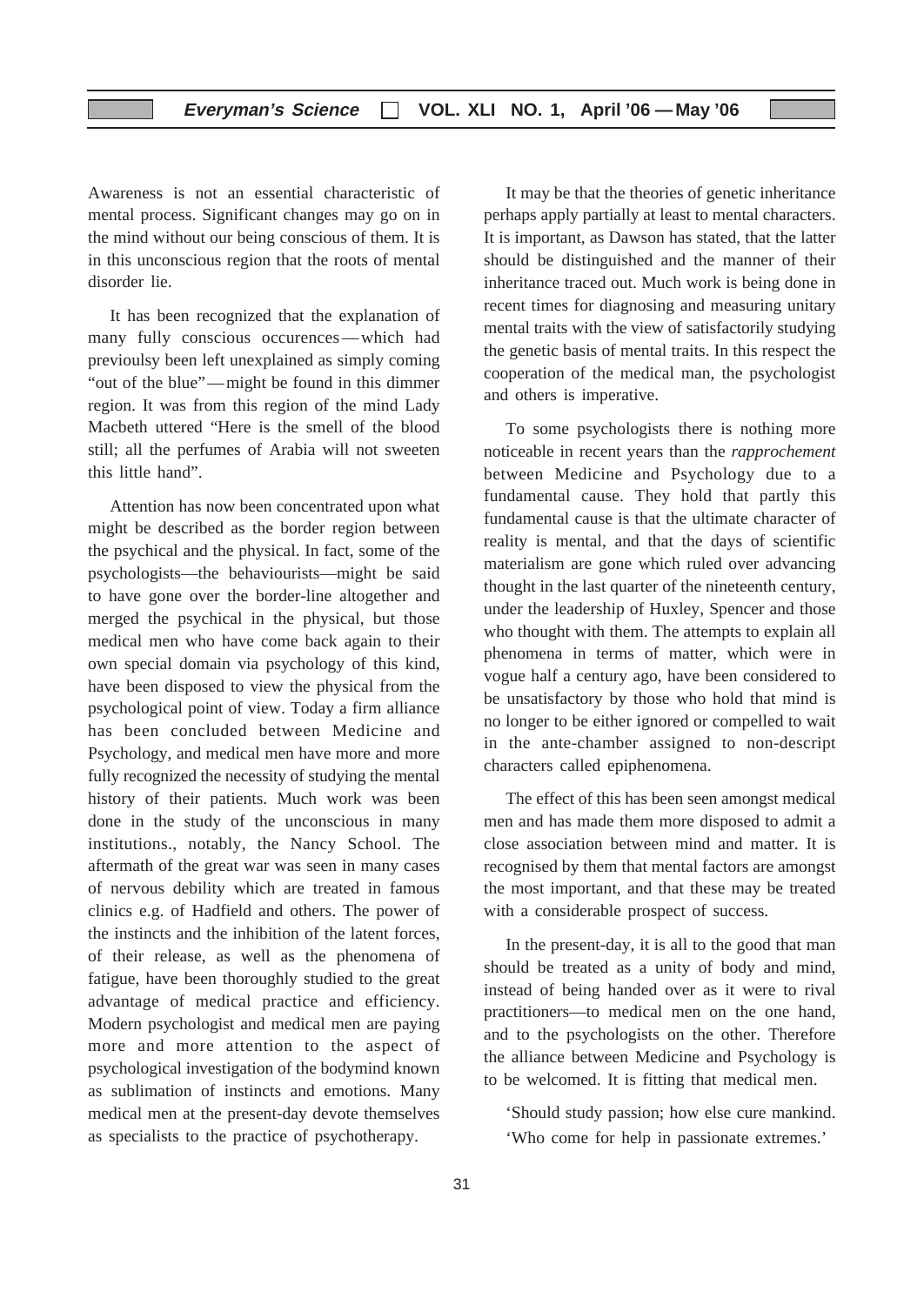'Who could express with more prophetic vision this subtle relationship

better than he who was both poet and physician .....

for in truth the mind is undissociable for what it contemplates.

#### **MATHEMATICS**

Bayliss once remarked that the ultimate aim of all Sciences is to express in a mathematical form the discoveries that have been made in them. Though it is a difficult problem to express all facts in medicine in a mathematical equation, yet the application of Mathematics to medicine is increasing in recent days.

Within recent times nomograms or alignment charts have been constructed for finding the total number of calories contained in any diet of known composition, for respiratory quotient, and for colour index of blood. Observers have worked out more or less elaborate mathematical methods for building up a suitable diet for any particular diabetic patient. These has been calculated on a knowledge of the so-called basal metabolism needs of the patient, his body weight, height and surface. The vitamin requirement of man has been put in a mathematical formula. The curve of healing of a wound was developed by Carrel and others during the war.

Various equations and curves have been formulated in connection with disease, such as the periodicity curves of epidemics, theory of happenings in its application to epidemic and endemic diseases, of life tables and of carriers of disease. The latter is of special value in India. I need not dilate upon them in detail here any further.

It has to be remembered that the application of Mathematics to medicine has its limitations. All patients do not react in exactly the same way and some subjects appear to be beyond the control of mathematical formula. The various tables and curves used in modern work are no doubt of great scientific interest but they have their limitations.

Undetermined factors exist in more exact sciences like Physics and Chemistry. It is therefore to be expected that the same might be still more manifest in the Science of Medicine which has to deal with diseases of the body and mind and in which there are many complicated and undetermined factors to operate. In investigating a Science which deals with diseases of the mind we have to employ our mind to tell us about itself, and this we must do as a necessity, since we have no other instrument with which to conduct our investigation. Mind is therefore both executive and judicial, it is both judge and jury in its own cause. In such a Science there must be many undeterminable factors.

#### **CONCLUDING REMARKS**

#### **Forecast**

From what I have stated, it is clear that the various Sciences can be of great service of MEDICINE. Some of them have contributed very substantially to the relief of human suffering from disease. They can obtain valuable findings for the clinician in diseased conditions which may be helpful to him, but the responsibility finally rests with him as to how to act upon their findings. This shows the great importance of what is called today Clinical Science. Anatomy, the Science of structure of the body, Physiology the Science of function and the meeting ground of Physics and Chemistry in their application to problems of health and disease and Biochemistry the Science concerned with the chemical processes underlying the activities of living matter, can be of great service to the clinician. In recent times, the need for increased application of Physics and Chemistry to Medicine has grown with tremendous rapidity.

"The aim of the medical science is to control suffering, to prolong life and to keep mankind in a state of vigorous health". The science of MEDICINE, which was once mostly limited to the study of disease, is now concerning herself with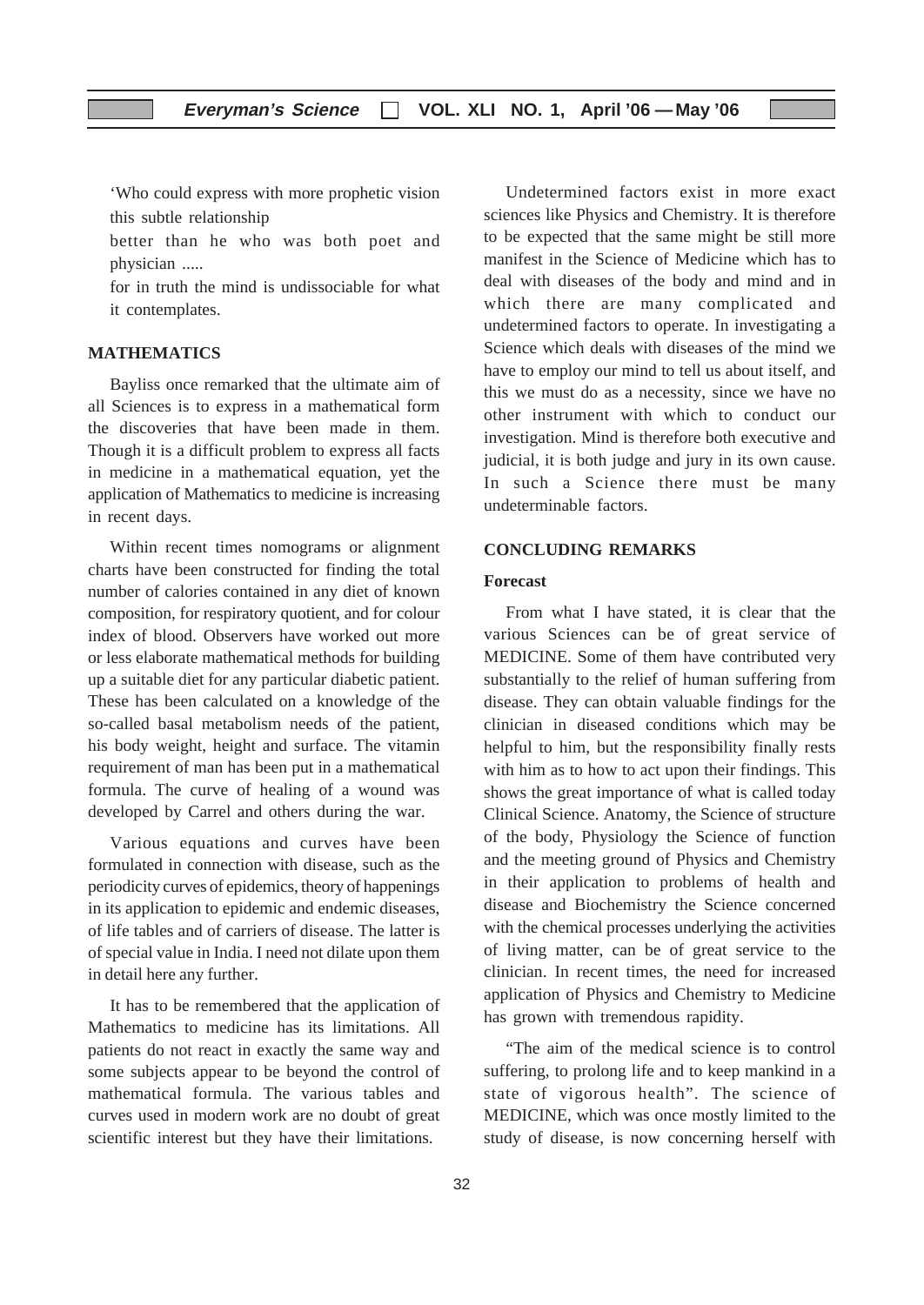the study of health, by the increasing knowledge of nutrition, environment and eugenics. Though some may say that Methamatics or Metaphysics is the queen of sciences, yet I hold that MEDICINE is still another or more properly speaking, she is supreme among the queens of the Sciences. I hope that all your Sciences will serve her duly and to her best advantage, so that the person who professes her may give more and more relief to his patients in the mitigation of their sufferings by the light that he gets through your agency.

The newer conceptions of life advances in recent years have opened our minds as to the nature of the living organism. Evolutionally, we see life adapting itself to many varied conditions and to considerable extremes of environment. The most versatile is man who is found from pole to equator. His capacity for adaptation has been achieved an can be maintained only by the possession of an almost changeless and constant medium, the blood, which acts as the direct environment of his most valuable possession, namely, the brain. Man's whole body mechanism is organized in order to preserve *"La fixite de milieu interne"* as it was called by Claude Bernard. One hears in Physics of the so-called constants of nature such as speed of light or Planck's constant, but surely the level at which the essential blood constituents are maintained may also with justice be called the supreme constant both of and for *Homo sapiens*. It is no passive state; dynamic equilibrium holds it where it is, and preserves for us the sole condition for the progress of the development of man and his civilization. And when disease sets in, MEDICINE comes to his aid to maintain this constant or else he may deteriorate and die.

"Yes and how delicate. Life's mighty mystery .... all its self propagating organisms exist only within a few degrees of the long scale ranging from measured zero to unimagined heat ...... Nor could they endure were't not that by a secret miracle of chemistry they hold internal poise upon a razor edge that many not even be blunted, lest we sicken and die."

In million million years, the earth's temperature may be reduced to such an extent it would be rash to predict how such a fall of temperature may effect man's life. What then will be his blood constant? I can not say. If then he lives, MEDICINE will still be called upon to mitigate the diseases that may attack man in the dim distant future.

It is immateral for the purpose of my thesis whether the universe is fast proceeding to dissolution and death, by the rapid increase of entropy, according to the laws of thermodynamics and along with which man will meet the same fate, or whether creative evolution will lead in millions of years to the production of superman with new superkingdoms which are beyond the limits or our imagination. But whatever that may be as long as man exists, MEDICINE will have to deal with the infirmities of the degenerate man or the superman, as the case may be.

The discoveries in MEDICINE and its ancillary sciences in recent times have been phenomenal. We do not despair and say what Richet has said in the *"Impotence of man"* that "with the aid of a few drugs, we succeed in minimizing for a time a few trifling morbid phenomena which cause us discomfort". As Du Nuoy has stated, a day may come when the methods of treatment generally used today, will appear to us gross as do now the methods of Mr. Purgon, of Moliere's "Malade imaginaire".

Who knows what the future of MEDICINE after ten or hundred thousand years will lead to. Perhaps, in eons to come, it will be the conquest of old age and in complete immunity from disease. Could we not dream of a day when one shall see "all disease quenched by Science, no man halt or deaf or blind". What sort of bodymind will then be evolved, I shall not speculate to say.

But man's distiny may take a different and darker turn in future. Newer diseases worse than cancer or plague or the worst virus disease of today may attack him in the future. Circumstances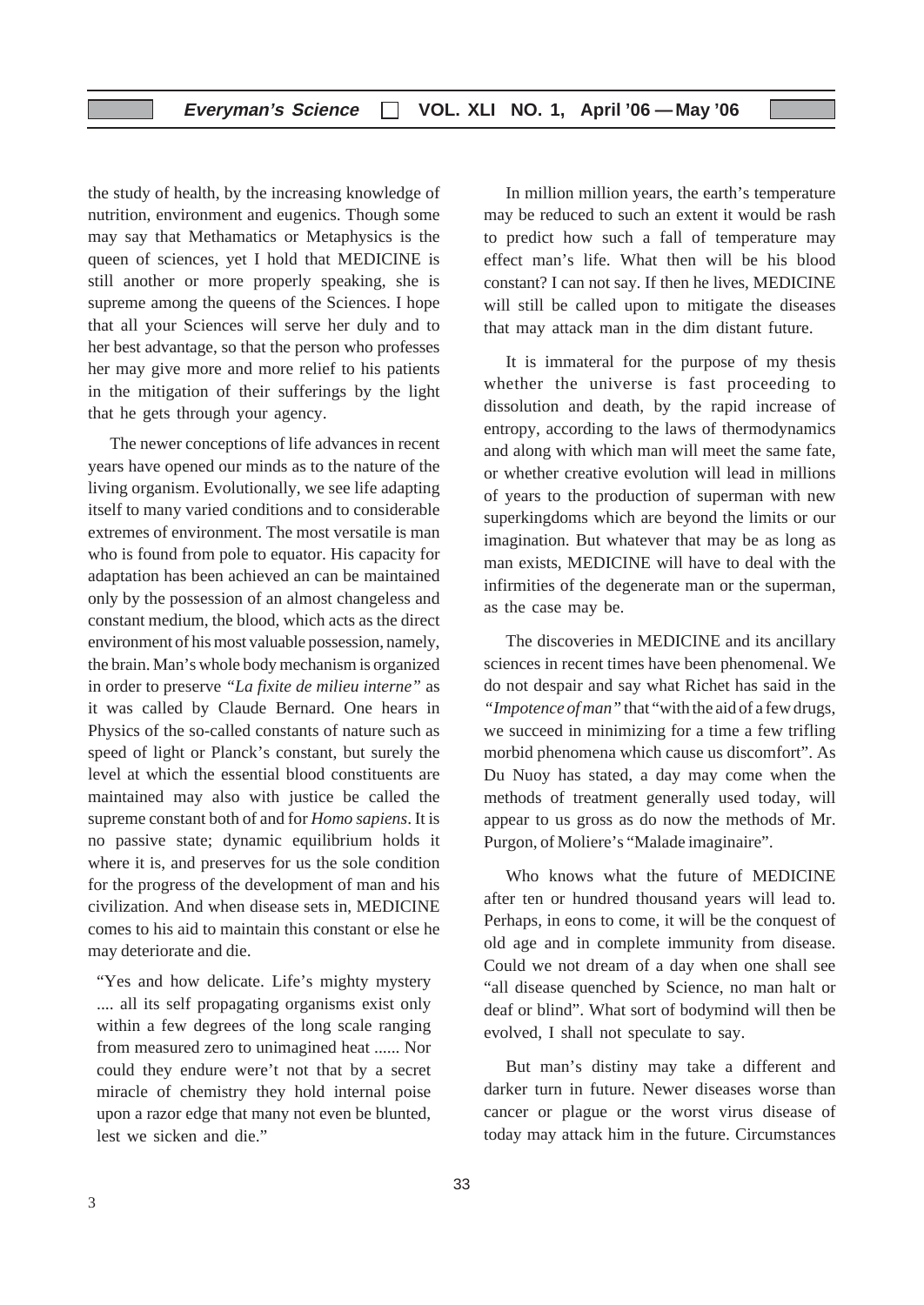over which man may have no control, may lead to the deterioration of his body and mind resulting in the creation of newer maladies. These may render the task of MEDICINE more and more difficult. Catastorphies may occur in the world and civilization may regress. Such a cataclysm may be a geological one or due to a devastation world war much more terrible than is ever known in history or to a fatal epidemic which may spread from one part of the world to another with terrific rapidity or as Spengler and others hold, it may be a "cyclic process passing through the alternate periods of growth and development on the one hand and decay on the other, as evidenced by the various ancient civilization of the world which have now ceased to exist. But whatever that may be, "MEDICINE and civilization will advance and regress together" for all times to come.

The condtribution of MEDICINE to civilization aided by the other sciences is great. A healthy body means a healthy mind, and such minds are less likely to cause internal or external strife. There is no doubt that a large part of the greatly increased comfort and safety that we enjoy today is the result of the phenomenal advances that have been made in the medical sciences in recent times. I would say with Howard Haggard 'And finally the physician". He rightly holds that "Medical history discloses the forces that have made our modern civilizatoin possible.... That modern medical science is today one of the strongest forces operating for human betterment—it is the religion of healthy childhood, manhood and womanhood".

In spite of recent occurrences, will not a day ever come when one may say that.

"The war-drum throbb'd no longer, And the battle-flags were furl'd In the Parliament of man, the Federation of the world?"

I conceive such a day may come and that slowly and slowly, physical warefare will give place to warfare of the intellect. There will be no jealousy, and superirity or inferiority complexes will case to exist. Slowly and slowly, man will live not by the destruction of the lives of his neighbours and seizing their property, but by making every part of the world healthy and habitable by improved methods of hygiene and thereby minimizing the need for the control of population, the overgrowth of which has been considered to be, to a great extent, responsible for many wars of the world. There will be no inadequacy of food supply which has led to many wars of aggressive in the world.

With his conception of the horrors or war, the MEDICAL man is a fit person for preaching the gospel of abhorrence of war. He can depict to you scenes in which, with the Sisters of the Red Cross, he picks up the wounded from the battlefield in the midst of most frightful agonies and tries to extract a bullet from the heart or the shattered brain or to transfuse his own and his assistant's blood into the vein of a dying soldier when the guns are roaring in the battlefield, irrespective of whatever camp he belongs to. I hope that in every peace league of the world, the MEDICAL man may have some representation, not as a diplomatist, but as one whose motto is that the well being of mankind throughout the world should be effected without any distruction of a life. A day may come when the war mentality of individual statesmen, which may lead to war psychosis among the people, will be analyzed and corrected by the psychiatrist and the psychologist. In this connection one welcomes the recent manifesto issued by the Committee for War Prophylaxis of the Netherlands Medical Association.

Could we not dream of a day when economic depression and unemployment will be ended, thanks to the increasing scientific development of newer industries and newer field of frutiful work, and there will be leisure to enjoy the beautiful fruits of the earth that Science may provide, and when man relieved from toil by his mastery over the great sources of power in Nature, will have the opportunity of being richers, happier, healthier and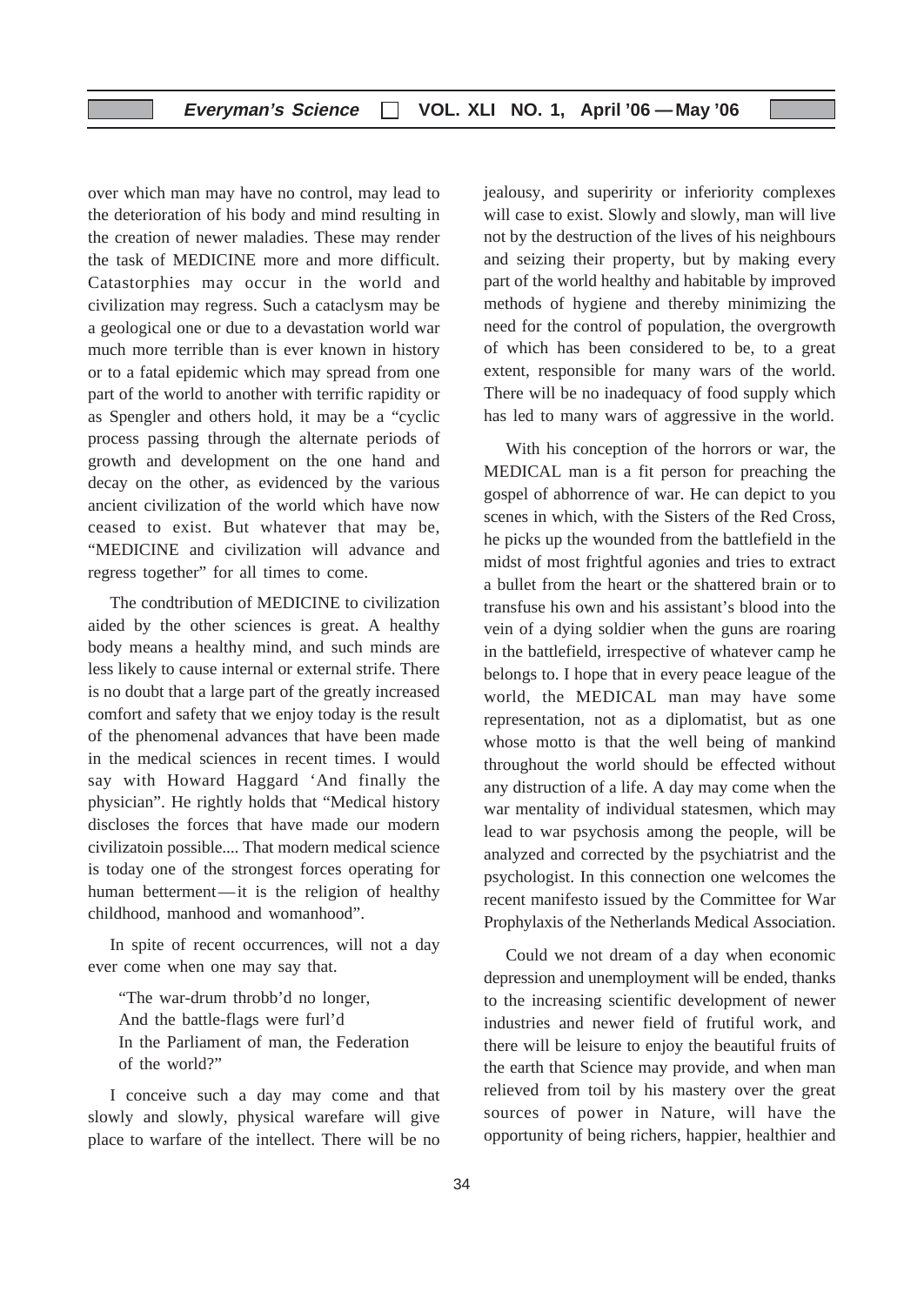freer than even before. I conceive that this is possible if, as Jeans has suggested, there is a proper balance between labour-saving devices and industry-increasing discoveries. MEDICINE, which includes preventive medicine may help here in its own way be eradicating and preventing disease and thereby increasing man power and the capacity of the people for work, for taking part in the development of newer industries and agriculture, and for defending the country in times of need.

If one studies the evolution of man, one finds that his intellect is growing out of proportion to his body. The caveman was perhaps stronger in bodily strength than the strongest man of today. Is it possible that man's body may become smaller and smaller, his fierce, destructive, and other base instincts and feelings may be sublimated and his mind grown more and more and in the eons to come become independent of matter. Even then MEDICINE will minister to the "mind diseases" in which perhaps Physics and Chemistry may have no part to play. Or it is possible that after reaching its zenith of development, the mind may begin to regress and body begin to grow and thus a perpetual cycle may continue in which body and mind may alternately undergo growth and decay for eternal time? Or it is possible that, finally, the mind of man may merge into the eternal and infinite Mind and feel *"Soham"* i.e., I am He.

If in dealing with my subject, I have sometimes drifted to a mystic region, I would justify myself by repeating what Einstein said "It is enough for me to contemplate the mystery conscious life perpetuating itself through all eternity, to reflect upon the marvelous structure of the universe which we can dimly perceive, and try humbly to comprehend even an infinitesimal part of the intelligence manifested in nature."

Some of you perhaps say that the progress of science does not afford any evidence that the behaviour of living matter is governed by any other than the laws of Physics and Chemistry

(Bertrand Russell). But who can deny what Gowland Hopkins once said that "there may be yet higher levels calling for discussion in quite different terms"? The mechanism of life can not be explained by the Physics and Chemistry of today, though perhaps some of it may be explained by some ultra physico-chemical laws that may be discovered in the future. Even then one may not be able to say wherein, from the radiations to the bodymind, enters the breath of life.

The bodymind of man is the finest product of the universe even when compared with the most magnificent of the stars and the nebulæ. Man's appearance cannot be regarded purposeless or accidental or as a sign of disease. He has discovered the laws of motion and relativity as well as of radio-telegraphy, radio-telephony, aviation and television. He unfolds the constitution of the stars and the nebulae, millions and millions of miles away from the earth. He calculates the weight and temperature of the stars and determines their ages. He finds out the constitution of the atoms and discovers the cosmic rays. He smashes the atoms and produces new radioactive elements. He transforms one element into another. He may, one day, be able to determine the Mathematics of the atom by means of his calculator. He tries to find out when and how primordial life came into existence. He tells the story of the oldest man who existed in the earth a million years ago, and gives the history of his evolution. He discovers the chromosomes and finds out the structures that are responsible for heredity. He discovers and dissects the micro-organisms of disease, and finds the defensive mechanism against their attacks. He studies the specific carbohydrates and proteins, and tries to discover the structure of the viruses and the bacteriophage. He discovers the treatment of diseases once considered incurable. He records the electric changes of the brain cortex of man in various cerebral state, and may one day record human thoughts on a sensititive plate. He studies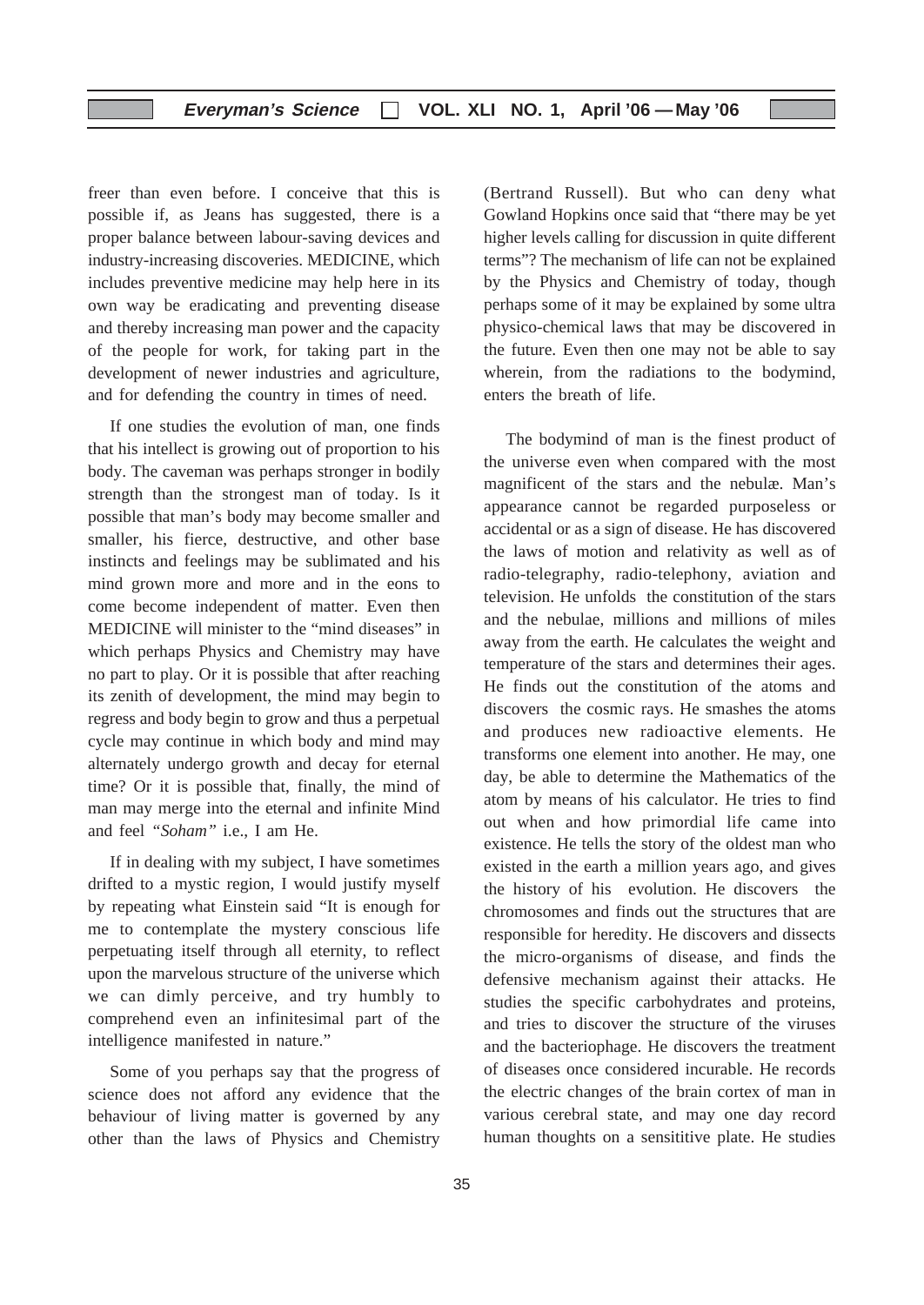the endocrine glands, and synthesizes their secretions. He may one day be able to influence the sex of the embryo at his will. He cultures the organs of the body and studies their growth *in vitro*. Ponce de Leon did not perhaps search for the impossible and unattainable when he sought the fountain of eternal youth, for man may one day conquer old age, disease and death. Though I dare not say what the "final secret" is likely to be, yet the bodymind of man must be today the consummation of the work of the Great Design. In this most complicated machine in which, it may be said, "matter, life and mind translate roughly into organization, organism and organizer (Smuts)", MEDICINE tries to give the healing balm to act as a powerful agent for the maintenance of harmony and strength when disease sets in.

Let me now tell you what MEDICINE may do in other directions.

In the present day one cannot fail to be struck by the great increase in the varied functions that have come to be regarded within the province of the MEDICAL man. "He has in large part taken the place of the parson. He has made encroachements on the functions of the lawyer, the legislator and the judge, of the schoolmaster, the architect and the statistician. He has assumed some of the duties of the parent and guardian, while even the soldier and the policeman are to some degree under his control. In the ordering of their lives, and even in the regulation of their vices and the reform of their shortcomings, men and women are far

more willing to seek the advice and help of the medical man than once they were. The reason is, without doubt, that his advice is much more worth having than it once was" (Singer).

Lastly there is that wonderful influence of the mind of the true PHYSICIAN upon his patient's body and mind. The influence has been well expressed in the following words "Nothing can take his place—not propriest nor minister nor all the clinics that Science can provide. There is a rapport and as a confidence between him and his patient which has been known to accomplish miracles." If this force exists, I call it "personalitism", the force that mind may exert upon mind, body and disease.

Thus we see that the functions of the MEDICAL man are manifold. Still with all humility he says

> "If I can ease on life its aching Or brush away one pain If I can stop one heart from breaking I'll not have lived in vain. If I can help one failing brother Into his strength again If I can calm one fretted mother I'll not have lived in vain".

I am afraid my address is "not much better-than that noise or sound which musicians make while they are tuning their instruments.... So I have been content to tune the instruments of the Muses, that they may play that have better hands" (Francis Bacon).

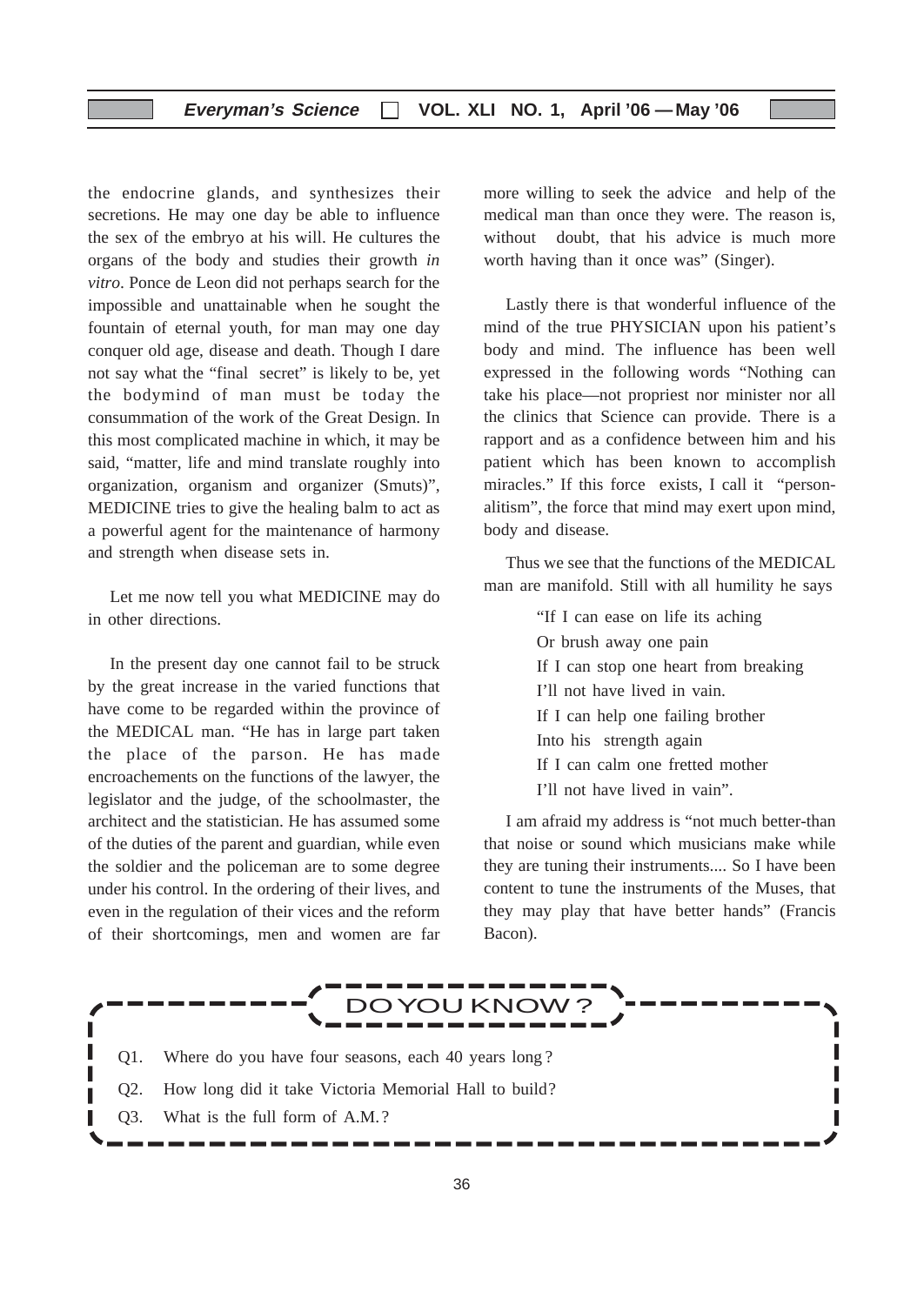# **DEMYSTIFYING DYSLEXIA**

Paromita Ghosh\*

**Dyslexia is a major learning disability which impedes academic achievement and diminishes the self-esteem of its victims. The basic problem is trouble in reading letters, words and other symbols. Its causes are mainly biological. However, the disorder can be managed effectively by multisensory learning and special computer programs.**

Seven year old S. had a trying time at school. His class-teacher was fed up with his futile struggles to read and spell properly. After all, she was doing her best to teach. Or, she thought so. The boy's parents were summoned to the Principal's office and told in no uncertain terms that the boy was mentally challenged. The parents felt devastated. But they could sense that their son did not lack intelligence, the problem lay somewhere else.

Refusing to give up, they knocked at the doors of reputed clinicians. Finally, a competent child psychologist diagnosed dyslexia and suggested remedial measures. So there was light at the end of a dark tunnel for the boy in distress.

## **NATURE OF THE DISORDER : DYSLEXIA**

Not many people know about the disorder termed as dyslexia. The word 'dyslexia' originates from two greek words–"dus" and "lexis" which in combined form mean difficult speech. Dyslexia is just that. It is a disorder manifested early in life in which reading performance is much lower than that expected considering the person's level of intelligence, age and duration of schooling<sup>1</sup>. Apart from severe problems in reading, there are drawbacks in other aspects of linguistic ability as

well. Dyslexia is, therefore, a learning disability as it has adverse effects on the person's learning and achievement at school. In fact, it is the most prominent of learning disabilities plaguing schoolstudents. It seems to occur in equal frequency among boys and girls<sup>1</sup>.

### **CHARACTERISTICS OF DYSLEXICS**

Persons suffering from dyslexia are known as dyslexics. They display the following general characteristics :

- (i) Possession of near-average to higher than average intelligence.
- (ii) Normal vision and hearing.
- (iii) Trouble in processing sensory information particularly in making sense of printed words. Jumbling of letters of alphabet while reading words are common e.g. reading the word "SUN" as "SNU".
- (iv) Lack of concerted effort in performing academic tasks.
- (v) Loss of concentration in studies at slightest distraction<sup>1</sup>.
- (vi) Haphazard approach towards learning tasks.
- (vii) Inability to use memory strategies like mastering lengthy learning materials part by part, revising regularly, etc.

<sup>\*</sup> Human Development, Department of Home Sciences, Calcutta University, Kolkata-700027.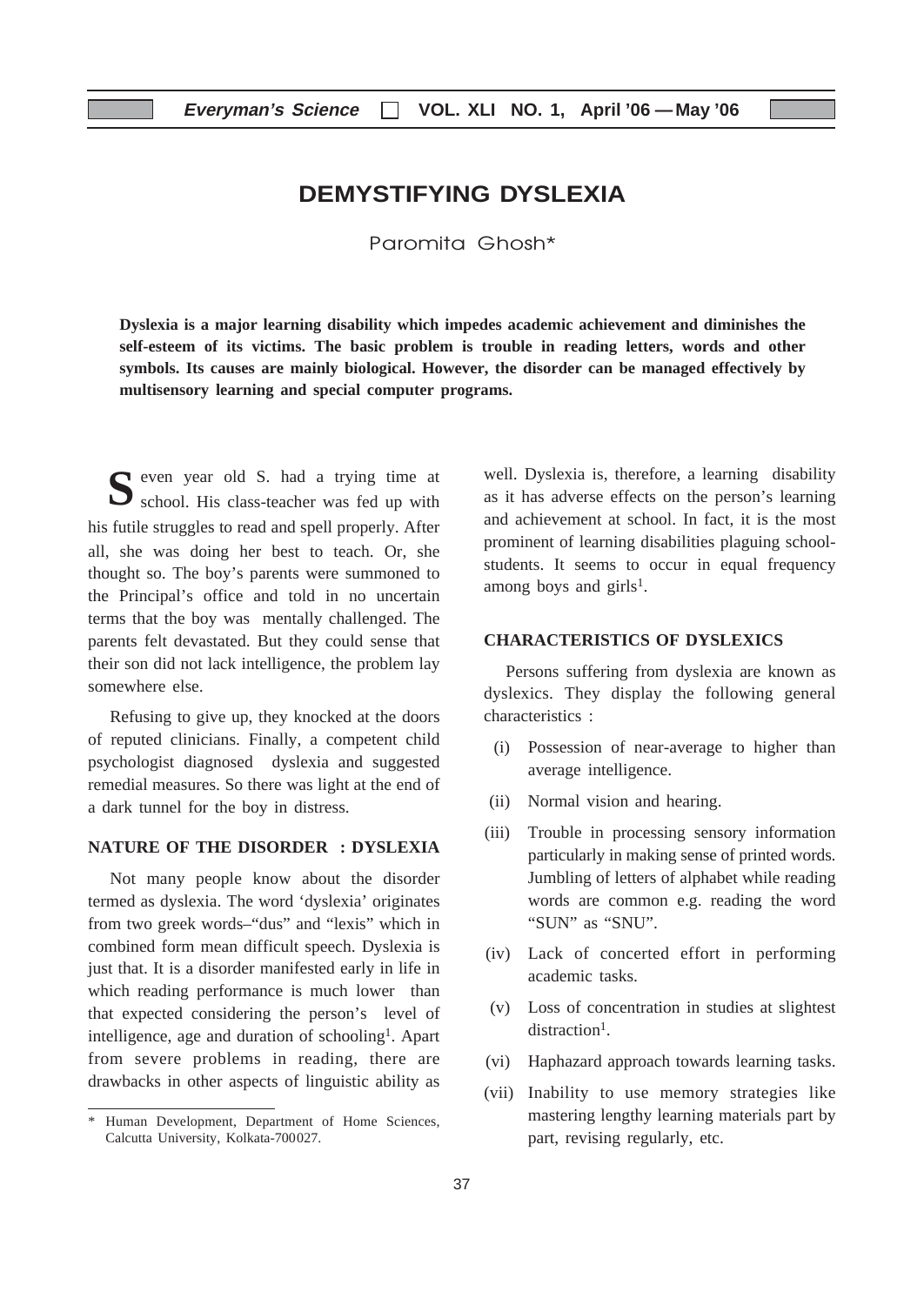- (viii) Weakness in memory capacity for verbal materials like meanings of words.
- $(ix)$  Poor performance in examinations<sup>1</sup>. This comes as no surprise because at primaryschool, tests of reading and writing (including spelling)–abilities are integral parts of assessment. Besides, poor reading skills may impair comprehension of what is being read thus hampering performance e.g.reading the word "GEL" as "LEG" may come in the way of understanding the properties of gel. Inability to read arithmetic problems and numbers properly also impede performance in mathematics.
- (x) In the face of bad grades, rebuke and ridicule, feelings of anxiety and guilt mount. Confidence and self-esteem go down<sup>1</sup>.

These characteristics describe dyslexics in general ways. But for definite diagnosis of the disorder, specific symptoms have to be delineated. Therfore, clinicians have agreed upon certain distinct symptoms of dyslexia.

### **SYMPTOMS**

- (a) Speech and language difficulties begin in childhood. Inadequate phonological awareness is most prominent. So dyslexics are deficient in the ability to recognize different sounds in spoken language. The knowledge about the relationship between written and spoken parts of speech is limited. Dyslexics do not realize that words consist of smaller units of sound which are denoted by printed letters.
- (b) Problems occur in recall of verbal materials (e.g. words, sentences, poems, stories, etc.) after short intervals of time.
- (c) Difficulties in proper ordering and sequencing of letters, numbers, words, etc<sup>2</sup>, for instance, 450 may be read as 054. The sentence,

"Open your book" may be read as "Open book your".

- (d) Clumsiness e.g. a dyslexic child may not be able to copy from the blackboard properly. He or she may start copying from the top portion of the blackboard, suddenly change his or her mind and start to copy from the bottom of the board. In the process, much of what is written on the board is missed out.
- (e) Lack of consistent hand-preference. Almost all of us either exclusively use our right or left hand for writing. But dyslexics usually do not have fixed hand-preferences. They sometimes use the right hand and sometimes the left for writing. The result is inefficiency. Their work is slow, untidy and the handwritings are mostly illegible.
- (f) Frequent reversal of letters of alphabet like b for d, p for q etc. while reading and writing.
- (g) Poor verbal fluency2. Besides being poor readers, they suffer from halting speech, unclear pronunciations, etc.

If we consider the symptoms, we would realize that such behavior patterns are not uncommon among children from impoverished, educationally backward families. But such children are not necessarily dyslexics. They may be perfectly normal youngsters who just need remedial training to compensate for disadvantaged backgrounds. But this situation presents a curious problem-what if a few of them are actually dyslexics ? It was found very difficult to diagnose dyslexia among disadvantaged children3. However, psychological tests have been devised to assess the disorder as accurately as possible.

### **ASSESSMENT**

Two of the popular psychological tests are Dyslexia Early Screening Test and Dyslexia Screening Test. Both are published by the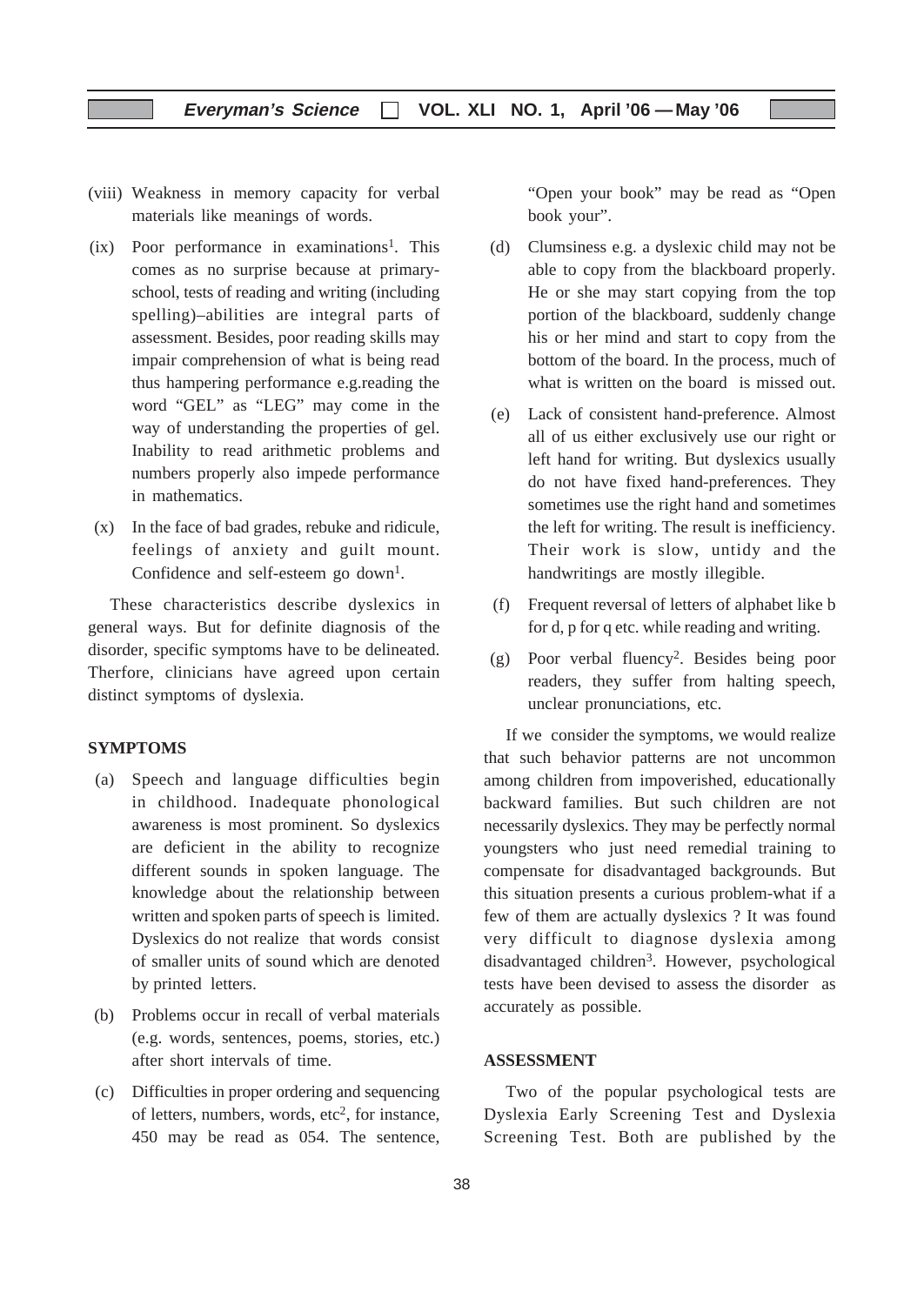Psychological Corporation. A computerized assessment program titled, "Cognitive Profiling System" produced by Chameleon Educational is also used.

Different assessment devices may vary superficially but essentially each assesses the skills considered important for the diagnosis of dyslexia viz., memory, phonological awareness, auditory discrimination and verbal fluency<sup>3</sup>.

### **CAUSES**

Researches are on to unearth the causes of dyslexia so that effective remedies can be planned. There is some evidence that genetic components may be involved. This is becuase frequently the disorder runs in families. Most cases of dyslexia are thought to result from neurological defects in processing of speech sounds. Important systems for reading alphabetic scripts are located in the left hemisphere of the brain. In most individuals, the left hemisphere is larger in size than the right one. But this may not be the case for most dyslexics3. Besides, the organization of the right hemisphere is different for dyslexics<sup>4</sup>. These conditions may have damaging effects on reading and speech skills.

Investigations reveal that alphabetic processing is generally associated with Occipital, Temporal and Parietal areas of the brain<sup>5</sup>. Dyslexic children display lower than noramal activation in Temporo-Occipital areas which may also explain their poor reading skills<sup>6</sup>. Such children with mathematicsdifficulties may show neural anomalies in the activation of the Temporo-Occipital system (specializing in alphabetic-speech linkages necessary for reading) but not in the activation of the Parietal and Premotor number systems (specializing in understanding of mathematics)7. So it seems that these children actually have potentials to grasp mathematics but reading and language difficulties of dyslexia are preventing them from performing satisfactorily in mathematics.

Researchers have reported that persons with damage to the Angular gyrus (a region of the brain located at the border of the Parietal, Occipital and Temporal lobes) may be able to communicate and understand speech but can not read properly. As a result, they suffer from dyslexia8. So, currently it appears that biological factors play signifiant roles in the causation of dyslexia. The pattern of causes provide clinicians inklings about the kinds of remedies which would prove effective.

#### **REMEDIES**

Dyslexia does not fade away. Remedial training helps to manage it so that it does not interfere with academic performance. Such training is imparted individually or in small groups. The venue could be any school or a specialist centre for dyslexics<sup>9</sup>.

Multisensory learning is the most useful remedy wherein the child learns the names, sounds and shapes of letters by involving a number of sense modalities—hearing, vision, touch and movement. For example, the child may be shown the letter 'M' in print, taught it's pronunciation, directed to trace it's shape using his or her fingers, demonstrated the finger movements involved in writing it and made to practice the same. Spellings of words, sentence constructions and their pronunciations are taught painstakingly in a similar fashion. To increase children's awareness of basic speech sounds of languages, listening and rhyming games have been included more in school lessons<sup>9</sup>.

Dyslexics also benefit from computer programs such as "Texthelp !" It provides a host of facilities in several languages. As a person types, he or she receives speech feedback by letter, word, sentence or block of text. Speaking Spellchecker and Speaking Thesaurus facilities render necessary help. Even the internet pages can be read aloud<sup>9</sup> while the dyslexic watches the text and listens carefully. All these activities have to be supervised by experts in remedial learning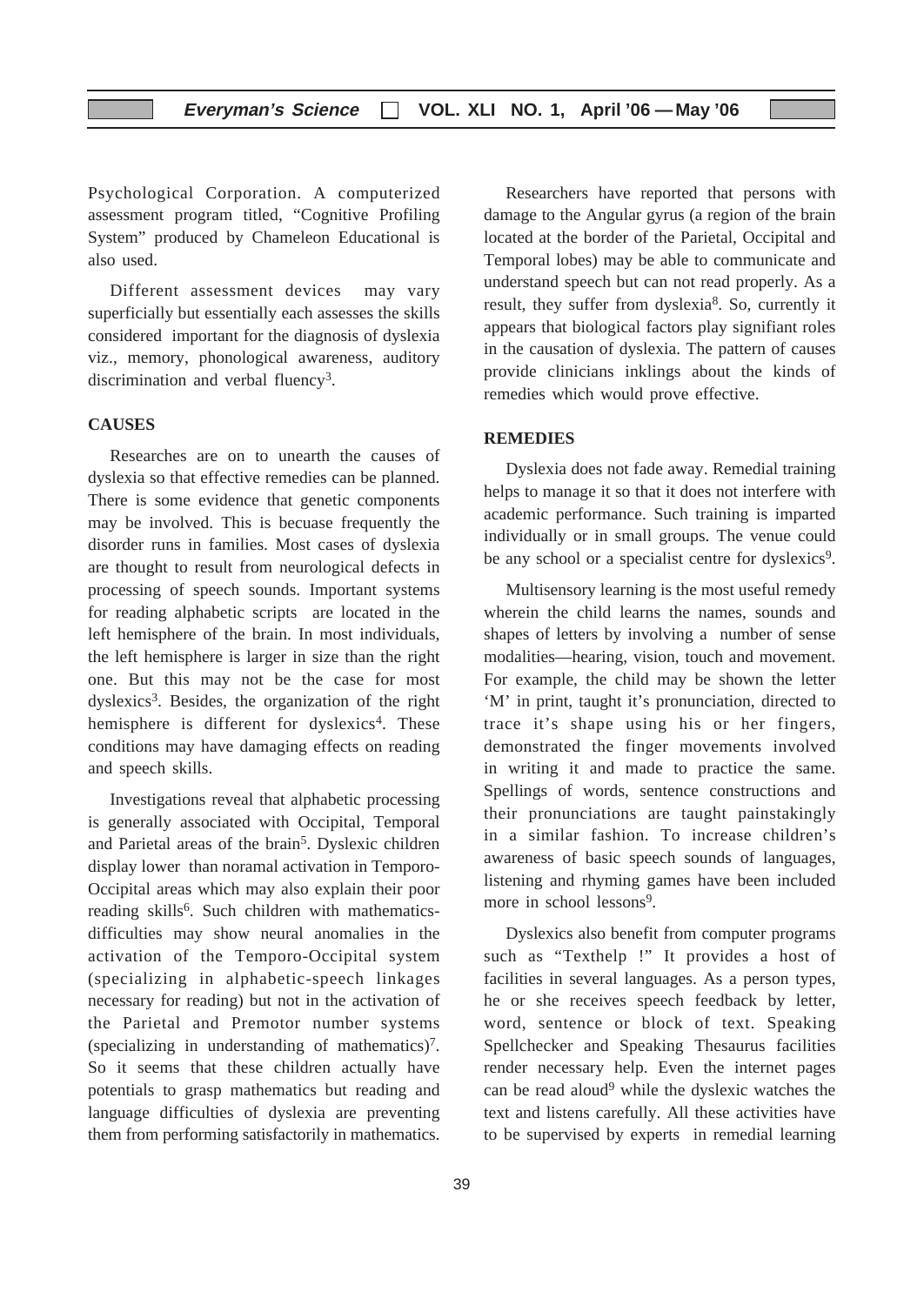so that dyslexics receive valuable phonological training from these programs.

Simultaneously, counselling of dyslexics have to continue. It can relieve them of feelings of anxiety and guilt, boost their confidence and enhance their self-esteem.

### **REFERENCES**

- 1. D. E. Papalia, S. Wendkos Olds and R. Duskin Feldman, Human Development, 8th ed., Mc Graw-Hill, Boston, pp. 357-358, 2001.
- 2. J. Elliott and M. Place, Children in Difficulty : A Guide to Understanding and Helping, Routledge, London and New York, p. 195, 1998.
- 3. ibid, pp. 196-204.
- 4. S. Heim, C. Eulitz and T. Elbert, *Eur J. Neurosci*, **17**, 1715-1772, 2003.
- 5. K. R. Pugh, W. E. Mencl, A. R. Jenner *et al*. *J Common Disord*, **34**, 479-492, 2001.
- 6. B. Shaywitz, S. Shaywitz, K. Pugh *et al*. *Biol Psychiat*, 101-110, 2002.
- 7. U. Goswami, *Brit J Educ Psychol*, **74**, 1-14, 2004.
- 8. C. T. Morgan, R. A. King, J. R. Weisz and J. Schopler, Introduction to Psychology, 7th ed., Mc Graw-Hill, Singapore. 71, 1987.
- 9. J. Elliott and M. Place, op. cit., pp 205-211, 1998.

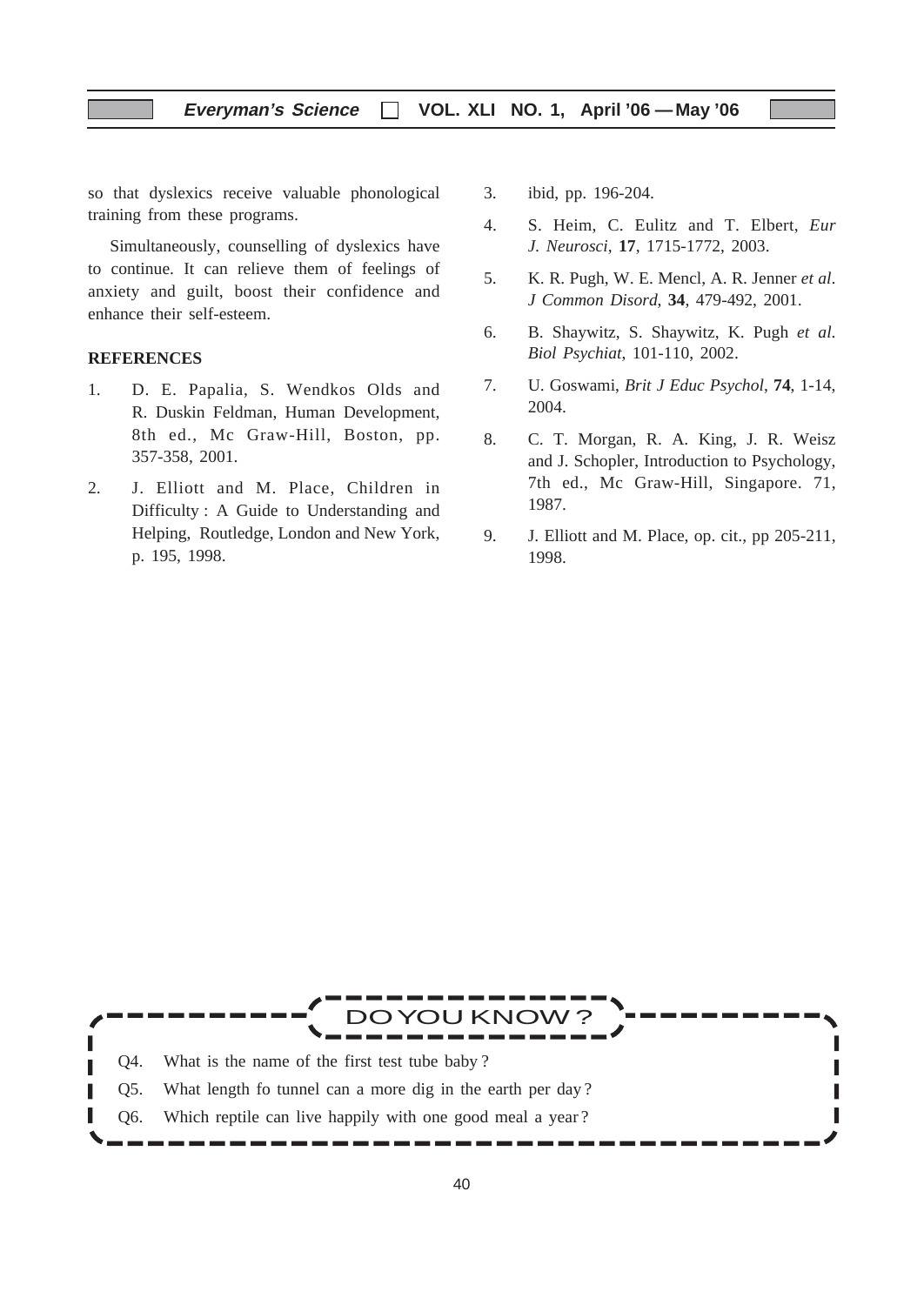# **PHYSICO-CHEMICAL NATURE OF DRUG-NUCLEIC ACID BINDING**

S. N. Upadhyay\*

**Drug-nucleic acid binding ushers a new area of research with therapeutic application. The different steps of drug action, principles of different techniques used earlier for minitoring drug-biopolymer interaction, mode of binding of the drugs with nucleic acids/oligonucleotides and their mechanism of action with special reference to different therapeutic application have been discussed.**

### **INTRODUCTION**

**L** ife saving drugs of various categories (e.g.<br>
pyranosomal, anti-biotic, anti-angiogenesis, antiife saving drugs of various categories (e.g. anti-cancer, anti-tumor, antiviral, antiinflammatory, anti-coagulating, etc) have proved useful in the treatment of a wide variety of human maladies and, therefore, have lengthened human life. In a mechanism based drug design effort, the most common targets for interrupting a disease process are enzymes, receptors, RNA, DNA and proteins. Interaction of different types of drugs with these biopolymers deserve special consideration for achieving the desired goals<sup>1</sup>. The binding of drugs with RNA, DNA or specific proteins controlling gene expression is of primary importance in controlling the efficacy of the drug.

## **MODELLING DRUG-NUCLEIC ACID INTERACTION**

A number of drugs are believed to mediate biological effects through specific interactions at membrane bound extra-cytosolic receptors or by disrupting membrane fluidity in a non-specific manner. Other drugs are known to enter the cytosol and the nucleus to exert their action by interacting with specific macromolecular targets. Nucleic acids and proteins are generally important targets for such drugs. The overall action of drugs are dependent upon the following factors :

(i) interaction with macromolecular hosts, (ii) transport to the site of action, (iii) transport across the cellular plasma membrane, (iv) absorption into cytosol and metabolism and (v) passing through nucleolar membrane and interaction with genes, chromosomes and their constituents.

The different modes of binding with nucleic acids can be by intercalation, covalent and noncovalent groove binding, charge neutralization/ interaction and non-specific interaction. The intercalators are 9-Amino-acridine, Proflavin, Ethidium bromide, etc. The covalent binders through minor groove are Netropsin, Mytomycin, Anthramycin, etc. Covalent and non-covalent groove binders exhibit DNA sequence specificity. Non-specific interactions of drugs with nucleic acids usually refer to electrostatic and hydrogen bonding interactions with the backbone phosphates and or counter-ion or solvation atmosphere surrounding them**2-4**.

# **MONITORING OF DRUG-BIOPOLYMER INTERACTION**

The drug-biopolymer interaction can be detected by the following techniques :

**(i) Gel electrophoresis, (ii) Electron microscopy, (iii) X-ray crystallography, (iv) NMR spectroscopy, (v) Quantitative foot**

Radiation Chemistry Department, Institute of Nuclear Medicine & Allied Sciences, Brig. S. K. Mazumdar Road. Delhi-110054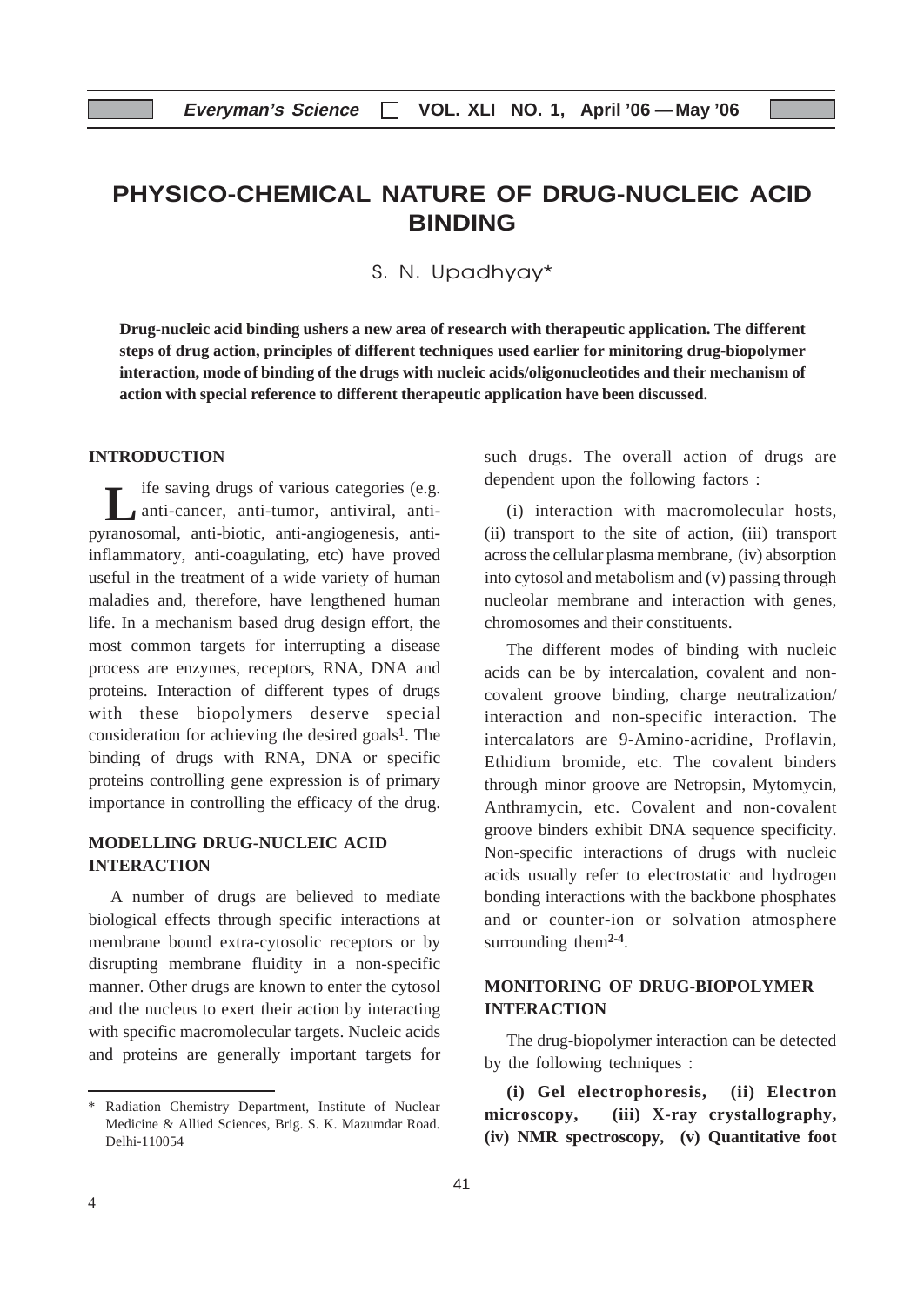**printing analysis and (vi) Spectro-photometry, Spectrophotofluorimetry, Conductometry, Infrared spectroscopy,** etc.

(i) **Gel electrophoresis** of different kinds and efficient procedures for labeling and sequencing DNA have been reported**5,6**. Drug's specific binding generally begins by selecting a DNA restriction fragment and labeling it with radioactive 32P, followed by incubation of restriction fragment with drug of interest.

(ii) **Electron microscopic** technique is used to detect the intercalation of drugs in the major and minor grooves of DNA. By this process DNA unwinds and hence its length increases. The drug-DNA complex is placed on an electron microscopic grid on which formvar film and carbon coatings are done to give support. The drug-DNA complex remains in a lengthwise straight fashion when adsorbed on a protein film. To enhance contrast, high atomic number elements live Cr, W, Pd, etc are used. The whole drug-biopolymer assembly is suitable shadowcasted and electron micrograph is taken<sup>7</sup>.

(iii) **X-ray crystallography** technique requires > 95% purity of final product which is possible to be achieved by HPLC or gel filtration columns (e.g.sephadex G 50). As crystal growth kinetics is influenced by pH, it should be meticulously monitored to get a good crystal. Many times minute concentration of salts of Na<sup>+</sup>, Ca<sup>++</sup>, Zn<sup>++</sup>, Co<sup>++</sup>,  $Ni^{++}$ ,  $Mn^{++}$  etc. are used for facilitating crystallization. In this process drawing out of water from the crystal is normally done by vapour diffusion method.

Bragg equation i.e.  $n1 = 2d \sin q$  ....  $(1)$ is used to determine the crystal structure. The X-ray beam (of wavelength l) glances the miller planes at an angle of q, resulting in a reflected beam emitting at the same angle q due to constructive interference of the X-rays in the path. Presently, fully automated computer controlled four circle diffractometer, using roatating anode X-ray generator, is utilized. Collected intensity data **Ihkl** is related to structure factor  $\mathbf{F}_{hkl}$  by

**Ihkl = KLP. Fhkl 2............(2)**

Where  $\mathbf{K}$  = correction factor for absorption, crystal decay, etc.

 $L_p$  = Geometric physical correction factor i.e. Lorenz polarization factor. The crystallographic residual factor **R** is given by :

$$
\mathbf{R} = \frac{\mathbf{F}_0 - \mathbf{F}_C}{\mathbf{F}_0} \ \ \dots \quad (3)
$$

Where  $\mathbf{F}_0$  = observed experimental structure factor.

 $\mathbf{F_C}$  = theoretical structure factor.

For small molecules R-factor is below 5% and for macromolecules R-factor is between 15-20%. Thus drug-biopolymer crystal is assessed finally by X-ray crystallography**<sup>8</sup>**.

(iv) **By NMR spectroscopy,** structure determination involves sample preparation, data collection, 1D and 2D NMR spectra, resonance assignments, model building and structure refinement. It requires superconducting high field NMR spectroscopy equipment with state of the art electronics and computer. A magnetic field of 9-14T (resonance frequency 400-600 MHz for proton nucleus) is required. Fourier transformed technology is employed for rapid data collection.

For obtaining information regarding connectivity through bonds, multi-dimensional NMR spectroscopy uses a number of pulse sequences. This is given by 2-dimensional J-correlated spectroscopy (COSY) and corresponding starting point of connectivity pathway is shown by NOSEY spectrum. By both these spectra, all the proton resonances are identified. Then idealized DNA/ RNA structures (models) are constructed. This helps in assigning structure refinement when monitoring by an NMR discrepancy factor (R-factor) becomes necessary.

**R-factor** (NMR) =  $[N_0 - Nc]/[N_0]....(4)$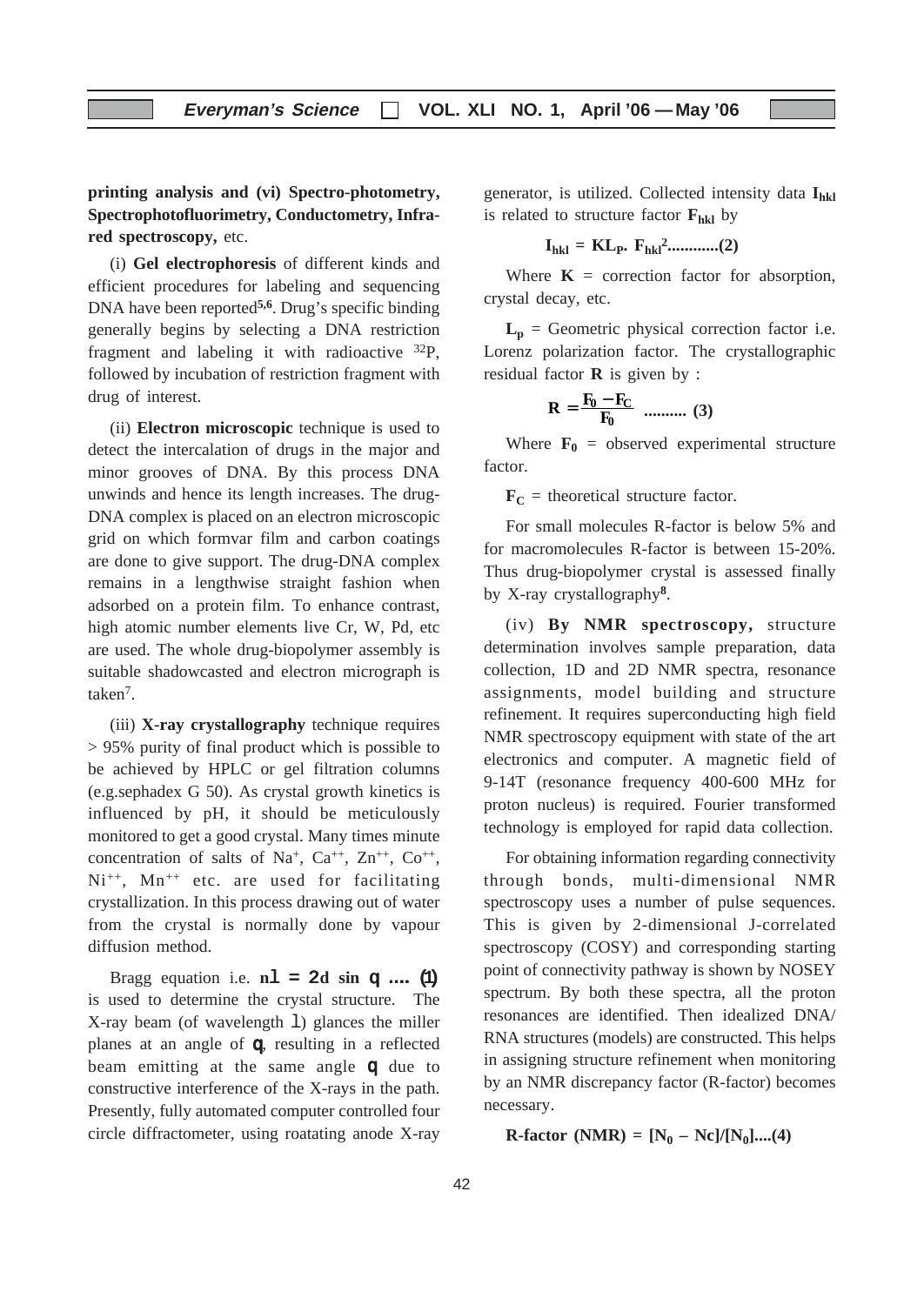where  $N_0$  = observed off-diagonal NOE volumes of all the corss-peaks associated with a given proton.

A reasonable model should produce an R factor of lower than 20 percent. Thus NMR spectroscopy is an excellent method for structure assignment of drug-biopolymer binding**9,10**.

(v) **Quantitative foot printing analysis** is essentially an auto-radiographic technique. Here a probe or cleavage agent is used which contains radio-isotopically lebeled bases **(A, T, G, C).**

The basic equation for foot printing plot is :-

 $i(\text{rate})$ **i** = Ki(Probe **i**)  $(1 - \text{ui})$  ....(5)

**i(rate)i =** cleavage rate at cleavage site

**Ki =** cleavage rate constant at the site .

**(Probe i)** = concentration of cleavage agent or probe at the site.

 $(1 - \textbf{ui})$  = fraction of **site i** not blocked by drug binding at a site near cleavage **site i.** The drug binding site need not be identical to the cleavage site.

For single hit regime the auto-radiographic spot intensity is proportional to **(rate)i.** This proportionality constant multiplied by **Ki** gives a new constant.

In case of an isolated drug binding site. the binding constant **Kj** at the **jth** drug site is given by :

$$
Kj = Cj/(C - Cj)D_0 \dots (6)
$$

Where,  $Cj$  = Concentration of **sites j** at which drug is bound

**C** = Total concentration of **sites j**  $D_0$  = Free drug concentration. As  $u_i = (C - Cj)/C$ ,

$$
1 - u_i = [1 + Kj D_0]^{-1} \dots (7)
$$

If two drug **sites j and k** are near one another, an enzyme cleavage **site i** may be blocked by drug binding at either **site j or site k.**

The 
$$
1 - u_i = (1 - Cj/C) (1 - C_k/C)
$$

$$
=\frac{1}{(1+K_jD_0)(1+K_KD_0)} \quad \dots \dots (8)
$$

Then, by this thchnique, it is possible to follow the binding mode of drug with the biopolymer from experimentally determinable quantities**11**.

## (vi) **Spectrophotometry, Conductometry, Spectrophotofluorimetry, Infra-red spectroscopy.**

In vitro studies have been conducted in our laboratory by the above mentioned techniques, the active principles of which are well known. This was to find out interaction of 5-**hydroxy L-tryptophan (5HTP),** a radioprotector and a drug, b**-Aminoethylisothiuronium bromide hydromide (AET)-**a radioprotector and **Dilitiazem-**a cardiovascular therapeutic drug and a radioprotector with **DNA** and **Nucleohistone.** All three of these compounds have the property of binding with **DNA, Nucleohistone** and the bases of **DNA** (i.e. **A, T, G, C)** and some aminoacids**12-15**. Thus these drugs modify their course of action physiologically inside the body. **5HTP** has been recognized as a drug in treating depression, fibromyalgia, binge eating associated with obesity, chronic headache and insomnia**<sup>16</sup>**. All of these three compounds are capable of modifying radiation-induced damaged to different organs**17-20**. So, potentially these are capable of mitigating radiation-induced carcinogenesis. Their radioprotecting property was tested as anti-tumor drugs to mitigate radiation carcinogenesis.

**Table 1** enumerates in short some drugs, their modes of action, binding sites and techniques by which drug-biopolymer interactions have been detected. The binding characteristics of some of these drugs, modeling of such drugs and their designing for better efficacy have been reported in details**21**.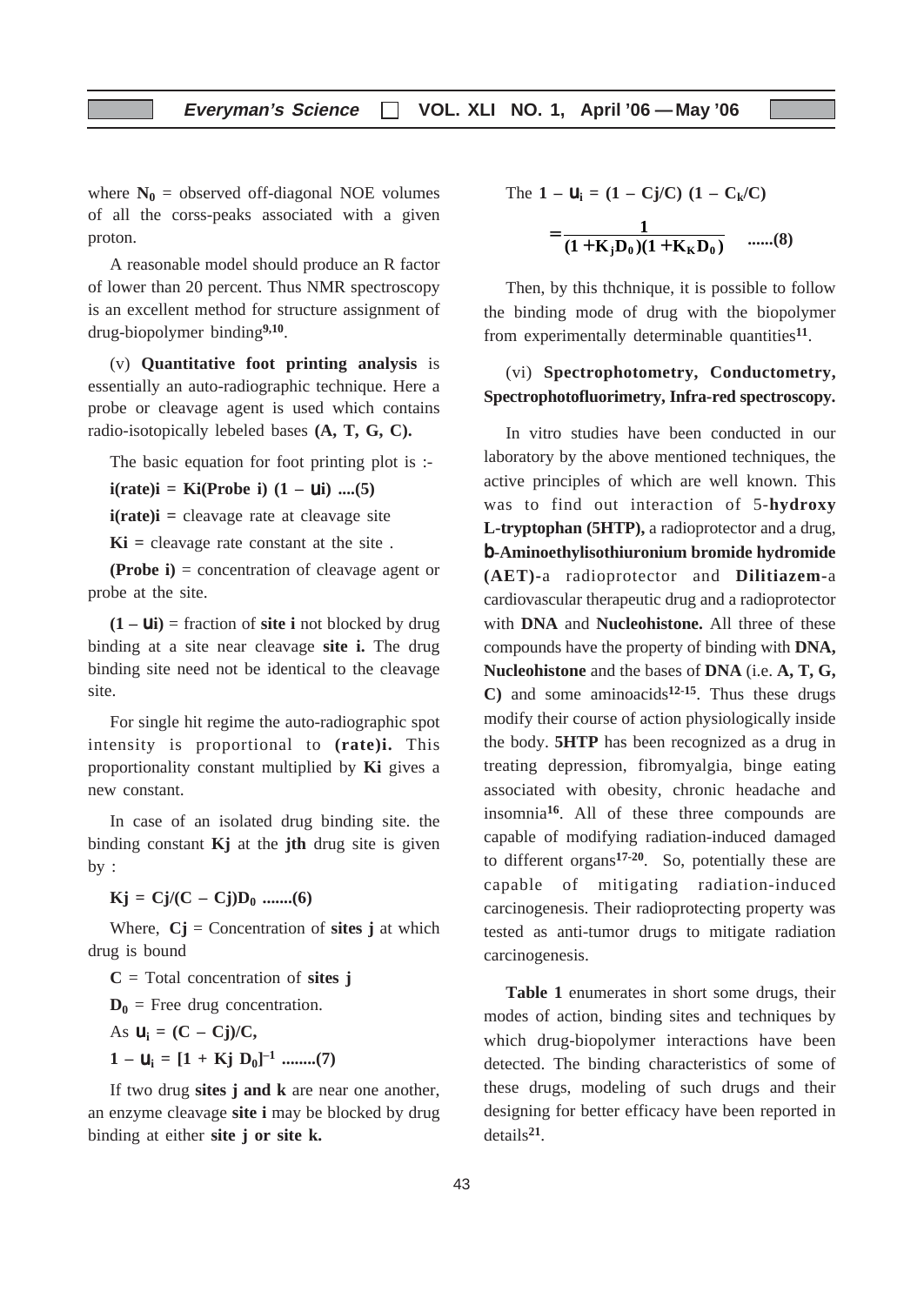# **TABLE–1 DIFFERENT DRUGS, THEIR MODES OF ACTION, BINDING SITES AND TECHNIQUES FOR DETECTION OF BIDING SITES**

| <b>Drugs</b>                                            | Mode of action                                                                                    | <b>Binding</b> site                                                                                               | <b>Techniques</b>                              |
|---------------------------------------------------------|---------------------------------------------------------------------------------------------------|-------------------------------------------------------------------------------------------------------------------|------------------------------------------------|
| Mytomycin                                               | Antitumor agent                                                                                   | Binds covalently to DNA in minor<br>groove and alkylate the exocyclic group of<br>guanines.                       | X-ray crystallography                          |
| Anthramycin                                             | Antitumor agent                                                                                   | Binds covalently to DNA in minor groove<br>and alkylate the exocyclic group of guanines                           | X-ray crystallography                          |
| CC1065                                                  | Antitumor agent                                                                                   | Binds covalently to DNA                                                                                           | NMR spectroscopy                               |
| Bleomycin                                               | Antitumor, Antibiotic<br>agent for treatment of<br>squamous cell tumours &<br>malignant lymphomas | DNA cleavage agent at G-T Dinucleotide                                                                            | Electrophoresis                                |
| Neocarzinostatin                                        | Antitumor, Antibiotic<br>agent                                                                    | Binds to minor groove of B form of DNA                                                                            | Spectrophotometry,<br>Carcular dichroism       |
| Methyl nitrosurea                                       | Anticancer agent                                                                                  | Alkylation of DNA through N-7 position<br>of guanine at the major groove                                          | NMR spectroscopy                               |
| Cisplatin                                               | Anticancer agent                                                                                  | Binds to DNA in N-7 position of guanine                                                                           | Electrophoresis                                |
| Netropsin                                               | Antibiotic, Antiviral and<br>Antitumor agent                                                      | Binds to double stranded B form of DNA<br>at A-T rich site                                                        | X-ray crystallography                          |
| Distamycin                                              | Antibiotic, Antiviral and<br>Antitumor agent                                                      | Binds to minor groove at A-T rich regions<br>of DNA in the O-2 position of thymine<br>and N-3 position of adenine | X-ray crystallography                          |
| Berenil                                                 | Antipyranosomal agent                                                                             | Binds to minor groove of DNA through<br>A-T rich regions                                                          | X-ray crystallography                          |
| Adriyamycin                                             | Anticancer drug                                                                                   | Intercalates with DNA via the minor<br>groove. Adjacent G-C pair are recognized                                   | Foot printing technique                        |
| Chromomycin                                             | Antibiotic, Antiviral agent                                                                       | Binds to double helical DNA                                                                                       | Foot printing technique                        |
| Mirthramycin                                            | Antibiotic, Antiviral agent                                                                       | Binds to double helical DNA by two<br>contiguous G-C pairs                                                        | Foot printing technique                        |
| Daunomycin                                              | Anticancer agent                                                                                  | Intercaltes in the major<br>groove of DNA                                                                         | Spectrophotometry &<br>X-ray crytallography    |
| Olivomycin                                              | Antibiotic, Antiviral agent                                                                       | Binds to bouble helical DNA by two<br>contiguous G-C pairs                                                        | Foot printing technique                        |
| Nogalamycin                                             | Antibiotic agent                                                                                  | Binds to regions of alternaive purine-<br>pyrimidine sequence                                                     | Foot printing technique                        |
| Actinomycin                                             | Antibiotic agent                                                                                  | Binds to DNA through hydrogen bonding<br>and intercalation                                                        | Spectrophotometry                              |
| b-Aminoethylisothio-<br>uronium bromide<br>hydrobromide | Radioprotector                                                                                    | Binds DNA by charge<br>neutralization                                                                             | Spectrophotometry &<br>Spectrophotofluorometry |
| 5-Hydroxy-L<br>Tryptophan                               | Radioprotector & drug                                                                             | Binds to DNA and Nucleohistone by<br>charge interaction and intercalation                                         | Spectrophotometry &<br>Spectrophotofluorometry |
| Diltiazem                                               | Radioprotector & drug                                                                             | Binds to DNA by charge neutralisation                                                                             | Spectrophotometry & IR<br>Spectroscopy         |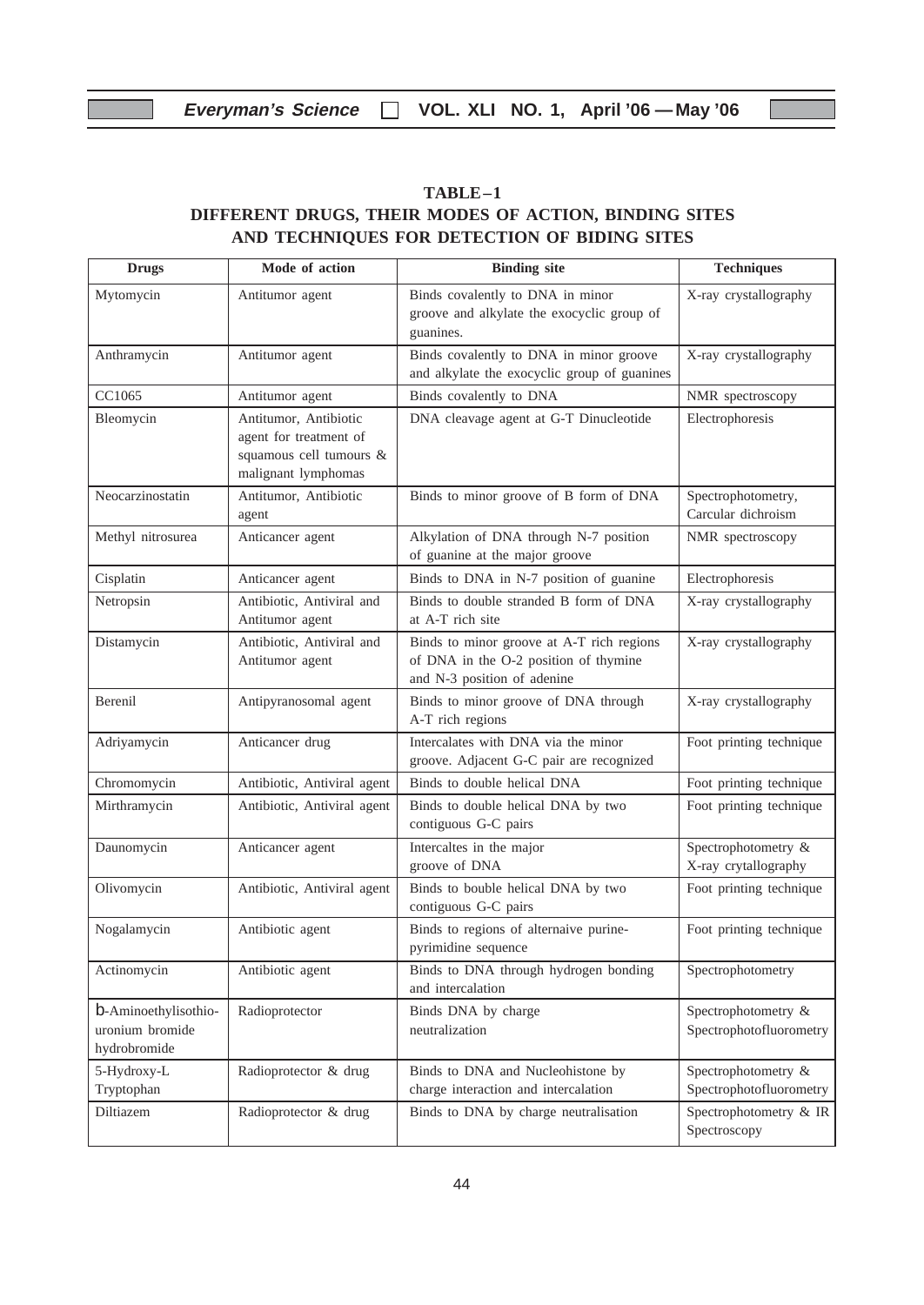## **MECHANISM OF ACTION OF DRUGS BOUND TO OLIGONUCLEOTIDES**

It was suggested in 1980 that RNA ligands might be useful for therapeutic ends. These were named 'Aptamers' by Ellington and Szostak**22**. In 1990, it was demonstrated**23** that large libraries of RNAs could be screened in vitro for RNA ligands that bind  $T_4$  DNA polymerase and a variety of organic dyes. This 'systematic evolution of ligands by exponential enrichment (SELEX) starts by generating a large library of randomized RNA sequences. This library containing  $10^{14}$  to  $10^{15}$ different RNA species fold into different structures depending on their particular sequence. The library is incubated with the target protein of interest and those RNAs present in the library, that bind with the protein, are separated from those that do not. Different analytical techniques like affinity chromatography, immuno-precipitation, electrophoretic mobility shift or filter binding techiniques are used for separating the highest affinity molecules from the pools. The retained RNAs are then amplified by RT-PCR and in vitro transcribed to generate a pool of RNAs that have been enriched for those that bind the target of interest. This process is repeated 8 to 12 times to get the RNA ligands with the highest affinity for the target protein isolated. The winning 'Aptamers' are then cloned and sequenced.

'Aptamers' act as attractive therapeutic agents by folding into a three-dimensional structure based on their nucleic acid sequence to find to their targets. Binding of an 'Aptamer' is a highly specific interaction with the ability to discriminate between related proteins that share common sets of structural domains**24-27**. Some of the important properties of 'Aptamers' are :

(i) Binding affinity in nanomolar to picomolar range ; (ii) Entire selection is a chemical process and can therefore targtet any protein ; (iii) It can select for ligands under a variety of conditions for *in-vitro* diagnostics ; (iv) Uniform activity regardless of batch synthesis ; (v) It returns to original conformation after temperature insult ; (vi) Unlimited shelf life ; (vii) No evidence of immuno-genicity ; (viii) Cross reactive compounds can be isolated to facilitate preclincial studies and (ix) 'Aptamer' specific antidote can be developed to reverse the inhibitory activity of the drug**28**.

Pharmacokinetic manipulation of 'Aptamers' rely on the efficacy of the clearance mechanism. To render 'Aptamer' activity independent of biological clearance, base pairing between the 'Aptamer' and the oligonucleotide antidote occurs. This alters the shape of the 'Aptamer' thereby preventing it from binding to its target. The ability to develop 'Aptamers' that retain activity in multiple organisms facilitates preclinical development. Antidote control of 'Aptamer' activity enables safe, tightly controlled therapeutics.

'Aptamers' may prove useful in the treatement of infectious diseases, cancer and cardiovascular disease. Optimally stabilized and formulated 'Aptamers' are now available as intravenous or subcutaneous injectables with blood half-lives in the 6 to 12 hour range**29, 30**. New oligonucleotide stabilization chemistries continue, thereby producing injectable 'Aptamer' formulations with longer blood half-lives (e.g. > 24 hours) seems feasible in future. Immune-modulated aptamers as adjuvants to cancer and other vaccine strategies are being developed**<sup>31</sup>**. So, 'Aptamers' may prove useful to a large extent in the clinics.

### **ACKNOWLEDGEMENT**

Author is thankful of Dr. T. Lazar Mathew, Dr. T. Ravindranath, Ex-Directors and to Dr. R. P. Tripathy, DIRECTOR, INMAS for suggestions, inspiration and permission for publishing this paper.

## **REFERENCE**

- 1. C. L. Propst, S. M. News **41,** 5-7, 1991.
- 2. K. Appet, *J. Med. Chem* **34,** 1925-1934, 1991.
- 3. L. H. Hurley and F. L. Boyd—*Annual Reports in Medical Chemistry.* Editor— D. Bailey,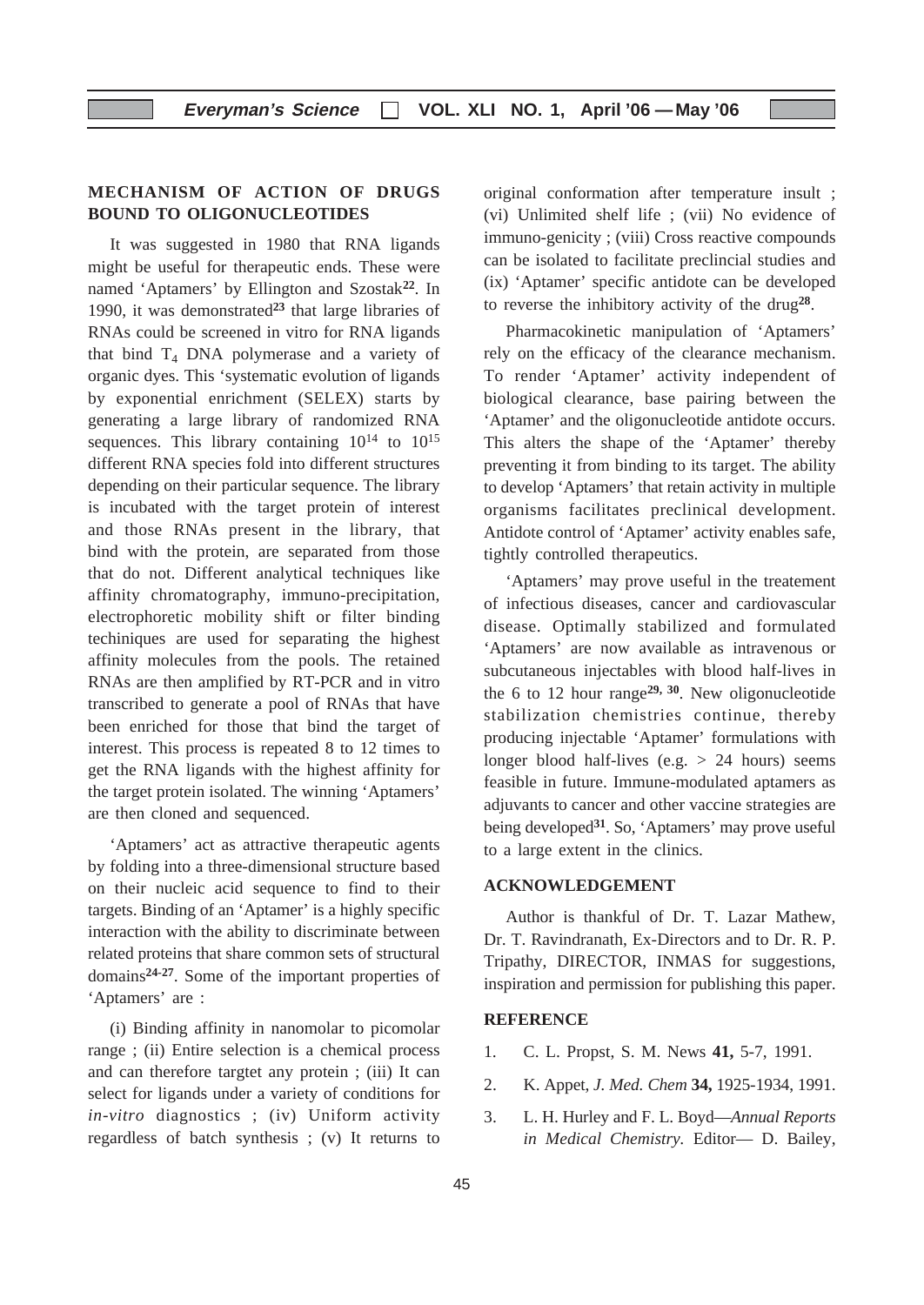Chapter 26, pp 259-268, Acadimic Press, New York, 1987

- 4. R. C. Huang, J. Bonner and K. Murray, *J. Mol. Biol,* **8.** 54-59, 1964.
- 5. D. Blocher and M. Kunhi,—*Int. J. Radiat. Biol.* **58,** 23-34, 1990.
- 6. D. M. Smith, G. P. Raapshort—*Int. J. Radiat. Biol.* **79(5),** 333-339, 2003.
- 7. A. Mookerjee and S. N. Upadhyay—*The Nucleus 19(3), 172-182, 1976.*
- 8. H. W. Wyeoff, C. H. W. Hirs and S. N. Timasheff (Editors)—*Methods in Enzymology,* 1985, **114-115.** Academic Press, New York.
- 9. A. H. J. Wang and H. Robinson-Nucleic acid targetted drug design, T. J. Perum and C. L. Propst (Eds) pp 17-64, Marcell Dekker Inc. New York. 1992.
- 10. A. Pullman and J. Jortner CRS.—Molecular basis of specificity in nucleic acid—drug interaction 123-131, Kluwer Publications Dordecht, 1990.
- 11. J. E. Beuzit, M. S. Maurizot, R. Sabatier, B.B. Baydras and M. Charlier—*Biochemistry 32, 2104-2110, 1993.*
- 12. S. N. Upadhyay, *Radiation Protection & Environment. Bull Radiation Protection* **71,** 1 45-53, 1998.
- 13. S. N. Upadhyay, Ram Pal Singh and A. Ghose J. *Surface Sci. & Technol.* **9.** 67- 79, 1993.
- 14. S. N. Upadhyay, *J. Surface Sci. & Technol.* **15,** 3-4, 137-146, 1999.
- 15. S. N. Upadhyay, *J. Surface Sci. & Technol.*, **17** 3-4, 157-167, 2001.
- 16. T. C. Birdsall, *Alternative Med. Rev.* **Aug 3** 4, 271-280, 1998.
- 17. S. N. Upadhyay, J. Ind. Chem Soc. **80**, 619- 621, 2003.
- 18. S. N. Upadhyay, *Ind. J. of Nuclear Medicine* **18** 1 & 2, 1-11, 2003.
- 19. S. N. Upadhyay, S. Singh, R. Bhardwaj, N. K. Chaudhury and T. Lazar Mathew, *J. Ind. Chem. Sco*. **80**, 33-35, 2003.
- 20. T. B. Dey, S. N. Upadhyay and A. Ghose, *Indian Photobiology Society, News Letter* No **42**, 63-66, 2003.
- 21. T. J. Perum and C. L. Propst, "Nucleic acid targeted drug design" pp1-16, Marcel Dekker Inc., New York, 1992.
- 22. A. D. Ellington and J. W. Szostak, *Nature* **346**, 818-22, 1990.
- 23. C. Tuerk L. Gold, *Science* **249**, 505-510, 1990.
- 24. J. A. Joudna, T. R. Cech and B. A. Sullenger, *Proc. Natl, Acad.Sci. USA*. **92**, 2355-2359, 1995.
- 25. S. W. Lee and B. A. Sullenger, *Nature Biotechnol*, **15**, 41-45, 1997.
- 26. C. P. Ruskoni, E. Seardino and J. Layzer, *Nature* **419**, 90-94, 2002.
- 27. C. P. Rusconi, A. Yeh and H. K. Lyerly, *Thromb. Heamostasis* **84**, 841-848, 2000.
- 28. S. M. Nimjee, C. P. Rusconi and B. A. Sullenger, *Ann. Rev. Med.* **56**, 555-583, 2005.
- 29. C. E. Tucker, L. S. Chem and M. B. Judkins, *Chromatogr. Biomed. Sci.. Appl.* **732**, 203-12, 1999.
- 30. S. R. Watson, Y. F. Chang and D. O.' Connell, *Antisense Nucleic Acid Drug.* Dev. **10**, 63-75, 2000.
- 31. S. S. Marotto, S. K. Nair and C. Rusconi, *Cancer Res*. **63**, 7483-89, 2003.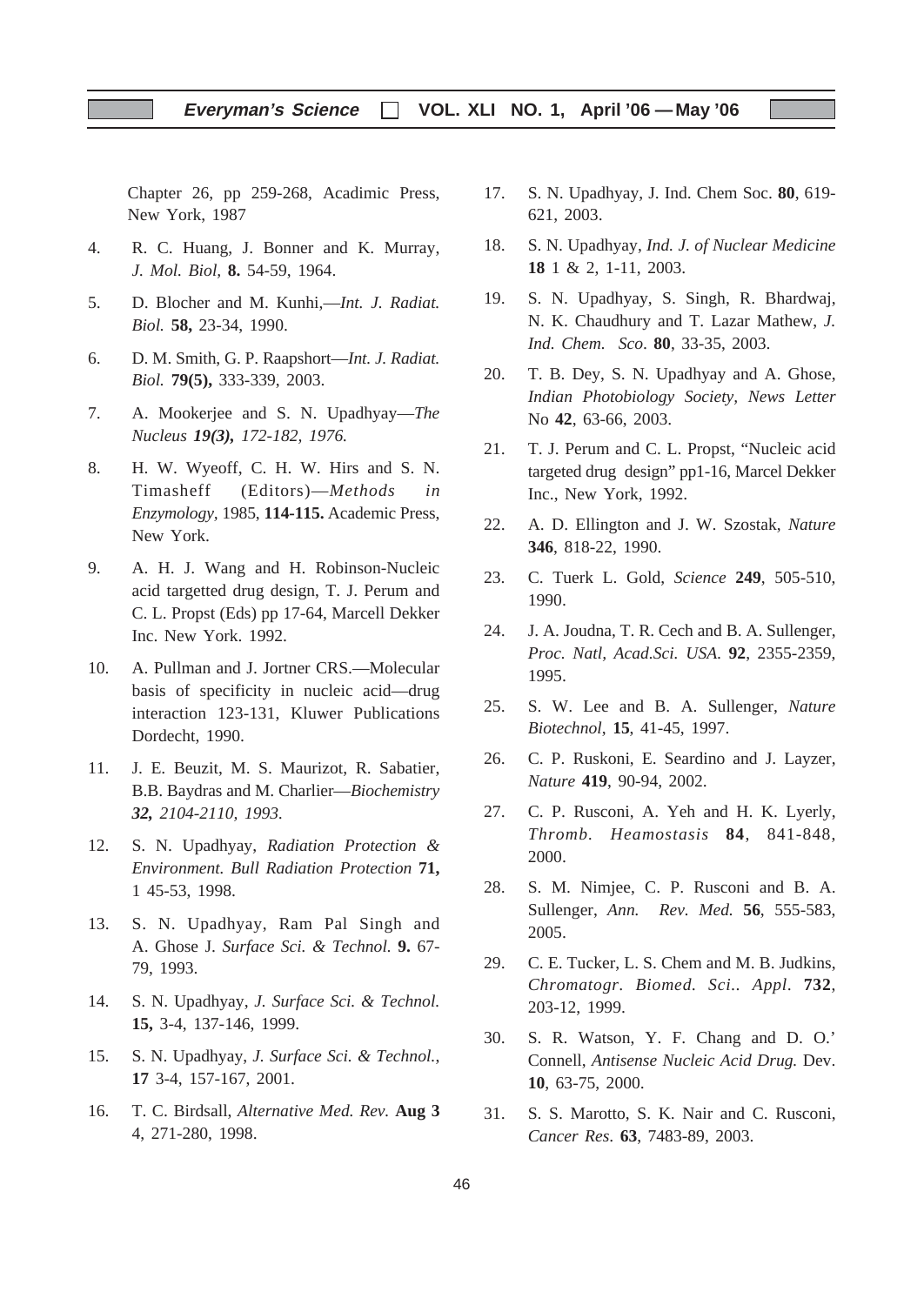# **TERMINATOR TECHNOLOGY : AN ECOLOGICAL DISASTER**

B.L. Jagetiya, M.J. Kaur, Tina Choudhary, Pankaj Purohit, Khushbu Bhatt and Neelam Acharya\*

**The paper deals with terminator seeds and the technology to produce them as well as their hazardous effects on farmers, food security, agricultural biodiversity and ineffectiveness for preventing gene flow.**

## **INTRODUCTION**

In 1998, for the first time the Delta and Pine<br>
Land Company, working with the U.S. n 1998, for the first time the Delta and Pine Department of Agriculture [USDA] acquired U.S. patent for Technology Protection System [TPS]. Within days the rest of world knew TPS as terminator technology. In Terminator Technology certain genes are inserted into seeds that ensure that resulting plants will produce self terminating offspring 'Suicide seeds'. This genetic technology is designated to prevent unauthorized seed saving by farmers. The utility of this technology to an agrobiotech company, marketing these crops would be to prevent farmers from cheating by breaking their agreement and saving seeds anyway. For this reson the seed killing strategy was later named "Genetic Use Restriction Technology" [GURT]. GURT is a system, which has the purpose to protect the financial interest of the developers that means the multinational companies. In this case there is absolutely no agronomic benefit for farmers. The sole purpose is to faciilitate monopoly control and the sole benefificary in this case is agribusiness community.

The terminator technology is used to control the plant gene expression in two major ways. The terminator consists of a set of three novel genes inserted into one plant. In another technique, two or three genes are present on two different plants, which are later to be cross-pollinated. The end result is always a dead seed in the following generation. The

three genes required are : a 'terminator gene' that stops seed development, a 'repressor gene' that represses the terminator gene and an 'activator gene' that activates the terminator gene by preventing the repressor gene from working. Controlled expression of these genes results, sterile off prings of an engineered plant.

These genetically modified crops have some agronomic advantages like increased yield, nutritional quality, flavour, disease and drought resistance and processing characteristics, but these seeds hold farmers back from their tradional saving of seeds for future generations and utilization of breeding technique. The terminator technology with its terminator seeds force farmers back to the market every season. They also scuttle community conservation of agricultural biodiversity. This technology, therefore, is called "Neutron Bomb" of agriculture. Civil society and many governments have called for a ban on the technology<sup>2</sup>.

## **THE HISTORY**

In the history of plant breeding, Mendel pubished his work on the genetics of pea in 1865. He laid down genetical rules of plant crossing for the first time. He is known as "Father of Genetics". In 1860, Major Hallett discovered a modern plant breeding concept "Pedigree method", for cereals.3 In this method farmers brought seeds, sowed them, selected the best seeds for the next season and bred their own varieties. The advantage of this method was that the varieties uniquely adapted themselves to local soil, weather and environment.

In 1908 George Shull introduced 'hybridizaton',

<sup>\*</sup> Laboratory of Plant Physiology and Biotechnology, Department of Botany, M.L.V. Government College, Bhilwara (Rajasthan)-311001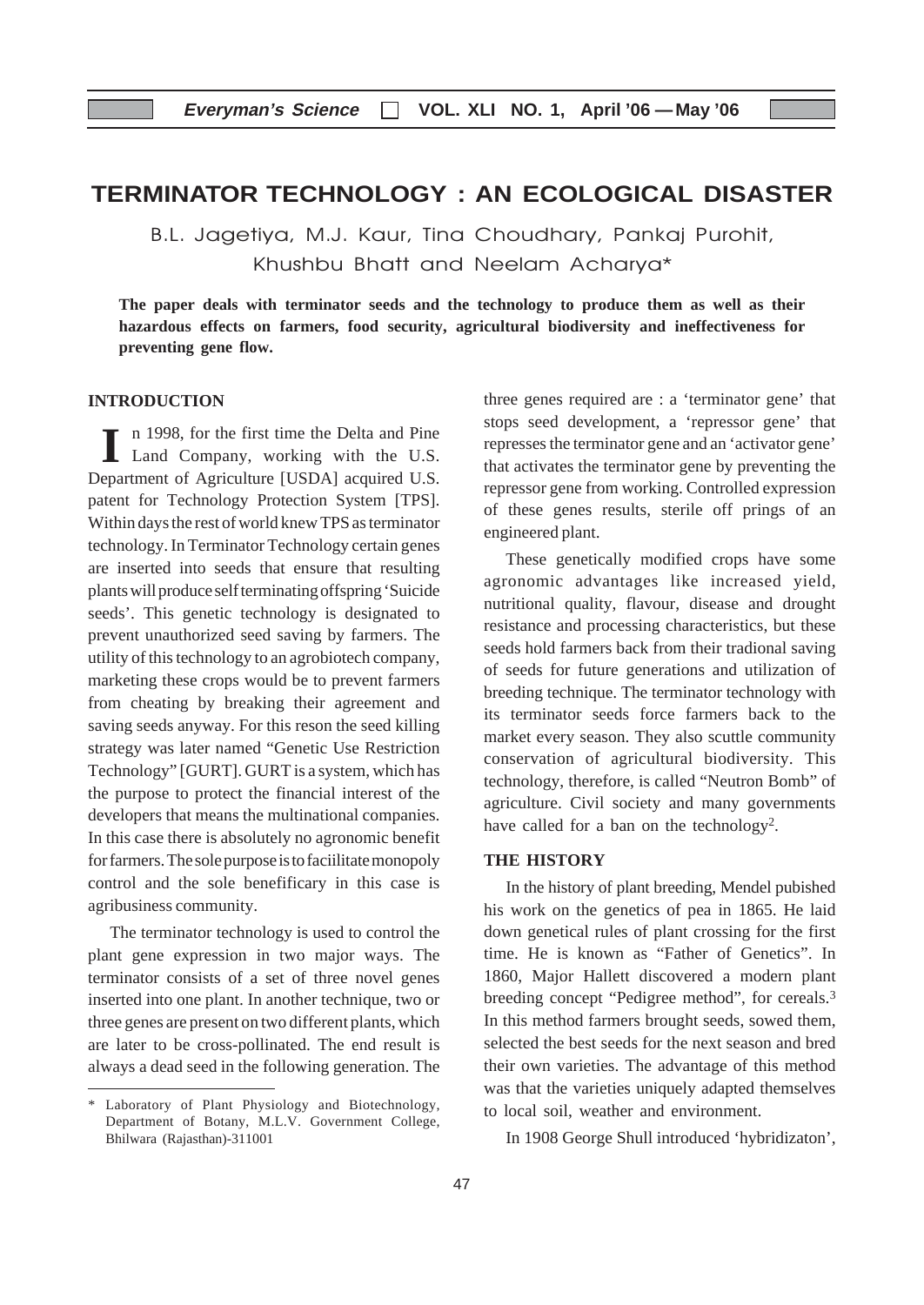## **Everyman's Science VOL. XLI NO. 1, April '06 —May '06**

a wonderful euphemistic term. These discoveries led farmers to save and develop their own seeds for generations. In hybridization, two distant plant relatives were corssed, that create a 'hybrid vigour'.

Dr. Melvin Oliver, a scientist at the USDA laboratory, developed a strategy to allow a plant to develop from a seed but produces non-viable offsprings. His approach was to utilize normal growth process in all plant and place it under a different genetic control switch. The normal process is called 'programmed cell death' and is used by plants to fight off pathogens. For example, when a plant leaf is damaged or infected, the cells around the affected region immediately go for self destruction by making a protein that arrests their cell machinery for producing proteins. Genes control the production of proteins and Dr. Oliver put the gene responsbile for this process under the control of another gene which is active only as a seed reaches full maturity. The presence of the active inhibitor gene prevents the seed from germinating.

The terminator crops have been field tested in Europe since 1990 and in United States since 1992, where several have already been released commercially. There are more than 150 US patents listing for the terminator technology.4 The first terminator patents to catch public attention were those jointly owned by USDA and Delta and Pine Land Company, which they acquired in March 1998. The novelty fo those patents lies in the fact that the company gained complete control over the hybrids as well as proprietary chemicals that control gene expression. These patents, being contrary to basic human rights, met with universal condemnation world wide.

## **THE TECHNOLOGY**

There are three key components of terminator technology :

(i) Terminator or Barnase gene, (ii) Blocking Sequence or Repressor gene and (iii) Activator or Recombianse gene.

**Terminator gene :** This gene halts seed development and produces Barnase enzyme, which breaks down RNA. RNA is an intermediate in the expression of all genes. So barnase gene is leathal to all the cells, in which it expresses. When barstar is present (specific inhibitor of barnase), it forms one to one complex with barnase, in this way barstar blcoks the lethality of barnase gene. Both barnase and barstar are the products, of bacterium *Bacillus amyloliquefaciens,* In the bacterium cell both of thse bind with each other and show no harmful effects. When barnase is secreted outside, it is harmful to other cells.

**Repressor gene :** It is DNA sequence that keeps the teminator gene 'turned off' until the seeds are sold to farmers, This gene would be programmed to stay 'on' all the time to keep terminator gene 'turned off'.

**Activator gene :** This is a recombinase gene that produces recombinase enzyme. This enzyme is responsible to splice out the blocking sequence so that the terminator or barnase gene can express itself. The recombinase gene is placed under the control of a promotor that responds to an external chemical, say the antibiotic tetracycline. Cre recombinase and RAG recombinase are some examples of recombination system. Cre/lox P system was originally isolated from bacteriophage P1. Cre catalyses recombination between two lox P sites, splicing out any stretch of DNA in between. This system is useful both in plants and animals. RAG recombinase is useful only in animals.

There are many ways to engineer sterility but little is published for field trials. Two systems are discussed below :

(A) Barnase Recombinase system and (B) Barnase Barstar system.

*Barnase Recombinase system :* In this system, to engineer pollen/ovule sterility barnase is placed under the anther/ovule specific promoter that allows the gene to be expressed only during anther/ovule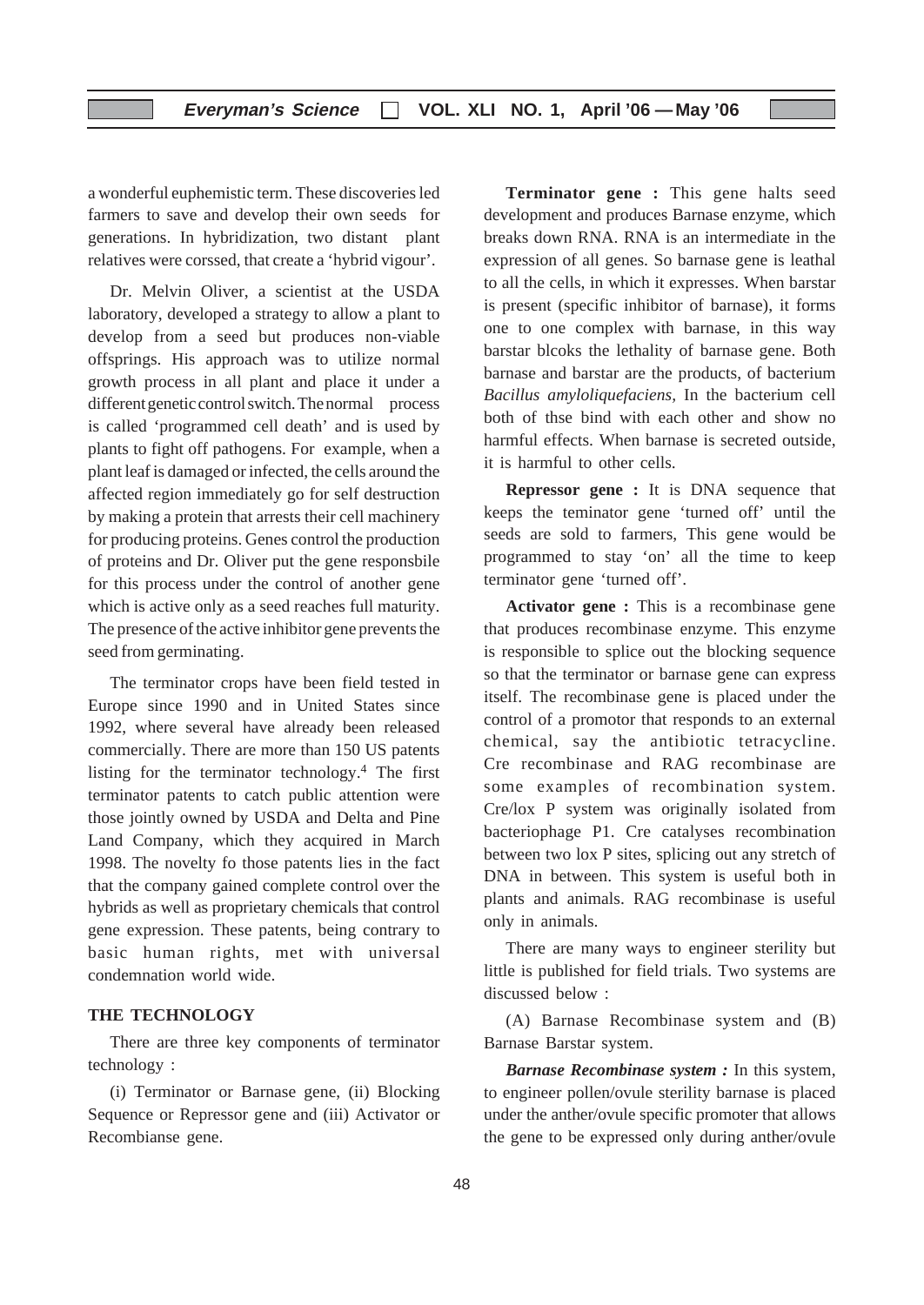## **Everyman's Science VOL. XLI NO. 1, April '06 —May '06**

development. A blocking sequence (repressor gene) is also engineered between promoter and barnse gene.

| Anther/ovule      | <b>Blocking</b> | <b>Barnase</b> |  |
|-------------------|-----------------|----------------|--|
| specific promoter | sequence        | gene           |  |

Recombinase gene with its tetracycline specific promoter, is engineered first to barnase gene or it can be introduced by crossing the GM line containing recombinase with another, that contains barnase to give a hybrid.

| <b>Tetracycline</b>  | <b>Recombinase</b> | Anther—                       | <b>Blocking</b> | <b>Barnase</b> |
|----------------------|--------------------|-------------------------------|-----------------|----------------|
| specific<br>promoter | gene               | ovule<br>specific<br>promoter | sequence        | gene           |

Tansgene of interest (like as in herbicide tolerance) with its own promoter is stitched next to barnase.

|          | Tetracvcline   Recombinase   Anther— |          | <b>Blocking</b> |      | Barnase   Transgene |
|----------|--------------------------------------|----------|-----------------|------|---------------------|
| specific | gene                                 | ovule    | sequence        | gene | оť                  |
| promoter |                                      | specific |                 |      | interest            |
|          |                                      | promoter |                 |      |                     |

In the absence of external chemical, the tetracycline, the activator gene or recombinse gene does not produce the recombinase enzyme. At this time the blocking sequence is programmed to stay 'on' to keep the terminator gene turned 'off'. In the presence of tetracycline the recombinse gene is expressed and produces ecombinase enzyme which splices out blocking sequence in the barnase promotor and barnase gene is expressed in male/female part of the plant. Theoretically, there will be no fertile pollen/ovule from this transgenic crop.

When the seed company is ready to sell seeds to growers, it first treats the seeds with tetracycline,



which turns 'on' the recombinase gene. This recombinase gene produces recombinase enzyme. This enzyme binds to the blocking sequence and splices out this blocking sequence so that terminator gene becomes active and produces barnase, which breaks down the m RNA, and becomes lethal to the cells. In self fertilized crops, there will be no seed set (Figures 1A and 1B).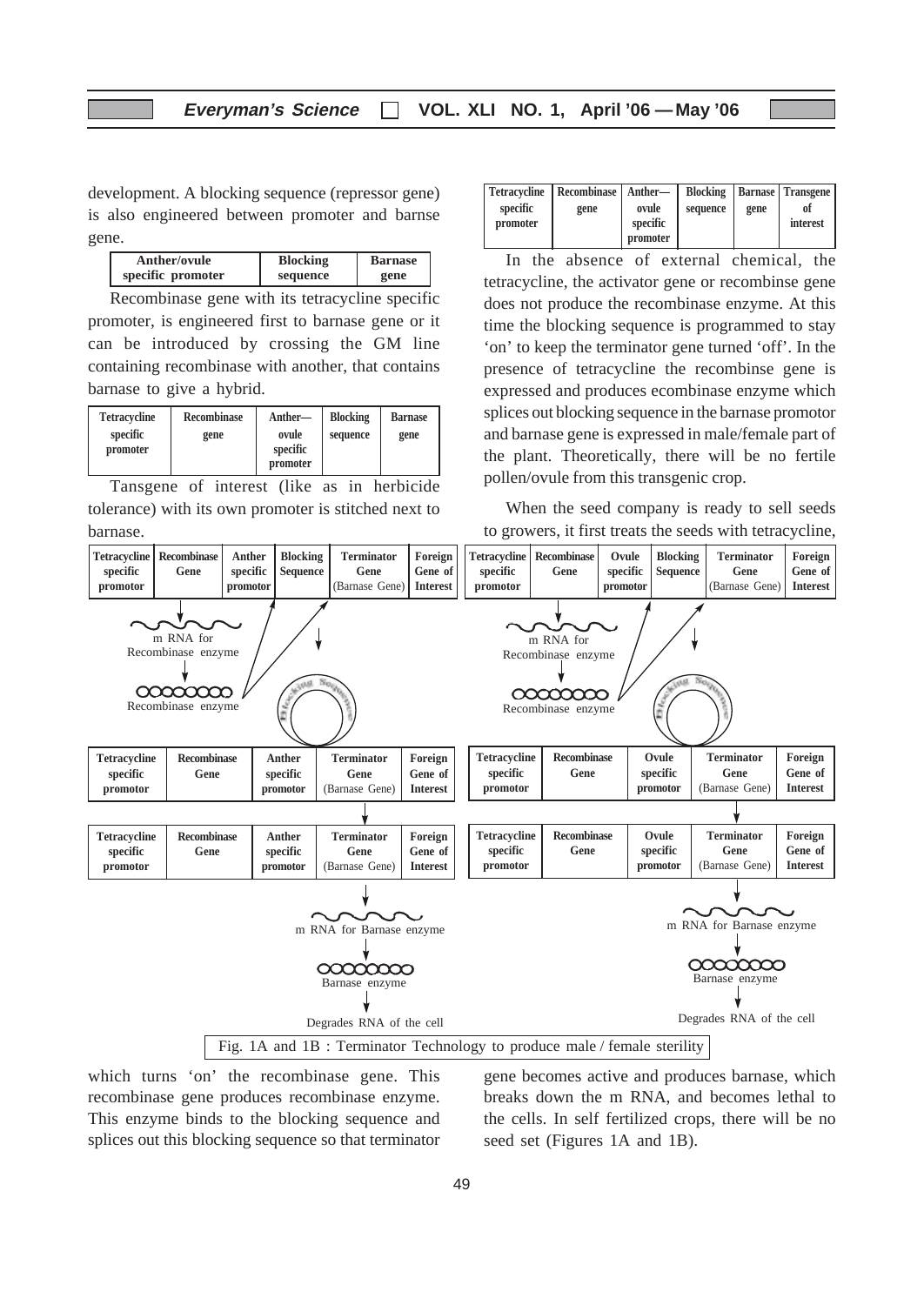In other cases, a recombinse gene may be engineered in to a GM line with a barstar gene. This line, when crossed to a GM line (male sterile) containing barnase gene, will give a hybrid which, when treated with tetracycline will produce plants that will set seed at least theoretically because barstar neutralizes barnase. If the harvested seeds are grown again, only 7/16 of the seeds will be fertile with same characteristics as those of original and 3/16 seeds will be sterile. Two seeds out of sixteen will be partially sterile.

**Barnase Barstar system (Male sterility system of Bayers Crop Sciences) :-**In AgEvo's (now Bayer Crop Science) application for field trials, only two lines are mentioned. These are :

**Male sterile oil seed rape line :** This line is maintained in a hemizygone state. i.e. with only one copy of the male sterility gene barnese under the anther specific promotor and a gene for phosphinothricin tolerance (glufosinate tolerance gene, H).

**Male restorer oil seed rape line :** This line is maintained in homozygous state i.e. with two copies of the restorer gene barstar under the control of anther specific promotor linked to glufosinate tolerance gene H.

Barstar and barnase genes are on different chromosomes and each is linked to a glufosinate tolerance gen H. Cross of Male sterile and Male restorer lines produces  $F_1$  hybrid containing two kinds of plants. (a) Plants with H-barnase & H-barstar transgene in hemizygous state. Barnase in such plants is neutralised by barstar, so, plants are male fertile and produce pollen and are glufosinate tolerant. (b) Plants with H-barstar in hemizygous state which are male fertile as well as glufosinate tolerant.

As H-barnase and H-barstar are on different chromosomes, they assort independently of each other. Two kinds of  $F_1$  hybrid plants produce different kinds of pollen. The plants with H-barnase and H-barstar (both in a hemizygous state) produce four kinds of pollen in equal proportions, three of which carry the glufosinate-tolerance gene. The plants with only H-barstar in hemizygous state produce two kinds of pollen in equal proportions, those with the glufosinate-tolerance gene and those without. Thus, 5/8 of the pollen produced by the  $F_1$ hybrid plants will spread the glufosinate-tolerance gene and 2/8 of the pollen will spread the malesterility gene barnase, half of them carrying the male-sterility restorer gene barstar, and half without (Figure 2)



Fig. 2 : Reconstruction of the male sterile system (devised by Bayer Crop Science)

## **HAZARDOUS EFFECT OF TERMINATOR TECHNOLOGY**

The terminator technology is supposed to give the plant higher yields, drought and insect resistance ability etc., but the results are disappointing. Some of hazards are as follows :

*Misfortune of farmers :* The 12,000 years old practice in which farm families save their best seed from one year's harvest for the next season's planting, may be coming to an end if terminator technology will be approved all over the world. Critics say that it could spell disaster for world's food supply, since more than one billion farmers, primarily small farmers in Africa, Asia and Latin America depend on saved farmed seeds.

*Threat to food security :* The second reason for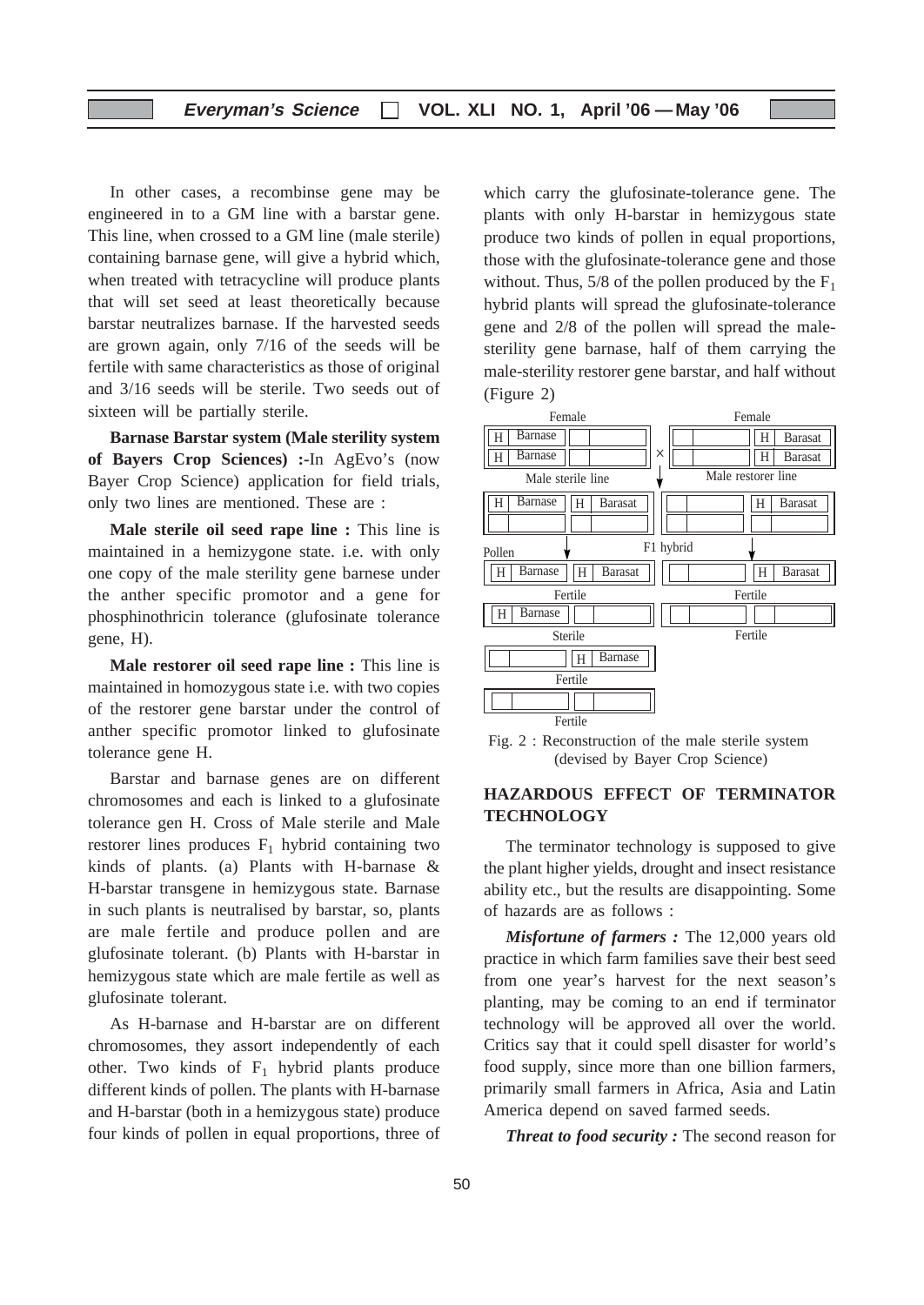criticizing the terminator technology is the absence of adequate biosafety legislation. Countries might be induced to accept the terminator on the assumption that the technology is safe and the transgenic traits can not survive to a second generation, even by cross pollination. This assumption is ill founded. As with all genetic engineering, its direct effect and its side effects are unpredicatable and carry all the risks inherent in this technology. The gene cocktail of the terminator increases the risks that new toxins and allergens will show up in out food and animal fodder. So it should be banned unless "it is too late to lock the stable door when the steed is stolen".

*Destruction of agricultural biodiversity :* The terminator genes themselves could infect the agricultural gene pool of the neighbouring crops and of wild and weedy relatives, placing a time bomb. Temporary gene silencing of the poison gene or failed activation of this countdown enable such infection. Molecular biologists have mixed views on the potential ecological hazards of the sterility trait. From first generation seed might spread via pollen to neighbouring crops or wild relatives growing nearby. The danger is that neighbouring crops could be rendered sterile due to cross pollination wreaking havoc on the surrounding ecosystem. So biosafety issues remain an important concern.

*Ineffectivity for preventing gene flow :* Terminator crop system is ineffective for preventing gene flow, because this gene control system is leaky, in the sense of not being 100% accurate as some fertile pollen/seeds are likely to be produced. Male sterile terminator plants can still be fertilized by non terminator pollen, just as terminated pollen from ovule sterile plants can cross with non terminated plants, thus enabling gene escape. Horizontal gene transfer is also possible in this sytem. It is the process whereby the GM DNA is taken up directly in to cells of unrelated species and incorporated into the cell's genome. Bacteria viruses, plant residues, dust pollen, insect pollinator act as vector of horizontal gene transfer.5

*Lethal effects of barnase gene and recombinase* **gene** : The gene involved in terminator crops is potentially fatal.<sup>6</sup> Barnase is an universal poison. It is a poten RNAse that breaks dow RNA indiscriminately and is known to be harmful to animals and humans. When perfused into rat kidney's, barnase causes kidney damage.7 The site specific recombinase is not specific. There is already evidence suggesting that genome can be scrambled by the recombinase. Transfer of both the terminator gene barnase and the recombinase will have drastic, potentially fatal effects on health.

Both the patent and the technology should be rejected on the basis of common sense, food security and agricultural biodiversity. The terminator technology has absolutely zero agronomic benefit, there is no reason to jeopardize the food security of the poor by gambling with genetic engineering in the field. Whether the terminator works immediately or later, in either instance it is biological warfare on farmers and food security. So these killing crops must be stopped once and for all.

### **REFERENCES**

- 1. R.A. Steinbrecher and P.R. Mooney. *The Ecologis,* **28,** 5, 1998.
- 2. www.etcgroup.org 17 April 2003.
- 3. J.P. Berlan and R.C. Lewontin. "Agricultural Genetics and Sterifix Breeding". *Unpublished manuscript pp. 5-6.* 1998*.*
- 4. "USD Delta & Pine Land Commercialization Agreement Reched, Pollen Transformation System". Jan 2001, SCOOT.
- 5. M. Giovannetti. The ecological risks of transgenic plants, Riv. Biol. **96(2),** 207-223, 2003.
- 6. ISIS News 'Killing Fields Near You' Terminator Crops at large. Ed. Mas – Wan Ho, Institute of Science in Society. www.isis.org.uk, ISSN : 1474 – 1814 (online), 2001.
- 7. O. Ilinskaya and S. Vamvakas. *Toxicology.* **120,** 55-63, 1997.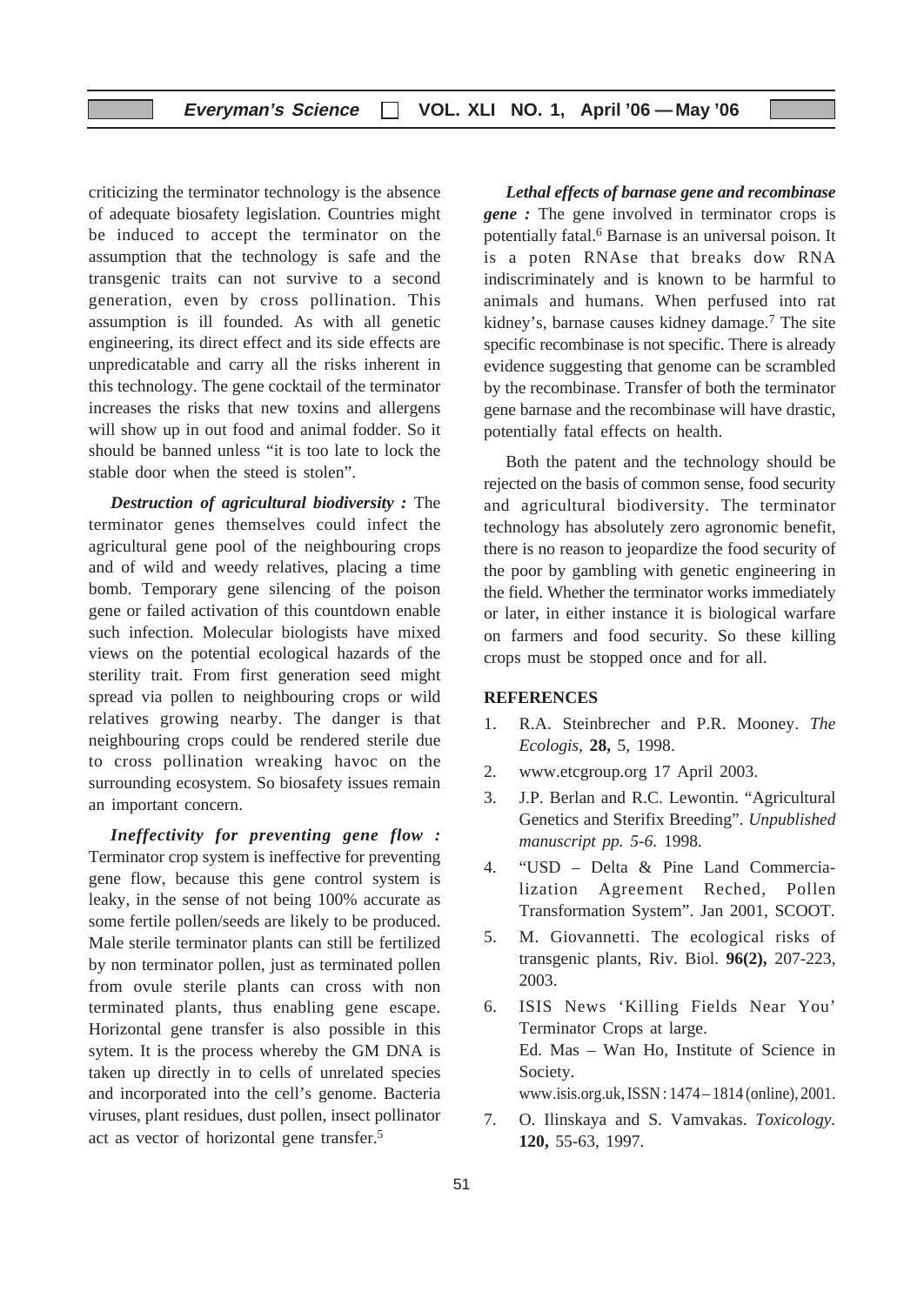# **PRESENT SCENARIO OF ULTRASONIC APPLICATIONS**

Kailash and K. M. Raju\*

**In this article, some recent developments and applications of ultrasonics are presented. It includes laser ultrasonics, acoustic microscopy, ultrasonic stimulated vibro-acoustography, accoustic emission, saser and medical ultrasonics.**

#### **INTRODUCTION**

**R** esearch and development in the field of ultrasonics is growing steadily. Some latest ultrasonics is growing steadily. Some latest topics and applications such as laser ultrasonics, acoustic microscopy, ultrasonic-stimulated vibroacoustography, acoustic emission, saser and medical ultrasonics are discussed in this paper.

Ultrasound is playing an important role in our daily life. It is finding applications in various branches of science, engineering and medicine. As late as in 1900, only the ultrasound whistle was used. The interesting observation of the relaxation phenomena in gases and liquids towards the late twenties and the observation of diffraction of light by ultrasonic waves in the mid thirties greatly increased the interest in physical ultrasonic waves. By 1930, it had become an interesting but small research area of physics. In the 1960s and 70s, however, it became an important research tool in physics, a far ranging instrument for flaw detection in engineering, in medicine and a reliable method of underwater signalling. One could for example, study phonons using ultrasonic techniques. Other applications in solid-state studies and in materials science phenomena have made the subject an active one.

The range of frequencies available has been extended to mega hertz (MHz) and even giga hertz (GHz). Ultrasonics is a powerful technique for inspecting and characterizing materials. It can be used not only to detect bulk and surface flaws but obtain information of material microstructure also which determines the engineering properties such as elastic mudulii and ultimate strength. Ultrasound techniques use the interaction of high frequency sound waves with matter, in order to generate information about the physico-chemical properties. Such measurements have been established in numerous areas like medicine, oceanography and material sciences. All these developments have increased the range of ultrasonic applications manyfold. There appears to be no area today where ultrasonics does not find an application. There are numerous applications such as fluid flow measurement, liquid level measurement, gas sensors etc. In fact, the uses of ultrasonics are increasing every day with research and development work keeping right pace with each other.

## **LASER ULTRASONICS**

The method of generation, detection and coupling of ultrasound may be called conventional ultrasonics. Such a technique cannot obviously be applied at elevated temperatures, because it requires fluid coupling and most fluids vaporize above a few hundred degrees Celsius. Also, if the temperature exceeds the limit of the transducer material, the transducer ceases to be piezoelectric and to be operational. On the other hand, being able to use ultrasound at elevated temperatures could be of far-reaching importance, since all metals and ceramics are processed at elevated temperatures.

Dept. of Physics, B. N. V. P. G. College, Rath, Hamirpur-210 431, U. P.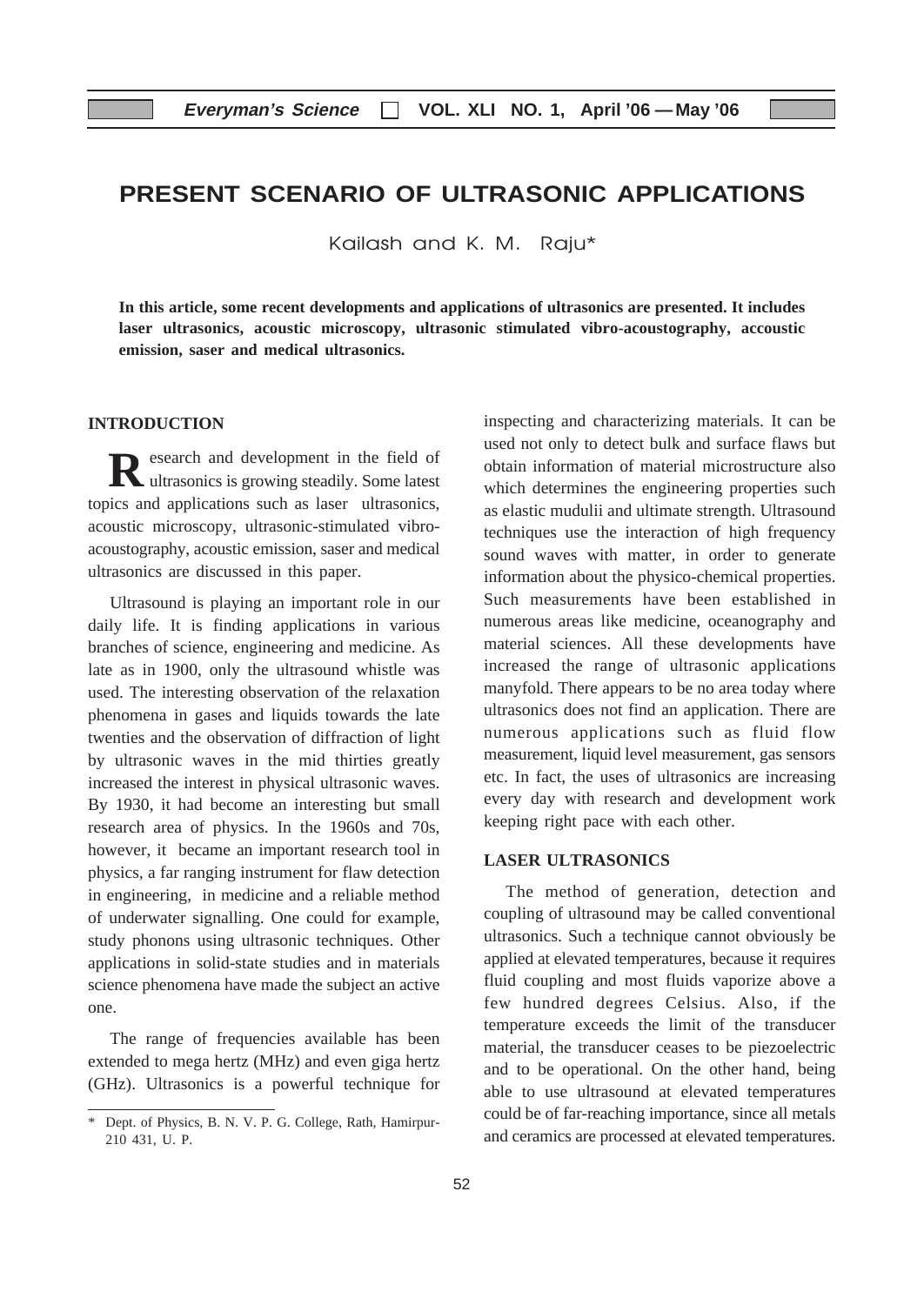In this case, ultrasound could not only provide information on the thickness of the part being processed but also on its microstructure, which determine many engineering properties. Such a limitation could be circumvented by using lasers for generation and detection of ultrasound. This technique is called laser ultrasonics<sup>1, 2</sup>. Laser techniques use one laser for generation and another for detection. In this case, there is no need of fluid contact and transduction can even be performed in vacuum. Laser ultrasonics also provides a solution to limitation of conventional ultrasonics which is less obvious and prevents its use in so many cases of industrial interest. Conventional ultrasonics requires a manipulator to make the transducer to follow the curved surface and eventually, especially for small radius pipes, the addition to the transducer of an acoustic lens for acoustic wave-front matching. In the case of laser ultrasonics there is no need of such added gel and the beams are simply scanned over the surface. The experimental studies show that Laser ultrasonics is, in general, less sensitive than piezoelectric transduction and considerable research and technological development was needed to provide useful signals.

An important application of laser ultrasonics is to measure the strength and flexibility of paper without touching it and even when it is moving at 30 meters per second. Paul Ridgway and Rick Russo are developing a laser-based ultrasonic technique to measure paper's mechanical properties non-destructively while it is on the paper-making machine or 'Web'. Laser ultrasonic is a non-contract and non-destructive method to analyze paper's mechanical properties. A short pulse of laser light less than micro second generates ultrasonic waves by either a thermal expansion or an ablation shockwave or both. The ultrasonic wave propagates along the paper sheet and is detected at known distance (several millimeters) using a non-contact interferometric technique. The time of flight of the

wave over the known distance gives the propagation velocity of the wave. The wave velocity is theoretically related to elastic properties, which is empirically related to strength properties.

## **ACOUSTIC MICROSCOPY**

For imaging the variations of the mechanical properties of materials, acoustic microscopy is maturing into a very useful technology. Quantitative measurements are possible in the field of biological applications, material characterization and diagnostic medicines. There are several types of acoustic microscopy, which are as follows :

- (a) Scanning acoustic microscopy.
- (b) Scanning electron acoustic microscopy.
- (c) Scanning laser acoustic microscopy.
- (d) Near-field scanning acoustic microscopy.
- (e) Line focus beam acoustic microscopy.

Scanning acoustic microscopy is a reflectionimaging instrument, which images the surface and near surface variation of the mechanical properties of the sample. The major applications of scanning acoustic microscopy are in the examination of structural materials<sup>3</sup>. In scanning electron acoustic microscopy (SEAM), the focused elctron beam generates acoustic signals by periodic or pulsed heating of a solid and acoustic signals are detected by piezoelectric transducers in contact with the solid, as shown in **Fig. 1**. The electron beam scans the surface of the solid and the transducer output is used to form a magnified scanned image. The sensitivity to semiconductor doping and its subsurface imaging capabilities make the technique useful in microelectronics. Resolution and depth probing on the micron scale are well suited to many integrated circuit devices. The other useful applications of SEAM are imaging grain structure in polycrystalline solids, imaging acoustic vibrational modes in plates, foils and wires imaging near surface and subsurface cracks. Scanning laser acoustic microscopy is a transmission-imaging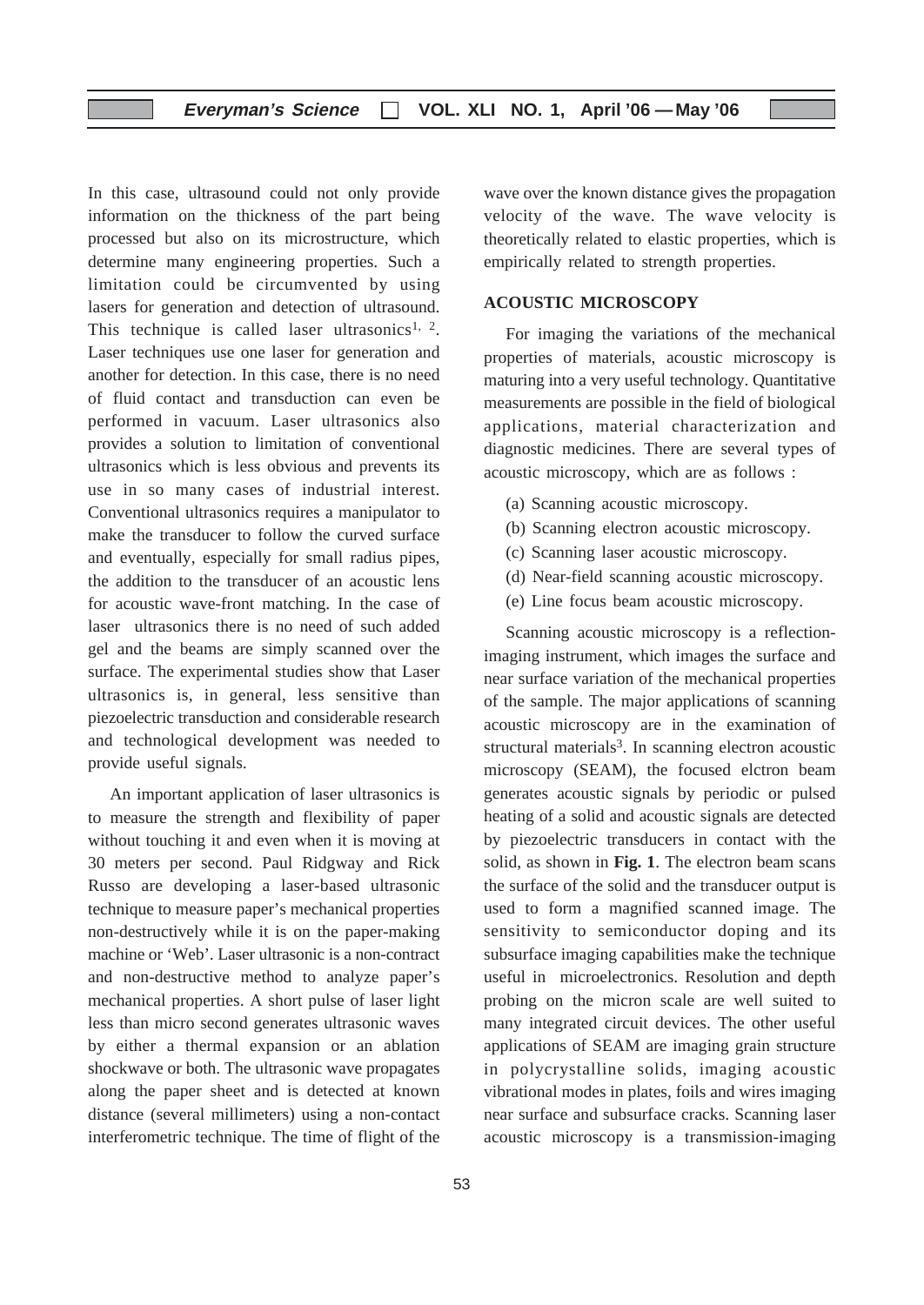instrument which images the interior of samples by visualizing the shadow cast by material property variations in the path of the acoustic beam. This



Fig. 1 : Scanning Eelctron Acoustic Microscope

provides a new capability for visualizing the structural characteristics of living tissues. The most popular industrial application of the scanning laser acoustic microscopy is bond evaluation. The scanning laser acoustic microscopy can distinguish between bonded and unbonded ribs and can measure the percentage of bond for partially bonded ribs as well. Scanning laser acoustic microscopy provides the means to visualize the grain structure, grain boundaries and impurities in the metal specimens. Photo-acoustic microscopy, scanning electron acoustic microscopy and scanning laser acoustic microscopy technique, theory of acoustic imaging, schematic diagram and their industrial application have been reviewed by few workers<sup>4</sup>. Some investigators<sup>5</sup> have reported line focus beam accustic microscopy and found these measurements be very accurate non-destructive. Near-field scanning acoustic microscopy can be either a reflection or a transmission-mode instrument. Transmission nearfield scanning acoustic microscopy is similar to scanning laser acoustic microscopy except that the sound field on the surface of a sample is detected with a tip or a pin hole that is much smaller than the wave length. The images obtained by the nearfield scanning acoustic microscopy represent variations in the mechanical properties of the sample with a spatial resolution equal to the size of the pinhole or tip. Line focus beam acoustic microscopy is useful to study a material's propagation characteristics and these measurements have been found to be very speedy and accurate.

# **ULTRASONIC STIMULATED VIBRO-ACOUSTOGRAPHY**

Palpation is routinely used for the evaluation of the mechanical properties of tissues in regions that are accessible to touch. These means of detecting pathology using the stiffness of the tissues are more than two millenia old. Even today, it is common for surgeons to feel lesions during surgery that have been missed by advanced imaging methods. Palpation is subjective and limited to individual experience and to the accessibility of the tissues to touch. It appears that some means of non-invasively imaging elastic modules may be useful to distinguish the tissues and pathologic processes based on a mechanical property such as elastic modulus. To this end, many approaches have been developed over the years. These have been used in conventional imaging methods to measure the mechanical response and mechanical stress of tissues. Static, quasi-static or cyclic streses have been applied. The resulting stress has been measured using ultrasound and the related elastic modulii has been computed from visco-elastic models of tissue mechanics. A new ultrasonic technique has been developed that produces specklefree images related to both tissues stiffness and reflectivity. The method, ultrasound stimulated vibro-acoustography<sup>6,7</sup> uses ultrasound radiation pressure to produce sound vibration from a small region of the tissue that depends on the elastic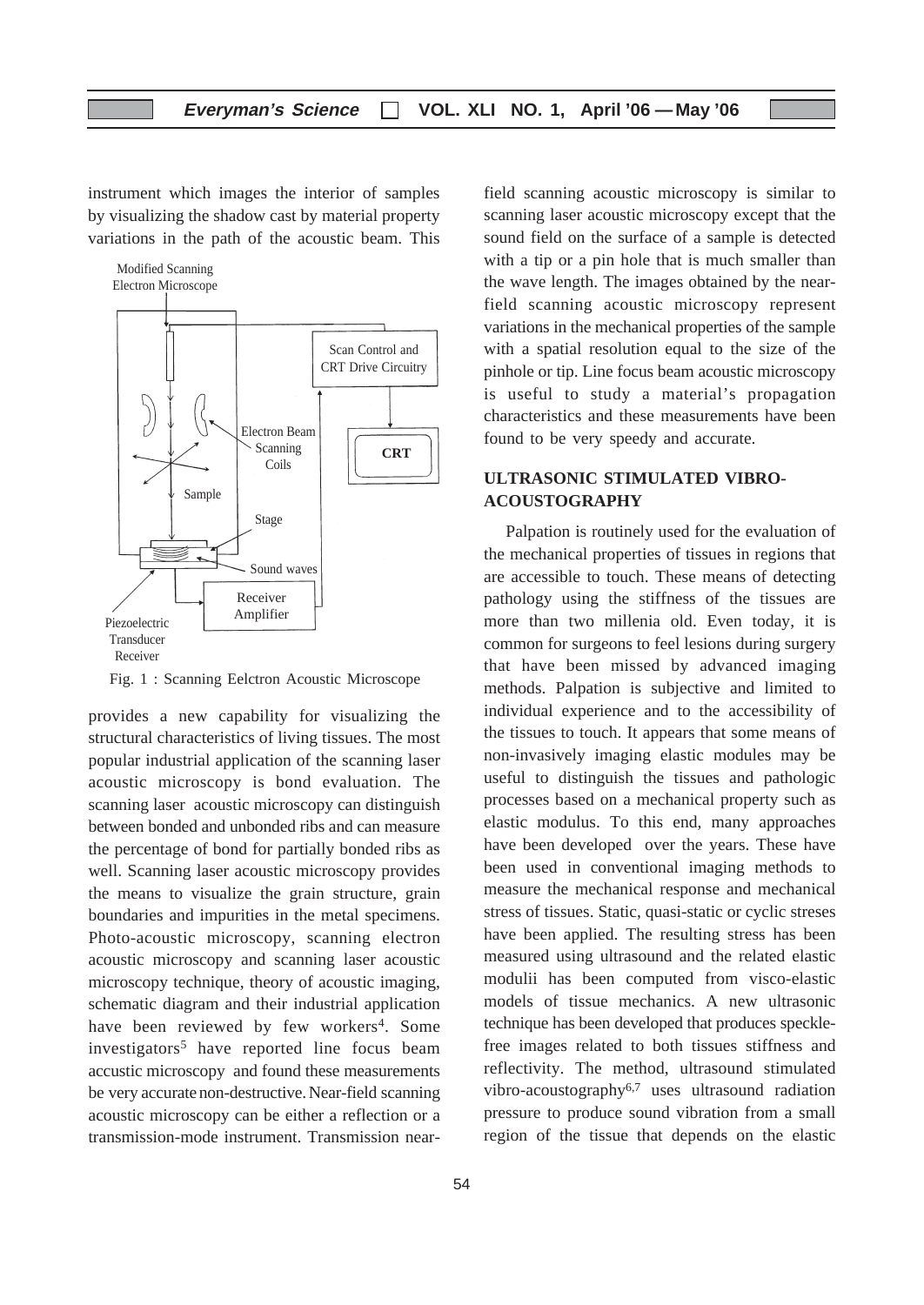characteristics of the tissue. With this method, one can detect micro-calcification within breasts and this technique promises to provide high quality images of calcification within the arteries. This method may also be used in non-destructive evaluation and for underwater communication.

## **ACOUSTIC EMISSION**

The emission of elastic waves, as a result of rapid release of strain energy caused by a structural alteration in solids, is called acoustic emission. In conventional engineering materials, acoustic emission has been correlated with various types of dislocation motions such as crack-growth, moving dislocations, slip, twinning, grain boundary sliding and fracture. Acoustic emission sources range from atomic size lattice defects to macroscopic size earth-quakes and rock burst in mines. Generally, an acoustic emission source behaves like a point source and radiates energy in the shape of spherical wavefront. Acoustic emission studies are extremely interesting and have great potential in the understanding of mechanical properties of solids. Practical applications of acoustic emission technique are in determining the approach to failure in large pressure vessels in the nuclear, aerospace, bridges, cranes, chemical industry, etc. The acoustic emission method has many distinct advantages over other non-destructing testing methods<sup>8</sup>.

### **SASER**

The abbreviation of "Sound Amplification by Stimulated Emission of Radiation" is SASER. There are many types of laser devices generating coherent electromagnetic waves, but creation of an 'acoustic laser' *i.e*. SASER is of great interest because of a variety of potential applications of such devices. Some researches<sup>9</sup> have reported about a SASER, which is made from a 5mm long rectangular crystal of ruby. The ruby block is kept into liquid helium bath to cool it to 3.8K to freeze out unwanted sound waves. When a laser beam is focused on the crystal, electrons on the chromium ions absorb the light energy, jump to a higher energy level and then drop back to a lower level, giving out their excess energy as light. To create phonons rather than photons, a strong magnetic field is applied. When the field is switched on, the eletrons absorb light but lose their energy in small steps rather than a single leap. These steps are too small to give a photon but just enough to create vibrations in the crystal lattice. These phonons travel the length of the crystal and reflect from the walls, making five or six passes in all. Each time, they whiz through the region where the laser light is focused, they stimulate excited electrons on the chromium ions to lose their energy and give out more phonons. This process is known as stimulated emission, which is the basic ingredient of the SASER. Some investigators10 have studied phonon emission due to transition in a two-level system well known in glasses. This SASER has a pair of tiny piezoeletric transducers mounted on opposite ends of a small block of glass just 2 cm. long. Recently some workers<sup>11</sup> have reported a resonant tendency in a double layer heterostructure designed in order to produce intense terahertz coherent phonons. This SASER is based on a quantum well, an artificial atom made from layers of semiconductors such as GaAs that can trap an electron in quantized energy levels. When an electron is injected into the well with a small voltage, it jumps between these energy levels, blasting out a stream of phonons at ultra high frequencies. Some $12$  have reported the theory of sound SASER with consideration for coagulation. Their device is based on a cylindrical vessel filled with water containing thousands of tiny gas bubbles, which are produced by electrolysis. If these bubbles are squeezed by varying electric field, they will resonate. If a sound pulse is injected now, it will gather energy from the vibrating bubbles. Thus, finally a powerful, highly directional narrow beam of low frequency sound waves emerges from the end of the container, as shown in **Fig. 2**.

The applications of the SASER are many with immediate use in acoustic microscopes and sensors.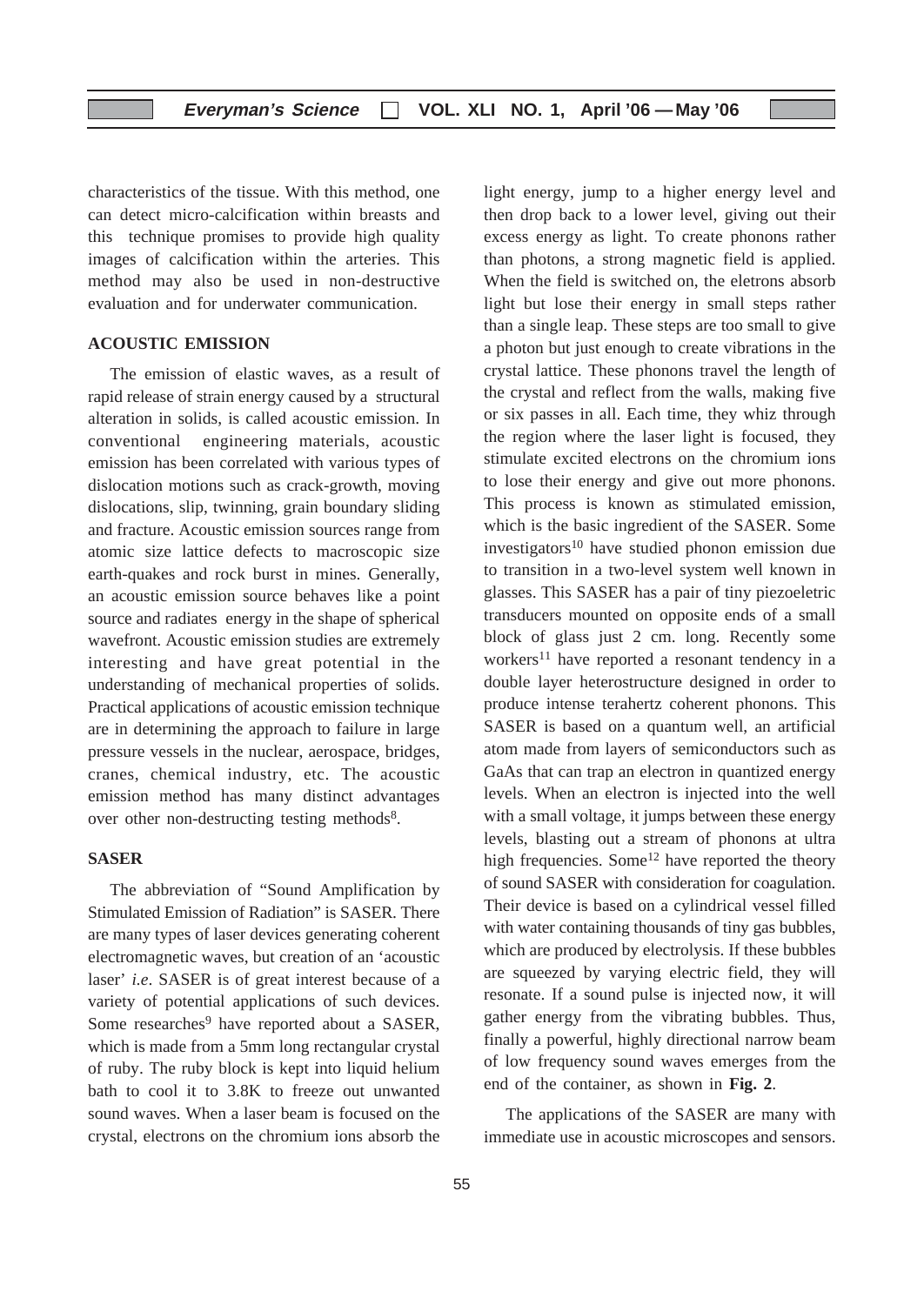A tunable SASER could discover exactly how electrons vary their energy when a material heats up or cools down. This could reveal the inside story of things like heat dissipation, electrical



Fig. 2 : SASER (A. suspended tiny bubbles of gas, B. set of bubbles runging, C. pass sound waves & D. sound waves emerge)

resistance and conductivity. The powerful and directional sources of sound could be used for tasks such as detonating explosives from afar, or as a weapon, to immobilize terrorists by stunning them with a blast of sound. The amplitude of the phonon beam can be easily modified.

#### **MEDICAL ULTRASONICS**

Ultrasound finds extensive applications in the medical field13-16. It has made an outstanding contribution in imaging and has become an indispensable tool in various specialities such as obsteterics, cardiology and internal medicine. At present, ultrasonics has brought about a revolution in the medical sciences.

The use of ultrasound in the medical field can be divided in two major areas—the therapeutic and the diagnostic. The major difference between the two applications is in the ultrasonic power level at which the equipment operates. In therapeutic applictions, the system operates at ultrasonic power levels of up to several watts/cm2 while diagnostic equipment operates at power levels below 100 mW/cm2. Therapeutic equipment is designed to agitate the tissue to the level where thermal heating occurs and has been found to be quite successful in its effects for the treatment of muscular ailments such as lumbago. Ultrasound has taken its

place along with X-rays and nuclear medicine as a diagnostic tool. Its main attraction in imaging lies in its non-invasive character and ability to distinguish interfaces between soft tissues. In contrast, X-rays only respond to atomic weight differences and often require injection of a denser contrast medium for visualization of non-bony tissues. Similarly, nuclear medicine techniques measure the selective uptake of radioactive isotopes in specific organs to produce information concerning organ function. Radioactive isotopes and X-rays are clearly invasive. Ultrasound is not only non-invasive, externally applied and non-traumatic but also apparently safe at the acoustical intensities and duty cycles presently used in diagnostic equipment. The main limitation of ultrasound, however, is that it is almost completely reflected at boundaries with a gas which is a serious restriction in investigation of and through gas-containing structures. The frequency shift caused by the reflection of sound from moving objects (Acoustic Doppler effect) is used to image flow in medicine. Blood flow in vessels can be imaged within the body in real time without the use of radioactive tracers.<sup>17</sup>

#### **Ultrasound through tissue medium :**

Density and compressibility fluctuations in a tissue medium act as the scattering centers for an incoming ultrasound wave. As a result of this scattering, the scattered wave carries a significant amount of information about the tissue medium. Thus, in principle, it is possible to characterize the tissue medium by analyzing the scattered component of the wave, in particular the back scattering  $component<sup>18</sup>$ . Due to the non-invasive nature, ultrasonic medical imaging currently draws attention from scientific community worldwide, although it suffers inherently from poor resolution. However, with the developments in transducer technology, it is possible today to investigate the velocity and attenuation of ultrasound propagating through tissue media with greater details useful for pathological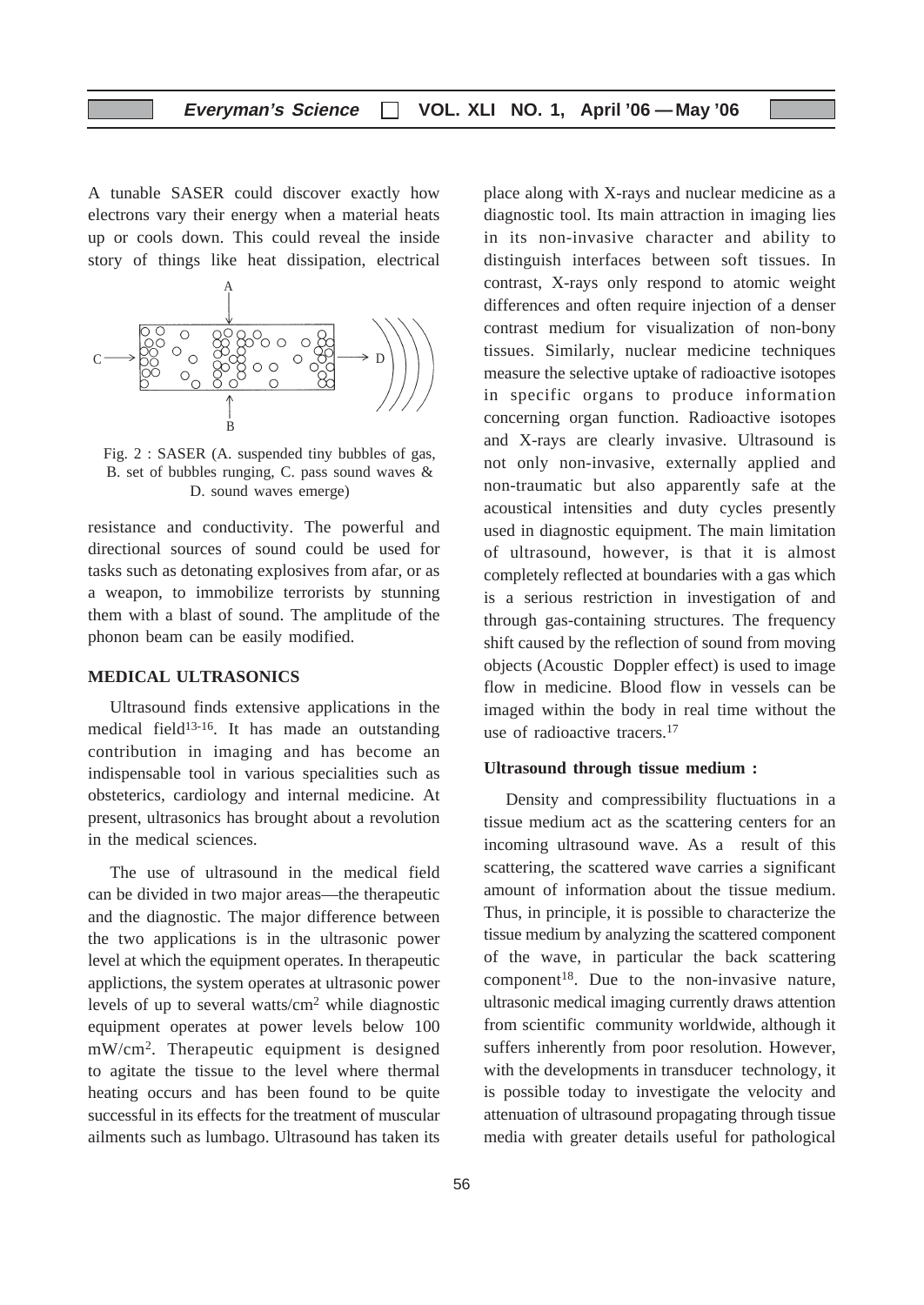interpretation. It is, generally, observed that the pressure amplitude as launched by transducer falls off exponentially with distance and attenuation becomes frequency dependent<sup>19</sup>.

## **Ultrasonic lithotripsy :**

An acoustic lithotripter is a device for destroying stones in the kidney or gallbladder by focused ultrasound of very high amplitude. Extra-corporeal shock lithotripters<sup>20</sup> generate pulses in water in which peak positive pressures extend up about 100 MPa and peak negative pressures to 10 MPa. These pulses are less than a microsecond in duration. In clinical practices, they are delivered at pulse repetition frequencies up to 40 Hz. A single pulse may contain only a half cycle, or several cycles ; taking the frequency to be the rate at which zero crossing occurs, this varies from 150 kHz to 700 kHz. In a surgical procedure for destroying kidney stones, it is typical to apply 1000 shocks or more. This has become a very popular method of treatment. A special advantage of focused high intensity ultrasound signals is that deep-seated diseased tissues like tumours can be accurately destroyed in the body without damaging the surrounding tissues between the surface and the lesion<sup>21</sup>.

### **Medical diagnosis :**

Acoustic sonograms have become an important medical diagnostic tool, which is widely used now a days<sup>22, 23</sup>. An acoustic wave propagates casily through biological tissues. The scatterings from the discontinuities in the system are detected by the receiver as in SONAR. Knowledge of the velocities and attenuation in the various tissues then enable one to have an acoustical image inside of the human body, for instance, the abdomen. Several imaging processes are used to get additional information. It is becoming a common practice for pregnant women to have a sonogram of the baby to be sure that all is well. The eye and the heart are also studied under some conditions using these techniques. Tumours, cysts, abscesses and

any other disorders can be recognized in many organs.

With the increasing demand for rapid and more accurate ultrasound diagnosis, it is important that the ultrasound systems deliver high quality and reliable images and with minimal effort. For high quality imaging, transducers with multi-directional focusing allow unparalleled image resolution and clarity. These transducers enable us to achieve exceptional special resolution through out the depth of the field with fine control of the beam pattern. Also, as compared to the conventional ultrasound systems using multiplexing techniques in array transducers, each transducer element has its own dedicated channel, thus contributing to the formation of an individual pixel in the image, and, therfore, providing a high signal to noise ratio. Digital technology has greatly helped to improve the image quality. With the availability of high-speed data converters, analog processing of the signals is minimized. With the development of high frequency transducers and electronics, an era of micron imaging has opened up24.

## **Ultrasonic imaging and therapy :**

Ultrasonic imaging and therapy of the brain using concepts derived from time reversal mirrors, a technique is developed for focusing ultrasonic waves through the cranial wall, permitting to obtain focal spots as delicate as in the absence of the skull. This research aims to develop ultrasonic imaging of the brain and a system, which will destroy brain tumours by 'hyperthermia'. This technique takes an ultra fast ultrasonic imaging system which captures several thousand ultrasonic speckle images per second. An 'Ultrasonic Pistol', which will measure the rheologic properties of soft materials, is under development.25

#### **CONCLUSIONS**

From the above discussion, one can, undoubtedly, say that ultrasound finds extensive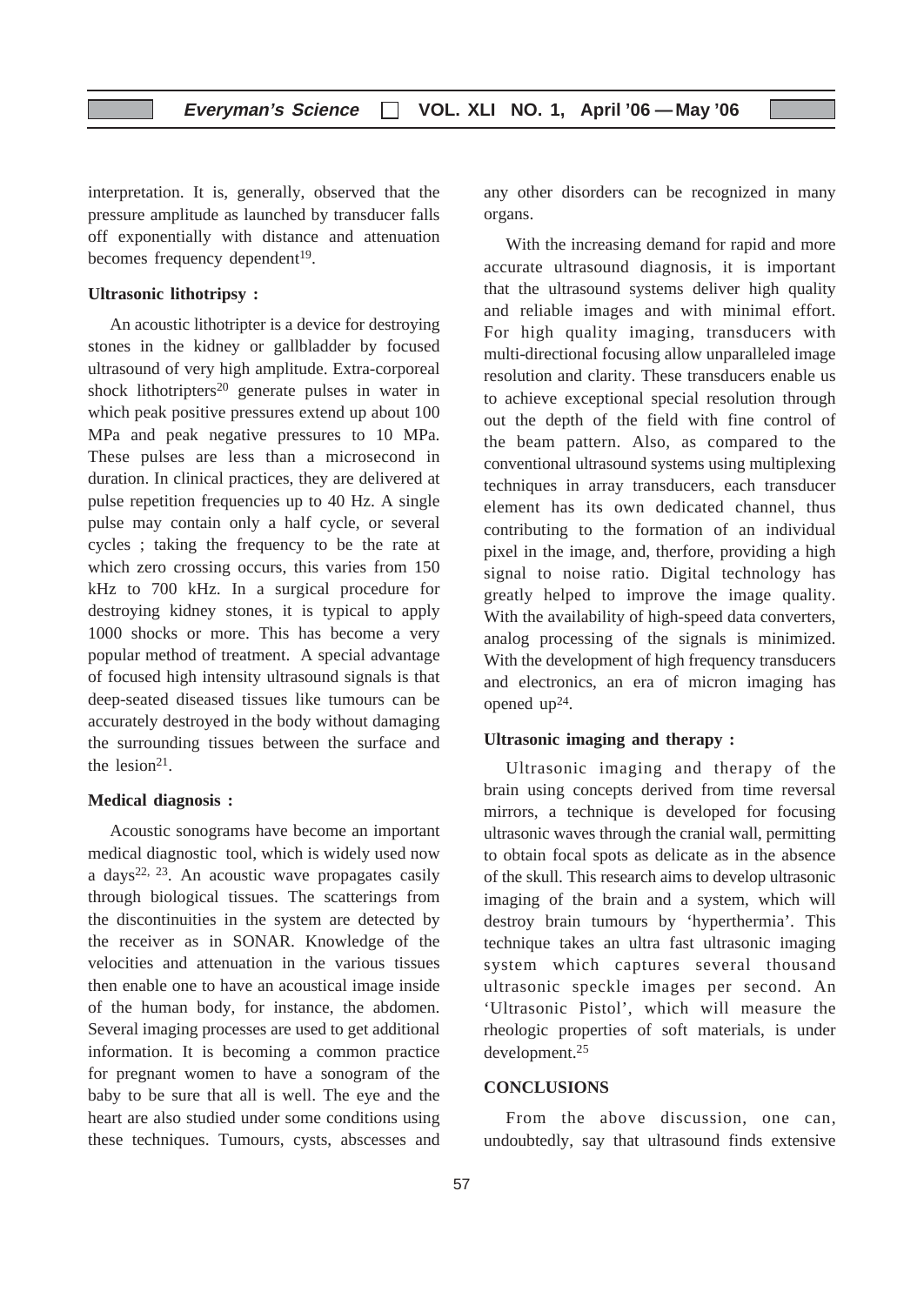applications in different aspects of modern life. The latest developments have greatly increased the interest in ultrasonics and have made the subject to be an active one. The study of ultrasonics, at present, extends an unlimited field of acivity for investigators and it opens up immense opportunities for their applications.

## **REFERENCES**

- 1. C. B. Sruby and *L. B. Drain, Laser Ultrasonics*, Adam Hilger, UK, 1990.
- 2. D. O. Thompson and D. E. Chementi, *Review of progress in quantitative Non-destructive evaluation*, **12**, 495, 1993.
- 3. G. Golan and C. W. Pitt. *Appl. Surface Sci.*, **106**, 491, 1996.
- 4. R. S. Gilmore, *J. Appl. Phys*., **29**, 1389, 1996.
- 5. J. K.ushibiki, T. Okuzawa and Y. Ohashi, *J. Appl. Phys*. **87**, 4395, 2000.
- 6. J. F. Green leaf, Science, **280**, 82-85, 1998.
- 7. J. F. Green leaf, *Pro. Natl. Acad. Sci., USA*. **96**, 6603, 1999.
- 8. K. Pradbhakar and S. P. M. Rao, *IAPT Bulletin*, **20**, 113, 2003.
- 9. P. A. Fokker, J. I. Dijkhuis and H. W. Dewijin, *Phys. Rev*., **B55**, 2925, 1997.
- 10. J. Y. Prieur et al, *Physica B*., **219-220**, 235, 1996.
- 11. S. S. Makker et al, *J. Phys. Condens. Matter,* **10**, 5905, 1998.
- 12. I. V. Volkov, S. T. Zavtrak and I. S. Kutten, *Phys. Rev*., **56**, 1097, 1997.
- 13. P.N.T. Wells, *Biomedical Ultrasonics*, Academic Press, London, 1977.
- 14. W. L. Nyborg, *Ultrasound : Medical Appl., Biological effecs and Hazard Potential*, Plenum, N. Y., 1987.
- 15. S. K. Shrivastava and Kailash, *J. Biosc*., **30,** 269, 2005.
- 16. S. K. Shrivastava and Kailash, *Bull. Mater.* Sci., **27**, 383, 2004.
- 17. M. P. Kapoor, *J. Pure Appl. Ultra*., **19**, 104, 1997.
- 18. R. K. Saha. S. K. Sen., S. K. Sharma and B. D. Roy, Abstracts, XII-NSU, Amritsar, 43, 2003.
- 19. S. Saha, S. Karmakar, R. K. Saha, M. Roy, S. Sarkar and S. K. Sen, Abstracts, XII-NSU, Amritsar, 44, 2003.
- 20. S. Chiled, C. L. Hartman, L. A. Scheryand E. L. Carstenson, *Ultr. Med. Bio*. **16**, 817, 1990.
- 21. B. B. Goldbergand P. N. T. Walls (Eds), *Ultrasonics in clinical diagnosis,* Churchill Livingstone, Edinburgh, 1983.
- 22. L. A. Frizzel, *Encyclopedia of Applied Physics*, VCH Pub., New York, **22**, 475, 1998.
- 23. P. N. T. Wells, *Rep. Prog. Phys.*, **62**, 671, 1999.
- 24. R. S. Khandpur, Abstracts, XII-NSU, Amritsar, 41, 2003.
- 25. A. J. Colemon and J. E. Saunders, *Ultra. Med. Bio.*, **15**, 213, 1980.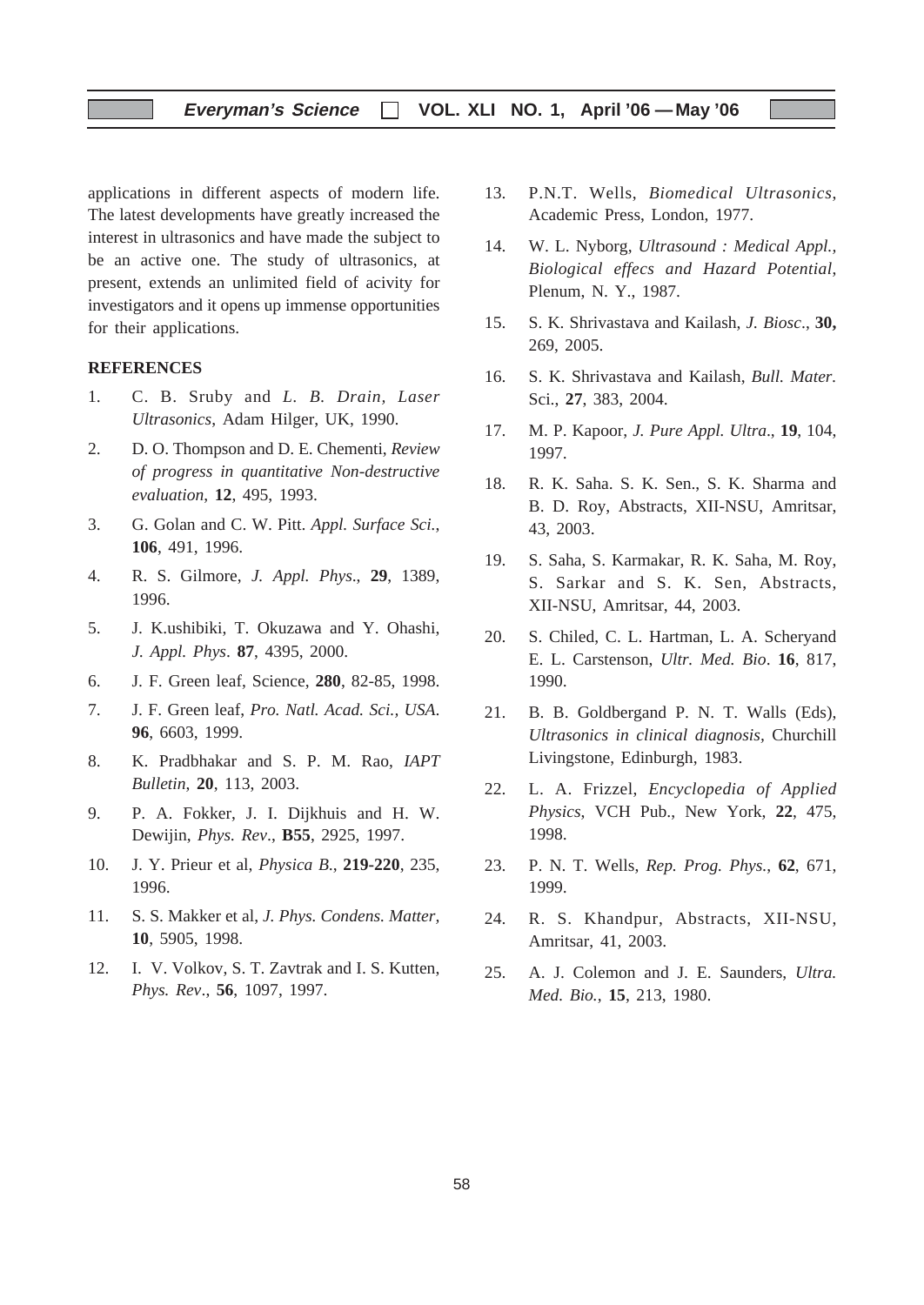# **TWINNING AND TWINS**

A. B. Das Chaudhuri\*

**Methodologically twins render valuable service to the science of human genetics. Researches on twins in India done by the scientists of different disciplines appear to be still in a formative period. In this paper the biology of twins is briefly described along with relevant twin researches in India ; moreover, researches in our laboratory conducted in the area of twins specially related to human genetics are presented. Interdisciplinary researches on various problems of twins are required and the knowledge thus achieved could be used for the development of human genetics and biomedical sciences.**

## **INTRODUCTION**

A lthough research investigations have<br>continued in different branches of biological lthough research investigations have sciences in the area of twin studies, the issue is yet to be resolved convincingly so that it may open new vistas in development of human genetics and biomedical sciences in India. An attempt has been made in this paper to assess the extent of researches on twins in India including works in our laboratory.

# **OCCURRENCE OF TWIN BIRTHS, ETIOLOGY, ESTIMATION AND ETHNIC DIFFERENCE OF TWINNING AND ZYGOSITY DIAGNOSIS OF TWINS**

The interest and curiosity involving twins may be found in ancient mythology where twins were considered to be supernatural. The commoner has the notion that the twin birth is an accidental and rare phenomenon. In reality it follows a quantitative rhythm which recurs worldwide among all groups of populations. It is, therefore, not an accidental phenomenon but is determined by certain laws governing generation in human species. The use of twins as a research tool in service of man was first proposed by Sir Francis Galton with a great foresight in the second half of the nineteenth century.

Regarding occurence of multiple births in human species Hellin put forward a mathematical proposition which is now known as Hellin's Law. According to this law in human species an average number of one twin birth is found in every 89 single births, one triplet birth in every 89<sup>2</sup> single births and so on. Thus, within the limits of probability, one X multiple birth would be seen in every  $89^{(x-1)}$  single births.

It is now known and generally accepted that identical/monozygotic (MZ) twins are derived from a single fertilized egg whereas nonidentical/dizygotic (DZ) twins developed from fertilization of double eggs by double sperms separately. The two members of MZ twin pair will be always of same sex i.e., male-male or femalefemale. On the other hand, two members of DZ twin pair may be male-male, female-female or male-female.

For estimation of proportion of MZ and DZ twins in a population a statistical method was developed by Weinberg<sup>1</sup>. In a population in which secondary sex ratio is 1 : 1, DZ twins of  $\mathcal{O}^7 \mathcal{O}^7$ ;  $\overrightarrow{O}$  and  $\overrightarrow{O}$  and  $\overrightarrow{O}$  types should occur according to  $\overline{C}^7$  = Male,  $\overline{Q}$  = Female

<sup>\*</sup> Human Genetics Laboratory, Department of Anthropology, University of Calcutta. 35 Ballygunge Circular Road, Kolkata-700 019. e-mail : adcanthro@caluniv.ac.in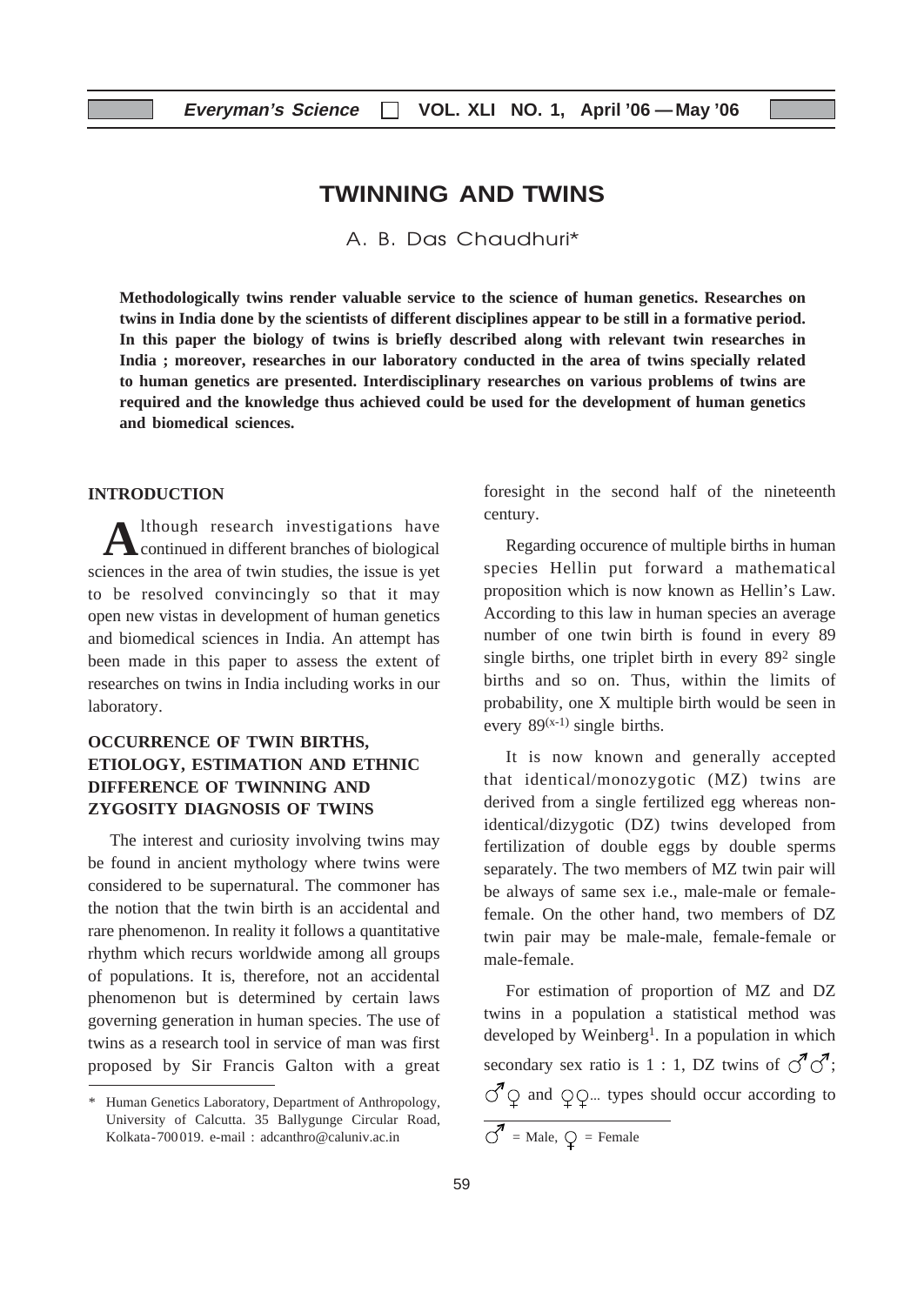the chance frequencies  $\frac{1}{4}$ 1 2 1  $:\frac{1}{2}:\frac{1}{4}$ . This means that the number of same-sex DZ male and female twin pair  $\frac{1}{4}$ 1  $+\frac{1}{4}$  would be same as that of opposite-sex twins,  $\frac{1}{2}$  or the total number of DZ twins would be twice that of the observed number of oppositesex twins. Therfore, the number of MZ twins is obtained simply by subtracting the number of dizygotics from the total number of all twins.

On a racial basis the declining rate of twinning from highest to lowest is found among Negroes, Caucasians (Whites) and Mongolians. The African tribe, Yorubas from Nigeria is reported to be having the highest average of one twin pair in 22 pregnancies. On the other extreme, the Japanese average only one pair in about 160 births and even lower rates have been reported for other Mongoloid groups.

The most important aspect of use of twin method of study in human genetics is to diagnose the zygosity of twins, i.e., whether they are MZ or DZ twins. Therefore, classifying a set of twins according to zygosity is a prior task before using them in human genetical research work. The uniqueness of twin study in human genetics is that it offers to determine the relative role of heredity and environment and their interactions in respect of qualitative and quantiative traits of man which may be morpho-metrical, physiological, biochemical and behavioural in nature. The identical or MZ twins with the vital function of their genotypes remain similar or concordant throughout their lives, even in widely different environments. Methodologically, therefore, twins render valuable service to the science of human genetics.

The reliability of determination of zygosity of twins improved gradually by using efficient methods viz. :

- 1. Fetal membrane method
- 2. Similarity method
- 3. Weinberg's differential rule
- 4. Mailed questionnaire
- 5. Genetic markers, and
- 6. DNA finger printing.

In fetal membrane method, the physicians have frequently tried to judge whether a twin birth is MZ or DZ by means of analysis of the *afterbirth of twins* i.e., amnion, chorion (germinal discs of the fetus) and placenta (germinal disc attached to the ulterus by placenta). All twins enclosed in a single chorion are indeed sure test of monozygosity.

Earlier, in most twin studies the similarity method of diagnosis was based on a multitude of traits. Concordance or similarity and discordance or dissimilarity of hair and facial traits were usually considered in similarity method for zygosity diagnosis of a member of a twin pair.

The Weinberg's differential rule is already described in the text earlier. In this method individual twin pair is not subjected to zygosity diagnosis but MZ and DZ twin pairs are statistically estimated from total twin population.

Psychologists developed this twin zygosity method by mailed questionnaire. In this method a set of well designed seventeen questions (approximately) are mailed to parents of twins or adult twin pairs and are asked to fill up the questionnaire. By scoring the rating of concordance or discordance of question answers the pairs were diagnosed as MZ or DZ twins.

In the method of twin zygosity by genetic markers, single locus traits such as blood groups, red-cell enzyme systems, serum proteins, etc. which follow Mendelian inheritance are taken into consideration. Concordance in respect to number of genetic markers increases the probability of twin pair being monozygotic whereas single difference in any system immediately recorded the pair under study as dizygotic twins.

In the method of twin zygosity by DNA finger printing, DNA analysis with multilocus minisatellite DNA probes has been used for zygosity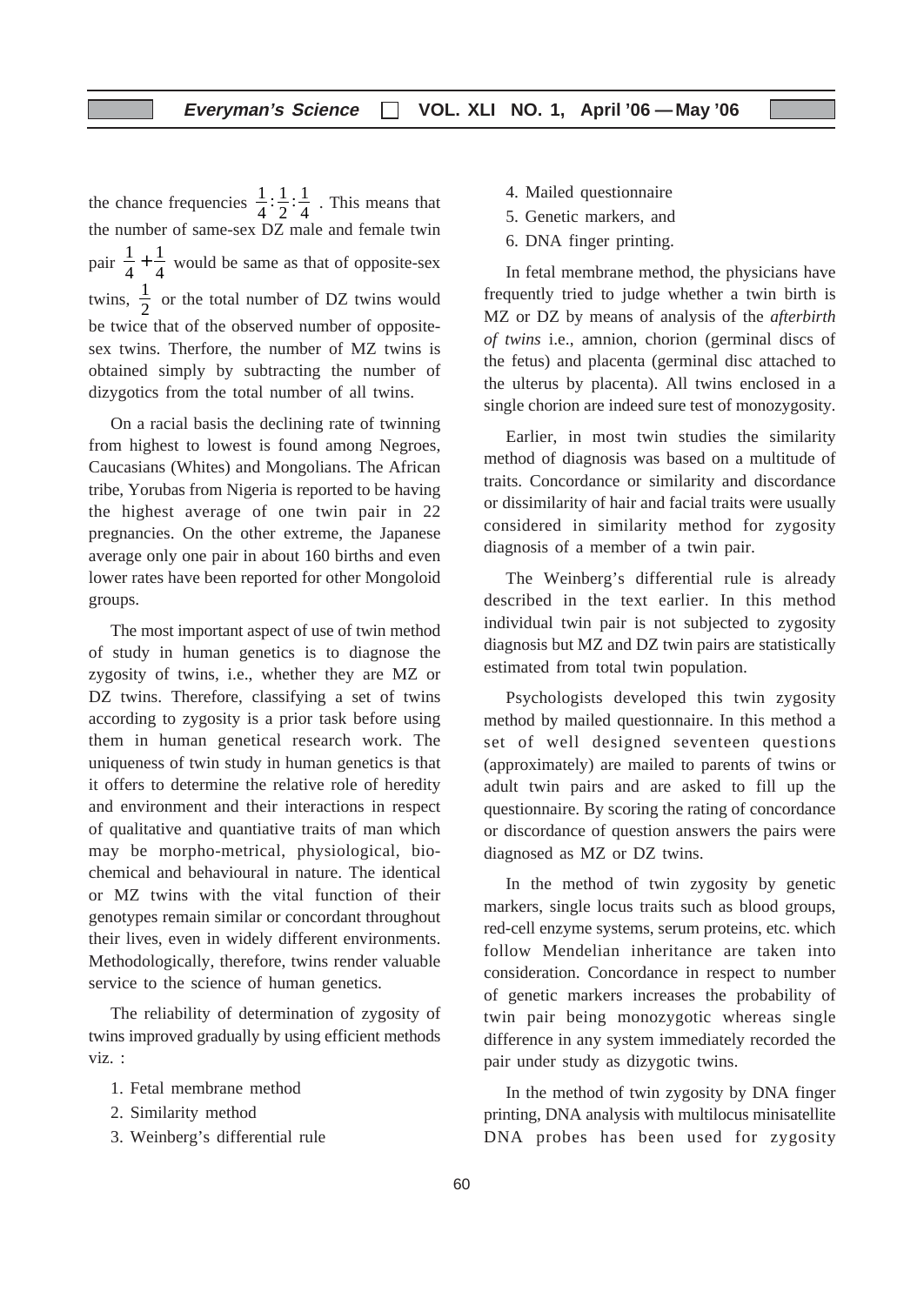determination of twins. The international status of research in use of microsatellites in zygosity diagnosis of a twin pair is most reliable and dependable since its efficiency is claimed to be at 99.97% level of probability.

## **BRIEF DESCRIPTION OF TWIN RESEARCH IN INDIA**

A recent exhaustive review on Twin Research in India2, covering most of the works available from the existing literature, clearly showed that scientific workers explored twin study in India mainly on the following lines (a) twinning rate, (b) maternal age and twinning, (c) mortality rate in twins and (d) zygosity determination of twins and estimation of role of heredity and environment in respect of particular trait.

On the basis of an arbitrary sample size of 3000 births covering various regions of India, the reported rates fluctuate between 2.7 per thousand in Ludhiana (Punjab) and 21.8 per thousand in Srinagar (Jammu and Kashmir). The MZ twinning rate varies between 1.42 per thousand in Mysore (Karnataka) and 7.90 per thousand in Lucknow (Uttar Pradesh) whereas DZ twinning rate varies between 2.94 per thousand in Howrah (West Bengal) and 13.8 per thousand in Nagpur (Maharastra).

The effect of maternal age on twinning was investigated by a number of workers. The maximum incidence of twinning in the age groups 35-44, 25-34 and 15-24 years was found to be 62.4%, 59.9% and 37.5% respectively. Guha observed higher trend of twinning rate with advancing age of the mother. The gradual increase of twinning rate from the age group 30-34 years and upwards is due to increase of DZ twinning whereas MZ twinning rate did not show a clear trend of increase of decrease.

The literature on perinatal mortality rate of twins available in India show a wide variation ranging from 0.104 to 0.344 (Trivedi and Matashaw<sup>4</sup> and Srivastava et al.<sup>5</sup>).

The first attempt to estimate twin zygosity using Weinberg's differential rule was made by Sarkar<sup>6</sup> in the All India Survey. The proportion of MZ and DZ twins in percentages in differential racial and genetic heterogeneity of Indian populations was found to be 34.5 : 63.6. Further works with same method were done by Goswami and Wagh<sup>7</sup> in Madhya Pradesh and Guha<sup>3</sup> in West Bengal. Srivastava et al.<sup>5</sup> and Sharma<sup>8</sup> made efforts to determine zygosity of twins in precise way with the help of both morphological traits such as somatoscopy, somatometry, dermatogiyphics, pattern of placentation etc. and genetic traits such as PTC taste sensitivity, secretor factors, blood grouping, colour blindness, G6PD etc. It was Sharma9 who for the first time used adequate number of standard genetic markers such as A1A2BO, CcDEe, MN, Kell, Duffy, ABH secretor factor etc. for proper diagnosis of 48 pairs of Punjabi twins in Chandigarh. The relative contributions of genetic and environmental components in the variability of lung function variables were determined based on 54 pairs of zygosity diagnosed Bengalee twins with blood types (ABO, Rh, MN), finger prints, physical appearances and parental history<sup>10</sup>.

## **TWIN RESEARCH CONDUCTED BY THE AUTHOR AND COWORKERS ; ITS IMPLICATION IN HUMAN GENETICS**

An attempt has been made to throw some light on the question of hereditary nature of twinning with Bengalee twin materials. For the purpose 77 pedigrees, each with four generations, were collected from rural Bengalee population inhabiting villages surrounding Habra township in North 24 Parganas district, West Bengal. The incidence of occurrence of twins was first detected in a particular family and then considering twins as proband the pedigree was constructed upto four generations. Two important pedigrees are presented in Appendix-1. The occurrence of twins in the generations of pedigrees is due to genetic factors.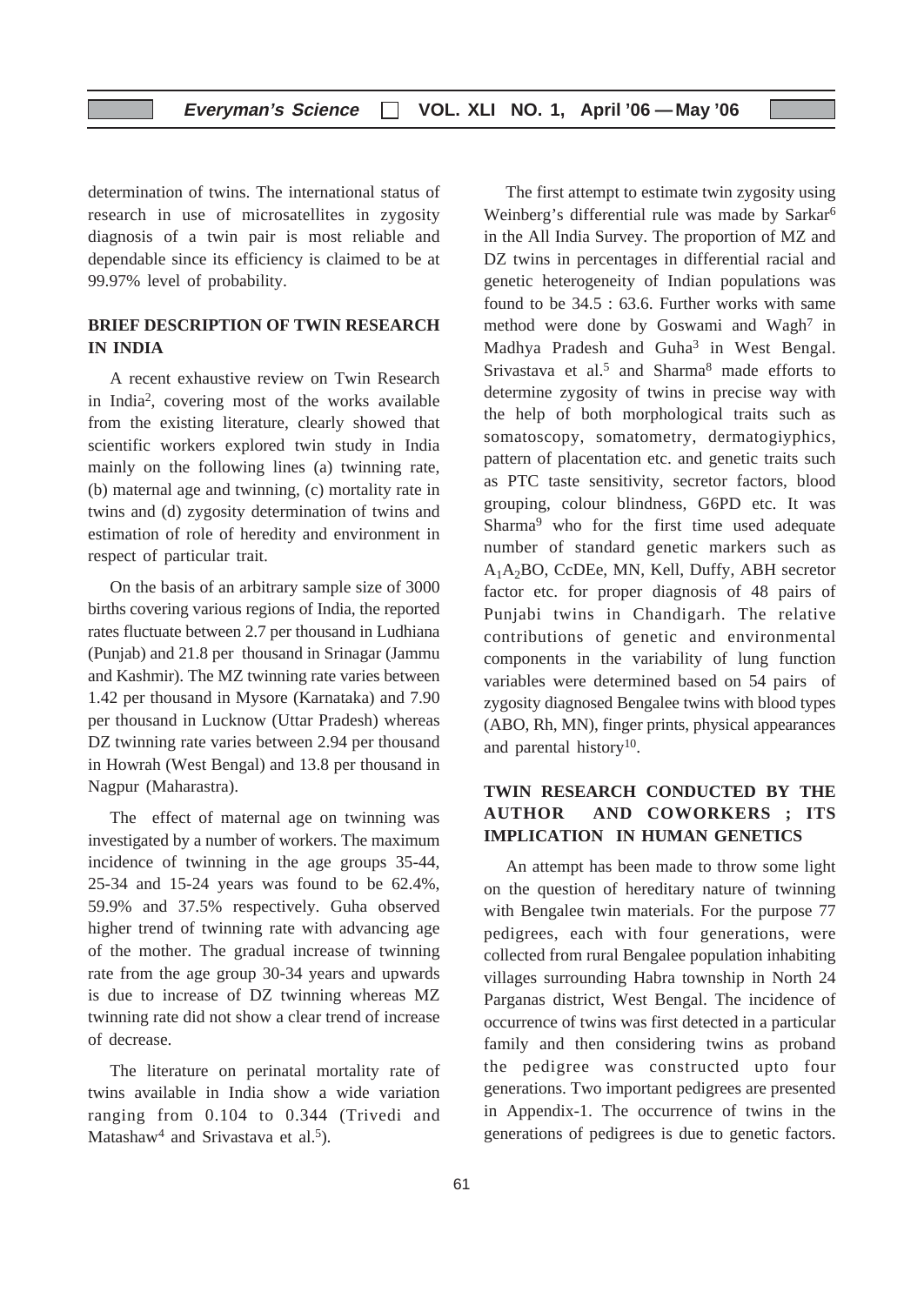

- (i) With one pair of twins both females.
- (ii) With another wife, son has two pairs of twins one same sexed females and the other unlike sex.
- (iii) Two pairs of twins in a family.

[NB : 
$$
\square
$$
 = Male,  $\bigcirc$  = Female,  $\nearrow$  = Proband]

It can be deduced that twinning is familial trait which fits the hypothesis of genetic control<sup>11</sup>.

In our laboratory data on hair variables such as incidence of medulla, diameter, area of crosssection and weight were collected from 48 pairs of zygosity diagnosed German twins with 11 genetic markers. With some limitations heritability or  $h^2$ statistic has been estimated using formula  $h^2 = \text{CD}Z^2 - \sigma Mz^2 \text{ }Q \sigma Dz^2$ . Here  $h^2$  is the proportion of variability in twins attributable to

genetic variation and  $\sigma Dz^2$  and  $\sigma Mz^2$  are the intrapair variances of the DZ and MZ twin pairs respectively. The incidence of medullary structure, diameter, area of cross-section and weight of hair heritabilities have been found to be 0.96, 0.92, 0.87 and 0.59 respectively<sup>12</sup>. Further, heritabilities of some important parameters of antioxidant defense system like glucose-6-phosphate dehydrogenase (0.93), catalase (0.72), glutathione peroxidase (0.60) and lipid peroxidation (0.50) are estimated in red blood cells by twin study.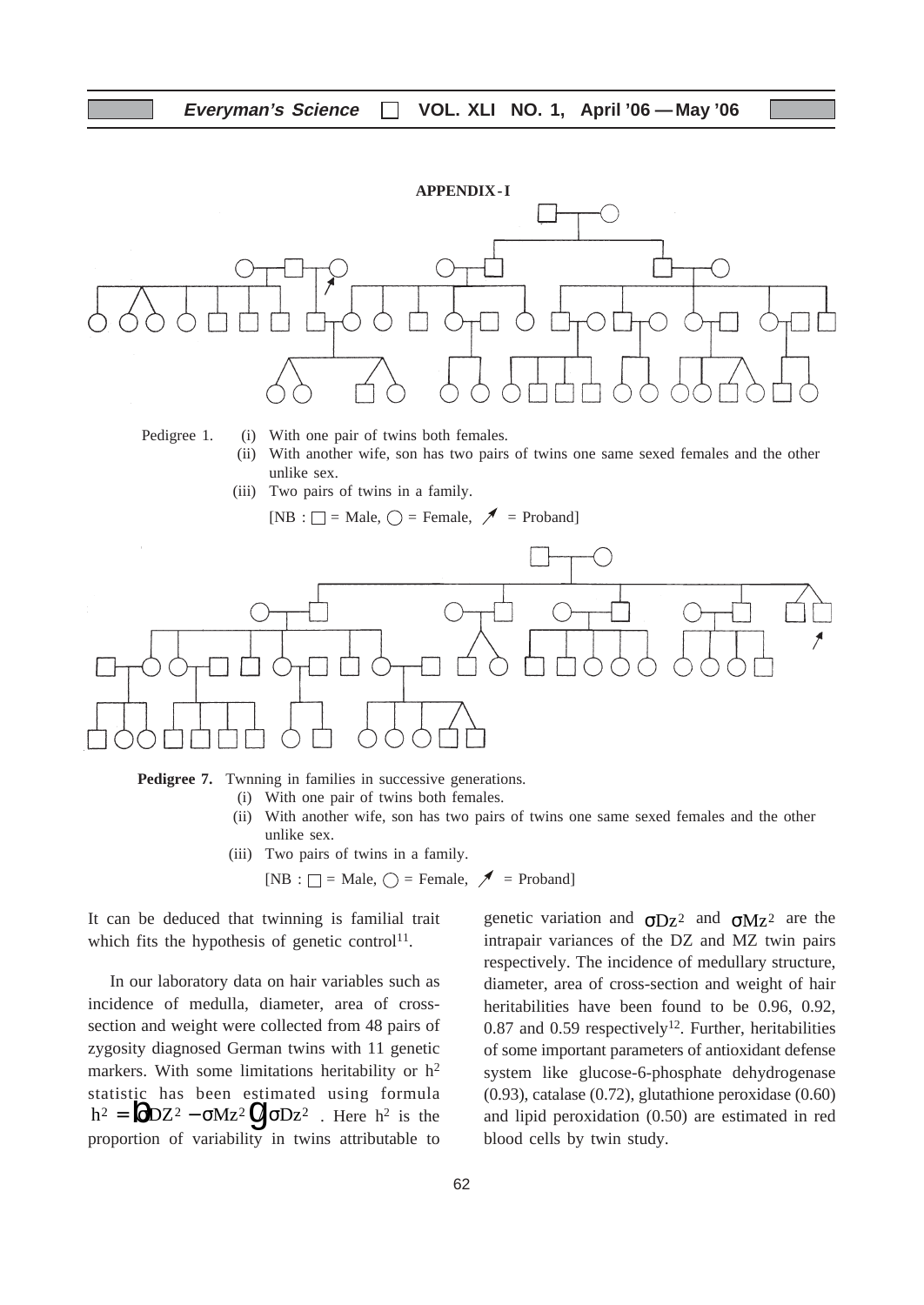As mentioned earlier, in human genetics zygosity diagnosis of MZ and DZ twins using blood groups and other genetic markers is prior task in order to determine the relative role of heredity and environment and their interactions with respect to any trait in man. Significant contribution has been made on the methodology for diagnosis of twin zygosity by pointing out that the indiscriminate use of several conventional genetic markers in determination of zygosity of twins from a particular population should be discontinued. This is because efficient sequential search procedure for twin diagnosis utilizing frequency of genetic markers in a population has been developed in our laboratory and demonstrated in the German population. Efficient genetic markers have to be selected considering the gene frequencies in the population concerned. Moreover, large number of genetic markers must usually be investigated because of low mean heterozygosity of proteins and antigen. It is hoped that this method will be helpful in the efficient application of genetic markers to zygosity determination in any population. The formulae developed are quite general and procedure explained can easily be generalized to other situation<sup>13</sup>.

Assuming twinning as a recessive trait the higher incidence of twinning rate in the Bengalee Muslim population than in the Bengalee Hindu population is attributed to inbreeding<sup>14</sup>. The Bengalee Muslim population practise consanguineous marriage leading to inbreeding where the triat concerning recessive genes escalates.

Zygosity of 15 pairs of Bengalee twins was diagnosed using genetic markers like ABO, Rh, MN, Hp and PTC in our laboratory. Of these MZ and DZ twins were found to be 7 and 8 pairs respectively. The zygosity diagnosed set of twins were utilized to investigate the genetic influence in determining the effect of cadmium on glutathione content of red blood corpuscles. The results clearly show that genetic endowment is an important determinant of reduction in glutathione content of human red blood corpuscles after treatment with toxic element, cadmium15.

#### **CONCLUSION**

Noting the absence of any nationwide Register for twin birth, it appears that accurate assessing of rates in the diversity of social and biological background in populations in India is nearly impossible and attempts to estimate them might lead to confusion. On the other hand, the variation in twinning frequencies in different populations of India offers a unique opportunity to investigate factors responsible for this variation. In Indian population, besides considering well known factors such as birth order, maternal age, etc. affecting multiple births specially of twins, the role of socio-economic, rural-urban differences and inbreeding effect (like in Muslim community) affecting twinning rates may well be examined. It appears that an active centre involving twin research is a dire need in a country like India. In the last decade the development of molcular technique and its applications in biology have opened new avenues of research previously unavailable. Emphasis should be given on molecular technique specially use of microsatellites for determination of twin zygosity. These diagnosed sets of twins could be utilized for multiple purpose in researches on human genetical problems.

It appears that research on twins is not considered seriously as it ought to be among the scientific workers of different disciplines in India. Fortunately, importance of twin research is now realized. What is needed most in the Indian context is interdisciplinary work on various problems of twin study so that knowledge achieved therefrom can be utilized not only for benefit and welfare of twins but also for development of human genetics and biomedical science in general.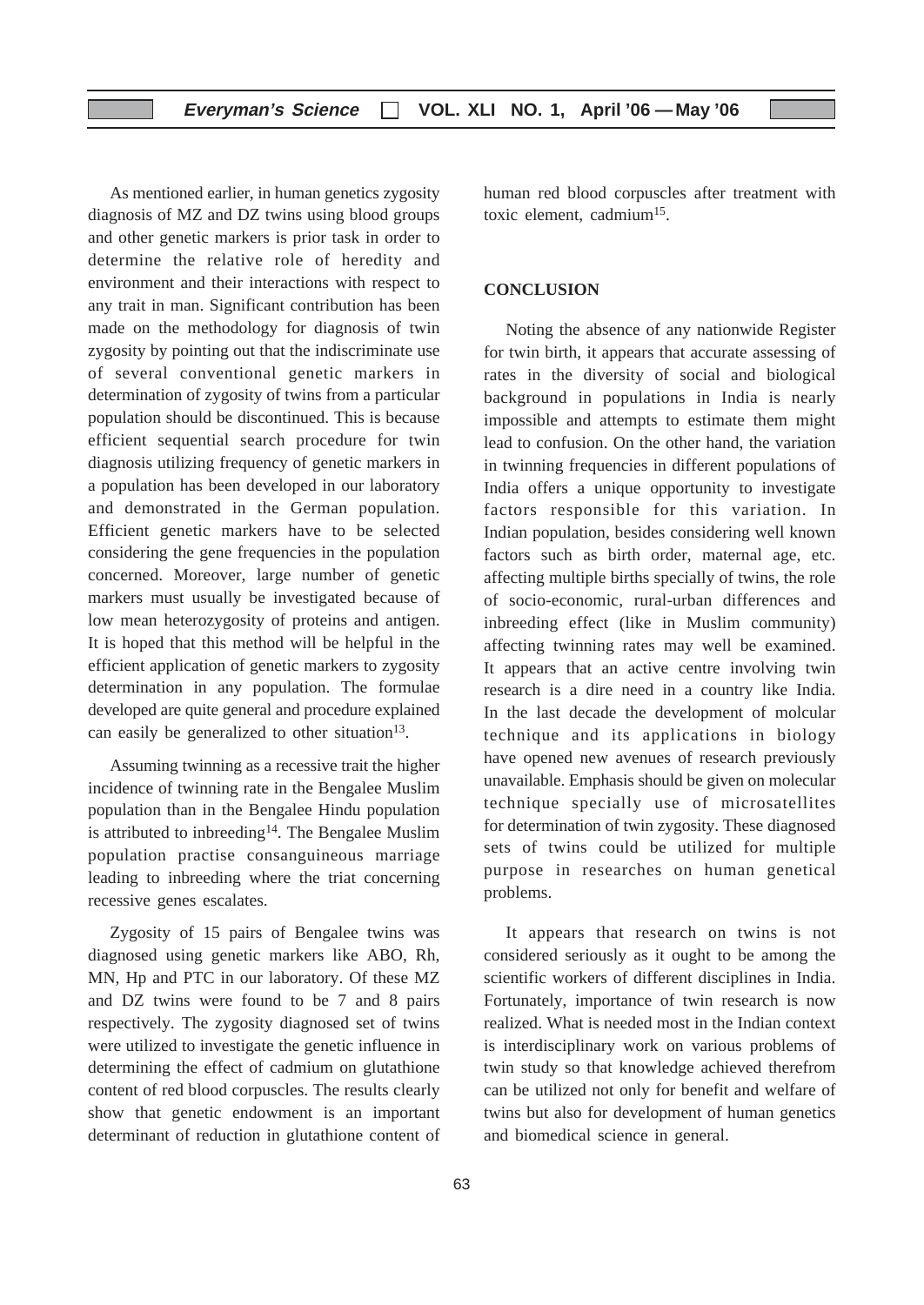### **ACKNOWLEDGEMENT**

The author acknowledges cooperation from Dr. Indrajit Dasgupta, Fellow, DST (Government of West Bengal) and Mr. Somnath Basu, M. Sc. who have given their able assistance in various ways during preparation of the manuscript of the paper.

### **REFERENCES**

- 1. W. Weinberg *Arch. f. Ges. Physiol.* **88** ; 346-430, 1901.
- 2. A. B. Das Chaudhuri and S. Basu *Bio-Cultural Frontiers of Man* (Eds. K. C. Tripathy and N. K. Behura), 25-38, Utkal University, Bhubaneswar, 2001.
- 3. A. Guha *J. Ind. Anthrop. Soc.* **17** ; 61-68, 1982.
- 4. R. R. Trivedi and N. D. Matashaw *J. Obstet. Gynecol. Ind.* **15** ; 591-598, 1966.
- 5. J. R. Srivastava, M. Bhalla and J. N. Bhalla *Ind*. *Pediat.* **14** ; 121-127, 1977.
- 6. S. S. Sarkar *Trans. Bose. Res. Inst.* **30** ; 235- 238, 1967.
- 7. H. K. Goswami and K. V. Wagh *Acta Genet. Med. Gemellol*. **24** ; 347-350, 1975.
- 8. K. Sharma *Acta Genet. Med. Gemellol.* **29** ; 157-163, 1980.
- 9. J. C. Sharma *Ann. Hum. Biol*. **10** ; 163-171, 1983.
- 10. S. Chatterjee and N. Das. *Ann. Hum. Biol.* **22**, 289-303, 1995.
- 11. A. B. Das Chaudhuri and S. Basu *J. Dept. Anthrop* **1**; 5-10, 1993.
- 12. A. B. Das Chaudhuri *Progress in Clinical and Biological Research* (Ed. W. E. Nance), 261-268, Alan R. Liss, Inc., New York, 1978.
- 13. A. B. Das Chaudhuri *Acta Genet. Med. Gemellol.* **40** ; 159-164, 1991.
- 14. A. B. Das Chaudhuri, S. Basu and S. Chakrabarty *Acta Genet. Med. Gemellol*. **42** ; 35-39, 1993.
- 15. A. B. Das Chaudhuri, S. Chakrabarty and T. Bandhopadhyay *Acta Genet. Med. Gemellol*. **48** ; 45-50, 2000.

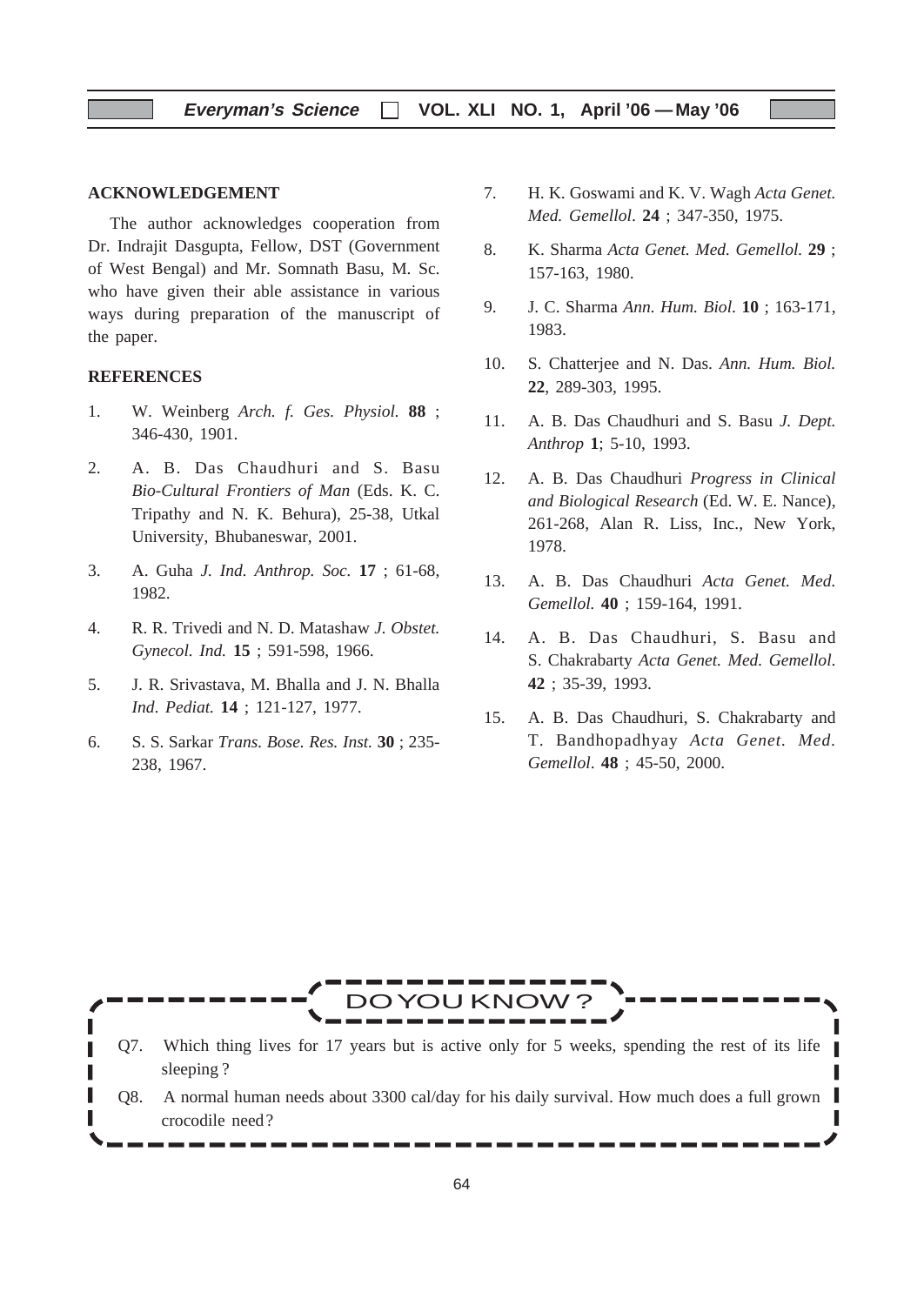# **SOMETHING TO THINK ABOUT**

# **STORING EXCESS CO<sub>2</sub> UNDERGROUND**

Prof. H.S. Ray

**N**uclear wastes need to be stored in special containers to avoid contamination of the environment which will be lethal. It may be time to seriously devise  $CO<sub>2</sub>$  storage schemes too because vast amounts of  $CO<sub>2</sub>$  coming out of gasoline driven vehicles and thermal power plants are now well beyond the assimilative capacity of nature.

 $CO<sub>2</sub>$  level is rising in the atmosphere at a rate of about 2 molecules per million. A recent article published in Scientific American, (July 2005, p 49) says that when William Shakespeare took a breath, his lungs received 280 molecules of  $CO<sub>2</sub>$  per million molecules of atmosphere. Now he would breath in 380 molecules.

CO2 emitted by vehicles is scattered and therefore, it posed difficulties of collection and storage but that from thermal power plants through chimneys should be more amenable for storage. A medium size car going 10,000 miles consuming 1 ton of gasoline will release about 3 ton of  $CO<sub>2</sub>$  out of the tail pipes. A large (1000 mega watt) coal fired thermal power plant would produce some 6 million tones of  $CO<sub>2</sub>$  annually, roughly equivalent to 2 million cars. Today some 25 percent of total world wide  $CO<sub>2</sub>$  emission is due to thermal power plants equivalent to 1000 big plants. The number is expected to double in the next decade. India and China will be main contributors to enhanced  $CO<sub>2</sub>$ emission.

The consequences of this  $CO<sub>2</sub>$  in the atmosphere will be global warming, gradual increase of sea level,  $CO<sub>2</sub>$  absorption in the sea acidifying the water etc. Consequences of these changes may be devastating. In the past there was an equilibrium in the  $CO<sub>2</sub>$  cycle where  $CO<sub>2</sub>$  was absorbed in sea, where it went in skeletons of sea animals, and by plants on land which produced  $CO<sub>2</sub>$  absorbing carbon to grow. However, there is not enough green cover now and photosynthesis being a slow process, there is just not enough land mass to grow all the excess  $CO<sub>2</sub>$  in the atmosphere. One theory says that global warming will bring in climate change and melting of polar ice and warming of the northern areas of the globe will create new green cover to restore ecological balance. This, however will destroy the civilization that we have now. There will be catastrophic changes unless we develop new technologies with priority to store the excess  $CO<sub>2</sub>$  being emitted to air.

At the same time mankind has to concentrate on energy more efficiently and substituting noncarbon, renewable or nuclear energy sources rather than fossil fuels (coal, oil and natural gas) which are primary sources of man made atmospheric  $CO<sub>2</sub>$ .

The strategy that is recommended for battling the  $CO<sub>2</sub>$  menace in the first phase envisages capture of  $CO<sub>2</sub>$  emissions from power plants and subsequent injection into geological underground formations for long term storage. This is contributing significantly towards slowing down the rise of  $CO<sub>2</sub>$ concentrations in the atmosphere.

There are essentially three kinds of power plants. The traditional plants burn coal fully in one step in air, converts water to system at high pressure that turns a turbine to generate electricity. In the improved process, coal gasification is done in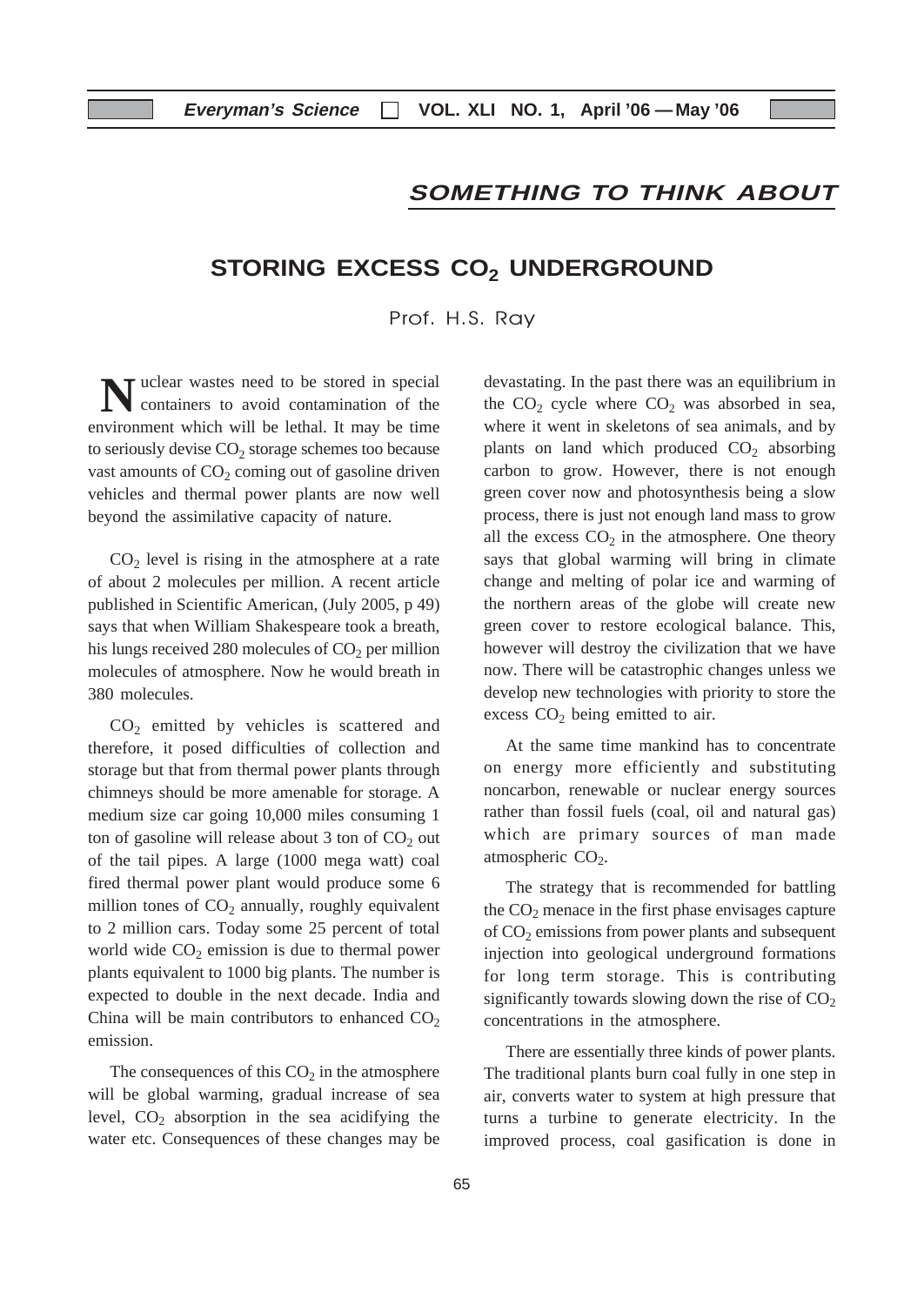steps, the first, burns coal partially in presence of oxygen to produce a synthetic gas, 'syngas' containing hydrogen and  $CO<sub>2</sub>$ . It then removes sulphur and burns Syngas in air in gas turbine. In the third kind under development, only oxygen is used.

The  $CO<sub>2</sub>$  emission from these plants first needs a treatment for sulphur removal after which the gas can be injected into a solution of brine in sand in a geological formation deep down in a way that this will not affect the aquifer. The layer targeted is salt-water formation more that 2 km below the surface in sedimentary rock. At such depth, because of the pressure that is many times the atmospheric pressure,  $CO<sub>2</sub>$  will go into a 'super critical-phase' one that is nearly as dense as the brine it replaces in the geological formation.

Other schemes envisaged include storage in deplected oil and gas reservoirs, in coal seames, in minerals (e.g. serpentine) that form stable carbonates and, of course, will be more controversial because nobody is sure whether this  $CO<sub>2</sub>$  will go into the bodies of animals more efficiently or whether it will be counter productive.

What is no longer debatable is that something needs to be done on a massive scale when mankind is still fit enough to think, plan and act.

# ANSWERS TO "DO YOU KNOW?

- A1. In planet Neptune.
- A2. 21 years.
- A3. Ante Meridiem.
- A4. Louise Brown.
- A5. About 220 feet.
- A6. The python.
- A7. A type of Grasshopper called Cicada.
- A8. Only about 200 cal/day.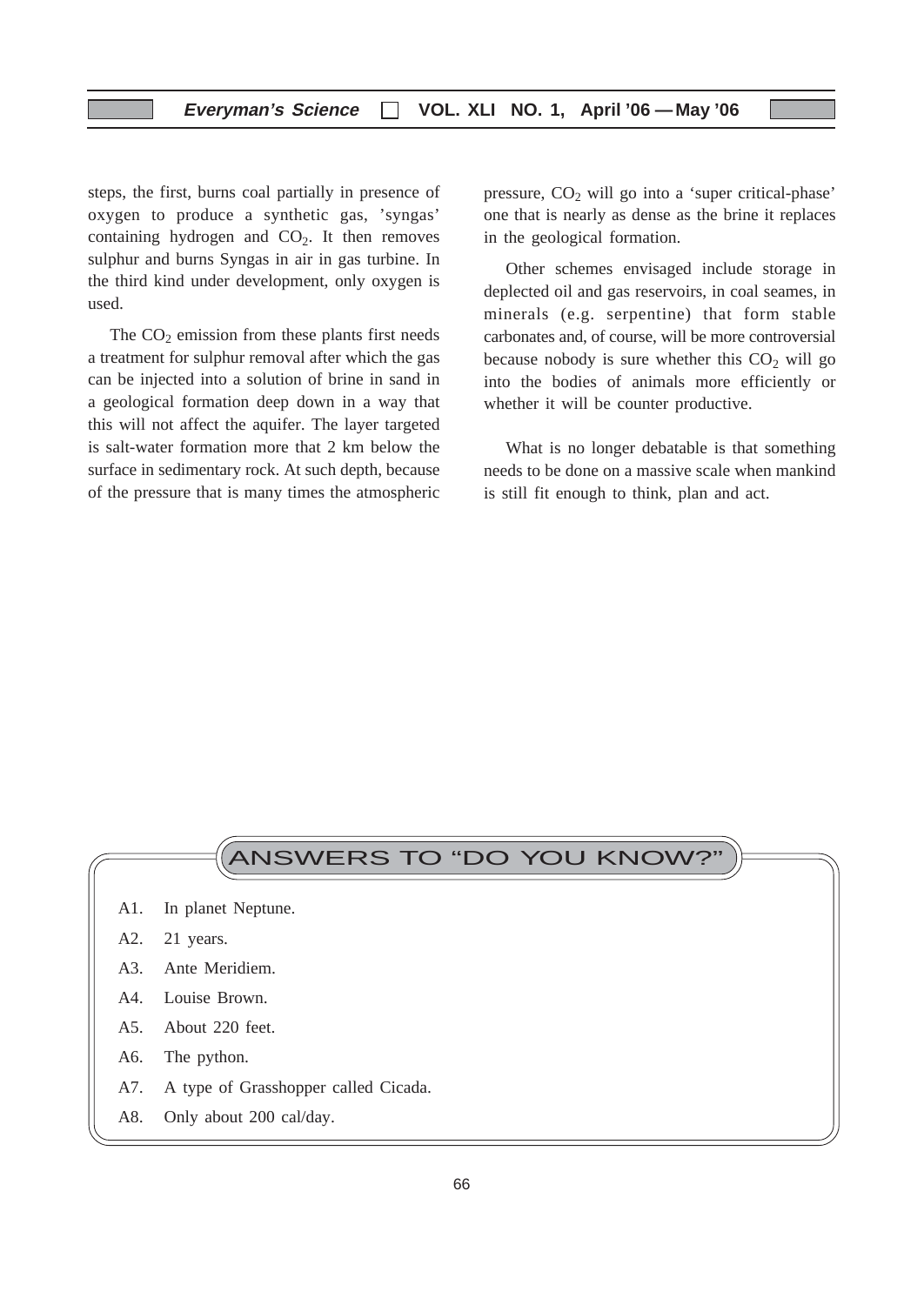# **SHORT COMMUNICATION**

# **HIGH SPEED KNOCKOUT IN THE BRAIN**

D. Balasubramanian\*

**E** very time we think of the brain we are filled with wonder. It is an exquisitely made organ, neatly packed and protected by a sturdy and robust skull within which it sits packaged in a skin that allows things to enter and exit in a selective and planned manner. The more we learn about it, the more it defies easy categorisation. It is also the bugbear of reductionists, people who like to say things like "the heart is nothing but a pump", "the kidney is nothing but a filter" or, more to the point, "the brain is nothing but a computer". The answer, of course, is that it is and it is not. The mechanisms of operation can turn out to be fundamentally different. The acquisition of information, addressing and storing it and recall are only formally similar but the way some of these are handled by the brain and by the computer are different indeed.

Yet, what draws people to make such "nothing but" statements ? I believe it is this formal similarity, or a study of only a part of the whole, which leads to this—quite like the famous case of the six blindfolded people where, each in his own way, was describing the elephant by feeling but one part of it. The brain operates on the basis of measured transport of specific chemical substances across cells and the consequent triggering of electrical signals. Basic perception in the brain and in the central nervous system itself, uses both these modes. When you feel something, it is a consequence of these primary events. Neurophysiology describes the actual way the nerve cells are arranged and connected for their function. Neurochemistry discusses the chemical aspects of the matter while electrophysiology attempts to provide the details of the electrical activities of these cells and tissues.

Here too, an understanding to the brain is attempted at two levels ; one at the molecular, cellular and tissue level which is what much of today's molecular and cell biologists do. The other level is to approach it as a whole system in its complexity and analyze it, the way a systems engineer or a computer hardware person does.

The molecular and cellular level approach is the bottom-up approach while the systems approach is top-down. It is clear that the two approaches complement one another and that a total understanding will come about only when we combine the two. Today, we are yet to understand in detail individual processes and responses in the brain, such as what causes pleasure, what causes pain, or what the detailed steps are when we react or respond to a stimulus. The molecular biologist would say that since many of these are hardwired and genetically determined through genes and the DNA molecule, it is worthwhile to identify the actual chemical molecules involved and the biological steps that lead to some of these aspects of brain function.

We seem to be doing a lot of things by instinct, many through experience and quite a few by learning from examples. Some of the tastes that we

<sup>\*</sup> L. V. Prasad Eye Institute, LV Prasad Marg, Banjara Hills, Hyderabad 500034, e-mail : dbala@lubly:itph.net. Article published earlier in The Hindu, Reproduced with permission.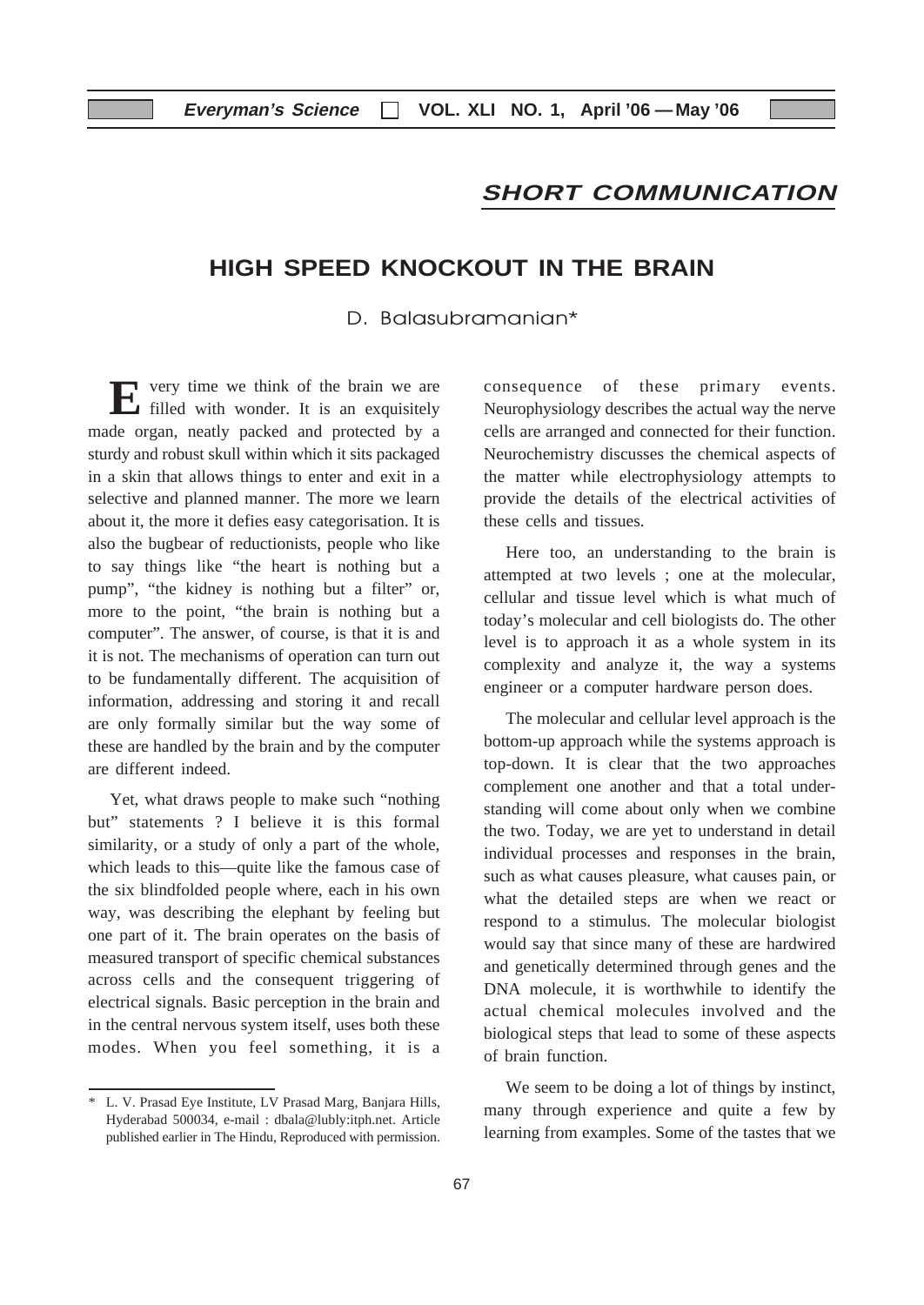acquire or experiences that we enjoy are really that—acquired, meaning that we learn to derive pleasure or enjoyment even from substance or stimuli that are not necessarily immediately acceptable. The use of mood-altering drugs for enjoyment is one such. Likewise, to enjoy alcohol is to acquire a taste for it, by first overcoming the initial negative response. Tobacco chewing or smoking is another such example. The first reaction is of distaste or even pain. It is the aftertaste when the nicotine hits the brain cells that the tobacco user starts to enjoy.

## **PLEASURE CENTRES**

What are these pleasure centres or pain centres in the brain ? On the anatomical or large-scale level physiologists have identified zones, regions or parts of the brain which are largely concerned with feeling, response, activity or the other. Hence, it is said that one hemisphere is the intellectual part while the other hemisphere is the aesthetic part. The processing of signals that reaches from the eye to the brain occurs in the visual cortex and the final result is the perceiving of the object.

One can go further down into the cell and molecular level. Specific molecules and substances are used to tickle the pleasure centres in our brain. This is something that mankind has known since the dawn of civilization. Hemp or *bhang, charas* or *cannabis,* as they are called, have been known in Hindu mythology. Persian and Arabic scholars have written about it. Shaik Tafar Shirazi of Iran talks at length about them. The Maratha king Shivaji went a step further and used the tinctured hemp leaf in wine for his enjoyment. The betelnut is hallowed in Hindu, Parsi and Jain scriptures, Social grace demanded that the host offers his guests a few betel leaves and a couple of betel nuts. Likewise is a third narcotic substance which comes from calatropis, called akra or mandara (or *madar* as the Hindu physician Susruta called it). Legend has it that Emperor Akbar was so named as he was born under an Ak bush.

Then there was this wily custom recorded in colonial books about Indian Ayahs or nannies, who would feed a crying infant a bit of opium so that the child is comforted and goes to sleep. Cocaine comes from Latin America and is perhaps one of the most sought after drugs that soothes the tense mind and dulls one into a sense of relaxation, peace and satisfaction. Modern chemistry and medicine have given us molecules such as amphetamine which acts even faster than cocaine (hence the slang "speed" for this drug).

How do these psychoactive drugs act ? We are learning more about it now and an important advance has been made by two groups of scientists working at the Duke University Medical Centre and in North Carolina University, both in the state of North Carolina in the US. Mark Wightman of the University of North Carolina and Marc Caron of the Duke University Medical Centre, along with three other associates, have published an interesting paper in the 15th February 1996 issue of *Nature* on this subject.

#### **DAT'S THE WAY IT WORKS !**

This group built on the already known fact that the cocaine-amphetamine class of antidepressants and drugs of abuse cross the blood-brain barrier and interact in the brain with a protein called the dopamine transporter or DAT. Dopamine is an important molecule that acts as a neurotransmitter; it is a chemical in the brain that modulates interaction between neurons or nerve cells. Its accumulation and transport across neurons is important, both in the control of limb movement and in the response to stimuli that offer pleasure or aversion. You can neither have too much of dopamine in a neuron nor too little of it ; the level has to be regulated so that neuronal activity and brain response are appropriately controlled. This protein called DAT does precisely that. It is able to bind to dopamine and control the amount of available or free dopamine over a function of time and across the tissue. Too much of dopamine can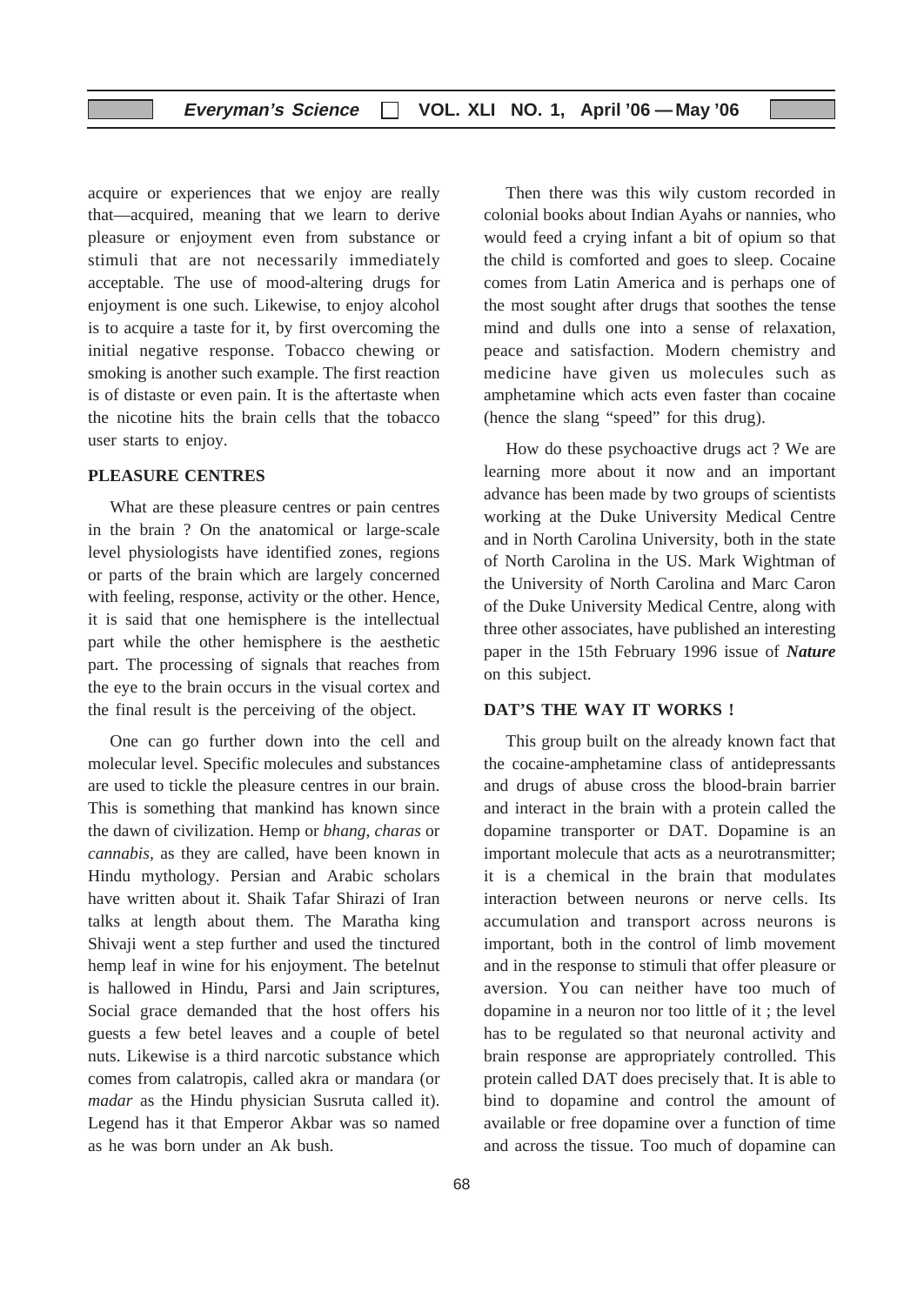make you hyperactive while too little of it can result in uncoordinate movement of limbs. The North Carolina scientists argued that if we were to remove the dopamine transporter protein completely from the brain cells—would the brain then become hyperactive forever ? The argument is that control in the level of dopamine would then be gone ; this neurotransmitter would then not be carted off but would be available all the time and the individual would be on a constant "high". To test this idea, they chose to work with the mouse as an experimental animal and resorted to a technology that is referred to as *gene knockout.* It was possible for them to breed mice which lack DAT by artificially disrupting the gene that produces DAT in the mouse. Lo and behold, these mutant mice which lacked the DAT protein were hyperactive, as if they were under the influence of cocaine or amphetamine all the time. In addition even when these mice were given doses of cocaine they showed no further response.

### **HELP FOR PARKINSON'S PATIENTS ?**

There is an important corollary to this work ; if one were to block DAT by specific chemicals and inhibitors, that could become an important pharmaceutical way to handle illnesses such as Partkinson's disease. In this illness, the effective levels of the neurotransmitter dopamine are significantly reduced compared to the normal individual. It is this lack of dopamine that lends a Parkinsonian to suffer from motor disability. Hence, this is why the patient is given the drug L-Dopa, which increases the levels of dopamine in the brain and CNS. The present research suggests the alternative, namely blocking the pathway by which dopamine is carried away from the neurons, or inhibiting DAT. The use of DAT inhibitors would thus have beneficial effects on Parkinson's patients.

Not only does this research point to specific regions of activity in the brain, namely where and how pleasure centres are activated, but it also has an immediate end use. Interestingly such an

experiment could not have been done with such elegance and ease until about ten years ago. It has been made possible thanks to gene *knockout* technology. What one does here is knock out or disrupt one particular gene and then study the effect or what happens in the whole animal. This is not a random or shotgun approach but a precise, molecular surgical one, addressing itself to a particular gene in the cells. In principle, a simple way to know the function of a single gene is to breed an animal lacking that particular gene and then look for the effects of this change on the anatomy or the physiology of the animal. In gene knock-out technology what one does is to choose not the adult animal cells but those from the early embryo of the animal, called the embryonic stem cells or the ES cells. One knocks out a gene in two steps. First, one makes a functionally disabled or a damaged copy of the gene under study and introduces it physically into the ES cells. What this defective gene would do when it is introduced into the ES is look for and home in on its healthy cousin, namely, the same gene inside the cell which is not disabled. This process of pairing-up of the two similar genes is referred to as *gene targeting.* The result of this doubling up is to also transfer the disability of the introduced gene into the "native" gene, which also gets disrupted. Note the surgical precision and specificity of this process. The knock-out gene looks for, recombines and disables this partner gene and none else. All the other genes in the cells remain unaltered.

Now comes the next step. Here, we pick up the genetically modified ES cells where the gene is disrupted, put them in the womb of a fertile mother animal and generate a live animal. The novel offspring thus born will be different from its parents only in a single gene. All other genes are identical. Thus, we have a specifically disabled gene and an animal with a precisely disabled trait. A sort of bottom-up approach, wherein the effect of a molecular change on the whole grown animal is studied.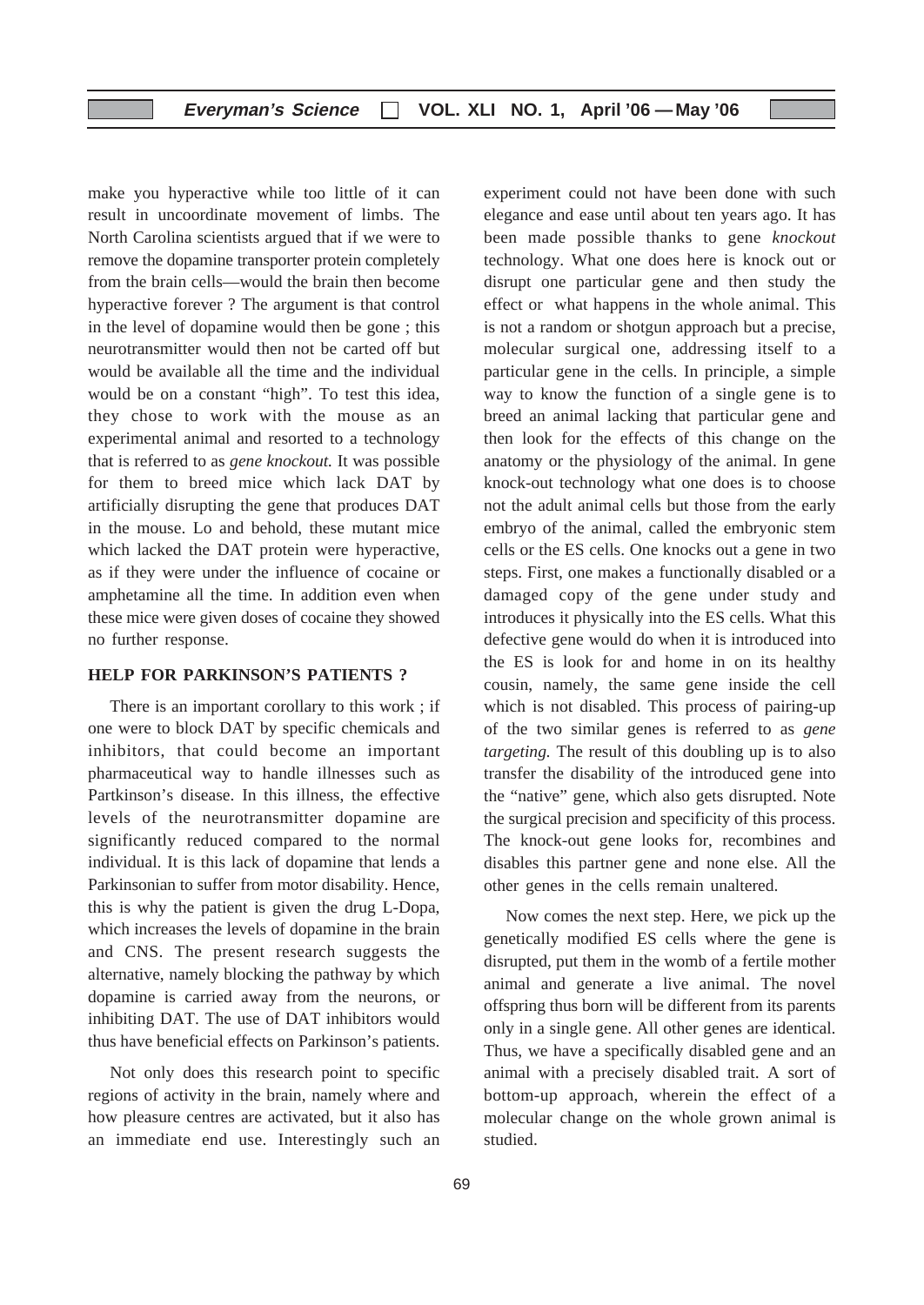# **KNOW THY INSTITUTIONS**



**INDIAN LAC RESEARCH INSTITUTE, NAMKUM, RANCHI**

Lac, a natural resin, is a minor forest produce, cultivated and collected by tribals inhabiting the sub-hilly tracts of Jharkhand, Chattisgarh, West Bengal, Madhya Pradesh, Maharashtra, Orissa and Uttar Pradesh. Before the advent of synthetic plastics and resins, lac was invaluable in moulding and insulating industries. India, then under British rule, had an unparallel global monopoly over the lac trade. Lac is used in paints and varnishes, adhesives, food and pharmaceuticals, cosmetics and ethnic jewellery, electrical and leather industries, besides lac dye.

Realising the strategic importance of this commodity, the then Imperial Govt. of India constituted the Lindsay-Harlow Committee in 1920, and its development. On the suggestions of this Committee, lac merchants organised the Indian Lac Association for Research, under the aegis of which, the foundation stone of the India Lac Research Institute (ILRI) was laid on 20 September, 1924, at Ranchi. It started functioning under the founder Director Mrs. Dorothy Noris. Subsequently, on the recommendations of the Royal Commission of Agriculture, the Indian Lac Cess Committee (ILCC) was constituted, which took over the reigns of the ILRI in 1931. The ILCC also organised and maintained liaison with London Shellac Research Bureau, UK and Shellac Research Bureau, Polytechnique Institute of Brooklyn, USA. As a result of reorganisation of

to look into all aspects of the country's lac trade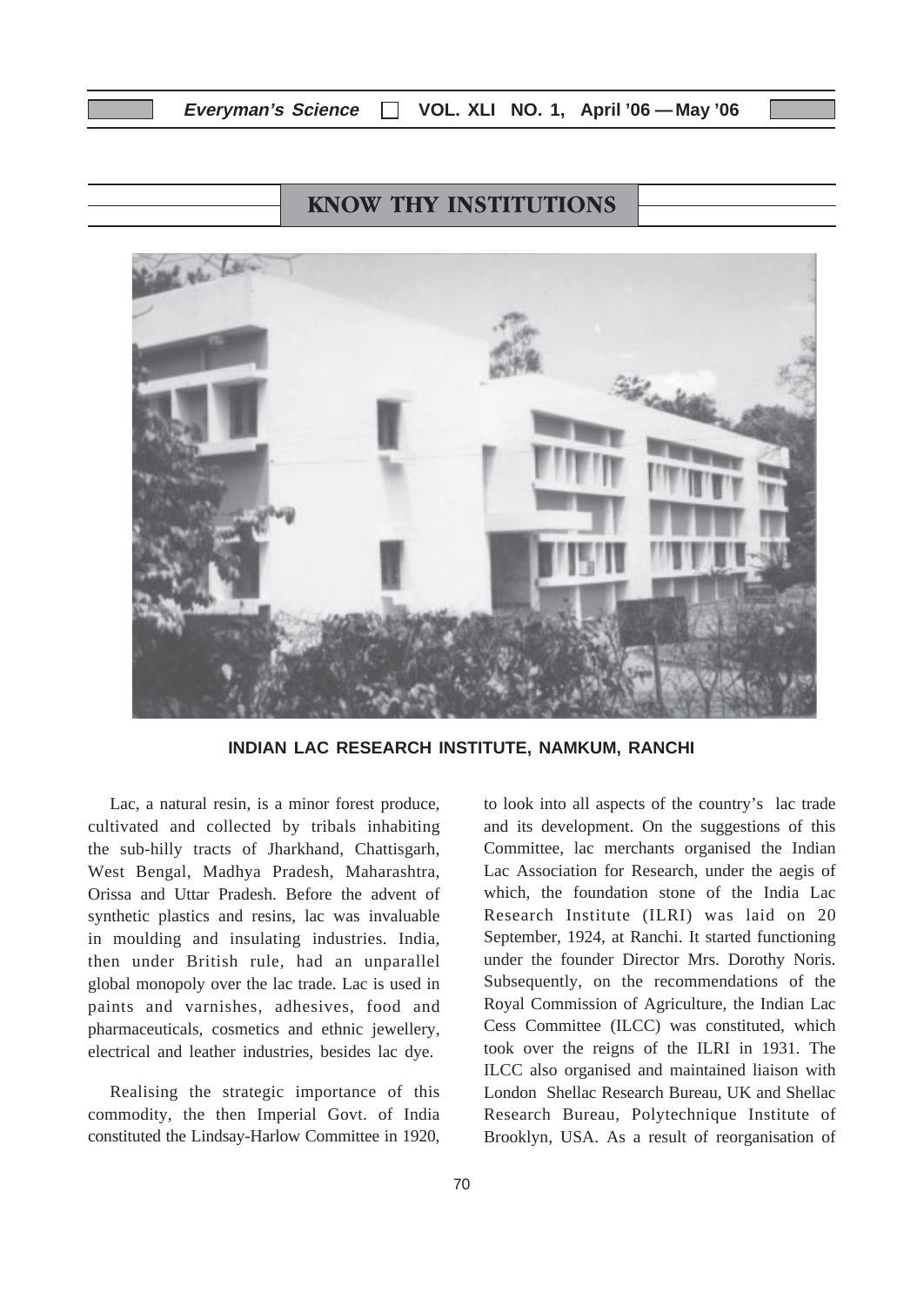agricultural research and education within the country, the ICAR took over the administrative control of the ILRI from 1st April 1966. This Institute is thus, one of the oldest, within the ICAR system, having completed 80 years of fruitful service to the nation.

## **A Unique Institute**

The ILRI is unique and only one of its kind in the world, being devoted exclusively to all aspects of lac cultivation, processing and utilisation. It follows a multidisciplinary approach in carrying out researches on beneficial insects (lac insects and predators / parasites of lac insect pests), forest based lac host trees as well as bushy / shrub hosts, for a wide range of target beneficiariesfrom tribal farmers, craftsmen / artisans to hightech industrial houses, for applications in surface coatings, fine chemicals, electrical insulation, etc. ILRI has the world's richest and oldest books and literature on lac, a well organised lac museum depicting all aspects of lac and a collection of a wide range of lac host plants.

### **Location and Agro-Climate**

The Institute is located 9 km. South-east of Ranchi city, on the Ranchi-Jamshedpur highway (NH 33), at an altitude of 650m above mean sea level, 23°23' N latitude and 85°23' E longitude. The soil status of the Institute indicates advance weathering on granitic gneiss. The soil of the experimental farm is of lateritic type. The area experiences mild, salubrious climate, with a rather heavy rainfall pattern of about 1,400 mm average, of which, about 1,250 mm is during the monsoon.

### **Mandate**

ILRI is a nodal Institute at national level, for research and development on all aspects of lac production, processing, product development, training, information repository, technology dissemination and national / international cooperation. It is mandated to :

- Develop lac culture technologies, adopting existing or genetically improved lac insects and hosts.
- Develop lac processing techniques for the industry.
- Conduct research for diversification of lac utilisation, leading to pilot plant demonstration.
- Act as a repository of information on lac production, processing and utilisation.
- Transfer technologies to farmers and entrepreneurs.

#### **Organisational Structure**

Headed by a Director, the Institute has three Research Divisions viz. (i) Lac Production, (ii) Lac Processing and Product Development and (iii) Transfer of Technology. The Divisions address their identified mandates through core programmes. Presently, the entire research programme of the Institute is divided into 6 thematic areas, called Core Programme, listed below :

## **Core Programmes**

- 1. Productivity and Quality Improvement
- 2. Production Improvement and Crop Management
- 3. Processing and Value Addition
- 4. Product Development and Use Diversification
- 5. Technology Assessment, Refinement and Dissemination
- 6. HRD for Capacity Buildings in Lac Production, Processing and Value Addition.

#### **Infrastructure**

Manned by a strong band of dedicated scientists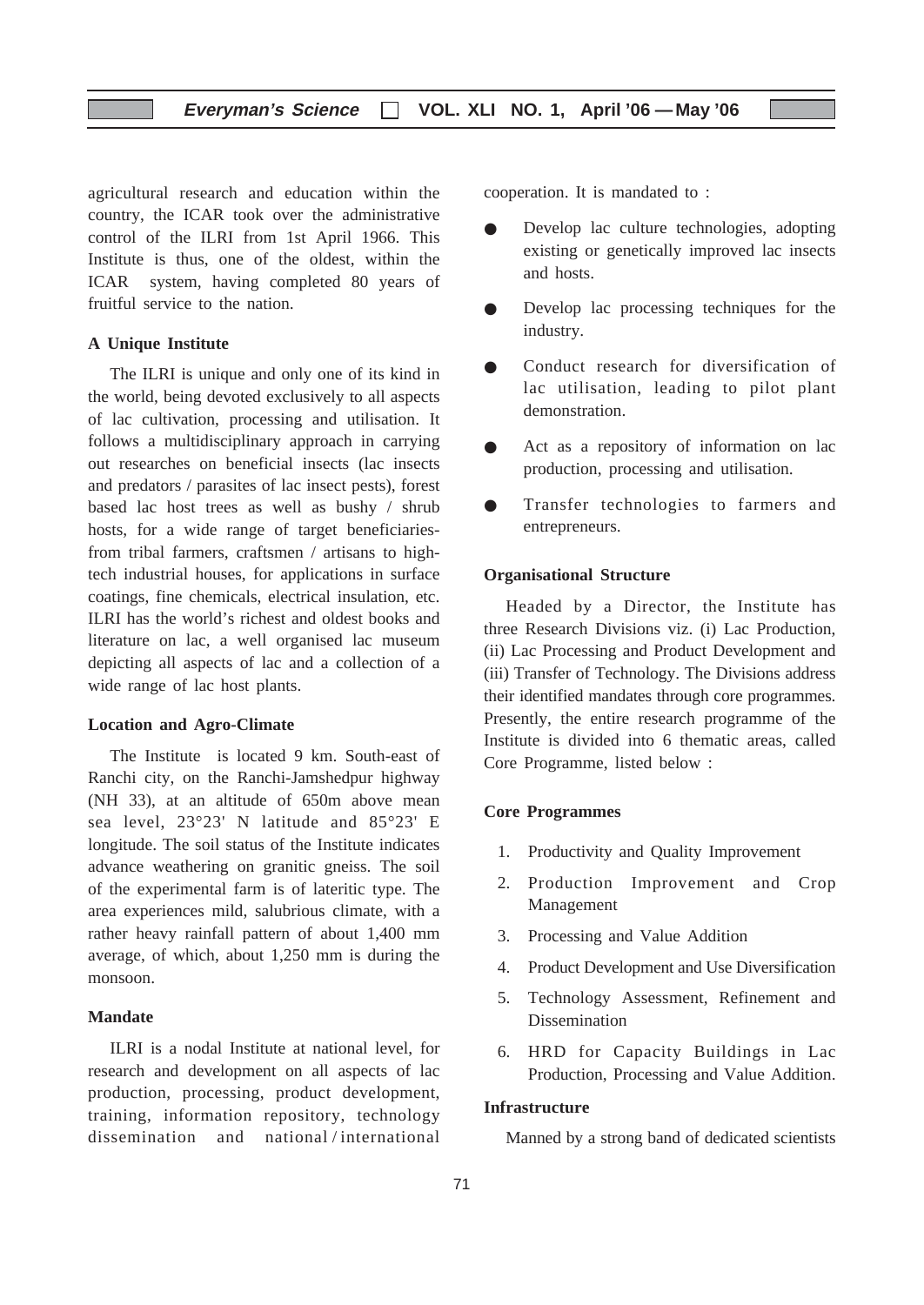from various disciplines including entomology, organic chemistry, physics, engineering, biotechnology, etc., the Institute has about 207 staff in scientific, technical, administrative and supporting categories. There are several wellorganised and equipped service sections to support research management of the Institute. Some of these Sections are : Administration, Audits & Accounts, Library, Farm, Estate, Dispensary, ARIS, Product Demonstration Unit, Guest House etc. The Insitute is responsible for the collection and maintenance of germplasm of lac insect lines as well as lac host trees. Presently, the ILRI is maintaining 7 distinct strains of the lac insect, one cross, one in-bred line, as well as 9 insect stocks, collected from various parts of the country. The experimental farm area spread over 36 hectares has all conventional and cultivated lac host plants and the farm has 1,540 nos. host trees of *Schleichera oleosa* (*kusum*), 2,480 nos. trees of *Butea monosperma* (*palas*), 1,351 nos. *Zizyphus mauritiana* (*ber*) and 8,695 nos. of minor host trees. The field gene bank of the Institute has the following genotypes in stock : palas (13), *kusum* (4), *ber* (7), *Dalbergia szemaoensis* (2), *Eriolaena spectabilis* (1) and *Albizia saman* (2). The Institute has several prestigious laboratories, viz. High Voltage Laboratory, Bio-technology and Biocontrol Laboratories, Quality Evaluation Laboratory etc. Besides these, the DTP and publication facilities are also available. A number of modern and sophisticated laboratory equipment, including DSC, FT-IR etc. are available for research on all aspects of lac production, processing and product development. The ILRI Library has holding of more than 50,000 volumes of scientific journals, 2,000 rare books, including back volumes of research periodicals in the field of lac and surface coatings. Since the holdings of back volumes of certain journals date back to *circa* 1760, the library has been catering to the documentary supply services of INSDOC, New Delhi. Besides catering to the scientists and staff of the Institute, the library also attracts researchers of neighboring eductional and research institutional, including BIT, RU, BAU and HARP, Ranchi, IIT, Kharagpur, RAU, Samastipur, PU, Patna, NIT, Jamshedpur etc. The Institute website, available at www.icar.org.in/ilri/default.htm, developed and maintained in-house, is a valuable source of information on ILRI as well as lac. The Quality Evaluation Laboratory of the Institute caters to the quality control needs of lac processing / lac product industries as well as exporters of lac / lac products. This QE lab analyses about 150 samples, on an average, per annum. The lab has facilities for carrying out testing of lac / lac products as per BIS requirements. Over the years, the Institute has consistently maintained close collaboration with other ICAR Institutes, State Agricultural and other Unviersities, and national agencies like Shellac Export Promotion Council (SEPC), Indian Council of Forestry Research and Education (ICFRE), Bureau of Indian Standards (BIS), Tribal Cooperative Marketing Development Federation (TRIFED), etc. A number of external projects, funded by agencies such as Department of Biotechnology, Technology Mission on Cotton, AP Cess Fund and Jharkhand State Govenement are concurrently operational at the Institute. The ILRI has responded to the globalization of lac industries and agricultural enterprises of the country as well as structural and functional reorganization of ICAR. The Institute also has undergone structural changes and the priorities redefined in the past to suit  $R \& D$  needs of the times.

The Institute is confident of addressing challenging research needs on lac during 21st century.

## *Contact :*

Indian Lac Research Institute, Namkum, Ranchi-834010 Website : *www.icar.org.in/ilri/default.htm*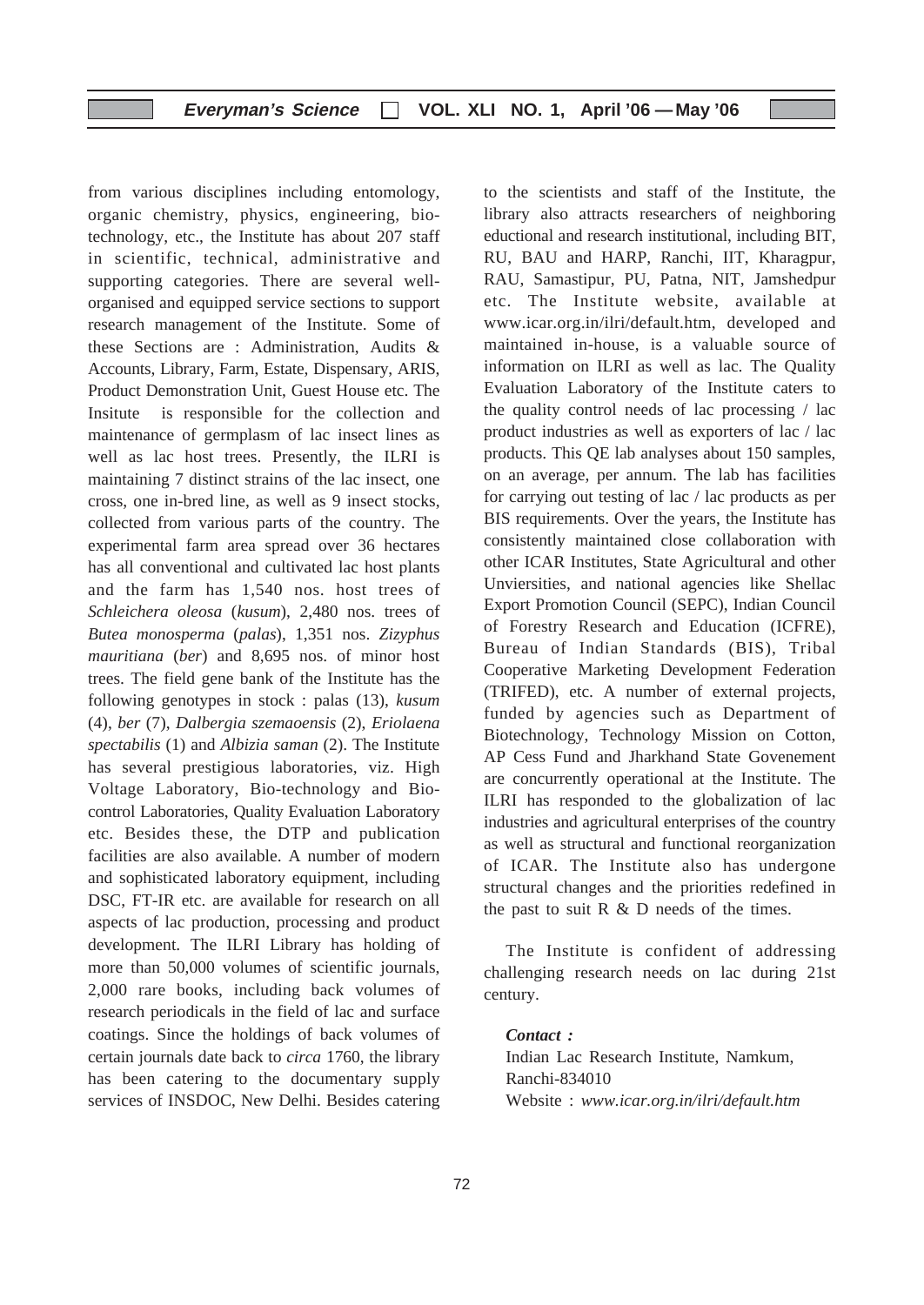# **Conferences /Meetings / Symposia / Seminars**

| <b>Date</b>                        | <b>Topic</b>                                                                                                                                                     | <b>Contact</b>                                                                                                                                                                                 |
|------------------------------------|------------------------------------------------------------------------------------------------------------------------------------------------------------------|------------------------------------------------------------------------------------------------------------------------------------------------------------------------------------------------|
| 8-9 August<br>2006                 | National Seminar on Organic.<br><b>Farming for Alleviation of Rural</b><br>Poverty,<br>Bangalore.                                                                | Kantharaja<br>Secretary<br>Association for Promotion of Organic<br>Farming (APOF) APOF, UAS Alumni<br>Association Building, Bellary Road<br>Hebbal, Bangalore-24<br>Email: aproganic@yahoo.com |
| 18-19 August<br>2006               | <b>Emerging Principles &amp; Practices</b><br>of Computer Information<br><b>Technology</b><br>Ludhiana                                                           | Dr. S.B. Singh<br>Guru Nanak Dev Science and<br>Engineering College,<br>Gill Park Ludhiana 141006<br>Email: principal@gndec.ac.in                                                              |
| 23-25 September<br>2006            | <b>Algal Biodiversity and its</b><br><b>Role in Bioremediation</b><br>Chennai                                                                                    | Dr. Sivasubramanian<br>Krishnamurthy Institute of Algology<br>9, Lady Madhavan I cross street<br>Mahalingapuram, Chennai-600034<br>Email: vsivasubramanian@gmail.com                           |
| 9-11 October<br>2006               | International Conference on<br><b>Toxicology, Toxicogenomics and</b><br>Occupational health & 26th Annual<br>meeting of Society of Toxicology,<br>(STOX) Gwalior | Sangeeta Shukla<br>School of Studies in Zoology<br>Jiwaji University, Gwalior-474011<br>Email: rblstox26@rediffmail.com                                                                        |
| 25-27 November<br>2006             | International Conference on<br><b>Natural Hazards and Disasters:</b><br><b>Local to Global Perspectives,</b><br>Anantapur                                        | Dr. Ravindra Reddy<br>Department of Geography<br>Sri Krishnadevaraya University<br>Anantapur, Andhra Pradesh-515003<br>Email: ravikadati@yahoo.co.in                                           |
| 30 November-<br>2 December<br>2006 | <b>International Conference on</b><br><b>Lasers and Nanomaterials</b><br>Kolkata                                                                                 | Dr. Debnarayan Jana<br>Convener (ICLAN)<br>Department of Physics<br>University of Calcutta<br>92, APC Road, Kolkata-700009<br>Email: djphy@caluniv.ac.in                                       |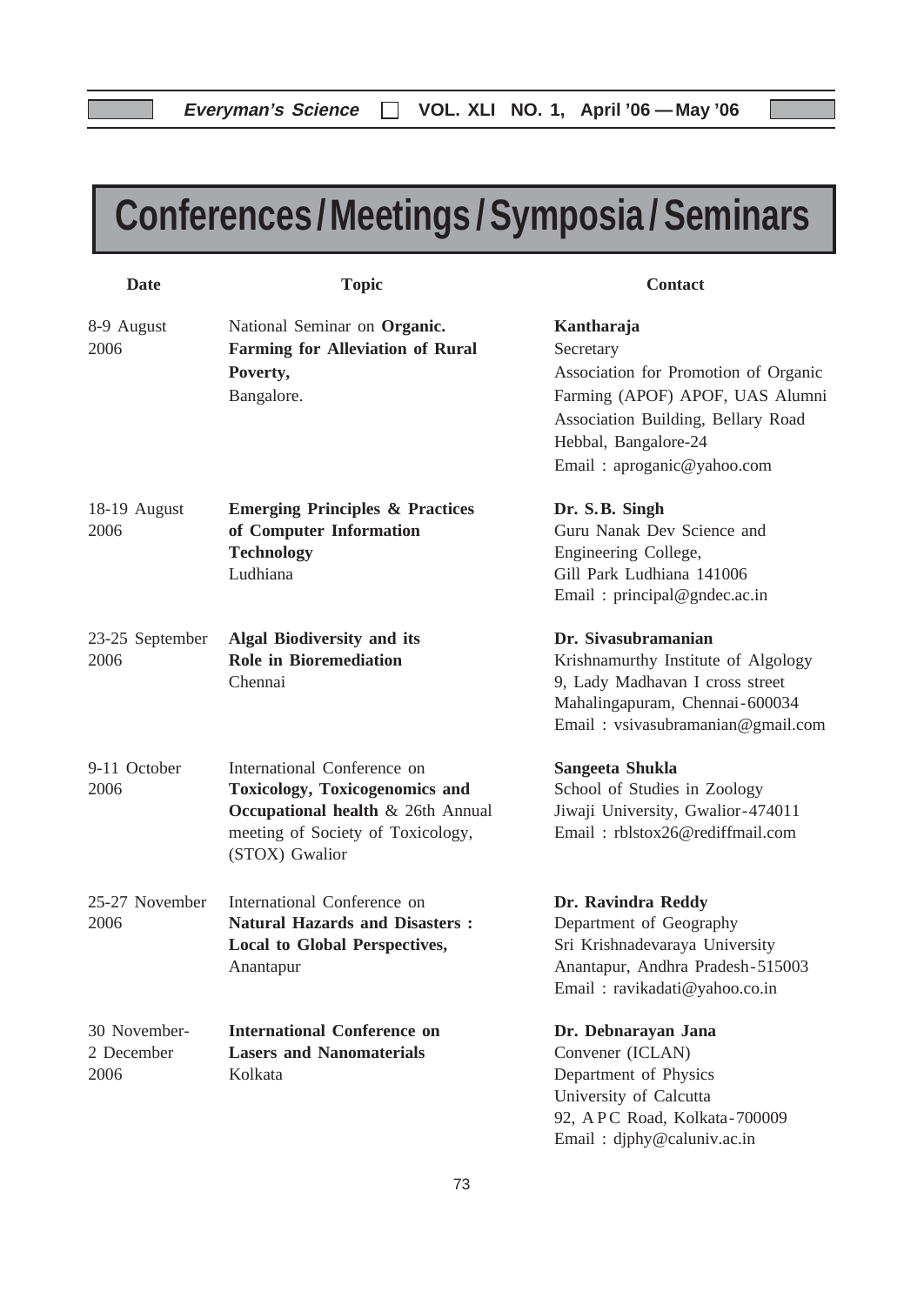## **S & T ACROSS THE WORLD**

#### **IDENTIFYING MICROBES**

Scientists at the US Department of Energy's Brookhaven National Laboratory have developed a new method for identifying different species of microorganisms living in an unknown "microbial community."

The method has many applications ranging from assessing the microbes present in environmental samples and identifying species useful for cleaning up contamination, to identfying pathogens and distinguishing harmless bacteria from potential bioterror weapons.

The technique which is called "single point genome signature tagging" uses enzymes that recognize specific sequences in the genetic code. These enzymes chop the, microbial genomes into small segments that contain identifier genes common to all microbial species, plus enough genetic information to tell the microbes apart. As growing cultures of microbes to identify species is slow and error prone, scientists have been searching for a way to identify key segments in the genetic code that are short enough to be sequenced rapidly and they hit upon this method.

*(www.bnl.gov, Mar 8, 2006)*

#### **ANTI-MALARIA DRUG DEVELOPS RESISTANCE**

Malaria which used to decimate entire populations in the tropics, largely came to be controlled in the 1950's with the use of chloroquine till people began to develop resistance to it. It was replaced by artemisinin, which had been developed from a chinese herb and for the last few decades it has been widely in use. Studies now indicate that it might meet the same fate as chloroquine, unless its use is strictly regulated.

Scientists from the Pasteur Institute took blood samples from hundreds of patients in South-East Asia, and treated the samples containing the parasite Plasmodium falsiparum to a variety of anti malaria drugs, including artemisinin. The results were then compared with a similar exercise carried out in respect of malaria patients in French Guiana. It was found that the patients of French Guiana, where the use of artemisinin was not regulated, had developed resistance to the drug unlike those in Cambodia and other South-eastern countries where there was no resistance to the treatment, because the use of the drug was regulated.

These findings underscore a warning by WHO on the need for extreme all round vigilance while prescribing artemisinin-based drugs and for its use to be carefully regulated.

*(PTI Science Service, Dec. 16-31, 2005)*

#### **ARTEMIS TECHNOLOGY**

Many objects today have computers or microprocessors embedded in them that cannot be modified by the consumer. For instance, in the automobile industry embedded systems operate in the car engein to improve efficiency, operate satellite navigation, air conditioning etc. A whole industry has grown around these embedded systems and now the Advanced Research and Technology for Embedded Intelligence and Systems (ARTEMIS) provides a platform which brings together the major companies in this industry.

There are belived to be more objects containing embedded systems than there are human beings on the earth and by 2020 the capability exists for such embedded systems to occupy much of our natural environment and react to our preferences automatically. To make this a reality the gulf between architecture and physics will have to be bridged speedily and while ARTEMIS is seeking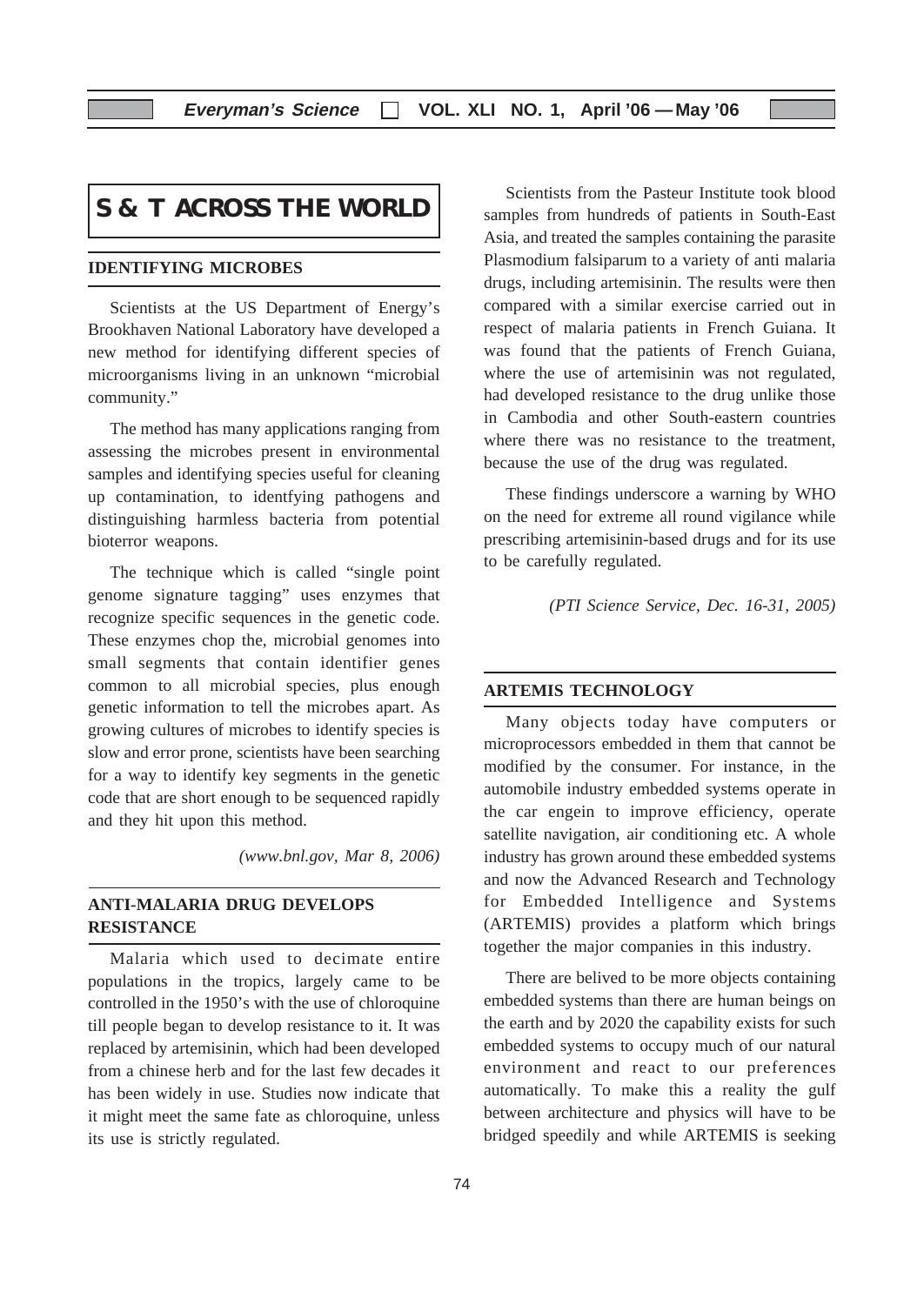to do this from the software side, the nanotechnology platform ENIAC is trying to do the same thing from the nano-architecture side.

The embedded systems industry is growing at the rate of 10% annually, and ARTEMIS which is a public-private partnership that is open for any organisation to join has ambitious plans for the future.

*(CORDIS Tech. Marketplace, March 8, 2006)*

#### **IMPROVED WHEAT STRAINS**

Australian scientists are developing strains of wheat that contain a higher proportion of amylose, a particular form of resistant starch for incorporation into breads, cereals, and other foods to meet the deficiency caused by the excessive intake of processed and refined food by a majority of Australians.

Nowadays one of the most serious health issues in the developed world is the rise of diet-related

non-infectious diseases, such as cardiac heart disease, obesity, diabetes, and colorectal cancers. The resistant starch which contains high levels of amylose, is not digested in the small intestine and passes into the colon where it is broken down by the resident bacteria, releasing short chains of fatty acids which is believed to promote bowel health and reduce the risk of colon cancer.

The inclusion of additional fibre in breads is now a routine practice, but scientists say that the benefit of using high amylose wheat in products, such as bread, avoids the need to add supplementary fibre.

Trials on animals have shown that wheat with high amylose levels had significant health benefits, owing to the presence of short chain fatty acids in their bowels.

In this connection, gene technology has proved particularly useful in pinpointing the genetic changes in wheat that are required to create this new type of wheat.

*(National Academy of Sciences, Feb 27, 2006)*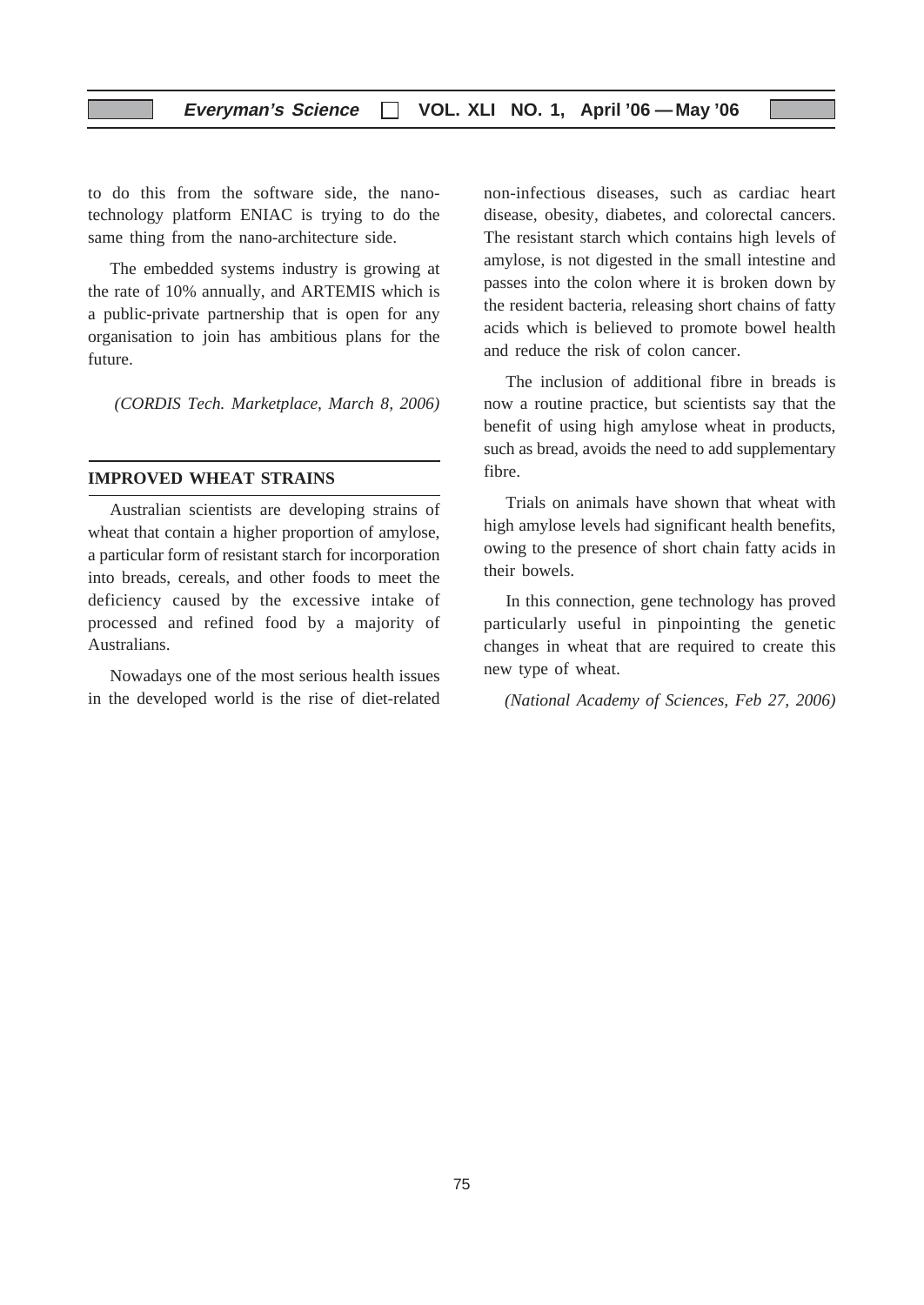**Everyman's Science VOL. XLI NO. 1, April '06 —May '06**

### MEMBERS OF ISCA COUNCIL FOR 2006-2007

**General President** Prof. Harsh Gupta, Hyderabad **Immediate Past General President** Dr. I.V. Subba Rao, Secunderabad **General President-Elect** Prof. R. Ramamurthi, Tirupati **General Secretary (Headquarters)** Prof. Avijit Banerji, Kolkata **General Secretary (Outstation)** Prof. S.P. Singh, Kurukshetra **Treasurer** Prof. A.B. Banerjee, Kolkata **Elected Members of the Executive Committee** Prof. P.N. Srivastava, Gurgaon Dr. Ashok K. Saxena, Kanpur Dr. M. Sudarshan Reddy, Hyderabad Prof. B. Satyanarayana, Hyderabad Prof. Uma Kant, Jaipur Dr. Geetha Bali, Bangalore Prof. Ranjit K. Verma, Bodh Gaya Prof. Nirupama Agrawal, Lucknow Prof. K.C. Pandey, Lucknow Prof. Col. Dr. Ranajit Sen, Kolkata **Representative of the Department of Science & Technology, Government of India** Prof. V.S. Ramamurthy, New Delhi **Local Secretaries** Prof. Ajit Verma, Noida Dr. R. P. Singh, Noida **Past General Presidents /Secretaries/Treasurer** Prof. (Mrs.) Asima Chatterjee, Kolkata Prof. M. S. Swaminathan, Chennai Dr. H. N. Sethna, Mumbai Prof. A.K. Sharma, Kolkata Prof. M.G.K. Menon, New Delhi Prof. R.P. Bambah, Chandigarh Prof. (Mrs.) Archana Sharma, Kolkata Prof. C.N.R. Rao, Bangalore Dr. A.P. Mitra, New Delhi Prof. Yash Pal, Noida Prof. D.K. Sinha, Kolkata Dr. Vasant Gowariker, Pune Dr. S.Z. Qasim, New Delhi Dr. S.C. Pakrashi, Kolkata Prof. U.R. Rao, Bangalore Prof. S. K. Joshi, New Delhi

Dr. P. Rama Rao, Hyderabad Dr. (Mrs.) Manju Sharma, New Delhi Dr. R. A. Mashelkar, New Delhi Dr. R. S. Paroda, Tashkent, Uzbekistan Prof. S.S. Katiyar, Kanpur Dr. K. Kasturirangan, Bangalore Prof. Asis Datta, New Delhi Prof. N.K. Ganguly, New Delhi Prof. M. K. Singal, Delhi Dr. (Miss) S.P. Arya, New Delhi Prof. H.P. Tiwari, Allahabad Prof. S.P. Mukherjee, Kolkata Dr. (Mrs.) Yogini Pathak, Vadodara Prof. B.P. Chatterjee, Kolkata Dr. S.B. Mahato, Kolkata **Sectional Presidents** Dr. M. S. Sachdev, New Delhi

Prof. U.C. Goswami, Guwahati Prof. Kisore K. Basa, Bhopal Prof. Anil K. Singh, Mumbai Prof. M.P. Singh, Lucknow Mr. Sujit Kumar Mitra, Kolkata Prof. P. C. Pandey, Kharagpur Prof. M. Surendra Prasad Babu, Visakhapatnam Dr. Rakesh Chandra Agrawal, Raipur Prof. J.C. Misra, Kharagpur Dr. Amal Roy Chowdhury, Kolkata Dr. Rakha Hari Das, Delhi Dr. R.N. Singh, Dehra Dun Prof. S.M. Reddy, Warangal

#### **Elected Members of the Council**

Dr. (Mrs.) Vijay Laxmi Saxena, Kanpur Mr. Gauravendra Swarup, Kanpur Prof. V.K. Verma, New Delhi Dr. Dhyanendra Kumar, Arrah. Prof. Santosh Kumar, Bhopal Prof. P.V. Arunachalam, Tirupati. Dr. K. Jeevan Rao, Hyderabad

#### **Representatives/Co-opted Members**

Mr. Nilangshu Bhusan Basu, Kolkata Dr. H.S. Maiti, Kolkata Prof. S.P. Mukherjee, Kolkata Prof. Col. Dr. Ranajit Sen, Kolkata Prof. Anupam Varma, New Delhi

**Editor-in-Chief of Everyman's Science** Prof. S.P. Mukherjee, Kolkata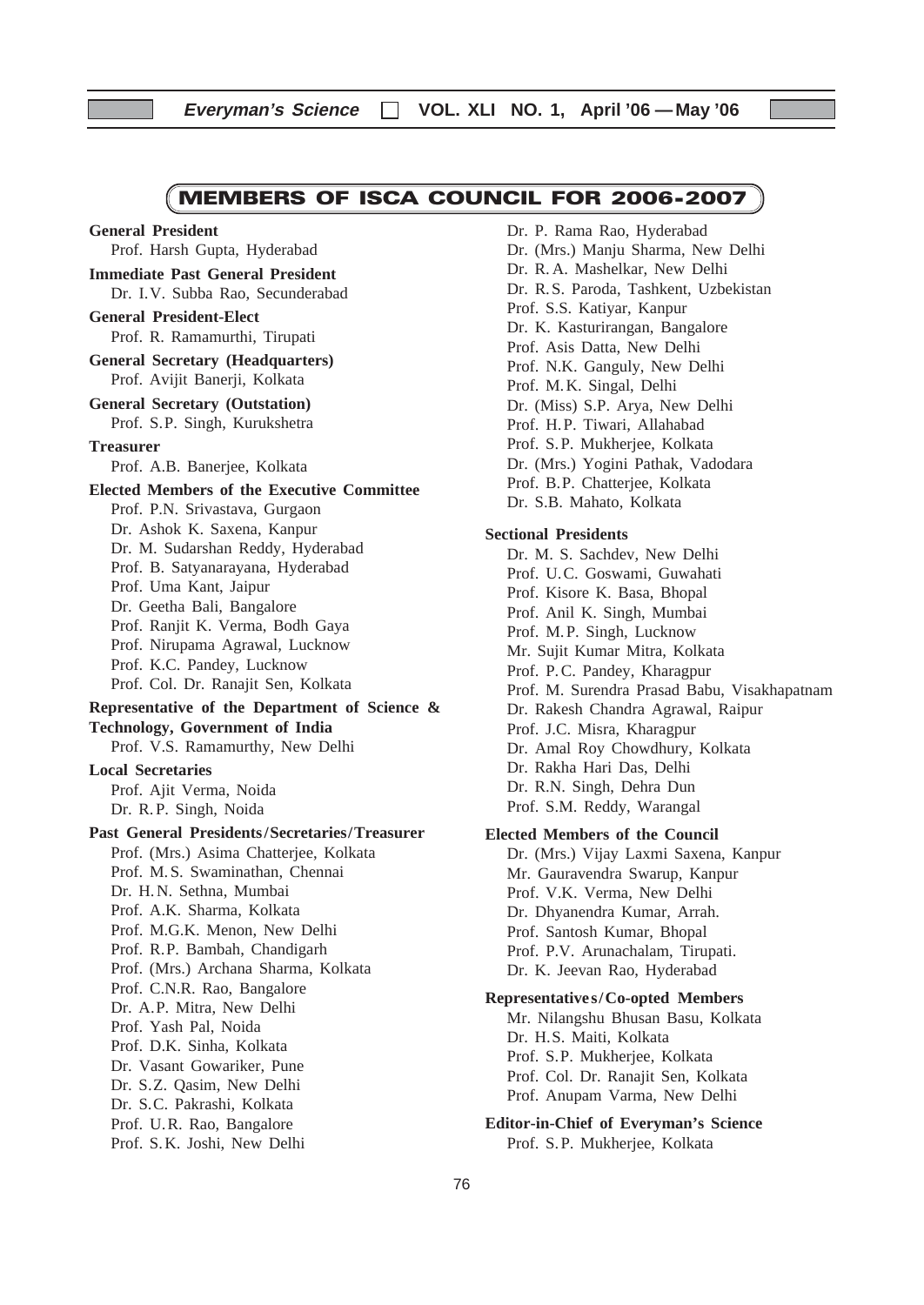

भारतीय विज्ञान कांग्रेस संस्था

 $14$ , उ० विरेश गुह स्ट्रीट, कोलकाता  $700017$ , भारत

**THE INDIAN SCIENCE CONGRESS ASSOCIATION**

14, Dr. Biresh Guha Street, Kolkata-700 017, INDIA

Telegram : SCICONG : CALCUTTA Fax : 91-33-2240-2551 Telephone : 2247-4530, 2281-5323 E-mail : iscacal@vsnl.net Website : http://sciencecongress.org iscacal 2004@yahoo.com http://sciencecongress.nic.in

#### **Terms of Membership and Privileges of Members :**

Membership of the Association is open to persons with *Graduate or equivalent academic qualification* and interested in the advancement of science in India.

1. **Member :** A person willing to be enrolled as new Member has to pay an annualsubscription of Rs. 200/ **along with an admission fee of Rs. 50/-**\* (for foreign U.S. \$70) only. The annual subscription of a Member shall become due on the 1st April of each year. Anyone who fails to pay the subscription on or before the *15th July* in any year shall lose the right of voting and / or holding any office of the Association for that year. A Member failing to pay the annual subscription by the end of March of the following year shall cease to be a Member.

Members may contribute papers for presentation at the Science Congress. They will receive, free of cost, reprint of the Proceedings to Session of any one section of their interest and also the bi-monthly journal of the Association "Everyman's Science".

- 2. **Sessional Member :** Sessional members are those who join the Association for the Session only. They may contribute papers for presentation at the Science Congress and receive, free of cost, reprint of the Proceedings of the session of any one section of their interest. A Sessional Member has to pay a subscription of Rs. 250/- (for foreign U.S. \$60) only.
- 3. **Student Member :** A person studying at the undergraduate / post graduate level may be enrolled as a Student Member, provided his / her application is duly certified by the Principal / Head of the Institution / Department. He / She may contribute papers for presentation at the Science Congress, provided such papers are communicated through members of the Association. The subscription for student Membership is Rs. 100/- (for foreign U.S. \$50 only).
- 4. **Life Member :** A Member may compound all future annual subscriptions by paying a single sum of Rs. 2000/- (for foreign U.S. \$ 500) only. Any person who has been continuously a member for 10 years or more, shall be allowed a reduction in the compounding fee of Rs. 50/- for every year of such membership, provided that the compounding fee shall not be less than Rs. 1,200/- (for foreign U.S. \$ 12.50 and U.S \$ 300 respectively). A Life Member shall have all the privileges of a member during his/her lifetime.

<sup>\*</sup>*Admission fee of Rs. 50/- is needed only for becoming a new annual member and not for sessional member / life member / Institutional member / student member / donor.*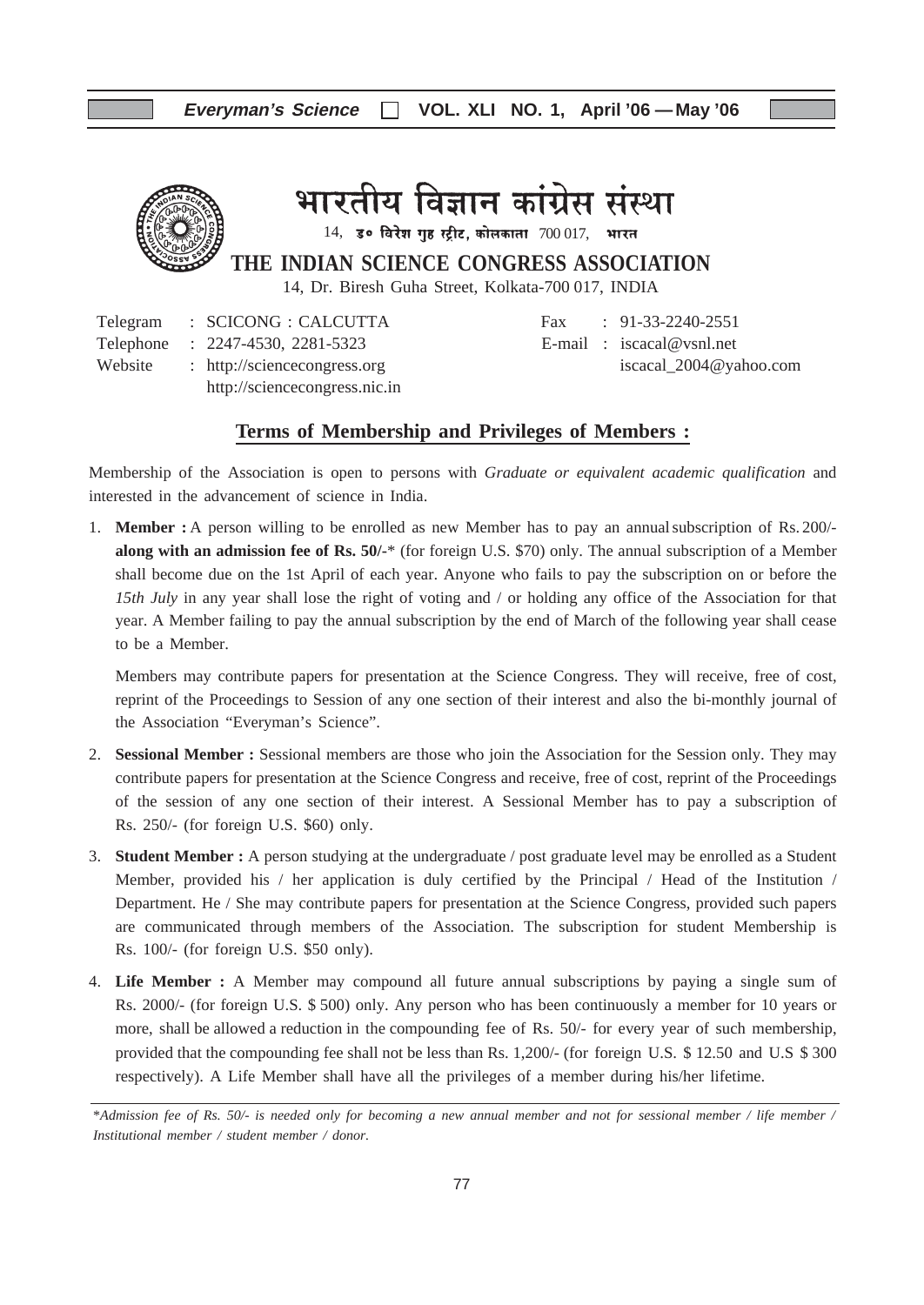- 5. **Institutional Member :** An Institution paying a subscription of Rs. 5,000/- (for foreign U.S. \$ 2,500) only, can become an Institutional Member of the Association. It shall be eligible to nominate one person as its representative to attend Annual Session of the Science Congress. An Institutional Member shall be eligible to receive, free of cost, a copy of the complete set of Proceedings of the Annual Science Congress Session as also a copy of the Association's journal "Everyman's Science".
- 6. **Donor :** Any person paying a lump sum of Rs. 10,000/- (for foreign U.S. \$5000) only, can become a Donor of the Assocaiation. An *INDIVIDUAL DONOR* shall have all the rights and privileges of a member during his/her lifetime. An Institution paying a lump of Rs. 50,000/- (for foreign U.S. \$25,000) only, can become *INSTITUTIONAL DONOR* of the Association, which shall have the right to nominate one person as its representative to attend Annual Session of the Science Congress. An Institutional / Individual Donor shall be eligible to receive, free of cost, a copy of the complete set of Proceedings of the Annual Science Congress as also the Association's journal "Everyman's Science".
- A) **Presentation of Papers :** A copy of complete paper accompanied by an abstract in triplicate not exceeding one hundred words and not containing any diagram or formula, must reach the Sectional President General Secretary (Hqrs) Latest by *September 15*, each year.
- B) Members of all categories are entitled to railway Concession of return ticket by the same route with such conditions as may be laid down by the Railway Board for travel to attend the Science Congress Session provided that their travelling expenses are not borne, even partly, by the Government (Central or State), Statutory Authority or an University or a City Corporation.
- C) Members of all categories are entitled to reading facilities between 10.00 a.m. to 5.30 p.m. on all weekdays (except Saturdays & Sundays) in the library of the Association.
- D) Members of all categories may use Guest House facilities, Lecture Hall hiring at the rates fixed by the Association from time to time.
- Note : All Money Orders, Bank Drafts etc. should be drawn in favour of "*Treasurer, The Indian Science Congress Association*". Members are requested to mention their Card No. while making any correspondence to ISCA office.

<sup>\* (</sup>A Foreign Member means one who is normally resident outside India.)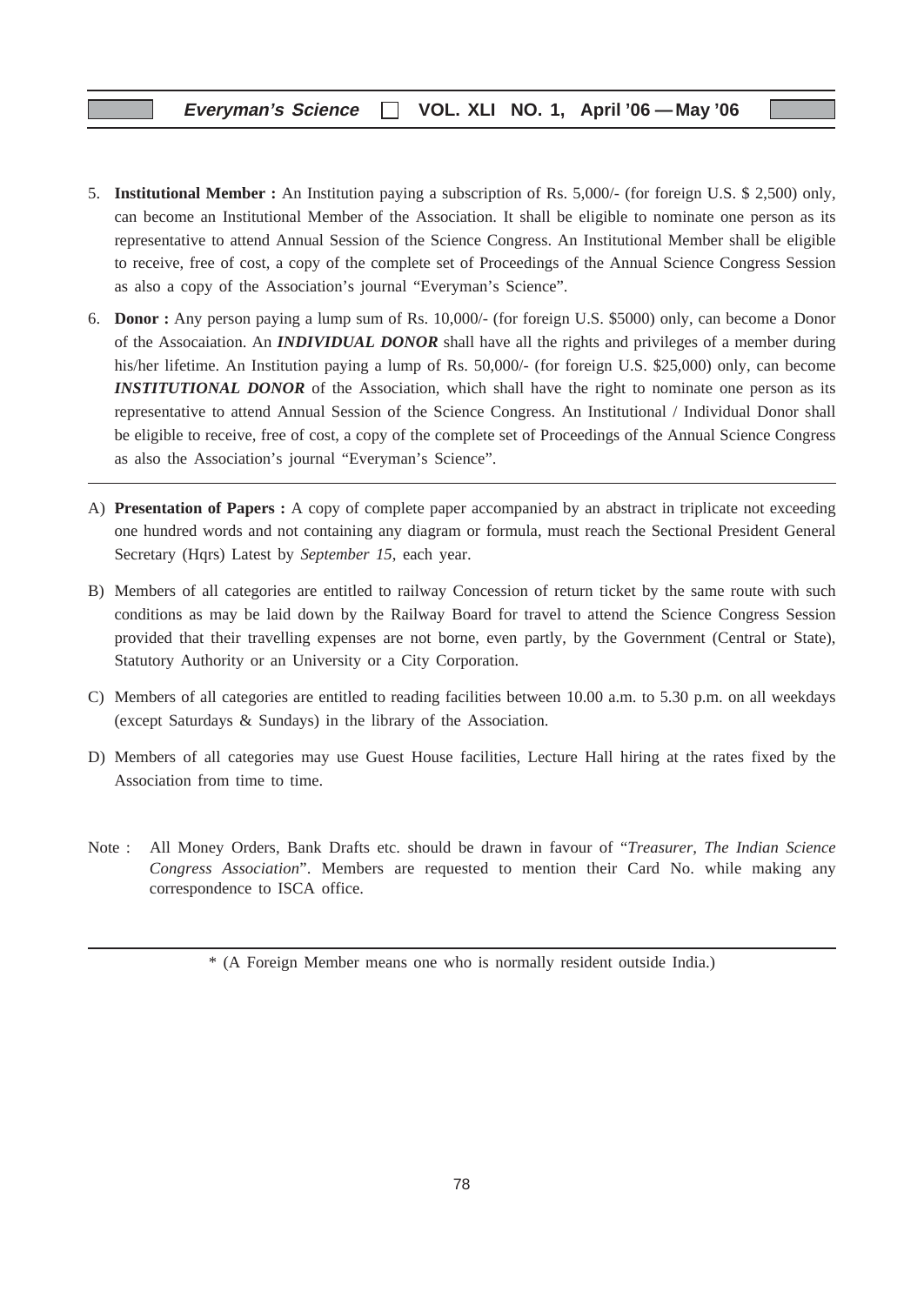#### **Everyman's Science VOL. XLI NO. 1, April '06 —May '06**

## भारतीय विज्ञान कांग्रेस संस्था

 $14$ , उ० विरेश गृह स्ट्रीट, कोलकाता  $700017$ , भारत

**THE INDIAN SCIENCE CONGRESS ASSOCIATION**

14, Dr. Biresh Guha Street, Kolkata-700 017, INDIA

Telegram : SCICONG : CALCUTTA Fax : 91-33-2240-2551

http://sciencecongress.nic.in

Telephone : 2247-4530, 2281-5323 E-mail : iscacal@vsnl.net Website : http://sciencecongress.org iscacal\_2004@yahoo.com

### APPLICATION FORM FOR MEMBERSHIP

To

The General Secretary The Indian Science Congress Association 14, Dr. Biresh Guha Street, Kolkata-700 017

Stamp Size Photograph

#### Dear Sir,

I like to be enrolled as a Member / Life Member / Donor / Sessional Member / Student Member / of The Indian Science Congress Association.

I am sending herewith an amount of Rs. ............... in payment of my subscription by Bank Draft / Money Order / Cash for Membership / Life Membership Subscription / from the year 1st April 200 ...... to 31st March 200 ......

I am interested in the following section (Please tick any one).

#### **SECTIONS**

- 1. Agriculture and Forestry Sciences
- 2. Animal, Veterinary and Fishery Sciences
- 3. Anthropological and Behavioural Sciences (including Archaeology and Psychology & Educational Sciences)
- 4. Chemical Sciences
- 5. Earth System Sciences
- 6. Engineering Sciences
- 7. Environmental Sciences
- 8. Information and Communication Science & Technology (including Computer Sciences)
- 9. Materials Science.
- 10. Mathematical Sciences (including Statistics)
- 11. Medical Sciences (including Physiology)
- 12. New Biology (including Bio-Chemistry, Biophysics & Molecular Biology and Biotechnology)
- 13. Physical Sciences
- 14. Plant Sciences

(Please type or fillup in Block Letters)

Name (in block letters) : SURNAME FIRST NAME MIDDLE NAME Academic Qualifications : (Evidence to be submitted) Designation :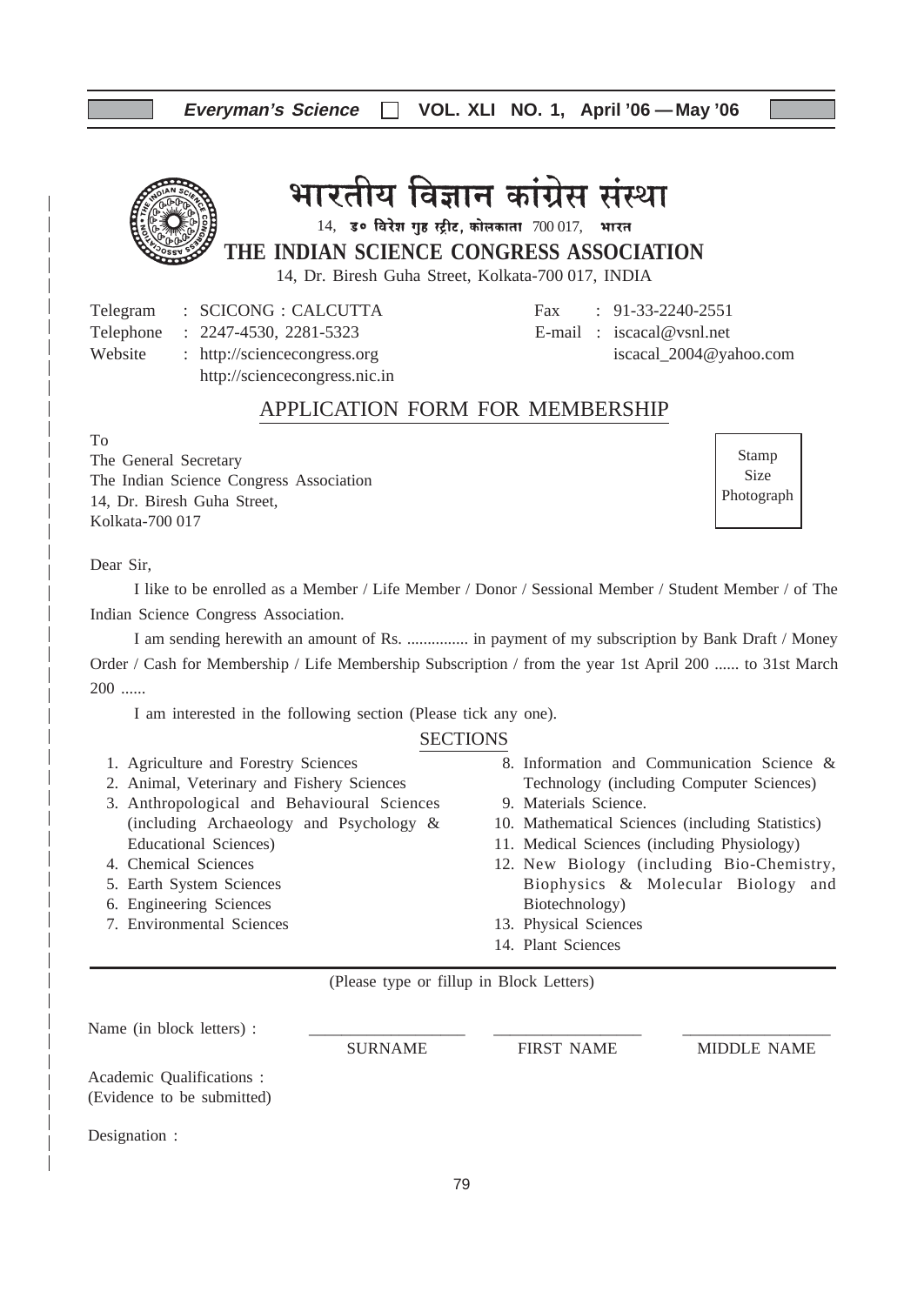Address for Communication : (including State, City/Town and Pin code)

Phone No. & e-mail

Permanent Address :

Yours faithfully

Date : Signature  $\sum_{n=1}^{\infty}$  Signature

- *As per resolution of Executive Committee in its meeting held on October 10, 2004 application for membership of ISCA in 'Care of' of some other person is generally discouraged. However, if in the application form "care of" address is given then there should be also signature of the person in whose name "care of" is given.*
- *Admission fee of Rs. 50/- is needed only for becoming a new annual member and not for sessional member / life member / Institutional member / student member / donor.*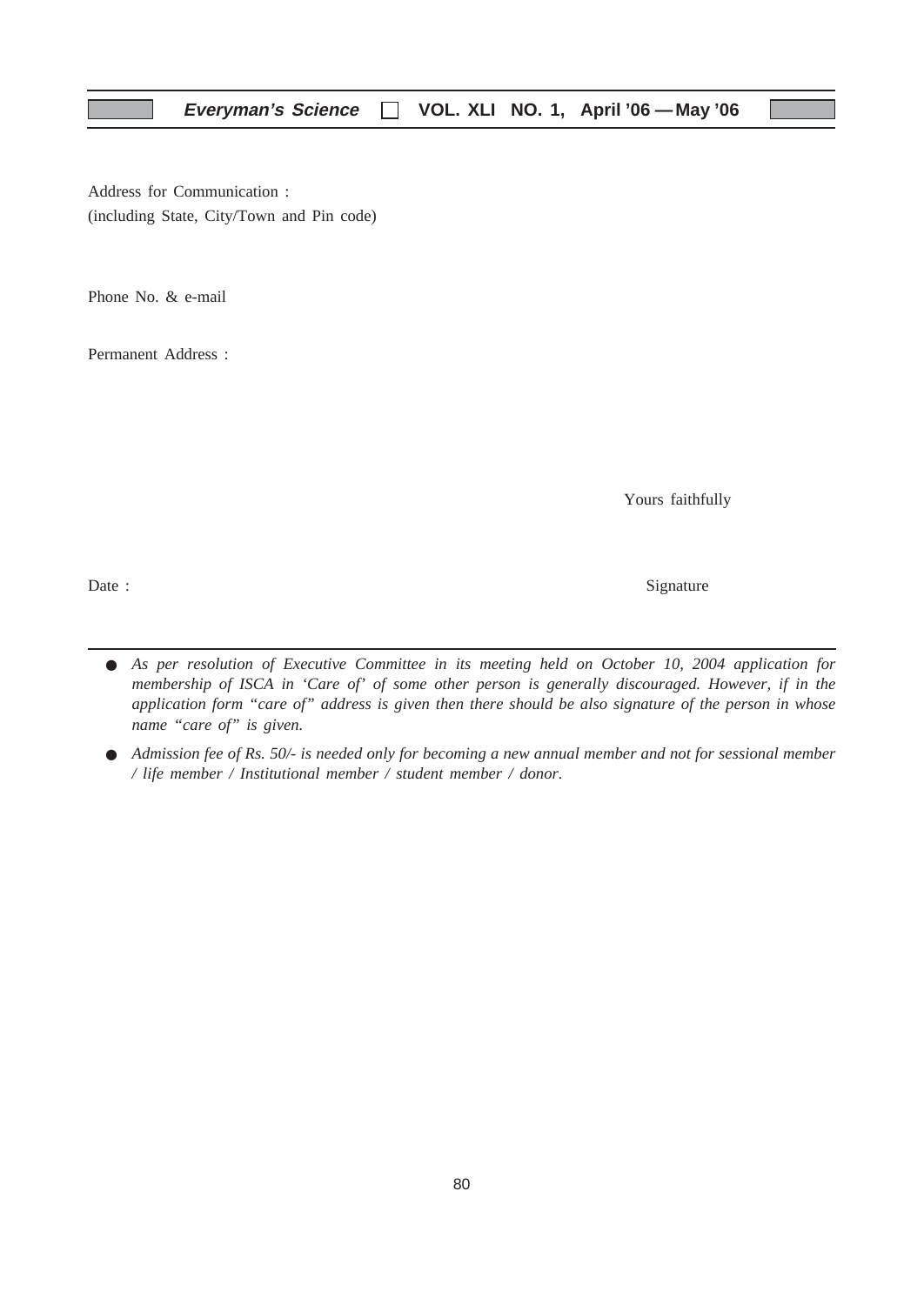## THE INDIAN SCIENCE CONGRESS ASSOCIATION

#### **14, Dr. Biresh Guha Street, Kolkata-700 017**

**INSTRUCTION TO AUTHORS FOR PAPER PRESENTATION AT THE 94TH INDIAN SCIENCE CONGRESS TO BE HELD AT AMITY UNIVERSITY, NOIDA DURING JANUARY 3 TO 7, 2007.**

#### **A. PAPER PRESENTATION (ORAL/POSTER)**

- 1. All papers to be submitted for presentation at the 94th Science Congress must be sent to the **Concerned Sectional Presidents**. Each paper must be accompanied by *three copies* of abstracts (within 100 words, without any sketches, tables, etc.) and a copy of the full paper. The name of the Section where the paper is to be pressented should be indicated. The model format for abstract is given below. The addresses of Sectional Presidents are given in the website : *http:www.sciencecongress.nic.in*
- 2. Each author is entitled to submit only two papers.
- 3. All authors must be **members** of ISCA. Corresponding author must give a declaration that authors/co-authors are members of ISCA.
- 4. Papers should reach on or before **September 15, 2006**. The abstracts of these papers if approved will be printed in Part II of the Proceedings of the 94<sup>th</sup> Indian Science Congress. Papers (along with abstracts) received after **September 15, 2006** will not be considered.
- 5. Contributed papers would be presented primarily by way of posters. Authors of the accepted papers will be advised by the concerned Sectional Presidents about preparation of posters. Size of each poster should be **1 meter × 1 meter** and should be neatly prepared which can be read from a distance of 3 feet.
- 6. To encourage scientists, the Indian Science Congress Association has introduced a number of prizes for **Best Poster** presentation in January, 1999. A maximum of **Two** prizes of Rs. 5000/ in cash along with a certificate will be awarded to the best presentations in each Section during the valedictory function of the 94th Indian Science Congress.



#### **MODEL FORMAT FOR ABSTRACT**

#### **For details please contact :**

81 iscacal\_2004@yahoo.com Website : http://sciencecongress.nic.inGeneral Secretary (Headquarters), The Indian Science Congress Association, 14, Dr. Biresh Guha Street, Kolkata- 700 017. Phone : 033-2247 4530, Fax No. ; 0091-2240 2551, E-mail : iscacal@vsnl.net /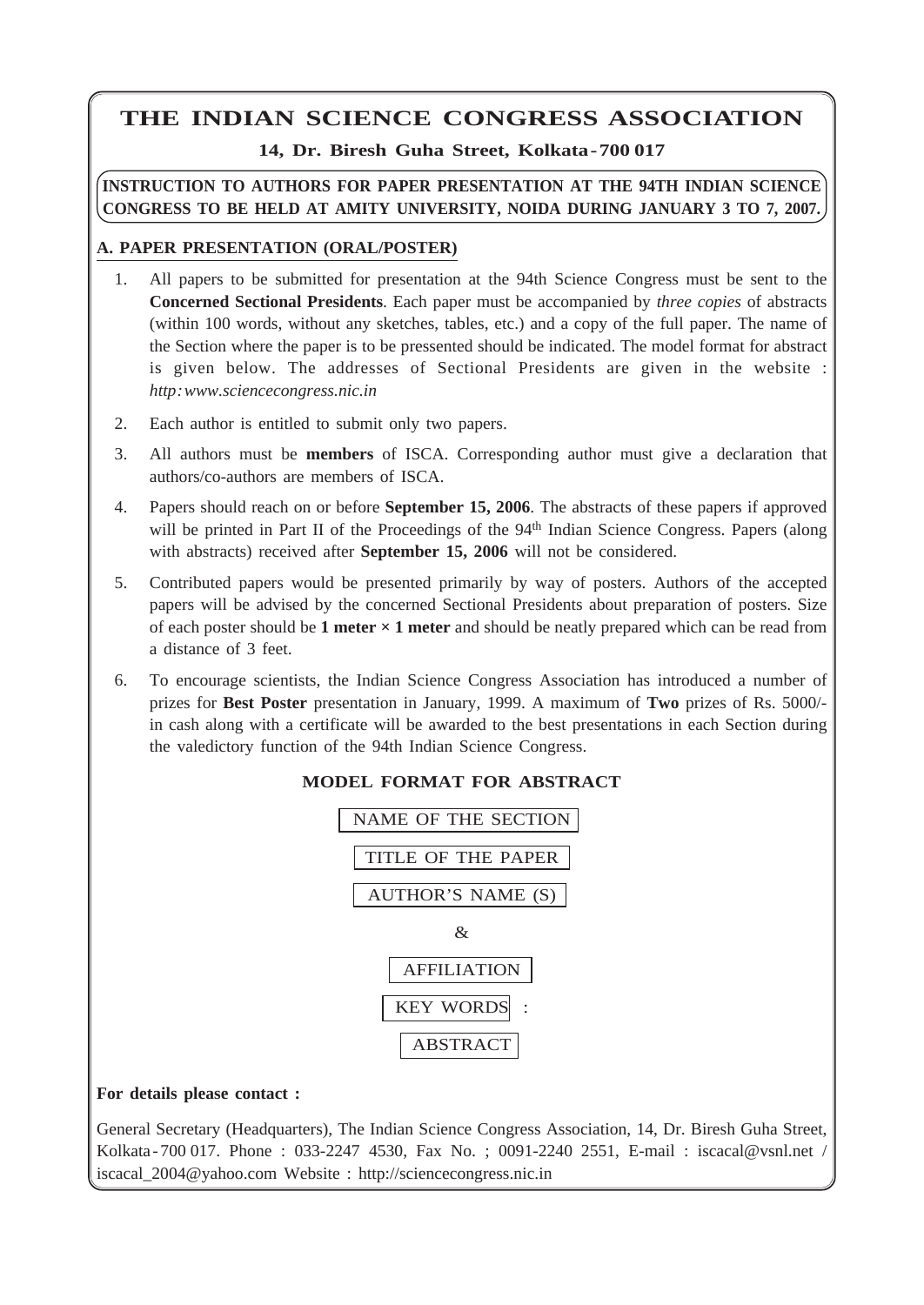## *ADVERTISE IN*

## **EVERYMAN'S SCIENCE**

#### *Published six times a year in*

## **APRIL/MAY, JUNE/JULY, AUGUST/SEPTEMBER, OCTOBER/NOVEMBER, DECEMBER/JANUARY, FEBRUARY/MARCH**

By *THE INDIAN SCIENCE CONGRESS ASSOCIATION*

● *Estimated Readers 1,00,000* 

#### *BEST MEDIUM TO REACH*

## SCIENTISTS ● EDUCATIONISTS SCIENTIFIC AND TECHNICAL WORKERS

as also laymen interested in progress of science

**N.B.** *All drafts should be in favour of "Indian Science Congress Association"*

| <b>Position</b>          | Rate per issue | <b>Printing Area</b> |
|--------------------------|----------------|----------------------|
| (Two Colour)             |                |                      |
| Back Cover               | $Rs. 6000/-$   | $20 \times 27$ cms   |
| Inside Front Cover       | $Rs.4500/-$    | $20 \times 27$ cms   |
| Back Inside Cover        | $Rs.4500/-$    | $20 \times 27$ cms   |
| <b>Black &amp; White</b> |                |                      |
| Inside full page         | $Rs. 3000/-$   | $20 \times 27$ cms   |
| Inside half page         | $Rs. 2000/-$   | $20 \times 13$ cms   |

82

**For Particulars write to : Editor-in-Chief, Everyman's Science**

**14, Dr. Biresh Guha Street, Kolkata-700 017**

**Telephone : (033) 2247-4530**

**Fax : 91-33-2240-2551, Email : iscacal@vsnl.net**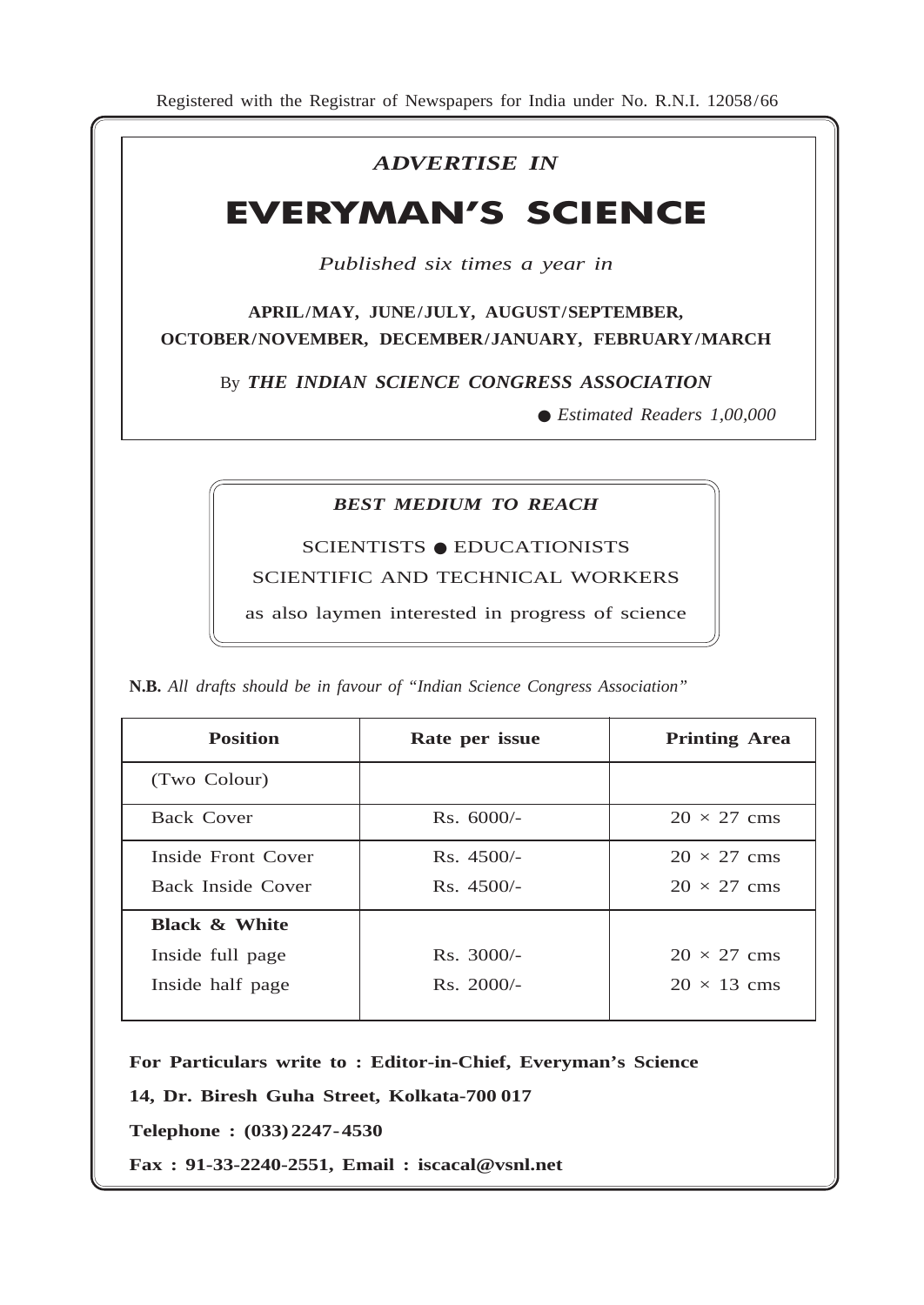## GUIDELINES FOR SUBMISSION OF MANUSCRIPTS

**Everyman's Science VOL. XLI NO. 1, April '06 —May '06**

1. Everymans's Science intends to propagate the *latest message of science* in all its varied branches to its readers and through them, to every one interested in Science or Engineering or Technology. *Research articles* usually meant for publication in periodicals devoted to particular branches of Science & Technology and addressed to specialised sections of the readers, are not appropriate for Everyman's Science. Instead, popular or easily intelligible expositions of new or recent developments in different branches of Science & Technology are welcome.

2. Manuscripts should be typewritten on one side of the paper with double spacing. Articles should be written generally in non-technical language and should not ordinarily *exceed 2000 words*. Articles must be understandable by the average enthusiastic readers with some modest scientific background but outside the field. It should not be a review article in a specialised area. Without being too technical, it must also reflect state of the art situation in the field. *A summary* in 50 words should be submitted along with the paper highlighting the importance of the work. *Two copies* of the manuscript complete in all respects should be submitted. The title should be written in capital letters and name(s) of the author(s) should be given along with the Department, Institution, City and Country of each author.

3. Illustration & Tables : The size of illustrations should be such as to permit reduction to about one-third. Legends and captions should be typed on a separate sheet of paper. Photographs should be on glossy paper with strong contrast in black and white. Typed tables should be in separate pages and provided with titles and their serial numbers. The exact position for the placement of the tables should be marked in the script. Authors are specially requested to reduce the number of tables, illustrations and diagrams to a minimum (maximum of 3)

4. References : References to be given on a selective basis, (maximum of 10) and the order of placement should be numerically with (a) name(s) of the author(s) (surname last), (b) name of the journal in abbreviated form according to the 'World list of Scientific Periodicals' and in italics, (c) volume number (in bold) (d) page number and (e) year of publication.

For citations of books the author's name should be followed by the (a) title of the book, (b) year of publication or edition or both, (c) page number, (d) name of publishers, and (e) place of publication.

5. The Indian Science Congress Association and the Editors of Everyman's Science assume no responsibility for statements and opinions advanced by the contributors to the journal.

Reprints : The communicating author with receive 1 copy of the journal and 10 reprints free of cost.

All manuscripts and correspondences should be addressed to the *Hony, Editor, Everyman's Science, The Indian Science Congress Association 14, Dr. Biresh Guha Street, Kolkata-700 017.* Email : iscacal@vsnl.net., Fax : 91-33-2240-2551

83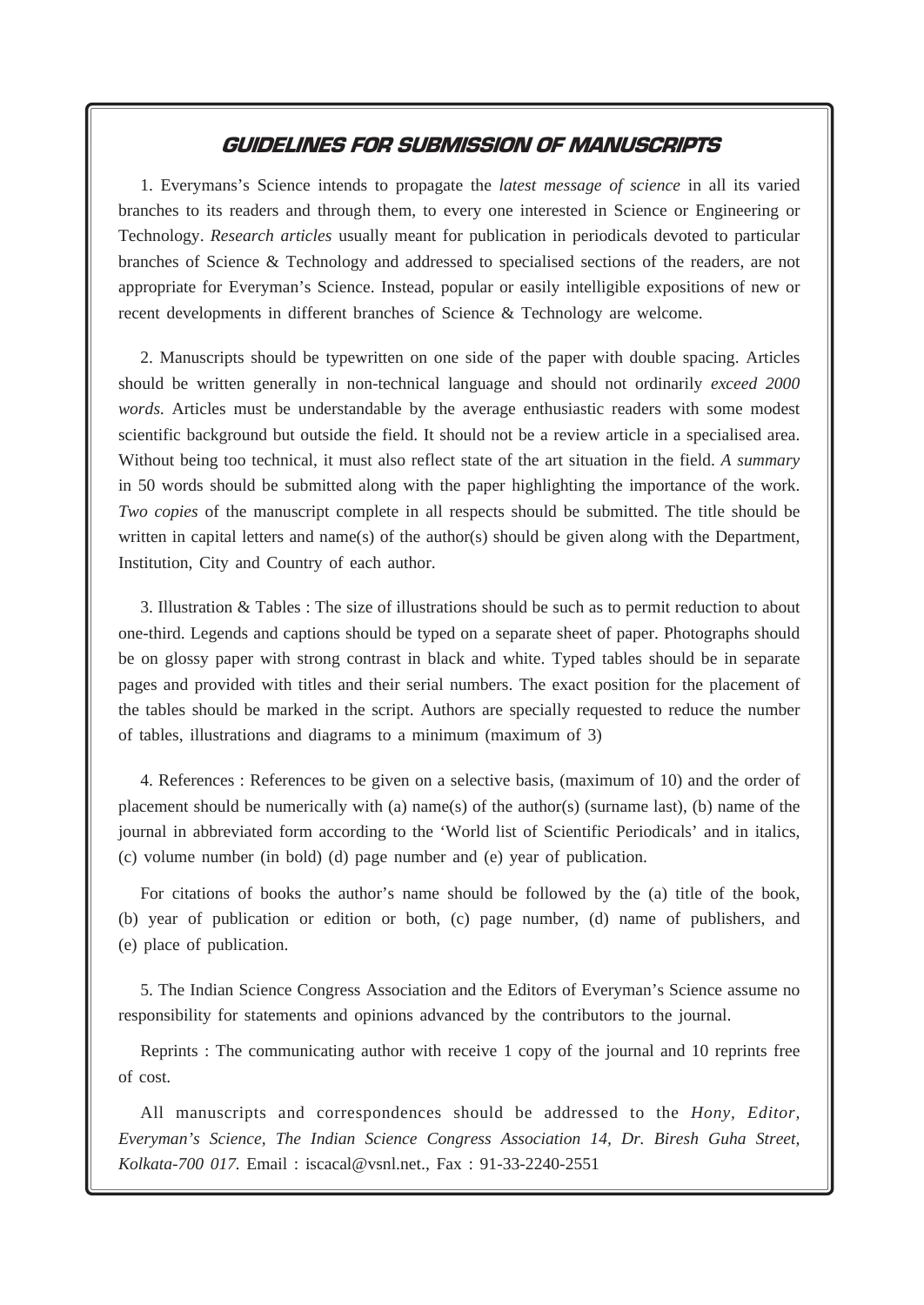Registered with the Registrar of Newspapers for India under No. R.N.I. 12058/66

### *ADVERTISE IN*

#### *Published six times a year in*

## **APRIL/MAY, JUNE/JULY, AUGUST/SEPTEMBER, OCTOBER/NOVEMBER, DECEMBER/JANUARY, FEBRUARY/MARCH**

By *THE INDIAN SCIENCE CONGRESS ASSOCIATION*

## SCIENTISTS ● EDUCATIONISTS SCIENTIFIC AND TECHNICAL WORKERS

as also laymen interested in progress of science

**N.B.** *All drafts should be in favour of "Indian Science Congress Association"*

| (Two Colour)             |              |                    |
|--------------------------|--------------|--------------------|
| <b>Back Cover</b>        | $Rs. 6000/-$ | $20 \times 27$ cms |
| Inside Front Cover       | $Rs.4500/-$  | $20 \times 27$ cms |
| Back Inside Cover        | $Rs.4500/-$  | $20 \times 27$ cms |
| <b>Black &amp; White</b> |              |                    |
| Inside full page         | $Rs. 3000/-$ | $20 \times 27$ cms |
| Inside half page         | $Rs. 2000/-$ | $20 \times 13$ cms |

 $\overline{a}$ 

#### **Editor-in-Chief, Everyman's Science**

**14, Dr. Biresh Guha Street, Kolkata-700 017**

**Telephone : (033) 2247-4530**

**Fax : 91-33-2240-2551, Email : iscacal@vsnl.net**